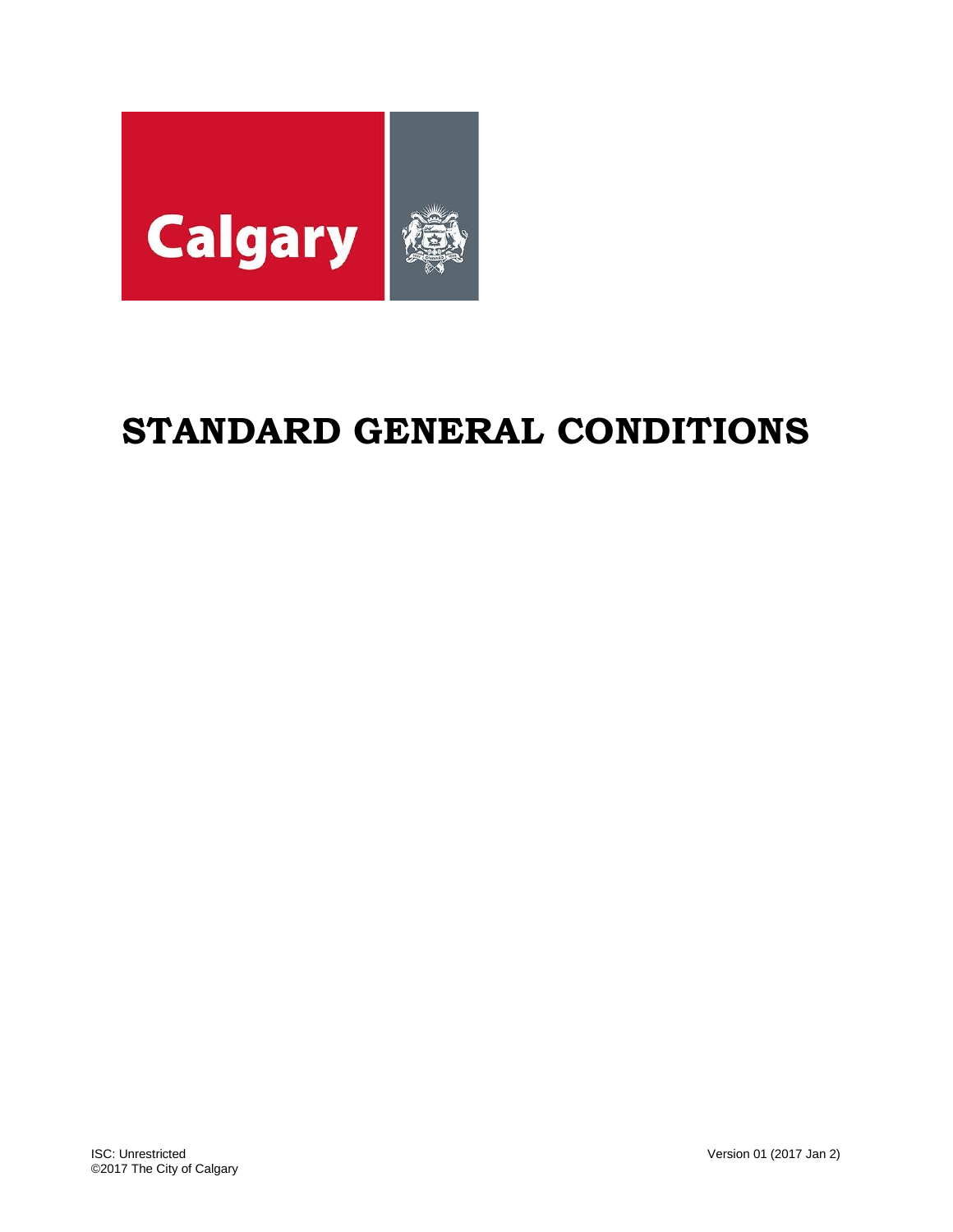# **STANDARD GENERAL CONDITIONS**

| <b>Contents</b> | ARTICLE 1:<br>DEFINITIONS AND INTERPRETATION             | $\overline{7}$                          |
|-----------------|----------------------------------------------------------|-----------------------------------------|
| 1.1             | <b>Definitions</b>                                       | $\overline{7}$                          |
| 1.2             |                                                          | 18                                      |
|                 | Interpretation<br>ARTICLE 2: EFFECTIVE DATE AND TERM     | 19                                      |
| 2.1             | <b>Effective Date</b>                                    | 19                                      |
| 2.2             | Survival                                                 | 19                                      |
| 2.3             | Notice to Proceed                                        | 20                                      |
|                 | ARTICLE 3: REPRESENTATIONS OF THE CONTRACTOR             | 20                                      |
| 3.1             | Representations of the Contractor                        | 20                                      |
|                 | ARTICLE 4: PERFORMANCE OF THE AGREEMENT - THE CONTRACTOR | 21                                      |
| 4.1             | Performance of the Work                                  | 21                                      |
| 4.2             | Permits, Licenses and Approvals                          | 22                                      |
| 4.3             | <b>Permitted Substitution of Materials</b>               | 22                                      |
| 4.4             | Removal of Rejected Material                             | 23                                      |
| 4.5             | <b>Coordination with Other Contractors</b>               | 23                                      |
|                 |                                                          | 23                                      |
| 4.6             | Minimum Wages                                            |                                         |
| 4.7             | Compliance with Community Standards Bylaw                | 24                                      |
| 4.8             | Subcontractors and Key Personnel                         | 24                                      |
| 4.9             | Conflict of Interest                                     | 25                                      |
|                 | 4.10 Reporting to Surety Company                         | 25                                      |
|                 | ARTICLE 5: PERFORMANCE OF THE AGREEMENT-THE CITY         | 26                                      |
| 5.1             | <b>Obligations of The City</b>                           | 26                                      |
| 5.2             | Non-Exclusivity                                          | 26                                      |
| 5.3             | City's Right to do Work                                  | 26                                      |
| 5.4             | <b>Security Clearance</b>                                | 27                                      |
| 5.5             | Emergencies                                              | 27                                      |
| 5.6             | <b>Accidents and Failures</b>                            | 27                                      |
| 5.7             | <b>Copies of Construction Documents</b>                  | 27                                      |
|                 | <b>ARTICLE 6: DRAWINGS AND DOCUMENTS</b>                 | 28                                      |
| 6.1             | <b>Drawings and Documents</b>                            | 28                                      |
| 6.2             | <b>Supplementary Drawings</b>                            | 29                                      |
|                 | ISC: Unrestricted<br>©2017 The City of Calgary           | Version 01 (2017 Jan 2)<br>Page 2 of 89 |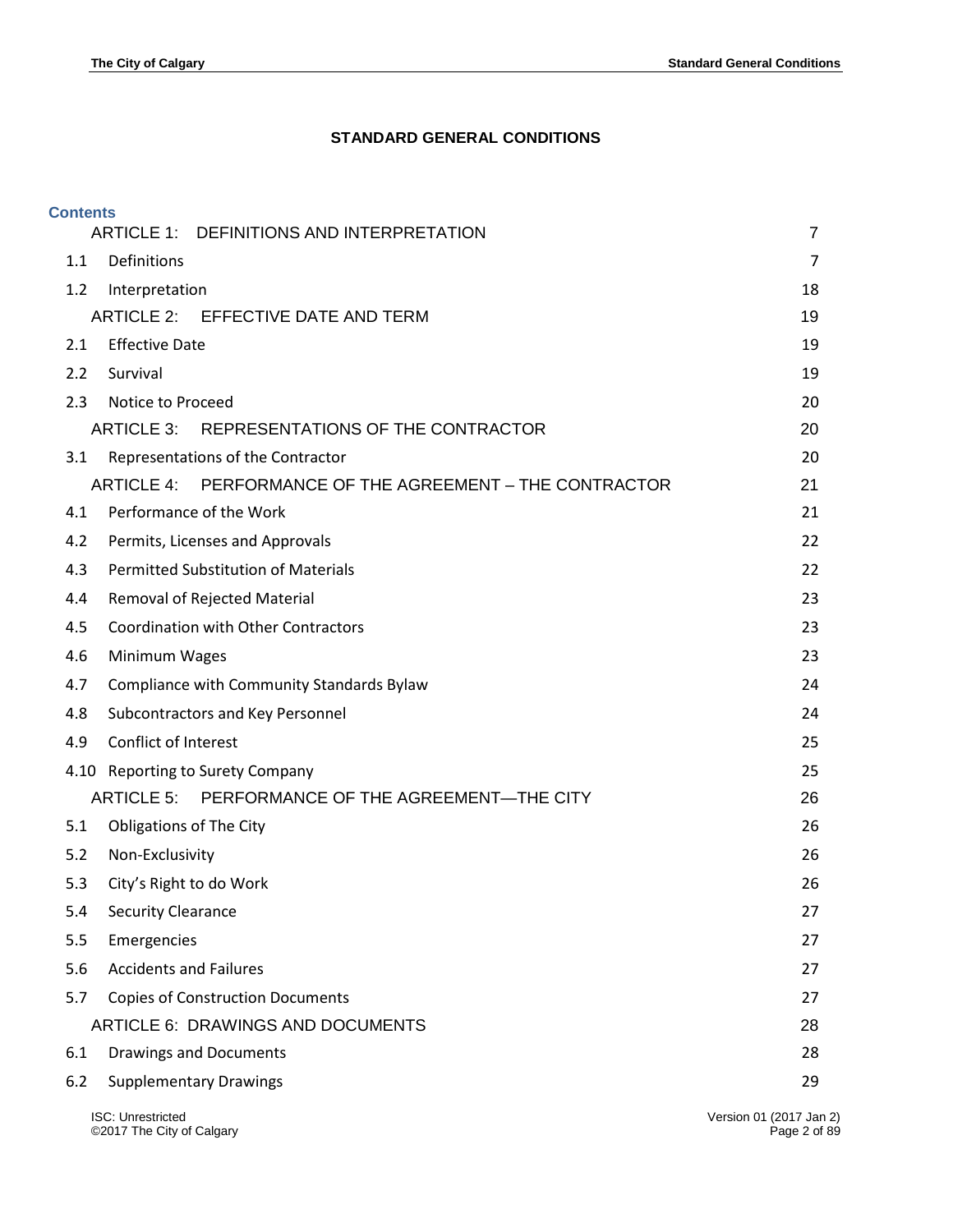| 6.3    | <b>As-Built Drawings</b>                                                              | 30                                      |
|--------|---------------------------------------------------------------------------------------|-----------------------------------------|
| 6.4    | <b>Authentication of Drawings</b>                                                     | 30                                      |
| 6.5    | Resolving Inconsistencies in Drawings and Technical Specifications                    | 30                                      |
| 6.6    | <b>Digital Drawings</b>                                                               | 30                                      |
| 6.7    | <b>Ownership of Drawings</b>                                                          | 31                                      |
|        | <b>ARTICLE 7: PROJECT SCHEDULE</b>                                                    | 31                                      |
| 7.1    | Project Schedule                                                                      | 31                                      |
| 7.2    | Recovery and Mitigation Plan                                                          | 31                                      |
| 7.3    | Late Achievement of Scheduled Operational Date                                        | 32                                      |
| 7.4    | Completion Prior to Scheduled Date for Issuing of Construction Completion Certificate | 32                                      |
|        | ACCESS TO SITE AND SITE CONDITION<br><b>ARTICLE 8:</b>                                | 33                                      |
| 8.1    | Access and Use                                                                        | 33                                      |
| 8.2    | Uninterrupted Access and Use                                                          | 33                                      |
| 8.3    | <b>Access Fee</b>                                                                     | 34                                      |
| 8.4    | Status of the Site                                                                    | 34                                      |
| 8.5    | Condition of the Site                                                                 | 34                                      |
| 8.6    | <b>Latent Physical Conditions</b>                                                     | 35                                      |
| 8.7    | <b>Permitted Use</b>                                                                  | 36                                      |
| 8.8    | Ownership of Facility                                                                 | 36                                      |
| 8.9    | <b>Survey Monuments</b>                                                               | 36                                      |
| 8.10   | Signage on the Project Site                                                           | 36                                      |
| 8.11   | Location and Disruption of Existing Services on the Project Site                      | 37                                      |
|        | 8.12 Connections or Tie-ins on the Project Site                                       | 37                                      |
|        | 8.13 Access and Use Rights Cease                                                      | 38                                      |
|        | <b>ARTICLE 9:</b><br><b>CHANGES AND CHANGE ORDERS</b>                                 | 38                                      |
| 9.1    | Changes                                                                               | 38                                      |
| 9.2    | <b>Change Order Process</b>                                                           | 38                                      |
| 9.3    | Determination of Cost of Changes                                                      | 39                                      |
| 9.4    | Authorization for Change Orders                                                       | 42                                      |
| 9.5    | Dispute Resolution for Valuation of Changes                                           | 43                                      |
|        | <b>ARTICLE 10:</b><br>PAYMENT FOR WORK                                                | 43                                      |
|        | 10.1 Payment - General                                                                | 43                                      |
|        | 10.2 Application for Payment                                                          | 44                                      |
|        | 10.3 Liens and Holdbacks                                                              | 45                                      |
| 10.3.1 | Application of Builder's Lien Act                                                     | 45                                      |
|        | <b>ISC: Unrestricted</b><br>©2017 The City of Calgary                                 | Version 01 (2017 Jan 2)<br>Page 3 of 89 |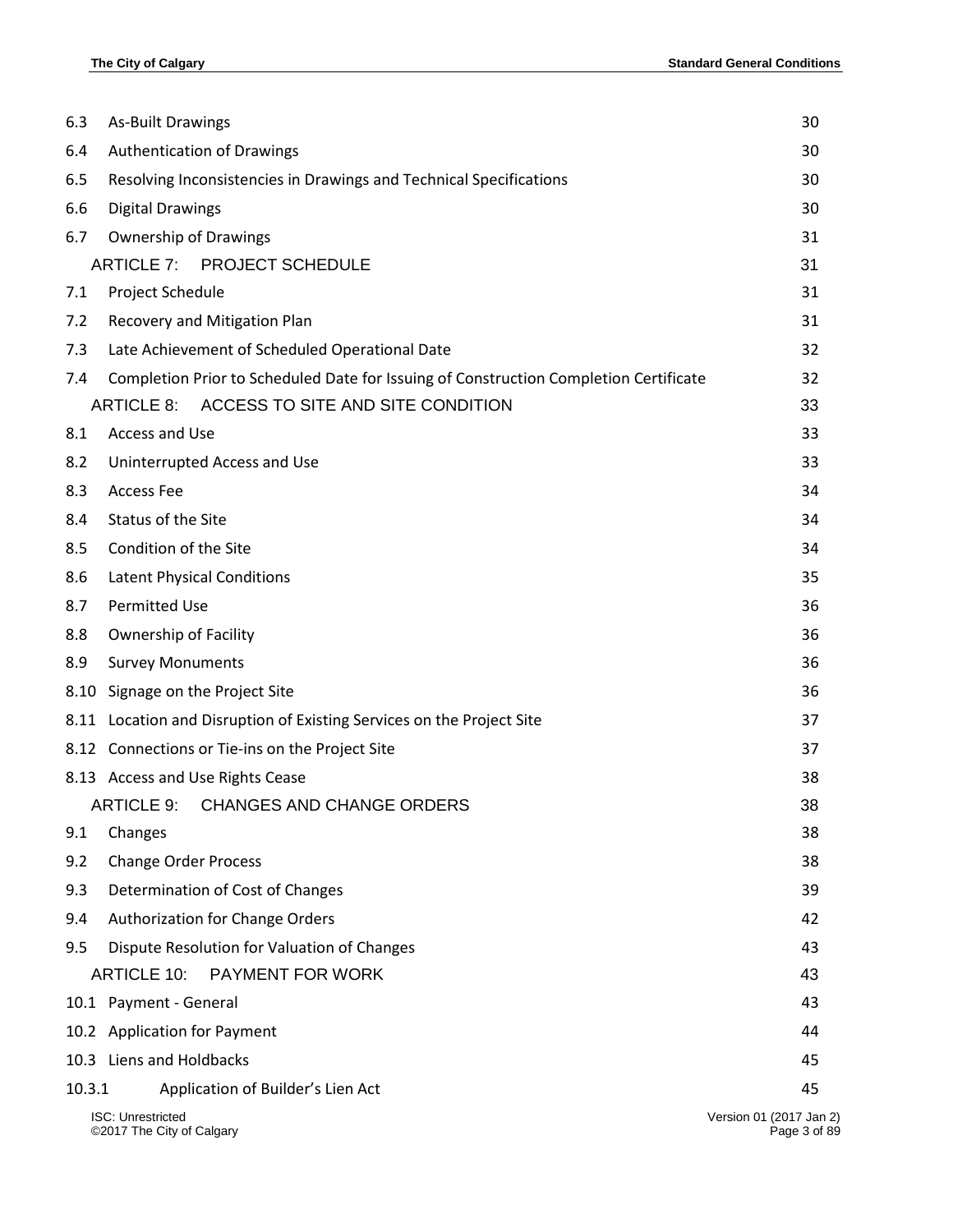| Lien Letter of Credit or Holdback Bond<br>10.3.2                      | 47 |
|-----------------------------------------------------------------------|----|
| 10.4 Payments by the Contractor to Third Parties                      | 48 |
| 10.5 Deductions or Withholding Payment for Deficiencies               | 48 |
| 10.6 Cash Allowances                                                  | 48 |
| 10.8 Changes in Taxes and Duties                                      | 49 |
| 10.9 Information and Assistance Provided by the Contractor            | 50 |
| 10.10 Contractor Indemnities - Taxes, Duties and Tariffs              | 50 |
| 10.11 Importing of Goods                                              | 51 |
| ARTICLE 11: INSPECTIONS AND TESTING                                   | 51 |
| 11.1 The City's Right to Inspect                                      | 51 |
| 11.2 Contractor's Obligations Concerning Inspections                  | 52 |
| ARTICLE 12: OCCUPATIONAL HEALTH AND SAFETY                            | 53 |
| 12.1 Health and Safety Plan                                           | 53 |
| 12.2 Prime Contractor Status                                          | 54 |
| 12.3 Contractor's Obligations as Prime Contractor for Safety          | 55 |
| 12.4 Stop Work Order                                                  | 55 |
| ARTICLE 13: INSURANCE, WORKERS' COMPENSATION AND PERFORMANCE SECURITY | 56 |
| 13.1 Contractor's Insurance                                           | 56 |
| 13.2 City Procured Insurance                                          | 57 |
| 13.3 Workers' Compensation                                            | 58 |
| 13.4 Exempt Contractors or Subcontractors                             | 58 |
| 13.5 Performance Security                                             | 58 |
| ARTICLE 14: FORCE MAJEURE AND DELAY                                   | 59 |
| 14.1 Force Majeure                                                    | 59 |
| 14.2 Delay 60                                                         |    |
| 14.3 Suspension                                                       | 61 |
| <b>ARTICLE 15: INDEMNITIES</b>                                        | 62 |
| 15.1 Contractor's Indemnity                                           | 62 |
| ARTICLE 16: DEFICIENCIES AND WARRANTIES                               | 62 |
| 16.1 Warranty of Work                                                 | 62 |
| ARTICLE 17: DEFAULT AND TERMINATION                                   | 63 |
| 17.1 Event of Default and Termination                                 | 63 |
| 17.2 Withholding of Payment                                           | 65 |
| 17.3 Taking the Work out of the Contractor's Control                  | 65 |
| 17.4 Additional Termination Rights of The City                        | 66 |

ISC: Unrestricted Version 01 (2017 Jan 2) ©2017 The City of Calgary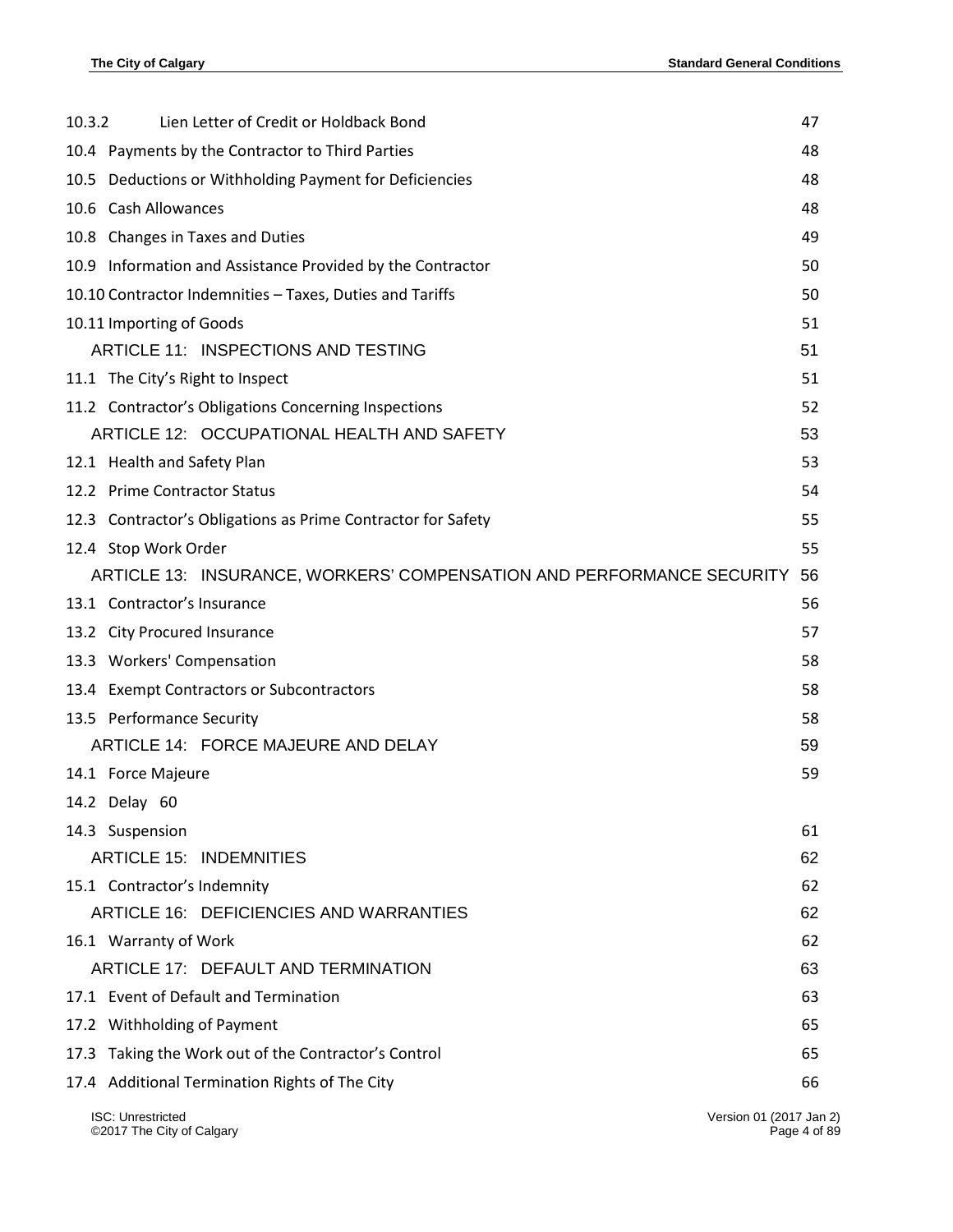|      | 17.5 Contractor's Obligations on Termination                                                | 66                                      |
|------|---------------------------------------------------------------------------------------------|-----------------------------------------|
|      | 17.6 Payments to Contractor on Termination                                                  | 67                                      |
|      | 17.7 Contractor's Rights of Termination or to Stop Work                                     | 68                                      |
|      | 17.8 Claiming of Damages by Other Contractors                                               | 68                                      |
|      | ARTICLE 18: ANNOUNCEMENTS, CONFIDENTIALITY AND FOIP                                         | 69                                      |
|      | 18.1 Confidentiality, Promotion Restrictions and Photographs                                | 69                                      |
| 18.2 | City Confidential Information                                                               | 69                                      |
|      | 18.3 Restrictions on Copying                                                                | 69                                      |
| 18.4 | Injunctive and Other Relief                                                                 | 69                                      |
| 18.5 | Notice and Protective Order                                                                 | 70                                      |
|      | 18.6 FOIP Records and Compliance                                                            | 70                                      |
|      | ARTICLE 19: INTELLECTUAL PROPERTY                                                           | 71                                      |
|      | 19.1 City Intellectual Property                                                             | 71                                      |
|      | 19.2 License for Use                                                                        | 71                                      |
| 19.3 | No Use of City Insignia                                                                     | 71                                      |
| 19.4 | Ownership of Intellectual Property                                                          | 71                                      |
| 19.5 | Contractor's Grant of License                                                               | 71                                      |
| 19.6 | No Restrictive Material in Work                                                             | 72                                      |
|      | 19.7 The Contractor Representation and Warranty Regarding Third Party Intellectual Property | 72                                      |
|      | ARTICLE 20: ENVIRONMENTAL CONTROLS                                                          | 72                                      |
|      | 20.1 ECO Plan                                                                               | 72                                      |
|      | 20.2 Erosion and Sediment Control                                                           | 73                                      |
|      | 20.3 Soil Conservation and Stockpiles                                                       | 75                                      |
|      | 20.4 Project Site Water Management                                                          | 75                                      |
|      | 20.5 Project Site Management                                                                | 76                                      |
|      | 20.6 Waste Management and Recycling                                                         | 76                                      |
| 20.7 | <b>Fuelling Operations and Spill Prevention</b>                                             | 77                                      |
| 20.8 | Release Reporting and Clean-Up                                                              | 77                                      |
| 20.9 | Discovery of Hazardous Substance                                                            | 78                                      |
|      | 20.10 Use of Hazardous Substances in Performance of the Work                                | 79                                      |
|      | 20.11 Offsite Disposal of Excavated Material                                                | 79                                      |
|      | 20.12 Recycled and Imported Fill Material                                                   | 80                                      |
|      | 20.13 Water Supply and Disposal                                                             | 80                                      |
|      | 20.14 Authorization to Operate Fire Hydrants                                                | 80                                      |
|      | 20.15 Reduced Idling of Vehicles and Construction Equipment                                 | 81                                      |
|      | <b>ISC: Unrestricted</b><br>©2017 The City of Calgary                                       | Version 01 (2017 Jan 2)<br>Page 5 of 89 |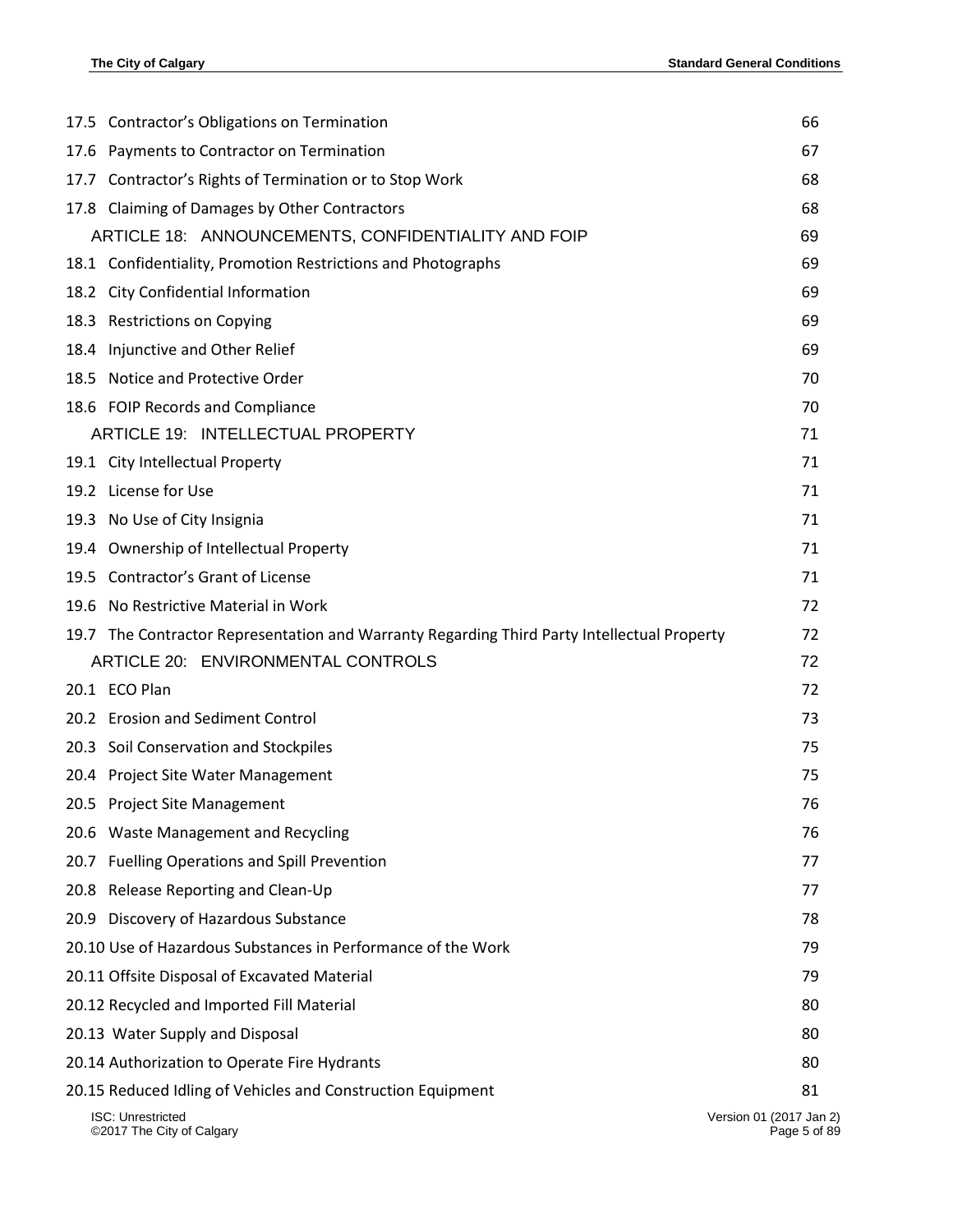| 20.16 Tree and Plant Protection                                                        | 81 |
|----------------------------------------------------------------------------------------|----|
| 20.17 Application of Pesticides and Herbicides                                         |    |
| 20.18 Clean-Up and Restoration of Project Site                                         |    |
| <b>ARTICLE 21: AUDIT</b>                                                               | 82 |
| 21.1 Records and Audit                                                                 | 82 |
| ARTICLE 22: GENERAL PROVISIONS                                                         | 83 |
| 22.1 Dispute Resolution                                                                | 83 |
| 22.2 Applicable Law                                                                    | 84 |
| 22.3 Assignment                                                                        | 84 |
| 22.4 Amendment and Waiver                                                              | 84 |
| 22.5 Additional Assurances                                                             | 84 |
| <b>Limitation Periods</b><br>22.6                                                      | 84 |
| 22.7 Counterparts                                                                      | 85 |
| 22.8 Entire Agreement                                                                  | 85 |
| 22.9 Currency                                                                          | 85 |
| 22.10 No Agency, Joint Venture, Partnership, Lease or Loan, Employment                 |    |
| [Appendices A, B-1, B-2 and C attached]                                                | 85 |
| APPENDIX A FORM OF STATUTORY DECLARATION SUBMITTED BY CONTRACTOR FOR<br><b>PAYMENT</b> | 86 |
| APPENDIX B-1 FORM OF CHANGE ORDER - CASH ALLOWANCE or CONTINGENCY<br><b>ALLOWANCE</b>  | 87 |
| APPENDIX B-2 FORM OF CHANGE ORDER - PURCHASE ORDER ADJUSTMENT                          | 88 |
| APPENDIX C FORM OF CHANGE DIRECTIVE                                                    | 89 |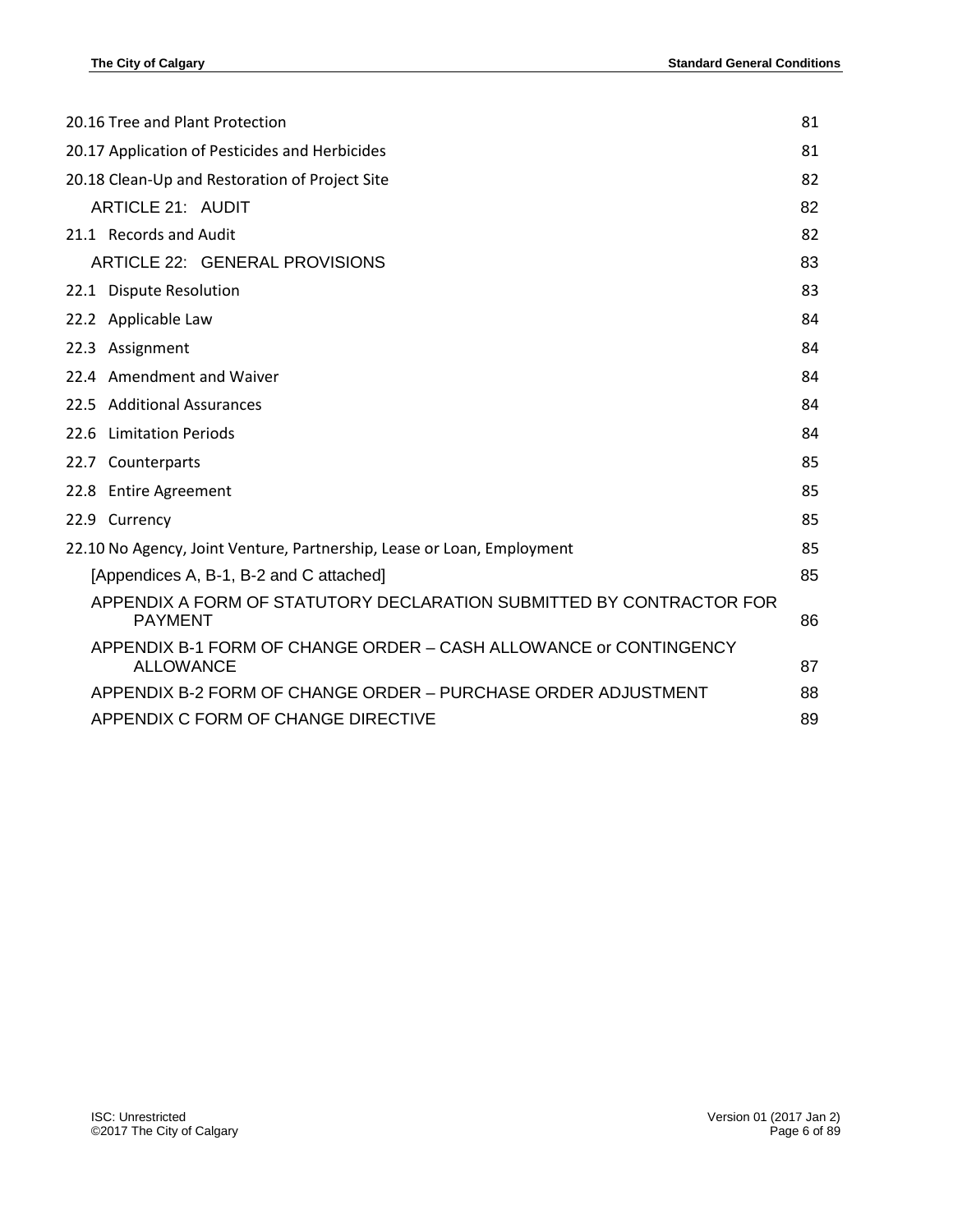# **ARTICLE 1: DEFINITIONS AND INTERPRETATION**

## <span id="page-6-1"></span><span id="page-6-0"></span>**1**.**1 Definitions**

- (1) *Agreement* means the agreement executed by *The City* and the *Contractor* in relation to the provision of the *Work* and includes the following:
	- (a) for the request for proposal *Procurement Document*:
		- i. *Contract Letter*;
		- ii. Schedule 1 *Standard General Conditions*;
		- iii. Schedule 2 *Delivery Method Requirements*;
		- iv. Schedule 3 *Special Conditions*;
		- v. Schedule 4 *Project Schedule*;
		- vi. Schedule 5 *Technical Specifications*; and
		- vii. Schedule 6 *Contractor*'s proposal document;
	- (b) for the request for tender *Procurement Document*:
		- i. *Contract Letter*;
		- ii. Schedule 1 *Standard General Conditions*;
		- iii. Schedule 2 *Delivery Method Requirements – Fixed Price Construction*;
		- iv. Schedule 3 *Special Conditions*;
		- v. Schedule 4 *Project Schedule*;
		- vi. Schedule 5 *Technical Specifications;* and
		- vii. Schedule 6 *Contractor*'s tender document;
	- (c) for the request for standing offer *Procurement Document*:
		- i. Master Agreement, which includes:
			- A. Qualified Contractor List;
			- *B. Standard General Conditions*;
			- C. Service Level Agreement;
			- D. Price Submission Form; and
		- ii. the *Procurement Documents*.

#### (2) *Applicable Law* means:

- (a) any statute or proclamation or any delegated or subordinate legislation including regulations and bylaws;
- (b) any *Authority Requirement*; and
- (c) any judgement of a relevant court of law, board, arbitrator or administrative agency;

in each case, in force in the Province of Alberta, or otherwise binding on the *Parties*.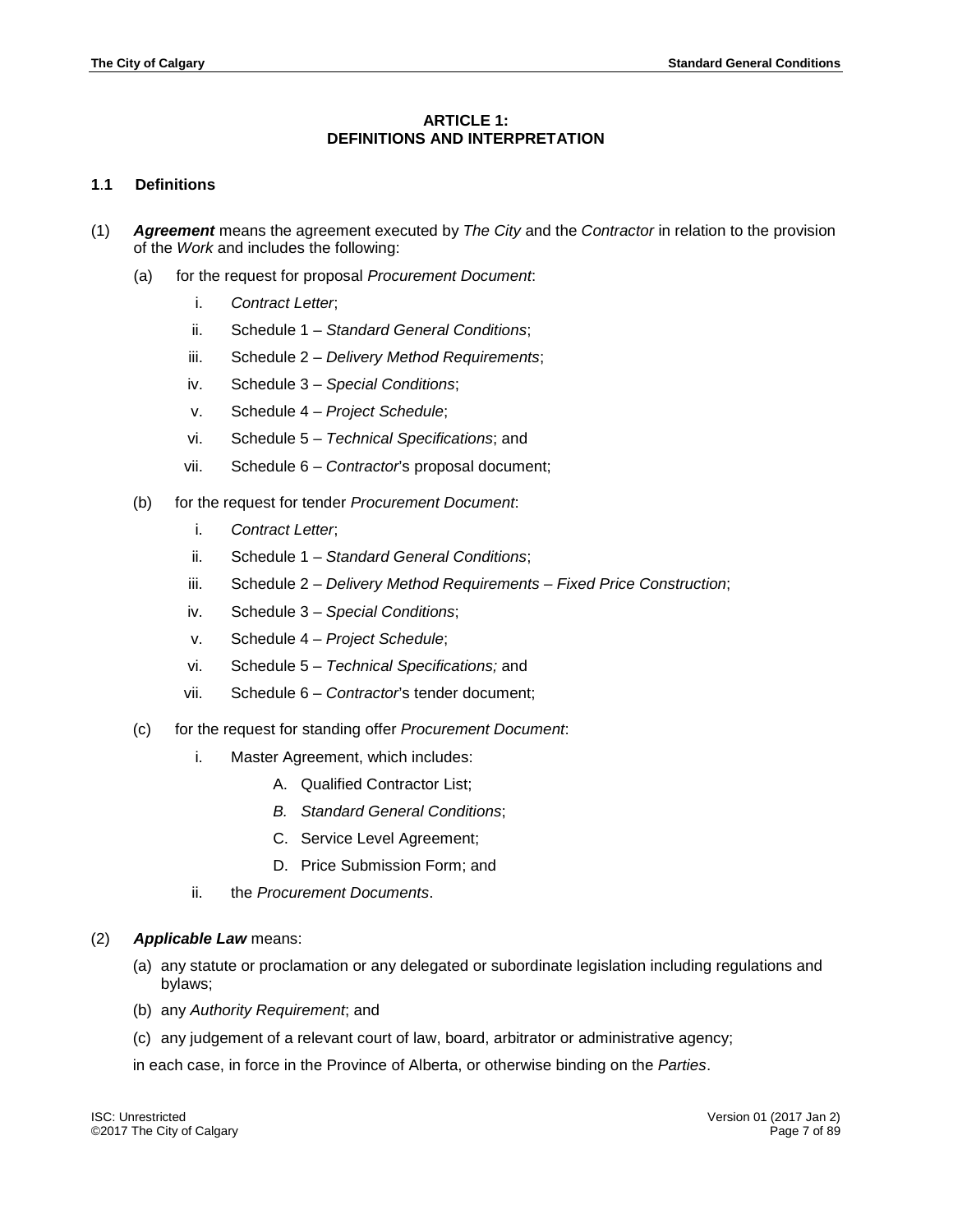- (3) *Architect* means either a professional architect that is registered as a member in good standing with the Alberta Association of Architects or an architectural firm employing such professional architects.
- (4) *As-Built Drawings* means drawings prepared by the *Contractor*, which involve marking changes on the *IFC Drawings* to modify the *IFC Drawings* to reflect the *Changes* that occur during construction.
- (5) *Authenticate* means the application of a *Design Professional's* signature, professional title and registration number, or the *Design Professional's* seal and signature, including the date in all cases, carried out in accordance with the requirements of the *Engineering and Geoscience Professions Act* (Alberta) and APEGA Practice Standard for Authenticating Professional Documents or the *Architect's Act* (Alberta), General Regulation Code of Ethics, Bylaws and the Documents Authentication Bulletin.
- (6) *Authority Requirement* means an order, direction, directive, request for information, policy, administrative interpretation, guideline, standard specification, or rule of or by any *Governmental Authority*, and includes any requirements specified in *Permits, Licenses and Approvals*.
- (7) *Builders' Lien Act* means the *Builders' Lien Act*, R.S.A. 2000, ch. B-7.
- (8) *Builders' Lien Fund* means the amount of money required to be held back from all payments due to the *Contractor* under the *Agreement* in accordance with the requirements of the *Builders' Lien Act*;
- (9) *Building Permit Drawings* means the drawings required in an application to *The City* for a building permit;
- (10) *Business Corporations Act* means the *Business Corporations Act*, R.S.A. 2000, Ch. B-9.
- (11) *Business Day* means any day other than a Saturday, Sunday, statutory holiday in Alberta, or other day on which *The City* has elected to be closed for business.
- (12) *Cash Allowance* means the funds set aside in the *Project Budget* and specified in the *Special Conditions* as the cash allowance.
- (13) *Certificate of Substantial Performance* means a certificate issued by the *Contractor* affirming that, in the opinion of the *Contractor*, *Substantial Performance* of the *Work* has been achieved.
- (14) *Change* means any modification to, addition to, or deletion from any one or more of the:
	- (a) *Scope of the Work;*
	- (b) *Technical Specifications,* or
	- (c) *Project Schedule*.
- (15) *Change Directive* means a written order signed by *The City* and issued to the *Contractor* authorizing the *Contractor* to perform a *Change* notwithstanding that a *Change Quotation* may not have been received or approved by *The City*.
- (16) *Change Order* means a written order approving a *Change* that is authorized in accordance with Section 9.4*.*
- (17) *Change Quotation* means a written quotation from the *Contractor* for a proposed *Change* that sets out the *Contractor's* proposed adjustment to either the *Project Price* or to the *Project Schedule*, or to both, for carrying out the proposed *Change*.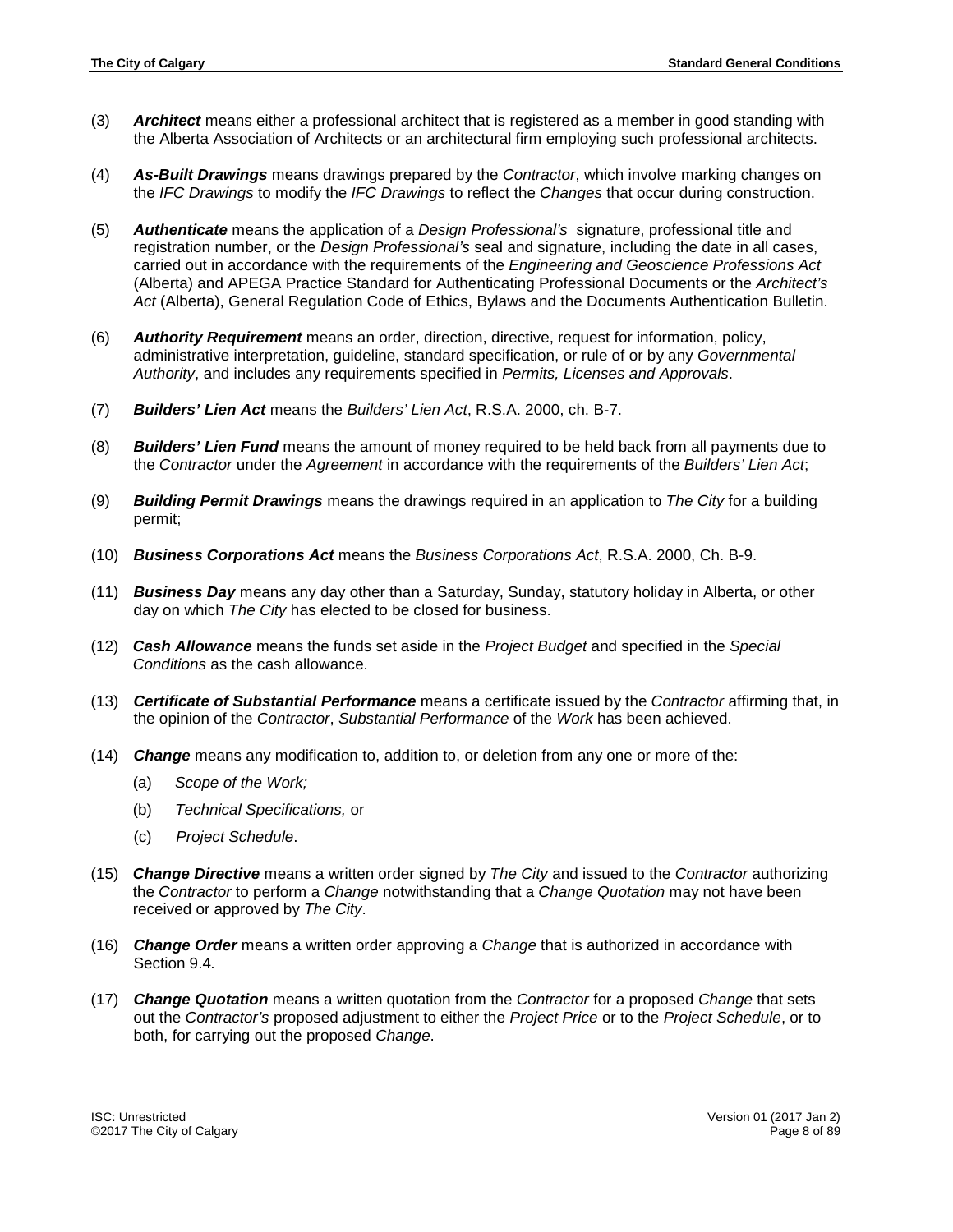- (18) *City* or *The City* means the municipal corporation of The City of Calgary and includes its authorized representatives, agents, employees, officials and designated officers, including *The City's Representative*.
- (19) *City's Own Forces* means *The City's* own employees.
- (20) *City Representative* means the *Person* identified in the *Contract Letter* as the project manager for the *Project* or that *Person's* designate.
- (21) *City Confidential Information* means all material, data, information, or any item in any form, whether oral or written, including in electronic or hard-copy format, supplied by, obtained from or otherwise provided by *The City* in connection with the *Agreement* and performance of the *Work* under the *Agreement*, whether supplied, obtained, or provided before or after the execution of the *Agreement*, but will not include information that:
	- (a) is lawfully in the public domain at the time of first disclosure to the *Contractor*, or which, after disclosure to the *Contractor*, becomes part of the public domain other than by a breach of the *Contractor*'*s* confidentiality obligations or by any act or fault of the *Contractor*;
	- (b) was in the *Contractor's* possession prior to its disclosure to the *Contractor* by *The City*, and provided it was not acquired by the *Contractor* under an obligation of confidence; or
	- (c) was lawfully obtained by the *Contractor* from a third party without restriction of disclosure, if at the time of the disclosure, the third party was not under an obligation of secrecy with respect to the information.
- (22) *Community Standards Bylaw* means *The City's* Community Standards Bylaw 5M2004.
- (23) *Construction Completion Certificate* means the document issued by *The City* certifying that performance of all *Work* is completed in accordance with the *Agreement* including the remedy or correction of *Deficiencies*, except for seasonal *Work* and ongoing obligations related to *Warranty Work*.
- (24) *Construction Equipment* means the construction equipment used for performing or carrying out the *Work*, but does not include any equipment incorporated into the *Work*.
- (25) *Construction Equipment Costs* means the costs:
	- (a) for use of rented *Construction Equipment*, including reasonable maintenance of that equipment, required to perform the *Work*;
	- (b) for use of other *Construction Equipment* required to perform the *Work*, as may be approved by *The City*; and
	- (c) for loading, transporting, unloading, erecting, dismantling, and removing *Construction Equipment* required to perform the *Work*.
- (26) *Construction Period* means a period of time or achieved *Milestones*, or a combination of them, specified in the *Special Conditions* and for which the *Contractor* may issue invoices and applications for payment to *The City*.
- (27) *Construction Period Invoice* means an invoice issued by the *Contractor* for *Work* performed by the *Contractor* during one or more *Construction Periods* and includes an invoice for the *Builders' Lien Fund.*
- (28) *Construction Period Payment* means a payment made by *The City* to the *Contractor* for *Work* performed by the *Contractor* during a *Construction Period*.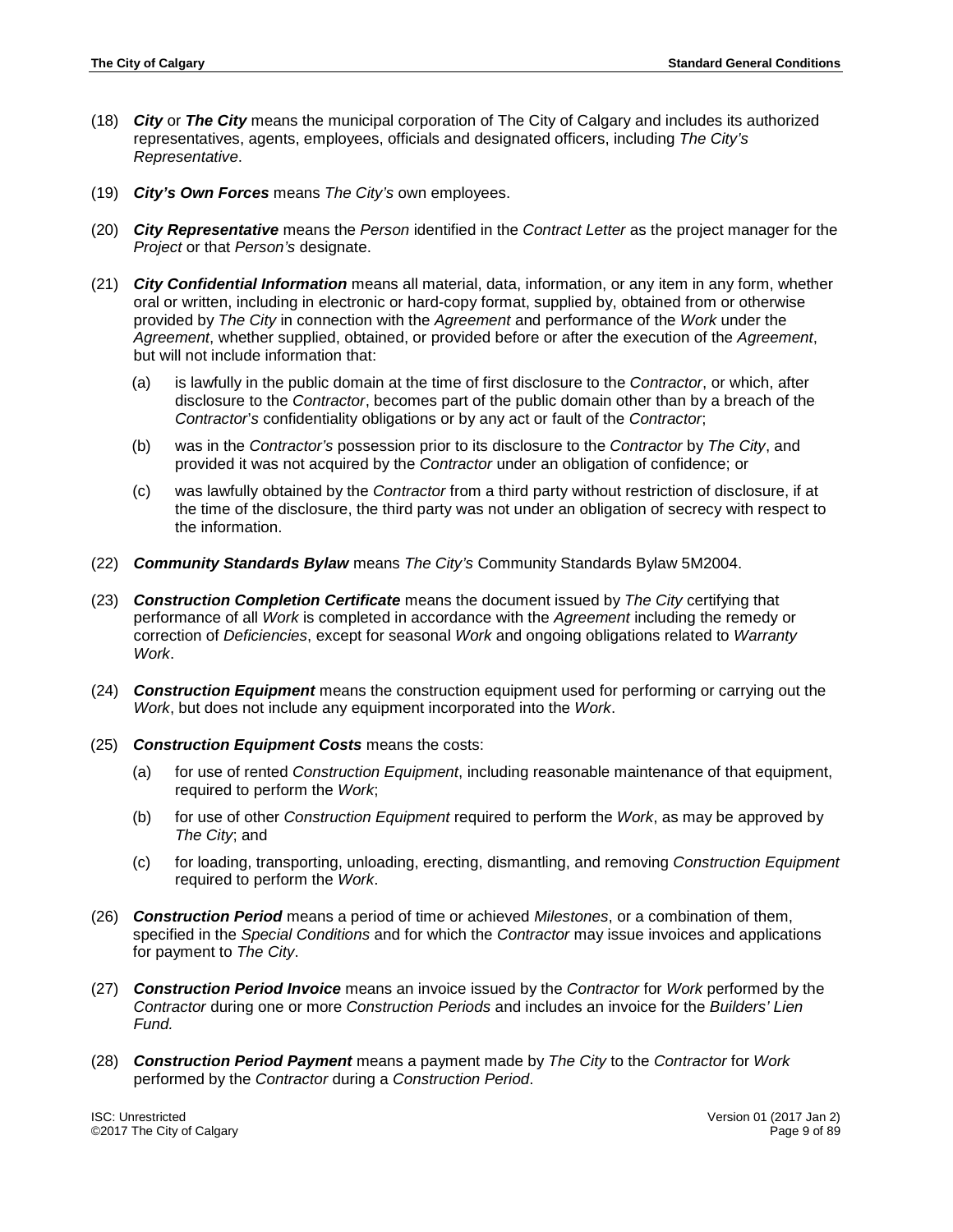- (29) *Construction Period Payment Certificate* means a document issued by *The City* approving payment for any undisputed amount of a *Construction Period Invoice*.
- (30) *Contingency Allowance* means funds set aside at the start of the *Project* and specified in the *Special Conditions* for the purpose of paying for additional unforeseen items of *Work*.
- (31) *Continuing Notice of Default* means a written notification issued by *The City* providing *Notice* that an *Event of Default* has not been rectified in accordance with Subsections 17.1(3) and 17.1(4).
- (32) *Contract Letter* means the document that identifies all parts of the *Agreement* and is signed by all *Parties* to the *Agreement*, binding them to the *Agreement*.
- (33) *Contractor* has the meaning given in the *Contract Letter* and includes, for the purposes of the *Standard General Conditions*, the Contractor's employees, officers, agents and authorized representatives.
- (34) *Contractor's Intellectual Property* means *Intellectual Property*:
	- (a) owned by the *Contractor* prior to the *Contractor's* performance under the *Agreement*; or
	- (b) created by the *Contractor* independently of the *Contractor's* performance of its obligations under the *Agreement*.
- (35) *Contractor's Representative* means the *Person* identified by the *Contractor* as the *Contractor's Representative*, which may include a *Design Professional* or a *Person* designated in control of the *Project Site*.
- (36) *COR* or *Certificate of Recognition* means the formal acknowledgement of an employer by the Province of Alberta certifying that the employer has developed a health and safety program that meets all health and safety standards of the Province of Alberta.
- (37) *Day* means calendar day.
- (38) *Deficiency* means a defect or deficiency in the *Work* caused by defective performance in workmanship or defective *Materials* incorporated into the *Work*, or a failure of any part of the *Work* to meet all requirements of the *Agreement*.
- (39) *Delivery Method Requirements* means the delivery method requirements set out in Schedule 2 of the *Agreement*.
- (40) *Design Costs* means the cost of *Work* provided by a *Design Professional.*
- (41) *Design Professional* means an *Architect* or an *Engineer*, as may be applicable in the circumstances.
- (42) *Direct Labour Costs* means the base wage costs of employees required for performance of the *Work*, including superintendents or foremen or other personnel responsible for supervision of the *Work*:
	- (a) as set out in a wage schedule approved by *The City* prior to commencement of the *Work* or prior to the procurement for the *Project*;
	- (b) that are the base wages paid under a collective agreement;
	- (c) that are *Force Account Rates*; or
	- (d) that are the actual cost of salaries or wages;

whichever is applicable in the circumstances.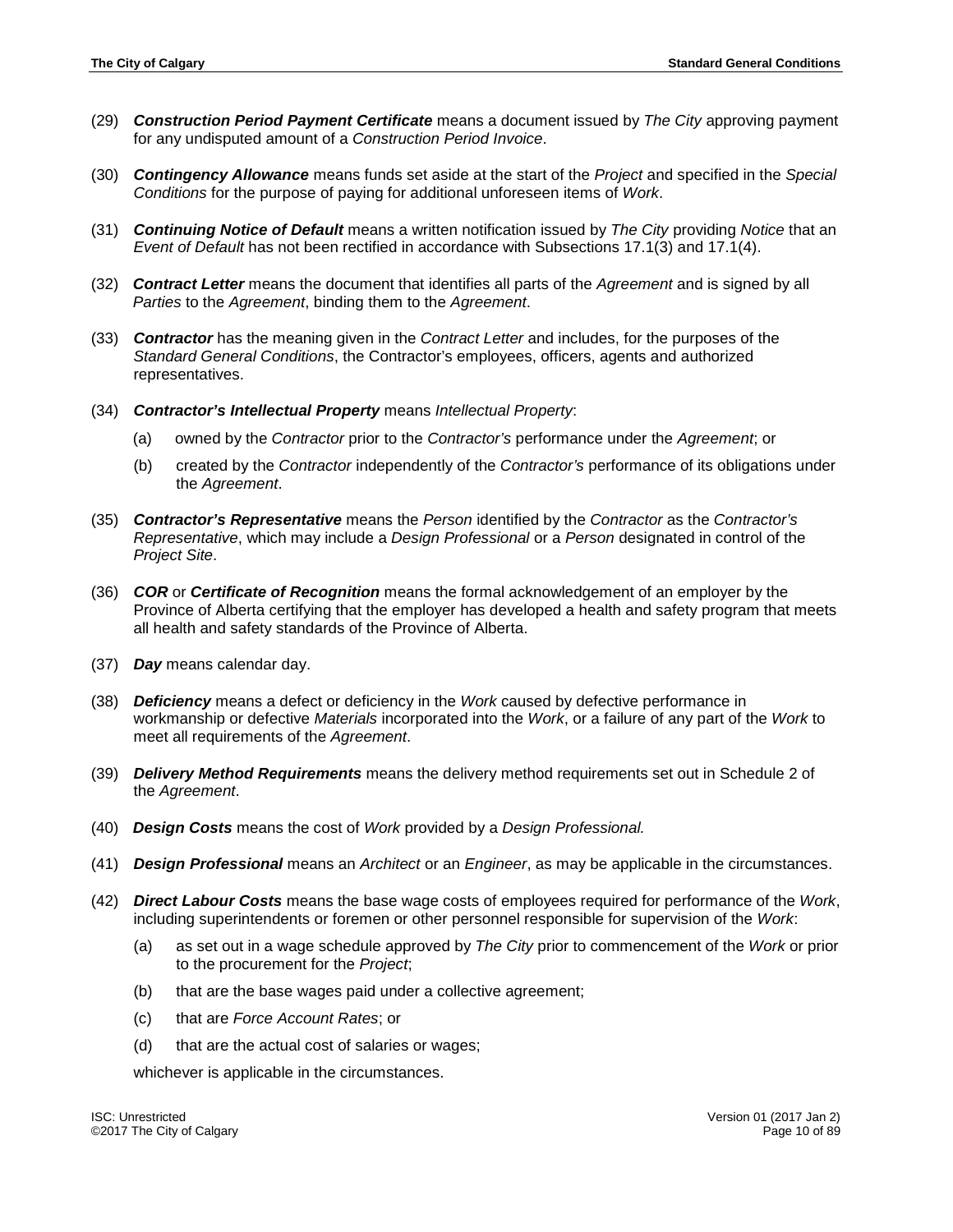- (43) *Drawings* include *IFC Drawings*, *Shop Drawings,* As*-Built Drawings*, *Record Drawings, Supplemental Drawings and ESC Drawings*.
- (44) *ECO Plan* means the Environmental Construction Operations Plan, which is a written plan submitted by the *Contractor* to *The City,* that identifies environmental controls specific to the *Project Site*, including those matters described in Article 20.
- (45) *Effective Date* means the effective date set out in the *Contract Letter.*
- (46) *Employment Standards Code* means the *Employment Standards Code* (Alberta) *Regulation* 14/97.
- (47) *Engineer* means either a professional engineer licensed by the Association of Professional Engineers and Geoscientists of Alberta (APEGA) with a valid permit to practice issued by APEGA, or an engineering firm employing such professional engineers.
- (48) *Environmental Obligations* means all of the obligations of the *Contractor* as described in the:
	- (a) *ECO Plan*;
	- (b) "Contractor Environmental Responsibilities Package" provided by *The City*; and
	- (c) *Standard General Conditions*.
- (49) *ESC Drawings* means the drawings described in Subsection 20.2(3)(a)(ii) relating to erosion and sediment control.
- (50) *Event of Default* has the meaning given in Subsection 17.1(1).
- (51) *Event of Force Majeure* has the meaning given in Subsection 14.1(1).
- (52) *Facility* means any structure or building located on the *Project Site* that:
	- (a) is the primary subject of the *Work*;
	- (b) constitutes a portion of the *Work*; or
	- (c) is in existence at the time of execution of the *Agreement*.
- (53) *Final Acceptance Certificate* means a certificate issued by *The City* to the *Contractor* at the end of the *Warranty Period* certifying that performance of the *Agreement* has been completed, including seasonal *Work* and all *Warranty Work*.
- (54) *Final Document* means any document, *Record*, or *Drawing* that is created and *Authenticated* for the purpose of transmitting information or instructions, which is based on a *Design Professional's* expertise or judgment and intended to be relied upon for carrying out the *Work*.
- (55) *Final Payment* means the payment of all money due to the *Contractor* under the *Agreement* after *The City* has issued the *Final Acceptance Certificate*.
- (56) *Force Account Rate* means *The City's* current applicable hourly rate for *Work* as set out in a rate book or schedule, or as otherwise adopted by *The City*.
- (57) *Force Account Work* means *Work* approved by *The City* that is not specified in the *Agreement*, or a class of *Work* not contemplated in the *Agreement*, which is required to achieve the intent and performance of the *Agreement*.
- (58) *FOIP* means the *Freedom of Information and Privacy Act*, R.S.A. 2000, Ch. F-25.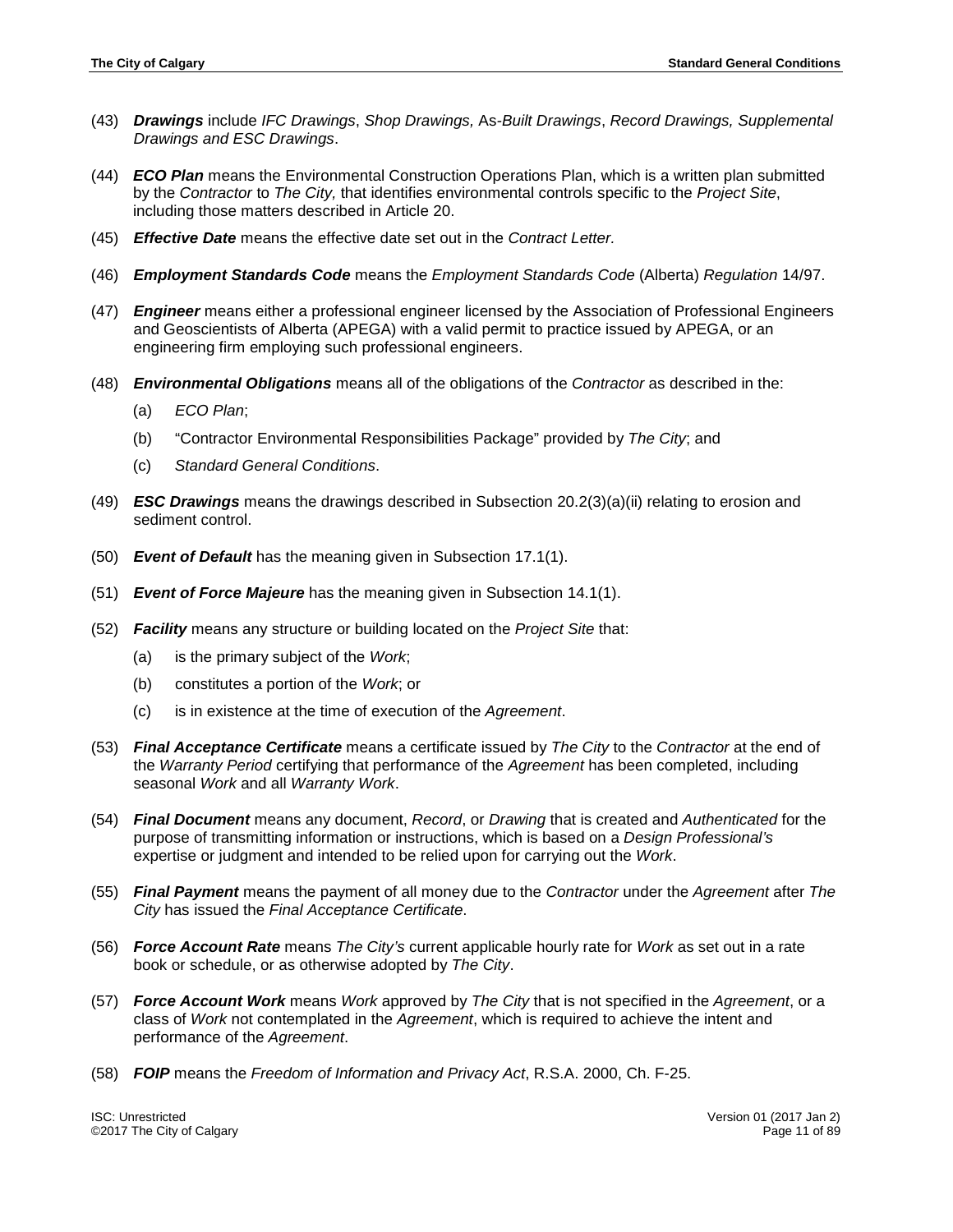- (59) *Good Industry Practice* means the exercise of a degree of skill and care, diligence, prudence and foresight that can reasonably and ordinarily be expected from a skilled and experienced contractor engaged in Canada in activities of a similar scope and complexity, and under similar circumstances, to those that are the subject of the *Agreement* where the contractor is seeking to comply with its contractual obligations and all *Applicable Law*.
- (60) *Governmental Authority* means any federal, provincial, municipal or other governmental body, regulatory authority, civil or military agency, court, tribunal or other authority having jurisdiction in the Province of Alberta and lawfully empowered to make or impose laws, bylaws, rules or regulations with respect to the obligations of the *Parties* under the *Agreement* or in relation to any *Work* performed under the *Agreement*.
- (61) *GST* means the goods and services tax imposed by the Canada Revenue Agency on goods and services for domestic use.
- (62) *Hazardous Substance* means any solid, liquid, gaseous, thermal, or electromagnetic irritant or contaminant, including all pollutants and hazardous substances or wastes, whether or not defined in any *Applicable Law*.
- (63) *Health and Safety Plan* means a written plan submitted by the *Contractor* to *The City* which complies with *The City's* requirements for the *Project Site* and all *Applicable Law*, including *OH&S Legislation.*
- (64) *Holdback Bond* means a bond issued by a surety company licensed to issue surety bonds in Alberta that guarantees the *Contractor's* obligations under the *Agreement* for the purpose of allowing *The City* to release funds to the *Contractor* that have been held back by *The City* in accordance with the requirements of the *Builders' Lien Act*.
- (65) *Identified Encumbrances* means all encumbrances and interests as may be identified in the *Special Conditions*, which are registered against the title or titles to the *Project Site*, and includes all unregistered rights-of-way, easements, and other similar interests that have been disclosed to the *Contractor* as of the *Effective Date*, or that would have been known to the *Contractor* through the exercise of reasonable due diligence.
- (66) *Inspection Plan* means the plan for inspections of the *Work*, or parts of it, which will be prepared either by *The City's Design Professional* or the *Contractor*, as specified in the *Special Conditions*.
- (67) *Intellectual Property* means any intellectual, industrial, or other proprietary right of any type in any form protected or protectable under the laws of Canada, any foreign country, or any political subdivision of any country, including, without limitation, any intellectual, industrial, or proprietary rights protected or protectable by legislation, by common law, or at equity.
- (68) *International Financial Reporting Standards* means the set of generally accepted accounting principles and guidelines issued by the International Accounting Standards Board, which set a global standard for the compiling of financial statements.
- (69) *IFC Drawings* or *Issued for Construction Drawings* means the *Authenticated* drawings for performance of the *Work* prior to commencement of the *Agreement*, which are included in the *Technical Specifications* in the *Procurement Documents*, including (for certainty) any amendments to them that may be approved during the procurement process.
- (70) *Key Personnel* means the *Contractor's* key employee or employees being proposed to perform the *Work*, or part of the *Work*, that may be identified in the *Procurement Documents* or in the subsequent *Agreement*, or in both of them.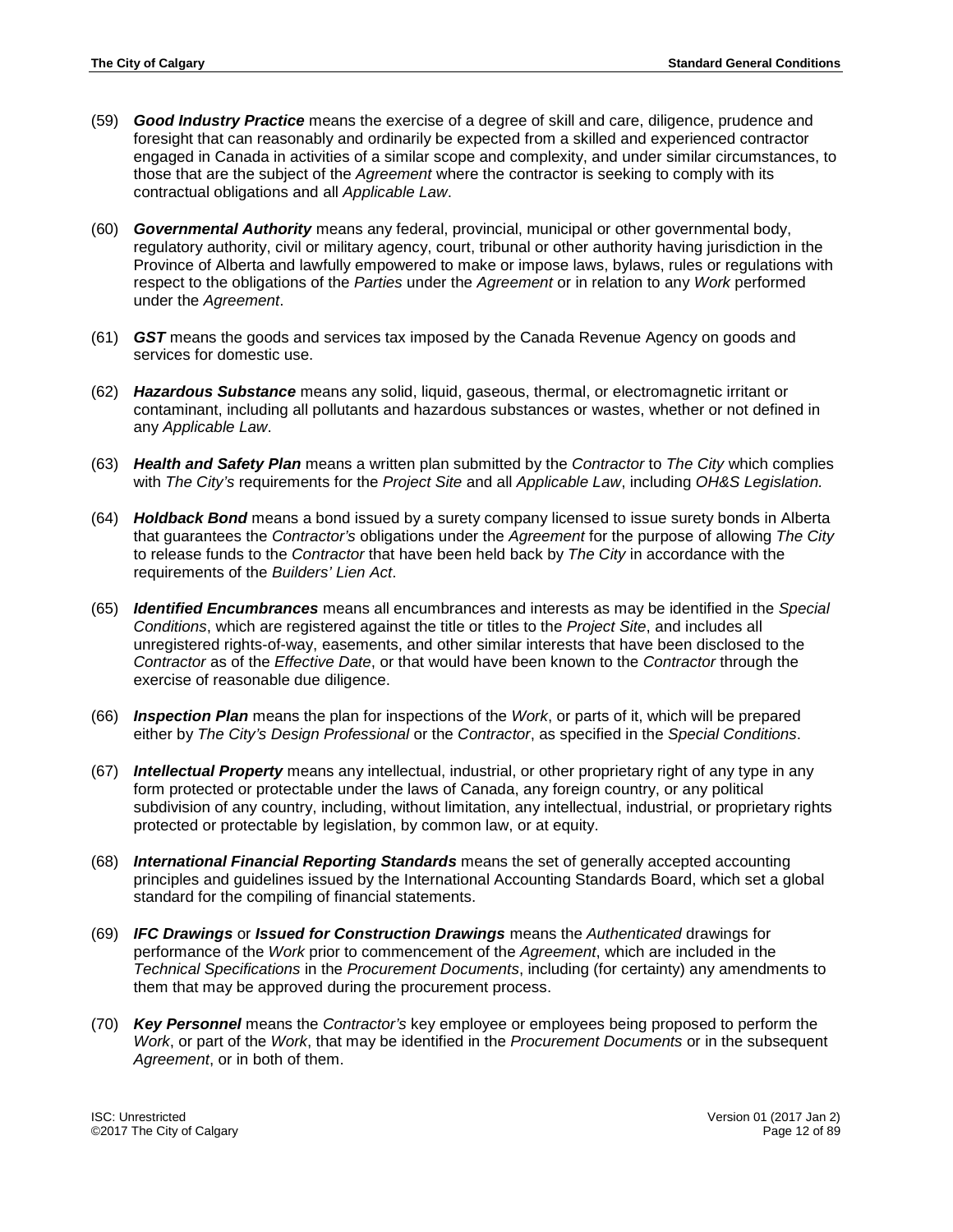- (71) *Labour and Material Payment Bond* means a bond issued by a surety company licensed to issue surety bonds in Alberta that ensures the *Contractor* will pay for all *Construction Equipment*, *Total Labour Costs*, *Materials*, and all other services required for performance of the *Agreement*.
- (72) *Lien Letter of Credit* means an irrevocable letter of credit provided to *The City*, in a form satisfactory to *The City* and from a financial institution acceptable to *The City*, in lieu of withholding the ten percent holdback on payments to the *Contractor* as required under the *Builders' Lien Act*.
- (73) *Manager, Supply* means the manager of *The City's* Department of Supply Management.
- (74) *Materials* means all materials, supplies, machinery, equipment, and fixtures, excluding *Construction Equipment*, which are or will be permanently incorporated into the *Work*, including the materials, supplies, machinery, equipment and fixtures that:
	- (a) are specified in the *Technical Specifications* or *Special Conditions*; and
	- (b) are selected and incorporated into the *Work* by the *Contractor* in the normal course of the *Contractor's Work*, but are not specified in the *Technical Specifications* or *Special Conditions*.
- (75) *Materials Costs* means the cost of the *Materials* as set out in the base supplier invoice and includes the transport and upload of the *Materials*.
- (76) *Milestone* means a specific progress point on the critical path for construction of the *Project* as identified in the *Project Schedule*.
- (77) *New Intellectual Property* means *Intellectual Property* created or developed by the *Contractor* or *Subcontractor* in the course of the performance of their obligations under the *Agreement* that is incorporated into the *Project* or is used specifically for the *Project,* whether such *Intellectual Property* is created by the *Contractor* or *Subcontractor* in conjunction with *The City*, or solely by the *Contractor*.
- (78) *Net Cost* means the total documented and verified costs of any one or more of *Construction Equipment Costs*, *Design Costs*, *Total Labour Costs* or *Materials Costs,* and excludes any *Overhead Costs*, profit or *GST.*
- (79) *Notice* means a notice made by a *Party* in writing and delivered to the other *Party* in the method required for delivery and at the address (or any replacement address) as set out in the *Contract Letter*.
- (80) *Notice of Default* means a written notification issued by *The City* providing notice of an *Event of Default*.
- (81) *Notice of Proposed Change* means a written notification issued by *The City* providing notice to the *Contractor* of a proposed *Change*.
- (82) *Notice to Proceed* means a written notification provided by *The City* to the *Contractor* advising the *Contractor* that the *Contractor* may begin the *Work*.
- (83) *OH&S Legislation* means, collectively, the *Occupational Health and Safety Act*, R.S.A. 2000, Ch. O-2, all of its regulations, and the *Occupational Health and Safety Code (Alberta)*.
- (84) *Other Contractor* means any other contractor or consultant that is retained directly by *The City* in connection with the *Project* other than the *Contractor*, but excludes *The City's Design Professional.*
- (85) *Overhead Costs* means the costs of the *Contractor, Subcontractors,* and *Sub*-*Subcontractors* performing the *Work* related to*:*
	- (a) operation and maintenance of head offices and any branch offices;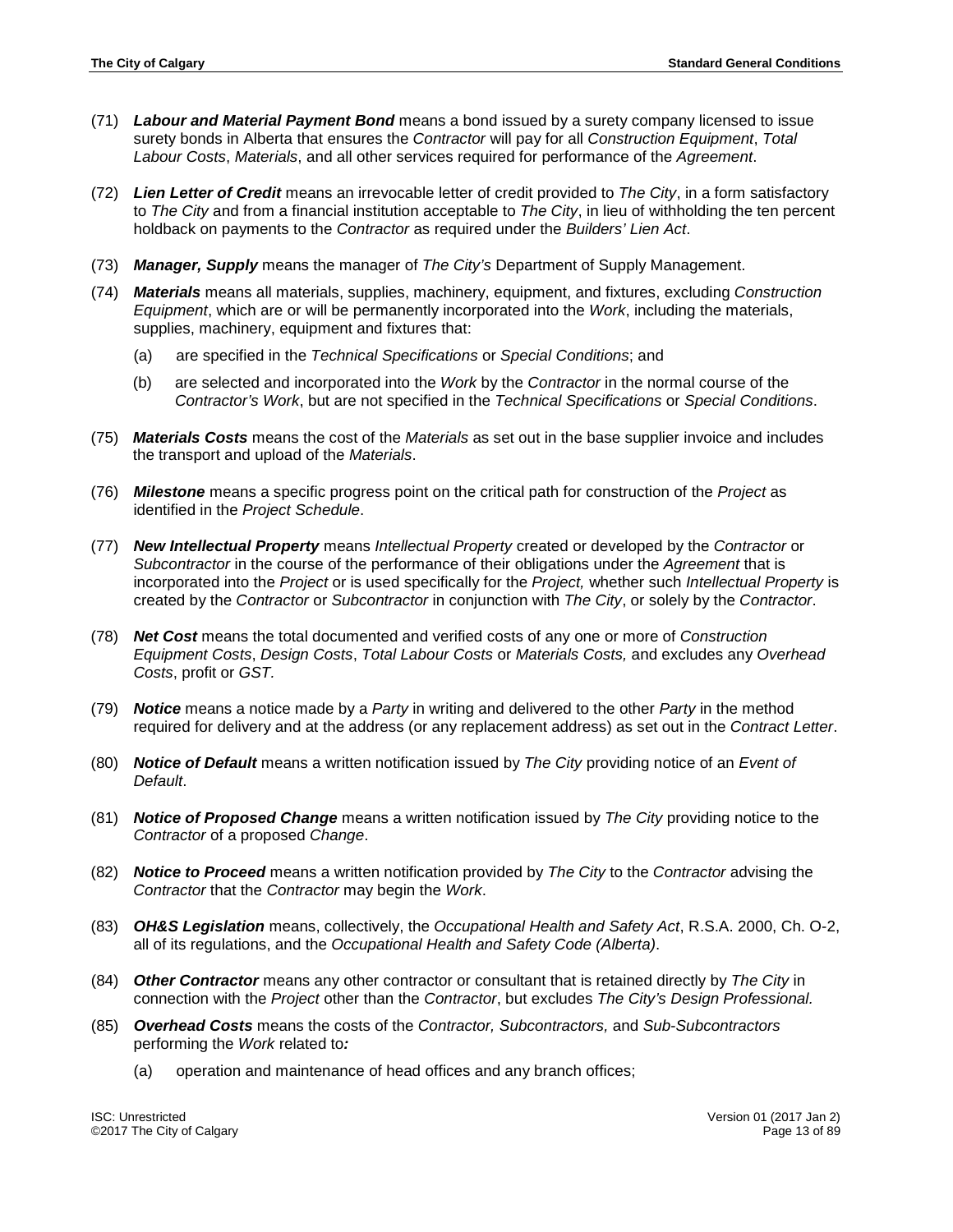- (b) administration at head offices and branch offices, including salaries and other compensation of off-site personnel;
- (c) general management, legal, audit and accounting services;
- (d) procurement administration;
- (e) financing and other bank charges;
- (f) recruitment and training of on-site staff; and
- (g) other costs of a similar nature not included with the *Total Materials and Labour*.
- (86) *Parental Guarantee* means a guarantee by a parent company of the *Contractor's* performance under the *Agreement*, where the *Contractor* is a subsidiary of the parent company.
- (87) *Party* means either *The City* or the *Contractor* and *Parties* means *The City* and the *Contractor*, collectively, as the case may be.
- (88) *Payroll Burden Costs* means the costs of employer Canada Pension Plan contributions, Alberta health care insurance premiums, workers' compensation benefits, employee pension plan benefits, vacation benefits, health and wellness benefits, apprenticeship and training benefits and employer paid union fees up to a maximum amount equivalent to 40 percent of *Direct Labour Costs.*
- (89) *Performance Bond* means a bond issued by a surety company licensed to issue surety bonds in Alberta that guarantees the *Contractor's* obligation under the *Agreement* for performance of the *Work.*
- (90) *Performance Security* means any one or more of the following, in a form acceptable to The City and as may be set out in the *Agreement:*
	- (a) *Lien Letter of Credit* or other letter of credit;
	- (b) *Performance Bond*, *Labour and Material Payment Bond*, *Holdback Bond*, *Warranty Bond*, *maintenance bond*, or any other bond;
	- (c) subcontractor default insurance;
	- (d) *Parental Guarantee* or guarantees by another corporation, or individual; and
	- (e) bank draft or certified cheque.
- (91) *Performance Standards* mean those standards of performance described in the *Technical Specifications* that the *Work*, or parts of the *Work* (as may be applicable), must meet or achieve.
- (92) *Performance Tests* means any performance tests set out in the *Technical Specifications* for the purpose of determining achievement of the *Performance Standards* for the *Work*, and any other tests as may be agreed upon between *The City* and the *Contractor* in order to compare the actual performance of the *Work* with the *Performance Standards*.
- (93) *Permits, Licenses, and Approvals* means all permissions, consents, approvals, certificates, permits, licenses, agreements, authorizations, acknowledgements, and notifications to be obtained by the *Contractor* in accordance with the *Agreement* or as required by *Applicable Law*.
- (94) *Person* means any one of an individual, partnership, limited liability partnership, limited liability company, corporation, sole proprietorship, trustee, unincorporated organization, association, society, government, or any department or agency of government.
- (95) *Personal Information* means personal information as that phrase is defined in *FOIP*.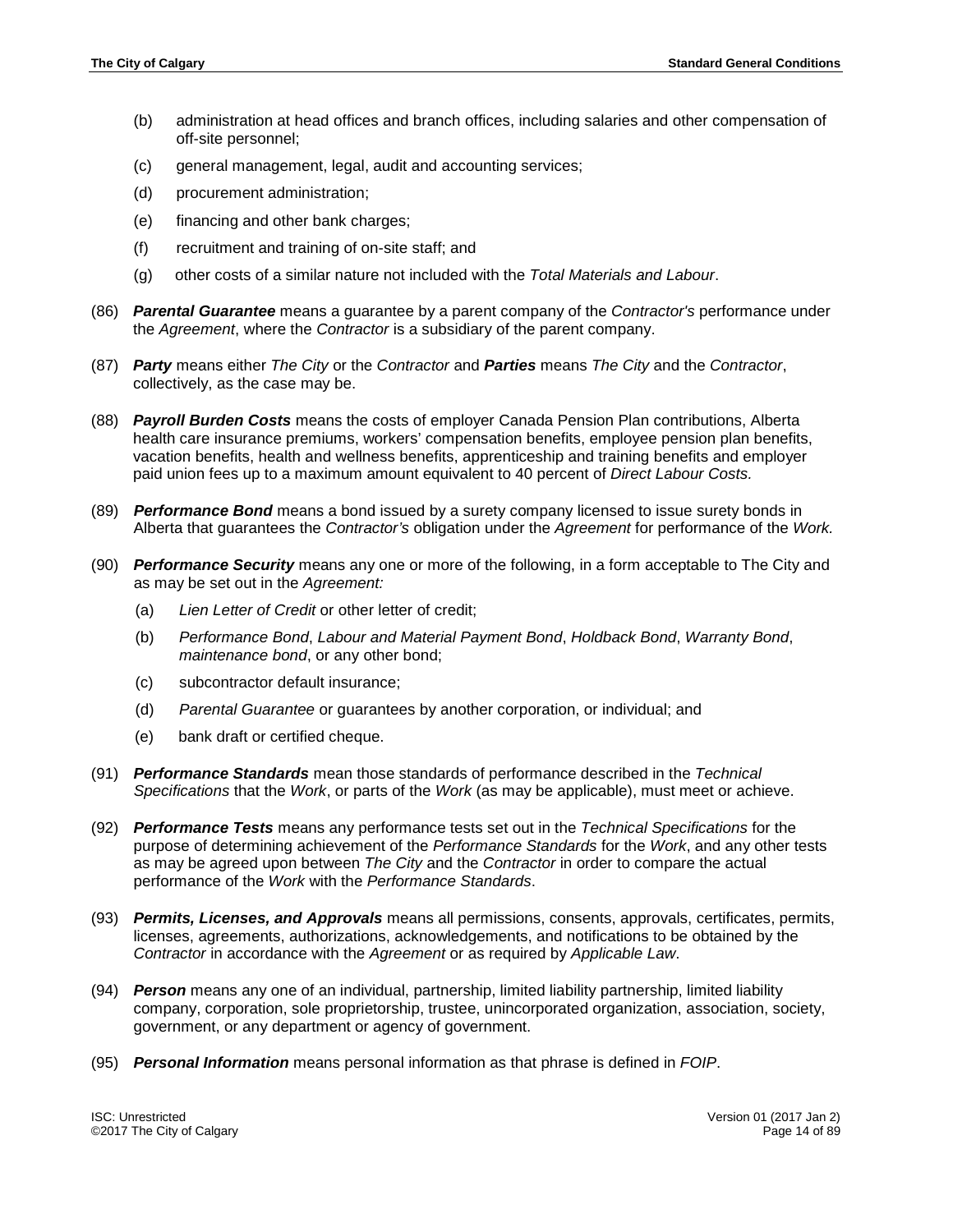- (96) *Prime Contractor for Safety* means the role of "prime contractor" as that term is referenced in the *OH&S Legislation*;
- (97) *Procurement Documents* means the request for proposal, or the request for standing offer and a subsequent *Statement of Requirements* issued under the request for standing offer, or the invitation to tender issued for procurement of the *Work,* all addenda for each of them, and all associated written responses from the *Contractor*.
- (98) *Product Data* means illustrations, schedules, performance charts, instructions, manuals, brochures, diagrams, and other information provided by the *Contractor* to illustrate *Materials* or equipment supplied for the *Work* or some part of the *Work*.
- (99) *Project* has the meaning given in the *Contract Letter*.
- (100) *Project Budget* means The City's approved budget for construction of the *Project* as stated in the *Procurement Documents* that represents the estimated *Project Price*.
- (101) *Project Price* means the total sum of money set out in the *Agreement* that is to be paid to the *Contractor* for completing all *Work* and any *Change* to the *Work*, as described in, or approved under, the *Agreement*.
- (102) *Project Schedule* means the detailed construction schedule for the *Work* in critical path form which details and schedules *Milestones* and all other events necessary to achieve the *Scheduled Operational Date*, as initially described in the *Procurement Documents*, and as may be adjusted in accordance with the terms and conditions of the *Agreement*.
- (103) *Project Site* means the land upon which the *Project* is located and where the *Work* will occur and which is legally and municipally described in the *Special Conditions*.
- (104) *Project Site Documents* has the meaning given in Subsection 8.6(1).
- (105) *Quality Management Plan* means a written plan submitted by the *Contractor* to *The City's Design Professional*, which conforms to the requirements of ISO 9001 and identifies the *Key Personnel*, procedures, instructions, records, and forms to be used in performing the *Work* and the effective quality control and quality assurance procedures to be implemented by the *Contractor* to facilitate meeting all applicable requirements and standards set out in the *Agreement.*
- (106) *Record* means any recorded information, including any *Personal Information*, in any form provided by *The City* to the *Contractor* or provided by the *Contractor* to *The City* for the purposes of the *Agreement* or created by the *Contractor* in the performance of the *Agreement*.
- (107) *Record Drawings* means the *Authenticated* drawings prepared by *The City's Design Professional* that reflect the changes made to the *IFC Drawings* during performance of the *Work* throughout the *Term*, including changes made by the *Supplementary Drawings.*
- (108) *Roadway* means any thoroughfare, highway, road, trail, avenue, parkway, driveway, viaduct, lane, alley, square, bridge, causeway, pathway or designated bicycle pathway, or other place, whether publicly or privately owned, any part of which the public is ordinarily entitled or permitted to use for the passage or parking of vehicles or for pedestrian use.
- (109) *Samples* mean physical examples that illustrate *Materials* or workmanship and will be used by *The City's Design Professional* to establish standards by which the *Work* will be judged.
- (110) *Scheduled Operational Date* means the *Milestone* set out in the *Special Conditions* that is the anticipated date *Substantial Performance* will be achieved.

ISC: Unrestricted Version 01 (2017 Jan 2) ©2017 The City of Calgary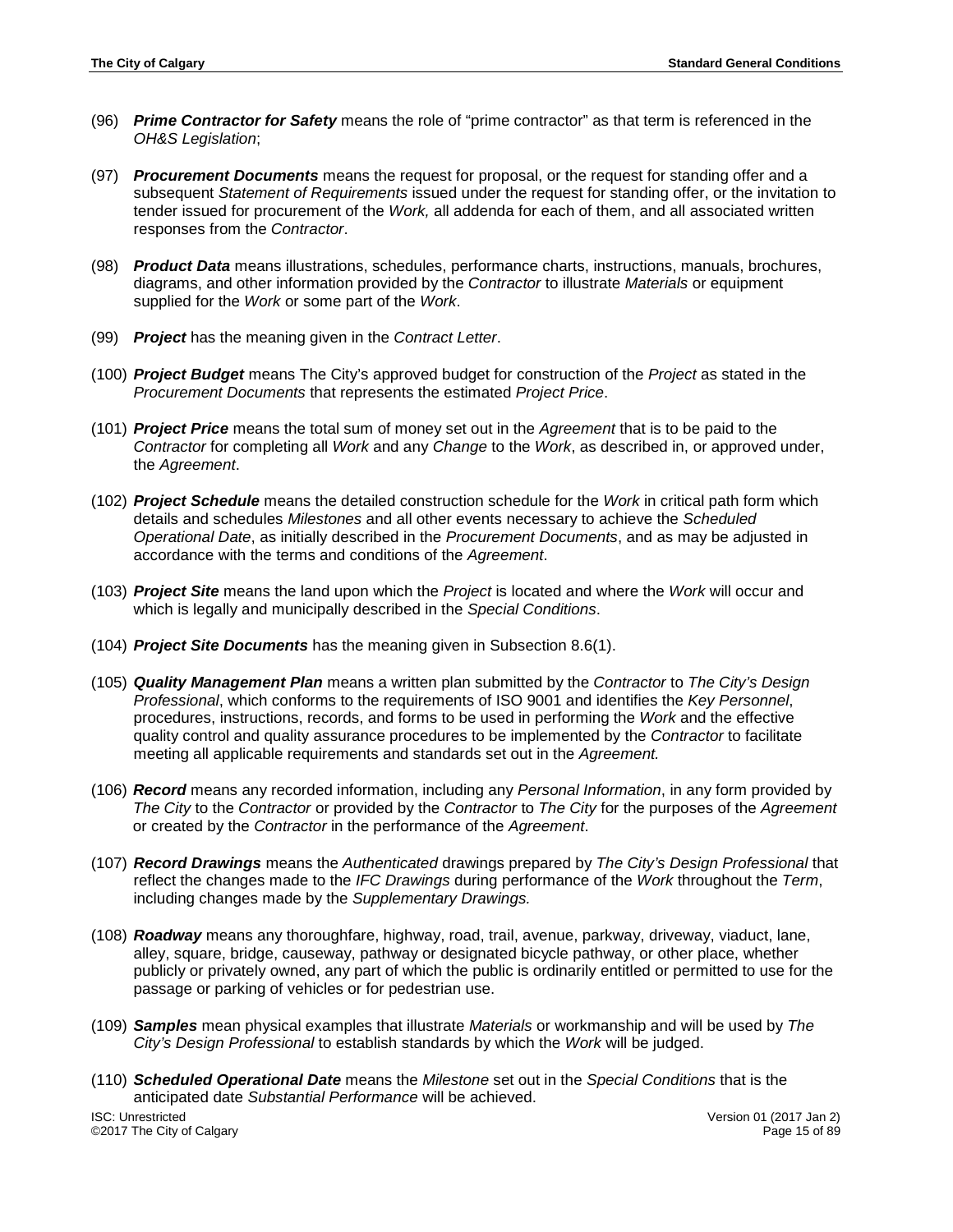- (111) *SECOR* or *Small Employer Certificate of Recognition* means formal acknowledgement of an employer with 10 or fewer employees by the Province of Alberta certifying that the employer has developed a health and safety program that meets all health and safety standards of the Province of Alberta.
- (112) *Shop Drawings* means all drawings, diagrams, schedules, technical brochures, and other data prepared for the *Work* by the *Contractor*, *Subcontractor*, manufacturer, supplier, or distributor, and intended to illustrate details of the *Work* or a part of the *Work*.
- (113) *Site Office* means a temporary administrative office located on or near the *Project Site*.
- (114) *Special Conditions* means the terms and conditions for the *Project* set out in the *Agreement* which add to or modify the *Standard General Conditions* or any *Delivery Method Requirements*.
- (115) *SGCs* or *Standard General Conditions* means these *Standard General Conditions*.
- (116) *Statement of Requirements* means a document issued under a request for standing offer that describes the scope of the *Work* and specific terms and conditions relating to the *Contractor's* assignment specific opportunity as described in the request for standing offer and includes any *Special Conditions* and *Technical Specifications* applicable to the *Work*.
- (117) *Subcontractor* means a *Person* who performs part of the *Work*, including the supply of *Materials*, and has a direct contract with the *Contractor.*
- (118) *Substantial Completion Certificate* means the document issued by *The City* when the *City Representative* verifies that *Substantial Performance* of the *Work* has been achieved.
- (119) *Substantial Performance* has the meaning given to that phrase in the *Builders' Lien Act*, but will not be deemed to have been achieved for the purpose of this *Agreement* until the *Contractor* has issued a *Certificate of Substantial Performance*.
- (120) *Sub-Subcontractor* means a *Person* who performs part of the *Work*, including the supply of *Materials*, and has a direct or indirect contract with a *Subcontractor*.
- (121) *Supplemental Drawings* means the drawings described in Subsection 6.2(1).
- (122) *Surveys Act* means the Surveys Act, R.S.A. 2000, Ch. S-26.
- (123) *Survey Mark* means any temporary construction mark, point or stake, placed or established on the *Project Site* that defines the boundaries of the *Project Site* or specific locations of any temporary structures on the *Project Site*.
- (124) *Survey Monument* means a "monument" as defined in the *Surveys Act,* and for the purposes of these *Standard General Conditions*, also includes a "survey control marker" as defined in the *Surveys Act*.
- (125) *Suspended Work* has the meaning given in Subsection 14.3(1).
- (126) *Tangible Capital Asset* means an asset that is, or will be, reported in *The City's* financial statements under requirements set out by the Public Sector Accounting Board of Canada (or its substitute).
- (127) *Technical Specifications* means the *Drawings* and documents that are included or referenced in the *Procurement Documents* and in the subsequent *Agreement* that set out *The City's* requirements and standards for *Materials*, systems, workmanship and services necessary for the proper performance of the *Work* or any part of the *Work*.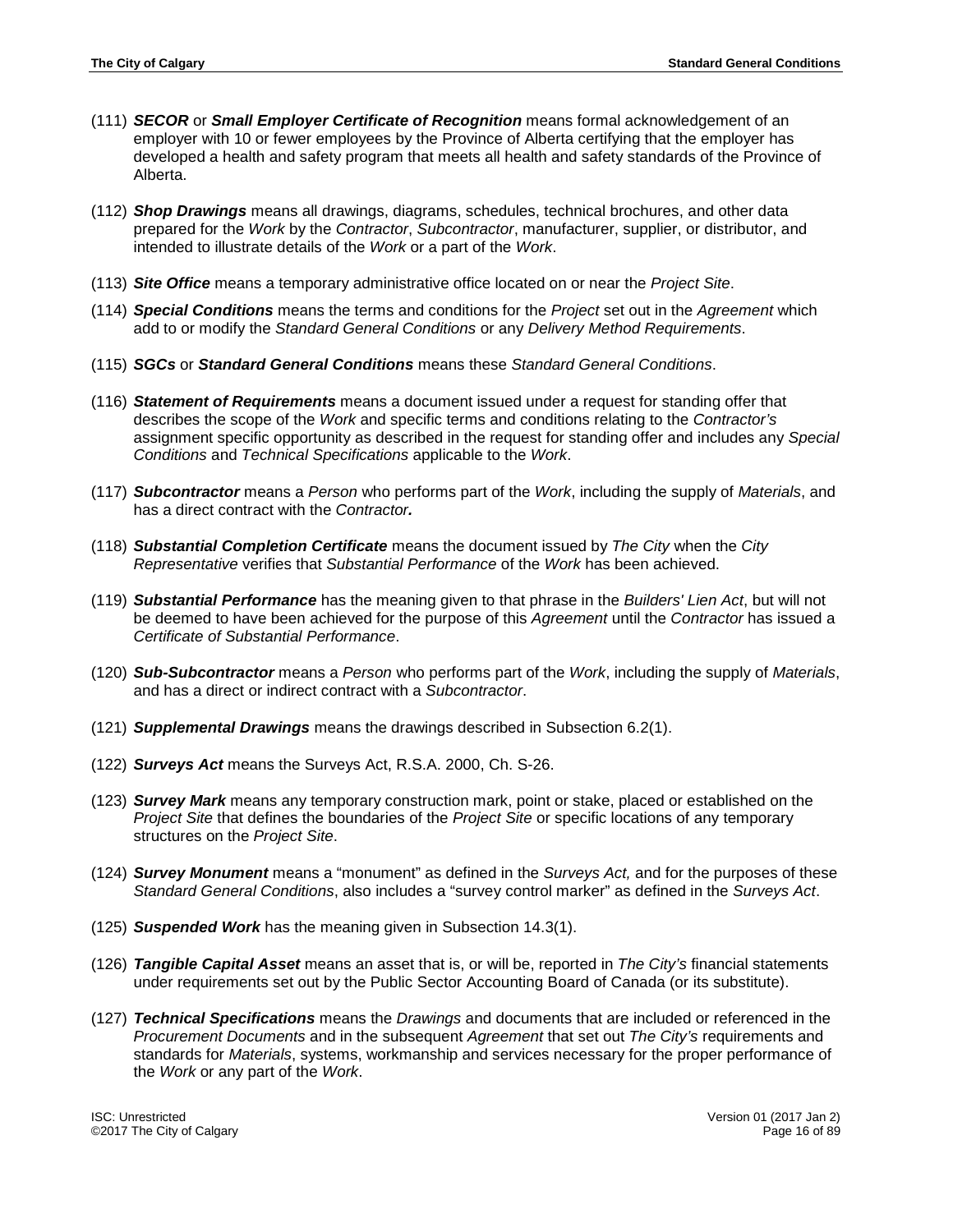- (128) *Term* means the period of time between, and including, the day of the *Effective Date* and the day on which the last *Final Acceptance Certificate* is issued.
- (129) *Third Party Intellectual Property* means any *Intellectual Property* owned by a *Person* other than *The City* or the *Contractor*.
- (130) *Total Cost of Materials and Labour* means the sum of costs directly related to and necessarily and properly incurred by the *Contractor*, *Subcontractors* and *Sub*-*Subcontractors* in performing the *Work*, which are limited to:
	- (a) *Materials Costs*;
	- (b) *Total Labour Costs*;
	- (c) *Construction Equipment Costs*; and
	- (d) *Design Costs* (if applicable).
- (131) *Total Labour Costs* means the sum of *Direct Labour Costs* and *Payroll Burden Costs*.
- (132) *Utility Facilities* has the meaning given in Subsection 8.11(1).
- (133) *Utility Owner* has the meaning given in Subsection 8.11(1).
- (134) *Warranty Bond* means a bond issued by a surety company licensed to issue surety bonds in Alberta that guarantees the *Contractor's* obligations to complete all *Warranty Work*.
- (135) *Warranty Item* means any *Deficiency* that is identified after a *Substantial Completion Certificate* has been issued.
- (136) *Warranty Period* means that period of time specified in the *Special Conditions* during which the *Contractor* is obligated to perform *Warranty Work* and which commences at the issuance of the *Substantial Completion Certificate*.
- (137) *Warranty Work* means the work performed by the *Contractor* during the *Warranty Period* to remedy, correct, or rectify any *Deficiencies* or *Warranty Items*, including any *Work*:
	- (a) required to access the *Deficiencies;*
	- (b) required to make good the *Deficiencies;* and
	- (c) to make good the work performed by *Other Contractors* that is destroyed, disturbed, or negatively affected as a result of *Work* performed by the *Contractor*.
- (138) *Work* means all work to be performed by the *Contractor* under the *Agreement*, including:
	- (a) all construction, including for a *Facility*;
	- (b) all services and work of the *Contractor's Design Professional*;
	- (c) the supply of *Materials* and their incorporation into the *Project*;
	- (d) the supply of *Construction Equipment*;
	- (e) operations or maintenance services as may be required under the *Agreement*;
	- (f) temporary services;
	- (g) any additional services required by *The City* under the *Agreement* as may be described in the *Delivery Method Requirements* or in the Service Level Agreement entered into by the *Contractor* and *The City* under a request for standing offer described in 1.1(1)(c);

(h) *Warranty Work*; and ©2017 The City of Calgary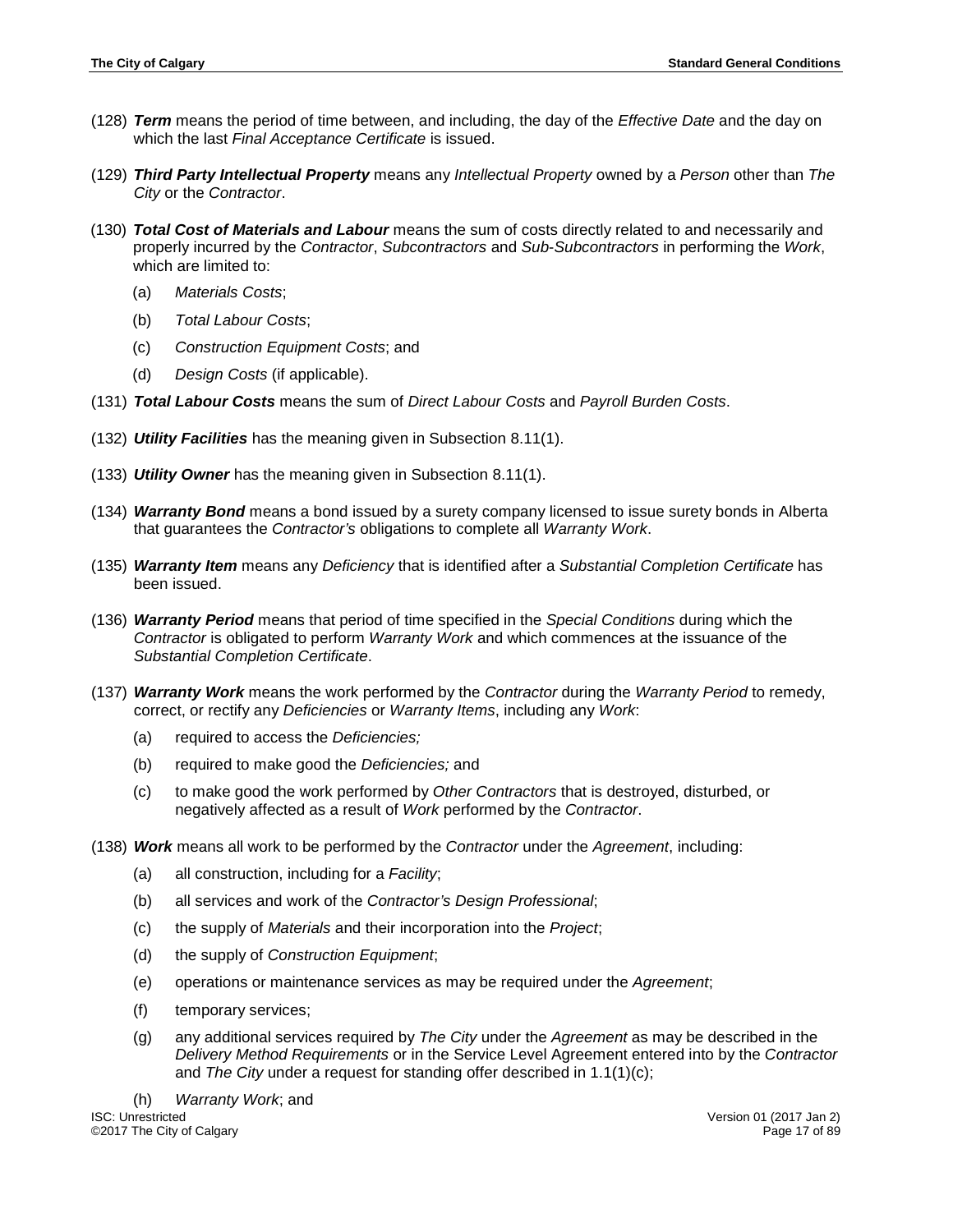- (i) anything ancillary to (a) through to (h) above that is required for the proper and complete performance of the *Contractor's* obligations under the *Agreement*.
- (139) *Work Plan* means the plan developed by the *Contractor* for completing the *Work*, which will be updated from time to time, and which will include:
	- (a) the *ECO Plan*, the *Health and Safety Plan*, the *Inspection Plan,* and the *Quality Management Plan*, as may be specified and required in the *Special Conditions*;
	- (b) the organization to be established by the *Contractor* for carrying out the *Work*, including, but not limited to, the identities and curriculum vitae of *Key Personnel*, or if not yet identified, the titles of the positions that may be held by *Key Personnel*;
	- (c) the sequence of activities, or critical path, and method for performance of the *Work*; and
	- (d) a detailed *Project Schedule*, including dates for completion of *Milestones*.
- (140) *Workers' Compensation Act* means the *Workers' Compensation Act*, R.S.A. 2000, Ch. W-15.
- (141) *Workers' Compensation Board* means the *Workers' Compensation Board* of Alberta created pursuant to the *Workers' Compensation Act*.
- (142) *Workers' Compensation Board Clearance Certificate* means a letter from the *Workers' Compensation Board* stating that the *Contractor's* account is in good standing.

# <span id="page-17-0"></span>**1.2 Interpretation**

- (1) If this *Agreement* cites or refers to an Act, regulation, code, bylaw, policy, guideline, standard or procedure, the citation or reference is to the Act, regulation, code, bylaw, policy, guideline, standard or procedure as amended from time to time and includes reference to any Act, regulation, code, bylaw, policy, guideline, standard or procedure that may be substituted in its place.
- (2) Unless the context requires otherwise, if a word is defined in Section 1.1, the word's other grammatical forms have a corresponding meaning and each of the masculine, feminine and neuter genders include all other genders.
- (3) Headings and titles in the *Agreement* are for convenience and ease of reference only and do not define, limit, describe, or interpret the scope or intent of the *Agreement*.
- (4) The Schedules to the *Agreement* are an integral part of the *Agreement* and a reference to the *Agreement* includes a reference to the Schedules.
- (5) All references in the *Agreement* to a Schedule are references to a Schedule of the *Agreement*.
- (6) In the event of any ambiguity, inconsistency, or conflict between the terms and conditions of the *Agreement* and the terms and conditions of any purchase order issued by *The City* in relation to the *Agreement*, the terms and conditions of the *Agreement* prevail.
- (7) Unless context requires otherwise, references to specific Articles, Sections, Subsections, Schedules and other divisions of the *Agreement* followed by a number are references to the whole of the Article, Section, Subsection, or Schedule or other division of the *Agreement,* as applicable, bearing that number, including all subsidiary provisions containing the same number as a prefix.
- (8) Where the *Agreement* states that an obligation must be performed "no later than" or "within" or "by" or "on or before" or "on" a stipulated date or event, the latest time for performance will be 17:00 on the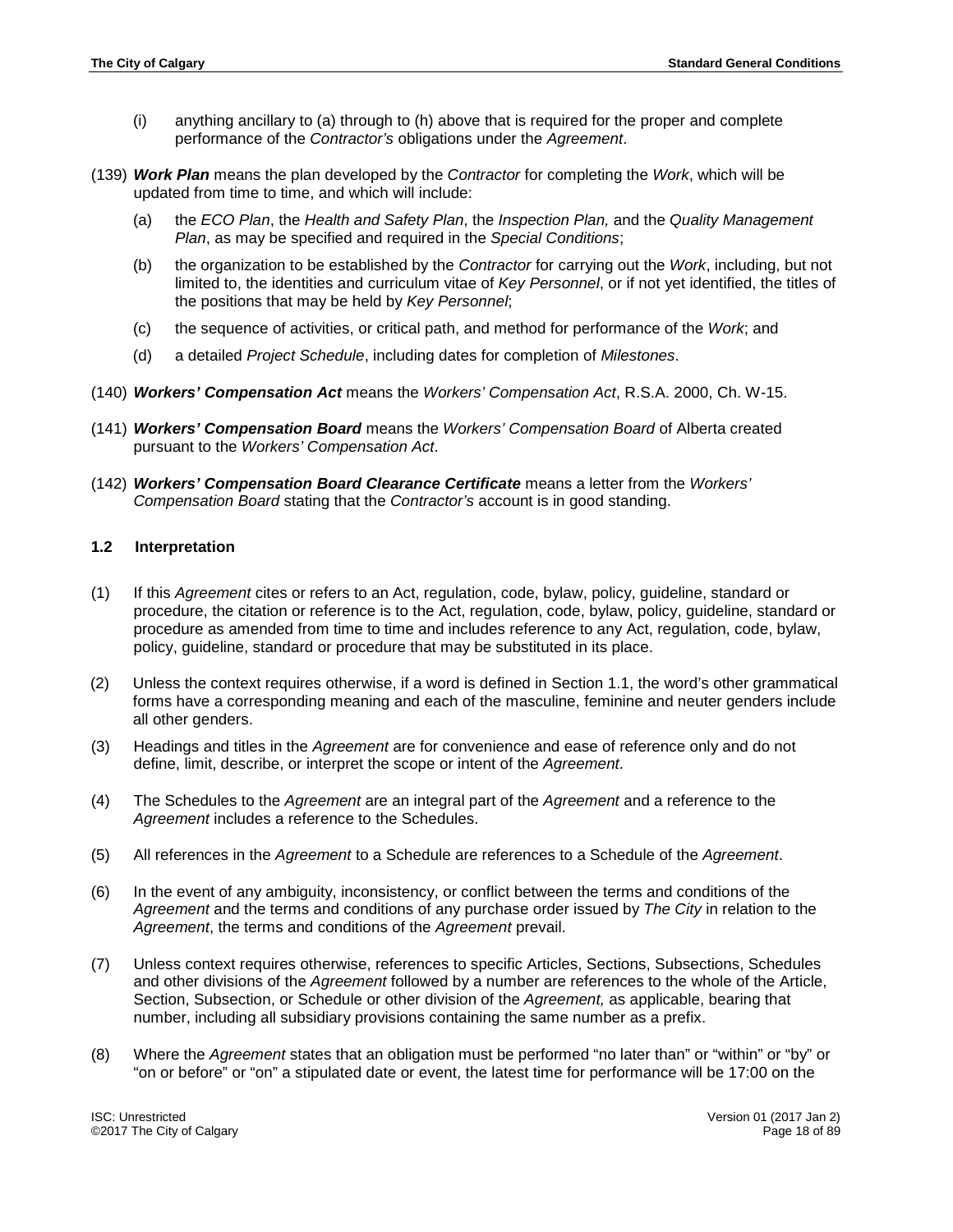last *Day* or *Business Day* for performance of the obligation concerned, or if the day is not a *Business Day* (as may be stipulated), 17:00 on the next *Business Day*.

- (9) Any reference to time of day or to a date means the local time or date in Calgary, Alberta, Canada.
- (10) Unless otherwise indicated, time periods will be strictly interpreted.
- (11) Reference to a price or an amount of money is a reference to the price or amount of money in Canadian dollars exclusive of GST, unless the reference expressly includes GST.
- (12) References of "includes" and "including", whether or not used with the words "without limitation" or "but not limited to" will, in all cases, be deemed to be without limitation and interpreted to mean "includes without limitation" and "including without limitation".
- <span id="page-18-0"></span>(13) References to a *Notice* or information being delivered by one Party to another Party "in writing" will be deemed to include delivery by electronic means such as by email or facsimile, or through a designated website set up specifically for the *Project*.

# **ARTICLE 2: EFFECTIVE DATE AND TERM**

# <span id="page-18-1"></span>**2.1 Effective Date**

- (1) The *Agreement* will come into force and effect on the *Effective Date*.
- (2) Subject to any early termination of the *Agreement* as set out in Article 17, the *Agreement* will continue from the *Effective Date* until the issuance of the *Final Acceptance Certificate*.

# <span id="page-18-2"></span>**2.2 Survival**

- (1) All obligations under the *Agreement* that necessarily extend beyond completion or termination of the *Agreement* in order to achieve their intended purpose will survive completion or termination of the *Agreement*, including the following:
	- (a) obligations concerning any installation of *Non-Compliant Materials* in the *Work* described in Subsection 4.1(3);
	- (b) indemnification obligations, as described in Article 15 or any other parts of the *Agreement* that contain obligations of indemnification, to the degree they arise from events that occurred prior to termination of the *Agreement*;
	- (c) obligations in relation to *Warranty Items* described in Article 16;
	- (d) the *Contractor*'s obligations on termination described in Article 17;
	- (e) obligations in relation to *City Confidential Information* described in Article 18;
	- (f) any obligations in relation to *Intellectual Property* described in Article 19; and
	- (g) *Record* and audit obligations described in Article 21.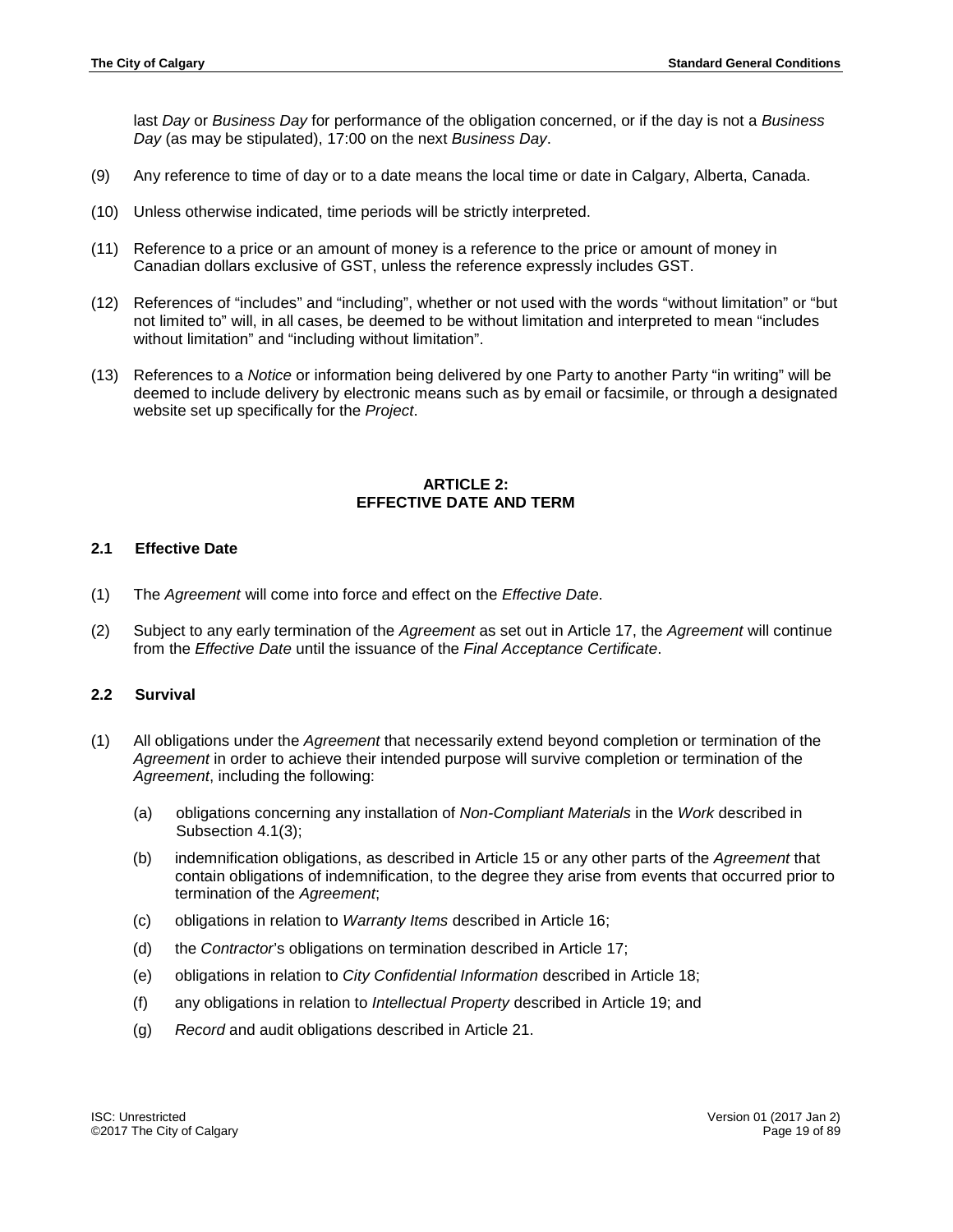# <span id="page-19-0"></span>**2.3 Notice to Proceed**

- (1) *The City* will issue the *Notice to Proceed* only when all of the following requirements have been satisfied:
	- (a) *The City* has received and approved any *Performance Security* required by *The City* from the *Contractor* in accordance with Subsection 13.5(1);
	- (b) *The City* has received and approved any certificate of insurance required by *The City* from the *Contractor* in accordance with Section 13.1;
	- (c) *The Contractor* has prepared a *Project Schedule* in accordance with Subsection 7.1(1) and provided it to *The City*;
	- (e) the training of the *Contractor's* designate and the *Project Site* designate is completed in accordance with Subsection 12.2(3);
	- (f) *The City* has received the *Contractor's ECO Plan* in accordance with Subsection 20.1(1);
	- (g) *The City* has received the *Contractor's* tree protection plan as may be required in accordance with Subsection 20.16(1);
	- (h) *The City* has received a clear *Workers' Compensation Board Clearance Certificate* from the *Contractor*; and
	- (i) *The City* has received any additional documentation or information that is required by the *Procurement Documents*.

#### **ARTICLE 3: REPRESENTATIONS OF THE CONTRACTOR**

#### <span id="page-19-2"></span><span id="page-19-1"></span>**3.1 Representations of the Contractor**

- (1) The *Contractor* represents and warrants that:
	- (a) it has the right, capacity, and authority to enter into the *Agreement*;
	- (b) the *Agreement* does not conflict with any other contracts or obligations that bind the *Contractor*;
	- (c) there is no proceeding in progress or pending or threatened against, relating to, or affecting the *Contractor* that may be expected to have a materially adverse effect on the performance of the *Contractor's* obligations under the *Agreement*;
	- (d) it has or will have the necessary financial resources to complete all *Work*; and
	- (f) it is in compliance with all *Applicable Law* that affects the *Contractor* or its operations.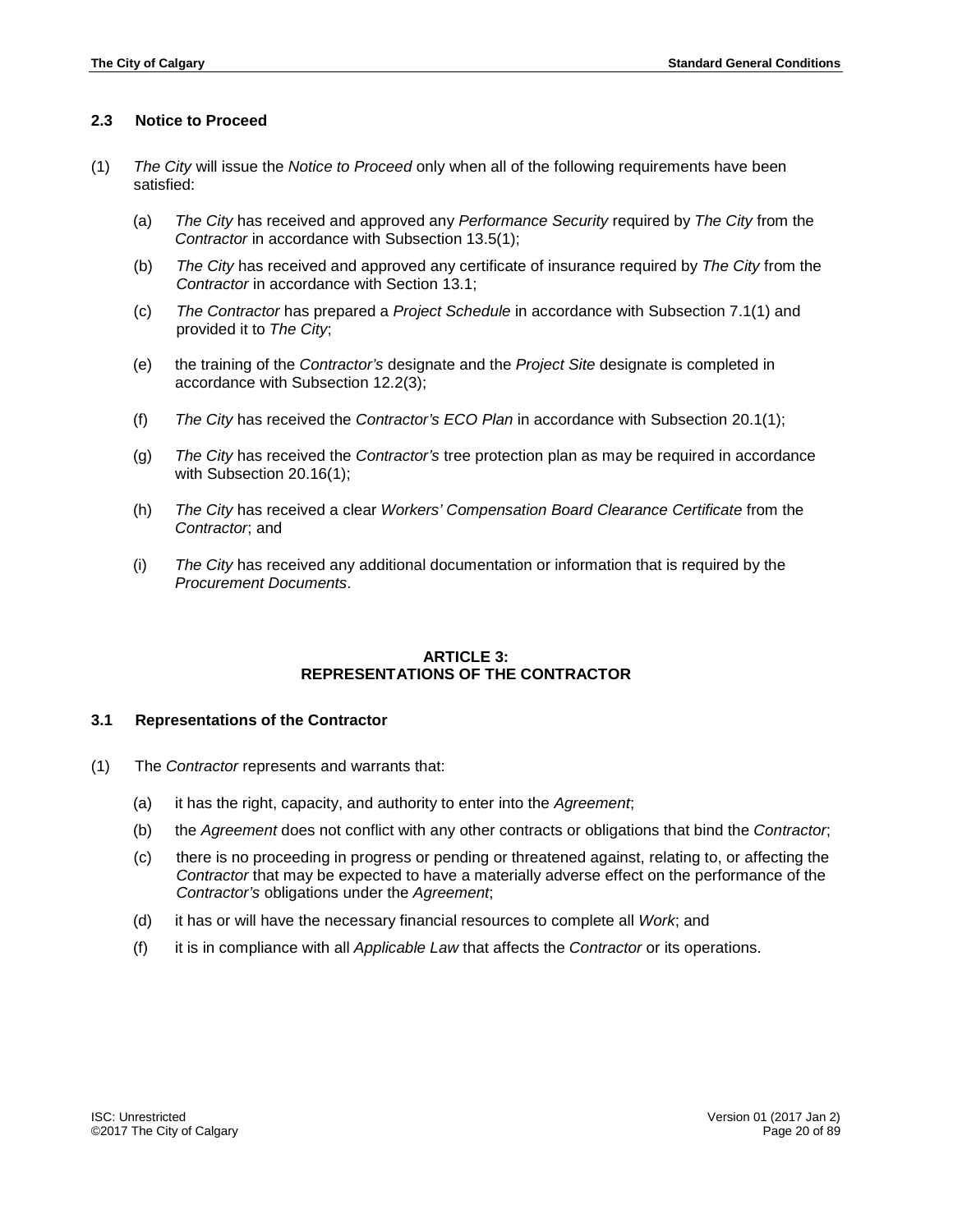#### **ARTICLE 4:**

# **PERFORMANCE OF THE AGREEMENT – THE CONTRACTOR**

#### <span id="page-20-1"></span><span id="page-20-0"></span>**4.1 Performance of the Work**

- (1) The *Contractor* must perform all *Work* in accordance with all terms and conditions of the *Agreement,* in accordance with all *Applicable Law*, and in accordance with the following policies of *The City*: Workplace Violence Policy (GN-040), Respectful Workplace Policy (HR-LR-001), Substance Use Policy (HR-TR-005) and the Workplace Smoking Policy (HR-006).
- (2) Except for those *Materials*, services, or *Construction Equipment* to be provided by *The City* or the *City's Own Forces*, as may be specified in the *Special Conditions*, the *Contractor's* duties and obligations will include:
	- (a) responsibility for all elements of the *Work* and for all means and methods of competently performing the *Work* in accordance with the *Drawings* and *Technical Specifications*;
	- (b) responsibility for developing, updating, and maintaining the *Project Schedule* in a form and manner satisfactory to *The City*;
	- (c) the supply or the cause of the supply of all labour, including technical skill and knowledge, *Materials*, tools, *Construction Equipment*, utilities, transportation and shipping, and any other services necessary to properly perform and complete the *Work*, whether temporary or permanent and whether or not incorporated or to be incorporated in the *Work*;
	- (d) undertaking any maintenance of the *Project* and any *Facility* as *Work* progresses until either the *Substantial Completion Certificate* or the *Final Acceptance Certificate* is issued, as may be specified in the *Special Conditions*;
	- (e) providing the results described in the *Agreement* and detailed in the *Drawings* and *Technical Specifications*;
	- (f) providing a competent executive and administrative organization to arrange the performance of the *Work*;
	- (g) performing all duties normally considered to be those of a general contractor;
	- (h) performing all duties considered to be the responsibility of an employer under *OH&S Legislation* in addition to the duties of the *Prime Contractor for Safety* as described in Article 12; and
	- (i) exercising due diligence in verifying all dimensions, quantities, and details specified in the *Technical Specifications* and in the *Drawings* or in other data received from *The City's Design Professional* or contained in the *Agreement*, and provide *Notice* to the *City Representative* and *The City's Design Professional* of any errors, omissions, conflicts and discrepancies found in them. The *Contractor*, at the *Contractor's* expense, is responsible for rectifying any faulty construction performed by the *Contractor* after an error, omission, conflict or discrepancy in the *Technical Specifications* or *Drawings* has been identified and the faulty construction results from the identified error, omission, conflict or discrepancy.
- (3) Any *Materials* that are not specified in the *Agreement*, but which are selected or supplied (as applicable) and installed by either the *Contractor* or a *Subcontractor* during performance of the *Work* must comply with all requirements of *Applicable Law*. If any *Materials* selected or supplied and subsequently installed in the *Work* by either the *Contractor* or *Subcontractor* do not comply with all requirements of the *Applicable Law*, the *Materials* will be "*Non Compliant Materials*" and the *Contractor* will: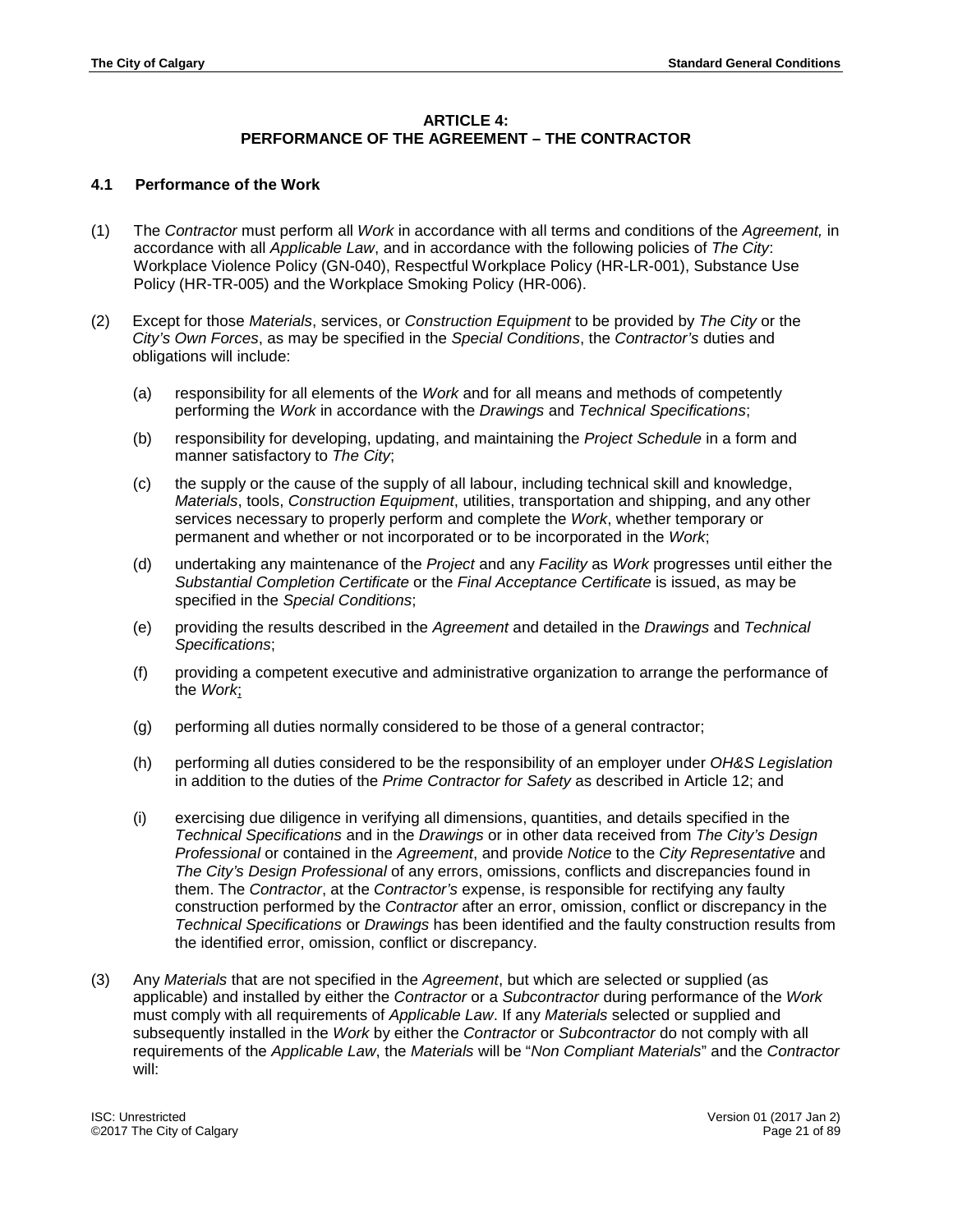- (a) be solely responsible for any *Work* that has been executed that is affected by the *Non-Compliant Materials*; and
- (b) at the *Contractor's* expense, perform any additional *Work* as may be required to:
	- (j) replace the *Non-Compliant Materials* with *Materials* that are compliant with all requirements of the *Applicable Law*; or
	- (k) modify the *Non-Compliant Materials* to make them compliant with the *Applicable Law*.

The *Contractor* must immediately provide *Notice* to the *City Representative* at the time the *Contractor*  becomes aware of *Non-Compliant Materials* installed in the *Work* performed under the *Agreement*.

- (4) Subject to the *Contractor's* obligations to exercise ongoing due diligence under Subsection 4.1(2)(h) throughout the *Term*, for the purposes of this Subsection 4.1(3), the *Applicable Law* is the *Applicable Law* in force at the *Effective Date*.
- (5) All *Material* incorporated into the *Project* must be new and undamaged and be of the quality specified in the *Agreement*.

#### <span id="page-21-0"></span>**4.2 Permits, Licenses and Approvals**

(1) The *Contractor* must obtain, maintain, and comply with all *Permits, Licenses,* and *Approvals* required to perform the *Work*.

# <span id="page-21-1"></span>**4.3 Permitted Substitution of Materials**

- (1) The *Contractor* must review requirements for *Materials* and anticipate any foreseeable delivery delays relating to all of the *Materials*. If delays in deliveries of *Materials* are foreseeable and will delay performance of the *Work*, the *Contractor* must propose substitutions for the *Materials* or other remedial action in sufficient time to prevent delay in the *Project Schedule*.
- (2) If a proposal for substitution of *Materials* is not given to *The City's Design Professional* by the *Contractor* in accordance with Subsection 4.3(1), *The City* reserves the right to substitute more readily available *Materials* at any time without additional cost to *The City* in order to prevent delays in the *Project Schedule*.
- (3) Substitution of any *Material* will not be permitted unless:
	- (a) the unavailability of the *Material* will delay the *Project Schedule* and *The City* has issued a *Change Order* for the substitution of the *Material*; or
	- (b) *The City* has issued a *Change Order* for the substitution of the *Material*.
- (4) A substitute *Material* must equal or exceed the quality, finish, and performance of the unavailable *Material* if at all possible, and must not exceed the space requirement of the unavailable *Material* as described in the *Agreement*. The *Contractor*, in the form of certified quotations from *Subcontractors* supplying both the unavailable *Material* and the substituted *Materia*l, must provide all of the following to *The City's Design Professional*:
	- (a) documentary proof of the quality, finish, and performance of the *Material*;
	- (b) any differences in price between the unavailable *Material* and the substituted *Material*; and
	- (c) delivery date(s) of the substituted *Material*.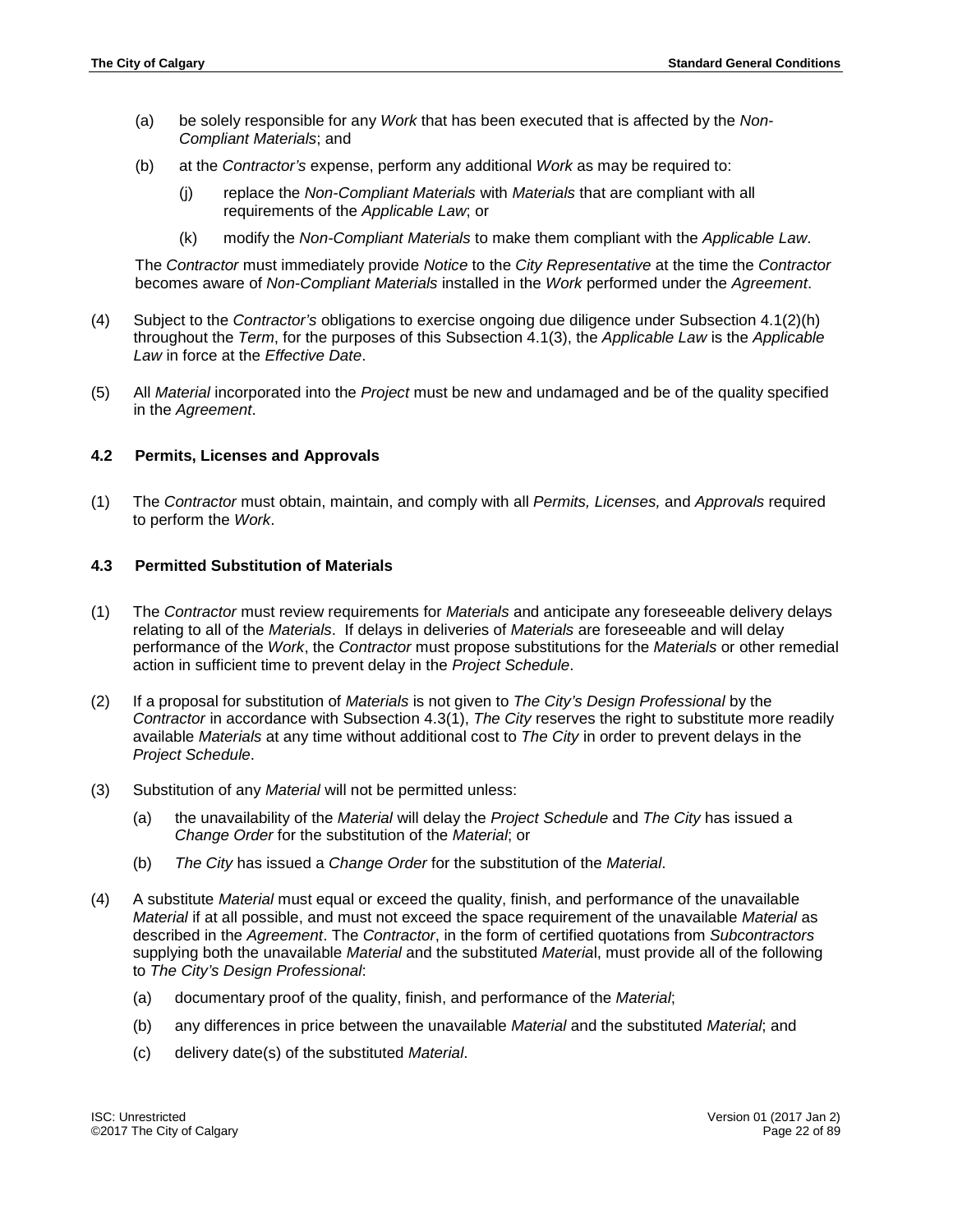# <span id="page-22-0"></span>**4.4 Removal of Rejected Material**

- (1) The *Contractor* must promptly remove from the *Project Site* all *Material* rejected by *The City's Design Professional* as failing to comply with the terms and conditions of the *Agreement*, whether incorporated into the *Work* or not. The *Contractor* will promptly replace any rejected *Material* and perform any related *Work* and will make good all work of *Other Contractors* destroyed or damaged by the removal and replacement without cost to *The City*.
- (2) If the *Contractor* does not remove the rejected *Material* within the time period set by *The City's Design Professional*, *The City* may remove the *Materials* at the expense of the *Contractor* and set-off the expense of the removal against any amounts owing under the *Agreement*, or otherwise due, to the *Contractor*.

# <span id="page-22-1"></span>**4.5 Coordination with Other Contractors**

- (1) If any part of the *Contractor's Work* depends for its proper performance or result on work performed by an *Other Contractor*, the *Contractor* must inspect the work of the *Other Contractor* prior to commencement of the *Contractor's Work,* and within one *Business Day*, report to *The City* any apparent defect or insufficiency in the work completed by the *Other Contractor* that may interfere with either, or both of, the proper execution or performance of the *Contractor's Work*. If, during performance of the *Contractor's Work*, a defect or insufficiency in the *Other Contractor's* work that was not previously apparent becomes apparent, the *Contractor* must report the defect or insufficiency to *The City* within one *Business Day* of the *Contractor's* discovery of the defect or insufficiency.
- (2) If the *Contractor* fails, in accordance with Subsection 4.5(1), to report to *The City* any defect or insufficiency in the work of the *Other Contractor*, the *Contractor* will be solely responsible for any *Work* the *Contractor* executes that is affected or impaired by the defective or insufficient work of the *Other Contractor* and for performing, at its own expense, any additional *Work* as required to replace or repair the affected or impaired *Contractor's Work*.
- (3) Subsection 4.5(2) will not apply if the *Contractor* exercises, and continues to exercise, reasonable diligence in inspecting the *Other Contractor's* work while carrying out the *Contractor's Work*, and the defects or insufficiencies of the *Other Contractor's* work:
	- (a) are not apparent at the time of commencement of the *Contractor's Work*; or
	- (b) do not become apparent during performance of the *Contractor's Work*.

#### <span id="page-22-2"></span>**4.6 Minimum Wages**

(1) The *Contractor* must comply with all of the provisions of the *Employment Standards Code.* If *The City* receives a complaint that the *Contractor* is not paying its employees that are providing services for the *Project* in accordance with the *Employment Standards Code*, and it is established to the satisfaction of *The City* that the *Contractor* is not in compliance with the *Employment Standards Code* relating to payment of its employees providing services on the *Project*, *The City* may withhold from any amount owing to the *Contractor* under this or under any other *Agreement* a sufficient amount of money, based on the information available to *The City*, to pay all of the employees of the *Contractor* the amount or amounts to which the employee or employees are entitled. The amount that *The City* may retain under this Section 4.6 is in addition to, and not in substitution for, any amounts that *The City* is required or allowed to deduct from amounts owing to the *Contractor* under any terms or conditions of this or any other *Agreement* between the *Parties* or of any statute of Canada or of the Province of Alberta or any regulations made under those statutes.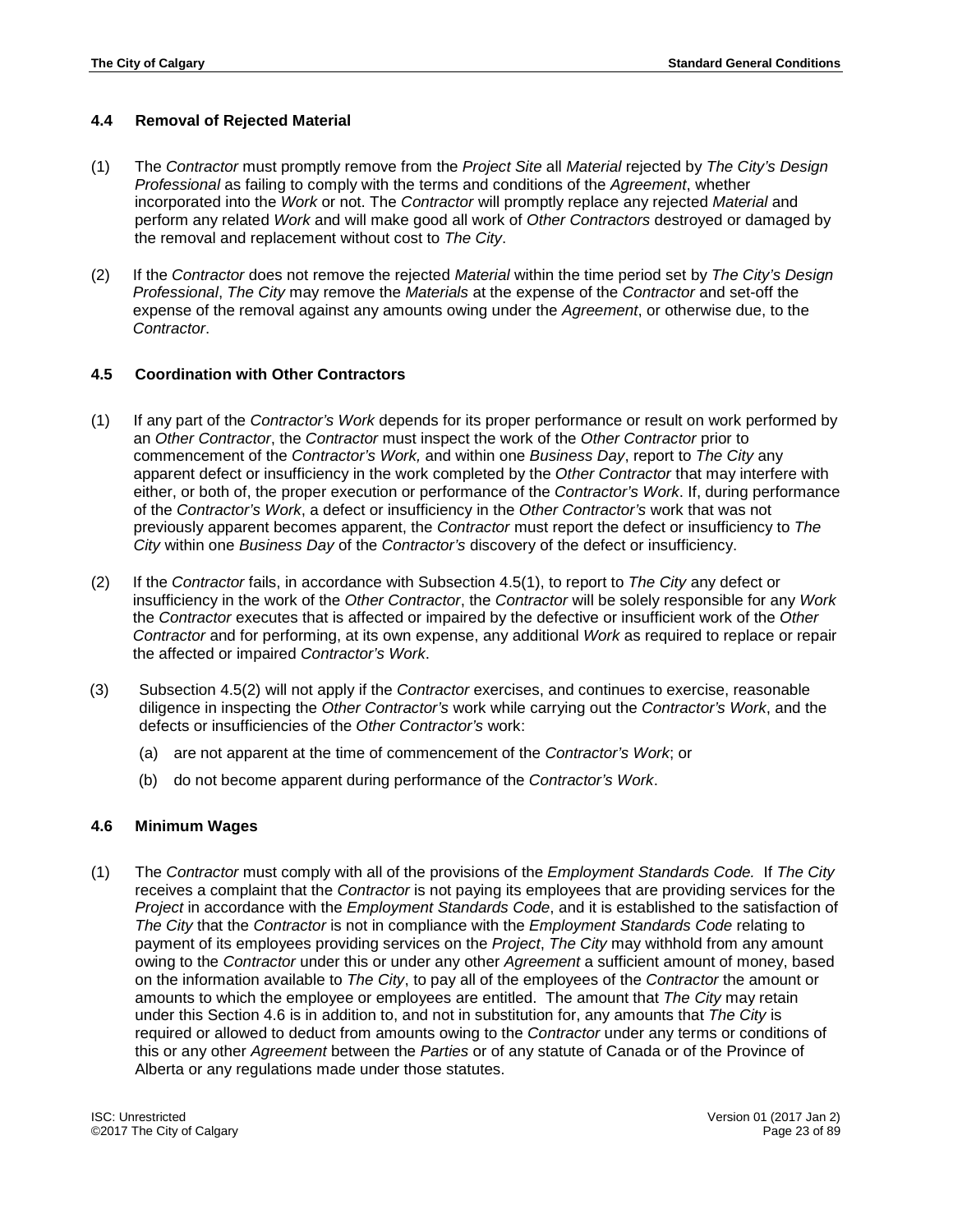- (2) *The City* may retain the amounts withheld under Subsection 4.6(1) until the *Contractor* has produced written evidence satisfactory to *The City* that all the outstanding amounts due to its employees have been paid. In addition to the amount that is withheld for the benefit of such employees, *The City* may also charge reasonable overhead costs for the additional accounting and other services incurred by *The City* in connection with the enforcement of this Section 4.6 and may deduct the amount from any amounts due to the *Contractor* under the *Agreement* or under any other agreement. Without limiting the application of any other term or condition of the *Agreement*, the *Contractor* must bind its *Subcontractor*s to the provisions of this Section 4.6, and *The City* may, on the same conditions, deduct from any amount due to the *Contractor* any amount owing to employees of the *Subcontractor* engaged by the *Contractor* in the performance of this *Agreement*. The rights granted in this Section 4.6 are in addition to, and not in substitution for:
	- (a) any other provision of the *Agreement* relating to the working conditions that the *Contractor* is obliged to provide for its employees; or
	- (b) any right that the employees may have against the *Contractor* under *Applicable Law*.
- (3) Nothing in this Section 4.6 obligates *The City* to exercise any of the powers conferred on it by this Section 4.6.

# <span id="page-23-0"></span>**4.7 Compliance with Community Standards Bylaw**

- (1) The *Contractor* must comply with all requirements of the *Community Standards Bylaw* and any additional requirements as may be specified in the *Special Conditions*, including requirements relating to noise control, while performing *Work* under the *Agreement*.
- (2) The *Contractor* must not work on Sunday or any other day normally observed as a holiday in the City of Calgary without the prior approval of the *City Representative*.

#### <span id="page-23-1"></span>**4.8 Subcontractors and Key Personnel**

- (1) *The City* may require the *Contractor* to submit to *The City*, in the *Procurement Documents*, a list of *Key Personnel* or a list of *Subcontractors*, or a list of both of them, which the *Contractor* is proposing for performance of the *Work.*
- (2) *The City*, acting reasonably, may reject any *Key Personnel* or any *Subcontractor* being proposed by the *Contractor* to perform the *Work*, or any part of the *Work*, and require the *Contractor* to substitute a different *Key Personnel* or a different *Subcontractor* in the place of the originally proposed *Key Personnel* or *Subcontractor* at any time during the *Term*. If *The City* requires the *Contractor* to make such a substitution, *The City* may adjust the *Project Schedule* or *Project Price*, or both, in a *Change Order* if the required substitution results in additional costs to the *Project Price* or creates a delay in the *Project Schedule*.
- (3) If the *Contractor's* list of its proposed *Key Personnel* or list of its proposed *Subcontractor*s (or both, as the case may be) has been approved by *The City*, the *Contractor* must not make any substitutions of the approved *Key Personnel* or *Subcontractors* without the prior written consent of *The City*. If the *Contractor*, without *The City's* prior written approval, makes a substitution of any one or more of the *Key Personnel* approved by *The City*, or makes a substitution of a *Subcontracto*r approved by *The City*, such substitution will constitute an *Event of Default. The City's* written consent for a substitution will not be unreasonably withheld; however, *The City's* refusal to provide consent will not be unreasonable if the *Contractor's* proposed substitution does not have the equivalent experience or the equivalent qualifications, or both, of the approved *Key Personnel* or approved *Subcontractor*. If compensation to *The City* for such substitution is specified in the *Special Conditions*, the *Contractor*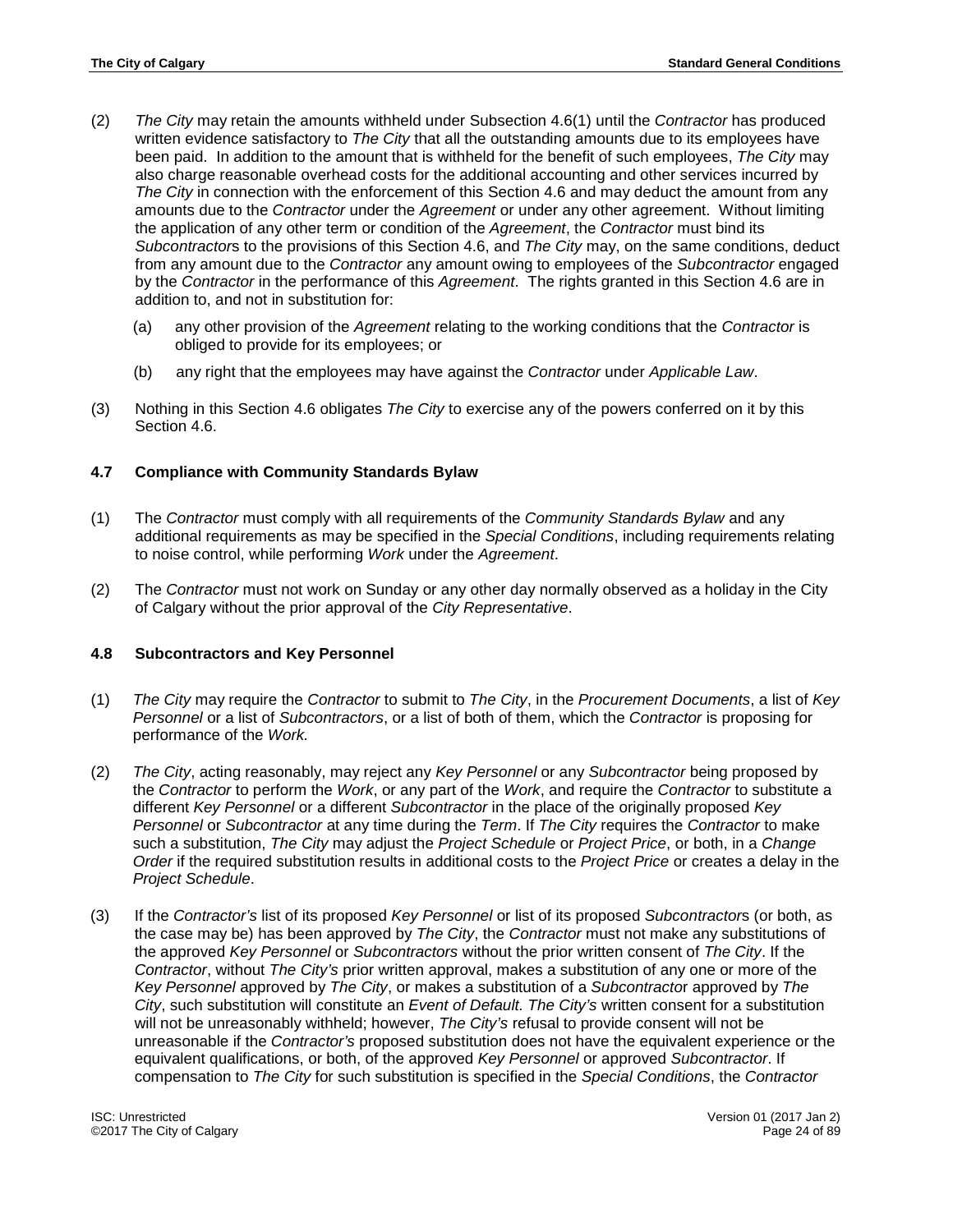must pay to *The City* the amount specified in the *Special Conditions* to compensate *The City* for the additional costs *The City* incurs as a result of the substitution.

- (4) The *Contractor* will be fully responsible to *The City* for the acts and omissions of its *Subcontractor*s, and all of its *Subcontractors'* employees and agents.
- (5) The *Contractor* agrees to bind every *Subcontractor* to all terms and conditions of the *Agreement* that apply to the *Subcontractor*'s work. The *Contractor* will provide the *Subcontractor* a copy of the *Agreement*, or that part of it that applies to the *Work* to be performed by the *Subcontractor*.
- (6) Nothing contained in the *Agreement* creates any contractual relation between any *Subcontractor* and *The City*.

#### <span id="page-24-0"></span>**4.9 Conflict of Interest**

- (1) For the purposes of this Section 4.9, a conflict of interest means any perceived, potential, or actual state of affairs or circumstance where, in relation to the *Project* or to *The City*, the *Contractor* has other contractual obligations, commitments, relationships, financial interests, or involvement in ongoing litigation that:
	- (a) could exercise an improper influence over the *Contractor's* objective, unbiased and impartial exercise of independent judgment in carrying out the *Work*; or
	- (b) could or could be seen to compromise, impair or be incompatible with the effective performance of the *Contractor's* obligations under the *Agreement*.
- (2) During the *Term*, the *Contractor* must not engage in or provide to any other *Person* any service or act that would be reasonably perceived by *The City* to be in conflict with the interest of *The City* in respect of the *Work* being provided by the *Contractor* to *The City*.
- (3) The *Contractor* must provide timely disclosure of any perceived, potential, or actual conflict of interest relating to the *Project*.
- (4) Any failure to provide timely disclosure of any perceived, potential, or actual conflict of interest, or failure to avoid engaging in or providing to any other company or entity any service or act that could reasonably be perceived to be in conflict with the interest of *The City* in respect of the *Work* being provided by the *Contractor* to *The City*, or to be in violation of any professional obligations or *Applicable Law* regarding fair competition, will be an *Event of Default* and grounds for terminating the *Agreement* with the *Contractor*. Any such failure may also be noted on the performance record of the *Contractor* that is maintained by *The City*.

#### <span id="page-24-1"></span>**4.10 Reporting to Surety Company**

(1) The *Contractor* must comply with all requirements of a surety company issuing *Performance Security* for the *Work* or for any part of the *Work* to be performed under the *Agreement*, including obligations to report *Changes* approved in a *Change Order* or in an amendment to the *Agreement*.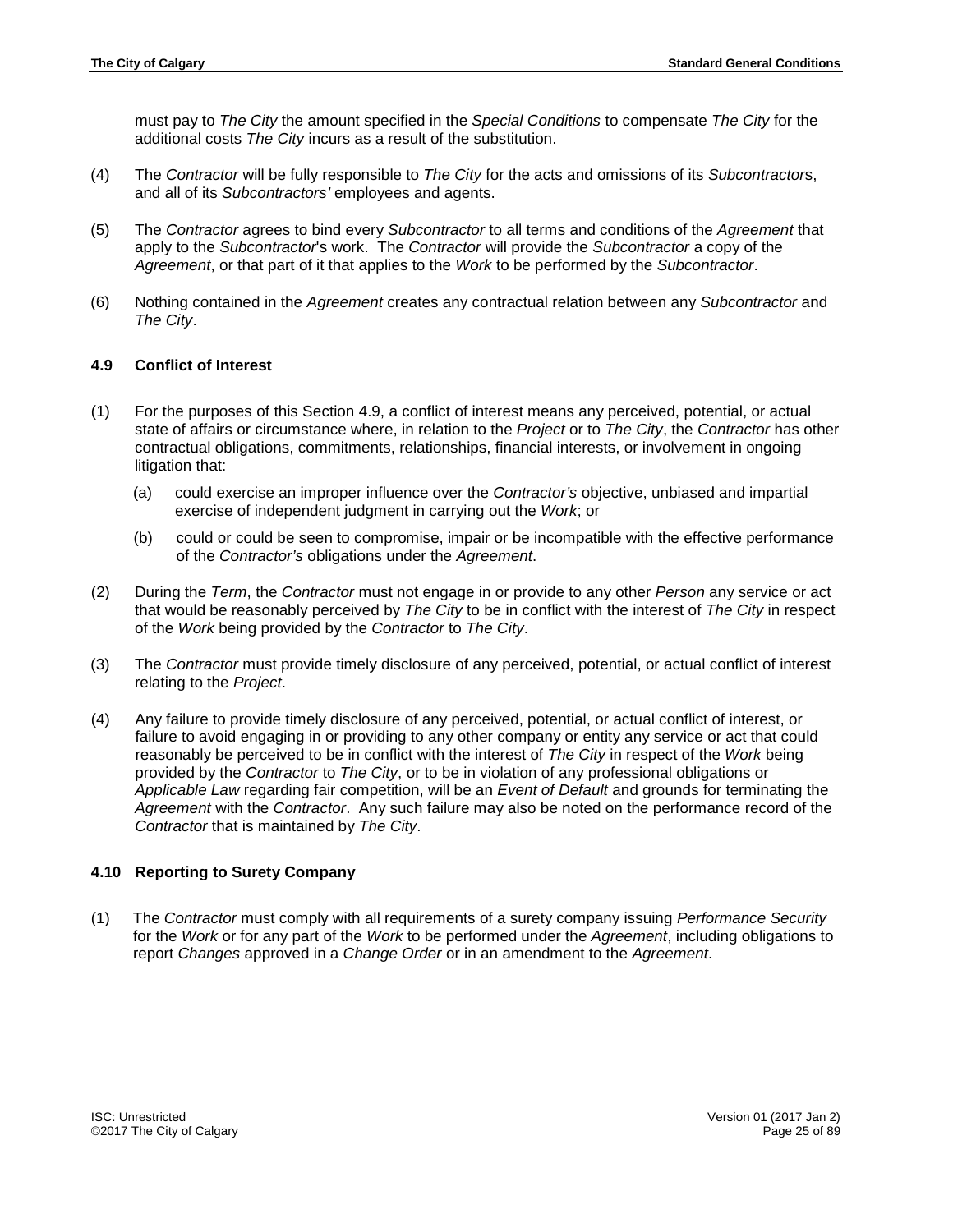# **ARTICLE 5: PERFORMANCE OF THE AGREEMENT—THE CITY**

# <span id="page-25-1"></span><span id="page-25-0"></span>**5.1 Obligations of The City**

- (1) *The City's* review of the *Work* will be for the purpose of determining if the *Work* is being carried out in general compliance with the *Agreement*. It is not incumbent upon *The City* to notify the *Contractor* when to begin, to cease, or to resume the *Work*, nor to give notice of the rejection of deficient *Work*, nor in any way to suspend the *Work* so as to relieve the *Contractor* of any responsibility or of any consequences of neglect or carelessness by the *Contractor* or its *Subcontractors.*
- (2) Acceptance of the *Work* may be made only upon the successful conclusion of *Performance Tests* of the *Work*, or any part of it, and compliance of the *Work,* or any part of it, with *Performance Standards*, as applicable. *The City's* approval to proceed to a subsequent stage or phase of *Work* will not constitute approval or a waiver of any *Deficiencies* of any part or portion of the *Work* completed in earlier stages or phases of the *Work*. If the *Work*, or any part of it, fails any *Performance Test*, the *Contractor* will be required to repair or redo the *Work* until it complies with all applicable *Performance Standards*. Any associated costs and expenses related to either repairing or redoing the *Work,* or of any additional testing, will be at the sole cost and expense of the *Contractor*.
- (3) Failure of *The City* to observe or call into question any *Work* or *Materials* that fail to comply with the requirements of the *Agreement* will not prejudice *The City's* right to disapprove of or reject such *Work* or *Materials* at any time prior to *The City*'s issuing of the *Final Acceptance Certificate* and to order their repair, or their removal and replacement.

# <span id="page-25-2"></span>**5.2 Non-Exclusivity**

(1) *The City* may enter into other agreements with *Other Contractors* in connection with the *Project*. If *The City* does enter into such additional agreements, the *Contractor* must coordinate the performance of its *Work* with the work of the *Other Contractors* in accordance with Section 4.5.

#### <span id="page-25-3"></span>**5.3 City's Right to do Work**

- (1) Without limiting any other rights and remedies available to *The City* under the *Agreement*, if the *Contractor* fails to properly perform the *Work* or comply with any part of the *Agreement, The City* may, on providing at least five *Business Days' Notice* to the *Contractor*, remedy or repair any *Deficiencies* and deduct the cost of the remediation or repair of the *Deficiency* from the next or a subsequent *Construction Period Payment.*
- (2) The *Contractor* will not, in any manner, be released from any responsibility or liability to *The City* under the *Agreement* as a result of *The City's*:
	- (a) involvement or participation in the *Work* under any of the provisions of the *Agreement*;
	- (b) issuance or making of any account, statement, estimate, or certificate as may be described in the *Agreement*;
	- (c) approval of any such account, statement, estimate, or certificate, described in (b) above;
	- (d) payment, whether in part or in full, which may be made to the *Contractor*; or
	- (e) acceptance, taking over, using or operating of the *Work* or of any part or parts of the *Work*.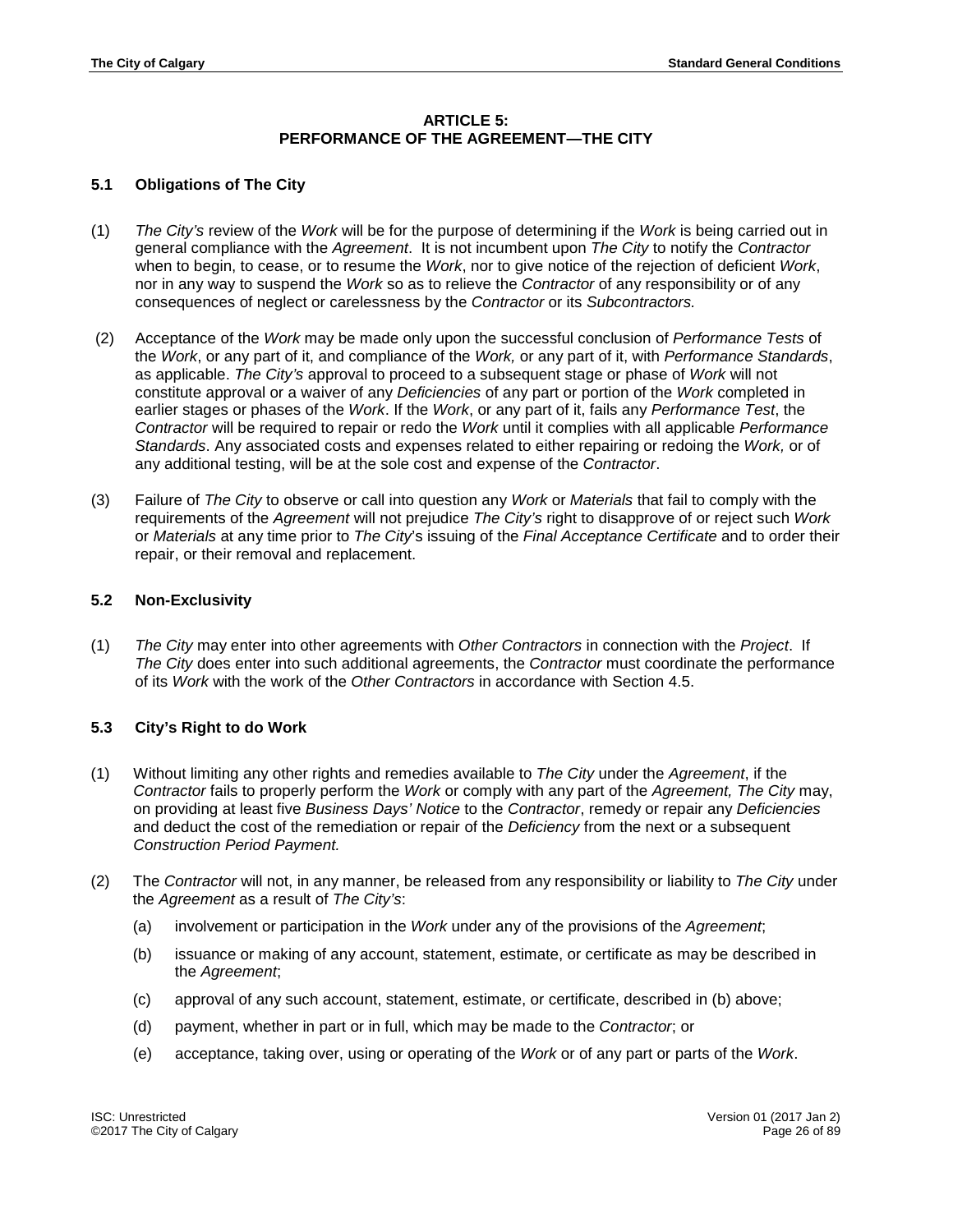# <span id="page-26-0"></span>**5.4 Security Clearance**

(1) *The City* may require employees and *Subcontractors* of the *Contractor* that will be performing *Work* on the *Project Site* to obtain security clearance from *The City* or from the Calgary Police Service or from another law enforcement agency, as may be specified by *The City* in the *Special Conditions*. If the proper security clearances, as required by *The City*, have not been obtained for the *Contractor's* employees and *Subcontractors*, *The City* may, in its sole discretion, prohibit the affected employees or *Subcontractors* from accessing the *Project Site* or performing the *Work* and the *Contractor* will be required to substitute an employee or *Subcontractor* in their place at the *Contractor's* cost.

# <span id="page-26-1"></span>**5.5 Emergencies**

- (1) *The City* has authority to take over the *Work* or stop all *Work* in an emergency when any one or more of the following are affected or threatened:
	- (a) public safety;
	- (b) the safety or stability of a temporary structure, or both;
	- (c) the safety or stability of a *Facility*, or both;
	- (d) the stability of property adjacent to the *Project Site*;

and may, in its sole discretion, make any direction, or order additional work and issue a *Change Order* to facilitate any *Changes* for the additional work as may be required as a result of the emergency.

#### <span id="page-26-2"></span>**5.6 Accidents and Failures**

(1) If, by reason of any accident or failure or other event in connection with the *Work*, either during the performance of the *Work* or during the *Warranty Period*, any remedial or other *Work* or repair is urgently required and necessary to the *Work*, and if the *Contractor* is unable or unwilling to perform the *Work* or repair it promptly, *The City* may, by the *City's Own Forces* or with *Other Contractors* perform such *Work* or repair as, in the opinion of *The City*, is necessary. If the *Work* or repair performed by *The City* is *Work* that the *Contractor* was obligated to do at the *Contractor's* expense under the *Agreement*, then all costs and charges properly incurred by *The City* in performing the *Work* must be paid, on demand, by the *Contractor* to *The City*, or may be deducted by *The City* from any monies due or which may become due to the *Contractor*. *The City* will provide *Notice* to the *Contractor* of the occurrence of the accident, failure, or other event, as soon as is reasonably practicable after its occurrence.

#### <span id="page-26-3"></span>**5.7 Copies of Construction Documents**

(1) In addition to an executed copy of the *Agreement*, *The City* will provide to the *Contractor*, free of charge, up to five hard copies and one PDF or electronic copy of all *IFC Drawings* and *Technical Specifications*.

#### **5.8 Issuing of Construction Completion Certificate**

- (1) *The City* will issue a *Construction Completion Certificate* only when all of the following have occurred:
	- (a) with the exception of any *Warranty Work*, the *Work* is completed in accordance with the *Agreement*;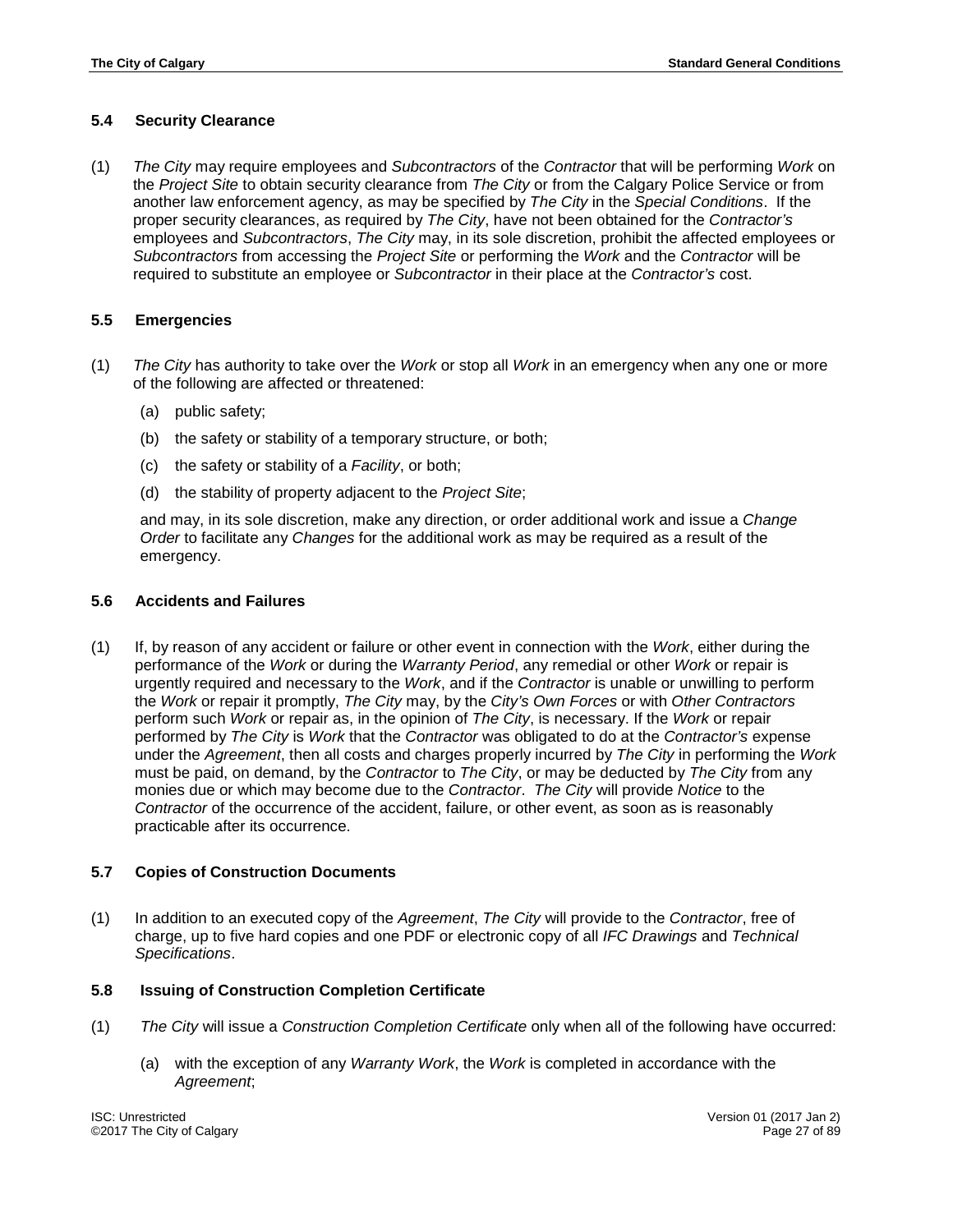- (b) the *Contractor* has delivered *As-Built Drawings* to *The City's Design Professional* in accordance with Section 6.3;
- (c) the *Work* is free from *Deficiencies*;
- (d) the *Contractor* is in compliance with Section 20.18;
- (e) the *Contractor* is in compliance with Subsection 19.2(1);
- (f) the *Contractor* has provided any operating and maintenance manuals for the *Work* as may be required by the *Agreement*;
- (g) the *Contractor* is in compliance with Subsection 20.17(2)(b) (if applicable);
- (h) the *Contractor* has provided to *The City* an executed statutory declaration in *The City's* standard form, as set out in Appendix A, evidencing that payment has been made in full, other than applicable holdbacks or amounts in dispute and disclosed to *The City*, to the *Contractor's*  employees and *Subcontractors* for all services and *Materials* relating to the *Work* provided to date;
- (i) the *Contractor* has provided to *The City* a certificate of title for the *Project Site* showing that no liens are registered or filed against the *Project Site* and *The City* has verified the information, unless the *Work* being carried out by the *Contractor* is on lands held by *The City* as a *Roadway* in respect of which a certificate of title is not issued;
- (j) the *Contractor* has provided to *The City* a current *Workers' Compensation Board Clearance Certificate*; and
- (k) any other requirements of *The City* relating to the *Work* are satisfied.
- (2) *The City* may issue a conditional *Construction Completion Certificate* only if:
	- (a) in the sole discretion and opinion of *The City*, the remaining *Deficiencies* are considered minor; and
	- (b) all other requirements of the *Construction Completion Certificate* as specified in Subsection 5.8(1) have been satisfied.

#### **ARTICLE 6: DRAWINGS AND DOCUMENTS**

#### <span id="page-27-1"></span><span id="page-27-0"></span>**6.1 Drawings and Documents**

- (1) The *Contractor* must maintain at the *Project Site* for *The City*:
	- (a) One hard copy of all *Drawings, Technical Specifications* and *Change Orders*, and any other modifications in good order and marked to the current date to indicate any changes or revisions and selections made during performance of the *Work*; and
	- (b) One copy of *Product Data*, *Samples* and other similar documentation reflecting the *Work* as constructed;

all of which must be available to *The City* and the *City's Representative* throughout the *Term* and must be delivered to *The City* prior to issuance of the *Construction Completion Certificate*.

(2) The *Contractor* must: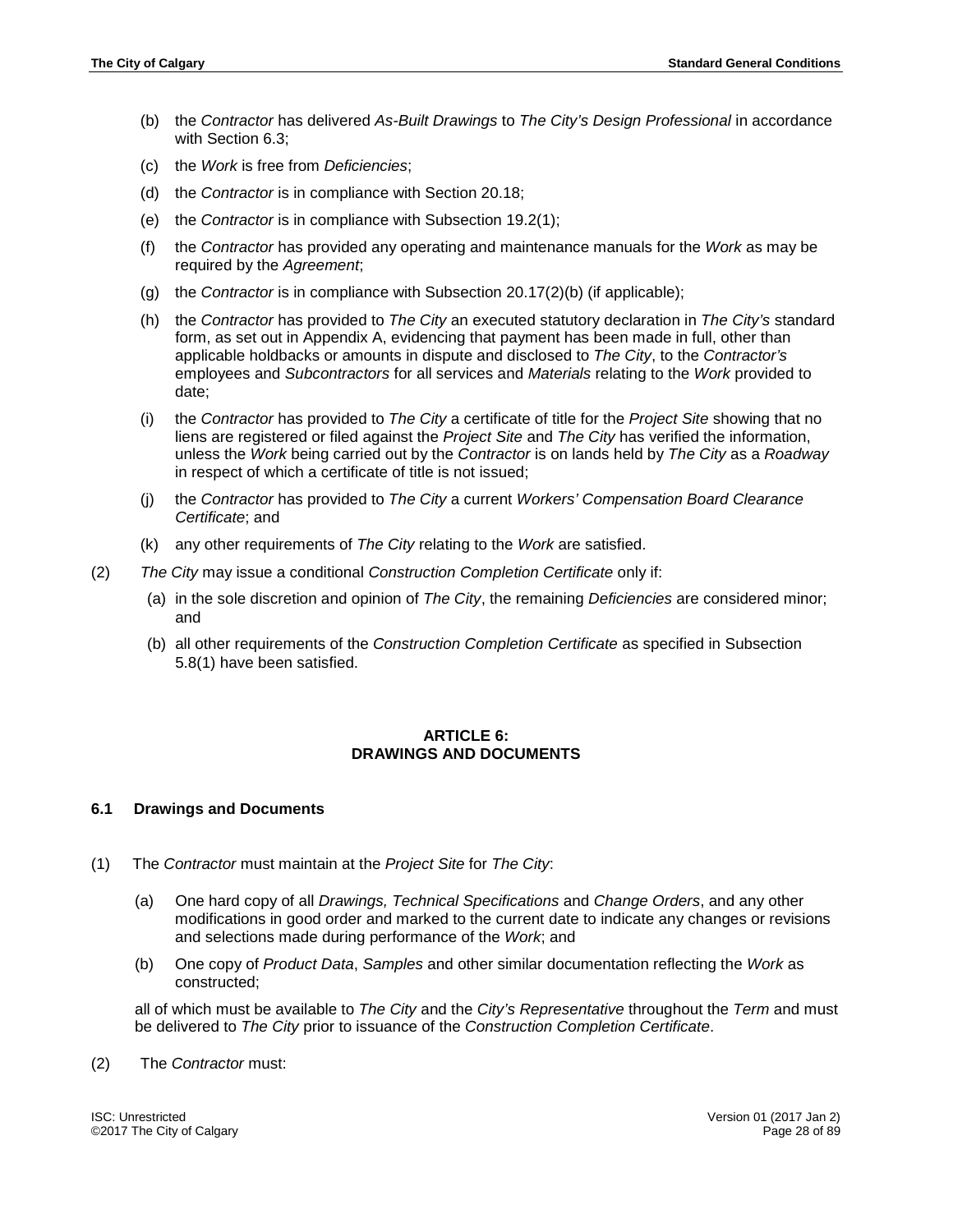- (a) arrange for the preparation of *Shop Drawings* as required by the *Agreement* and in a form acceptable to *The City's Design Professional*; and
- (b) deliver the *Shop Drawings* to *The City's Design Professional* for their review in an orderly sequence on or before a date to be agreed on by the *Parties.*
- (3) By delivering the *Shop Drawings* or *Final Documents*, or both (as may be required), to *The City's Design Professional*, the *Contractor* represents to *The City* that the *Contractor* has:
	- (a) carried out a duly diligent review of each and every *Shop Drawing* and confirmed the review by affixing a review stamp to each *Shop Drawing* that includes the individual name, signature, company name, and date of either the *Contractor's* signing officer or the *Contractor's Design Professional*;
	- (b) determined and verified the field measurements, field construction criteria, *Materials* and related criteria such as catalogue numbers or similar data; and
	- (c) coordinated the *Shop Drawings* or *Final Documents*, or both (as may be required), with all aspects of the *Work* required under the *Agreement*.
- (4) At the time the *Contractor* delivers the *Shop Drawings* or any other *Final Documents* to *The City's Design Professional* (as may be required), the *Contractor* must notify *the City Representative* and *The City's Design Professional* in writing of any deviations in the *Shop Drawings* or in the *Final Documents* from the requirements of the *Agreement*.
- (5) On receipt of the *Shop Drawings*, *The City's Design Professional* will review the *Shop Drawings* for conformity to the design concept and for general arrangement only and will return the *Shop Drawings* to the *Contractor* on or before a date agreed to by the *Parties*. The review by *The City's Design Professional* will not relieve the *Contractor* of the *Contractor's* responsibility for errors or omissions in the *Shop Drawings* or for meeting all requirements of the *Agreement* unless and to the extent a deviation in the *Shop Drawings*, as identified by the *Contractor* in Subsection 6.1(4), is approved in writing by *The City's Design Professional*.

# <span id="page-28-0"></span>**6.2 Supplementary Drawings**

- (1) When, in the opinion of *The City's Design Professional*, it becomes necessary to illustrate the *Work* in more detail, or to illustrate a *Change*, additional drawings and instructions (within this Section 6.2 referred to as "Supplementary Drawings") will be prepared by *The City's Design Professional* and given to the *Contractor*. The *Supplementary Drawings* will be binding upon the *Contractor* with the same force as the *IFC Drawings*.
- (2) The *Supplementary Drawings* will be deemed to have been duly given and received if delivery in writing was provided to the *Contractor* at the address for *Notice* specified in the *Contract Letter*.
- (3) The *Contractor* will provide *The City's Design Professional* with any information as may be required to facilitate *The City's Design Professional's* development of the *Supplementary Drawings* and will not perform the *Work* affected by the *Supplementary Drawings* until the *Supplementary Drawings* have been approved in writing by *The City's Design Professional*.
- (4) The *Contractor* and *The City's Design Professional*, if either *Party* requests, will jointly prepare a schedule, subject to change from time to time in accordance with the progress of the *Work*, fixing the dates at which the *Supplementary Drawings* will be required and *The City's Design Professional* will provide the *Supplementary Drawings* in accordance with the jointly prepared schedule.
- (5) If the *Project Schedule* cannot be finalized because *The City's Design Professional* has not provided the *Supplementary Drawings* as agreed upon in Subsection 6.2(4), a request by the *Contractor* for an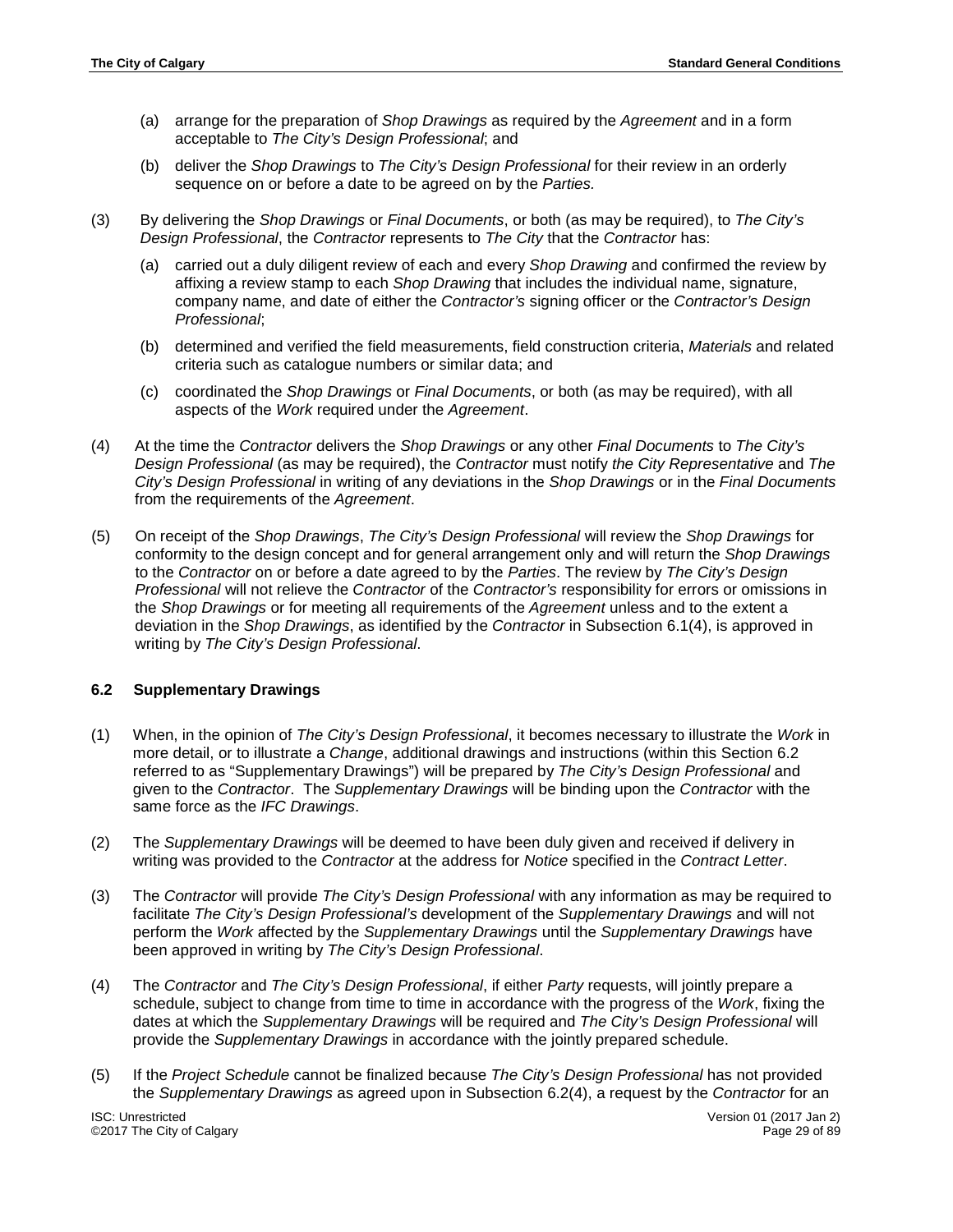extension of time to the *Project Schedule* for completion of the *Work* will not be considered unless the delay by *The City's Design Professional* in providing the *Supplementary Drawings* is more than 14 *Days*.

## <span id="page-29-0"></span>**6.3 As-Built Drawings**

(1) The *Contractor* must provide *As-Built Drawings* to *The City's Design Professional* within four weeks of issuing the final *Certificate of Substantial Performance*.

# <span id="page-29-1"></span>**6.4 Authentication of Drawings**

(1) If the *Contractor* is required to provide the services of a *Design Professional* under the terms and conditions of the *Agreement*, the *Contractor's Design Professional* must provide *Final Documents* as required.

# <span id="page-29-2"></span>**6.5 Resolving Inconsistencies in Drawings and Technical Specifications**

- (1) Inconsistencies or conflicts between different forms of *Drawings* will be resolved as follows:
	- (a) figured dimensions on a *Drawing* will take precedence over measurements scaled from the *Drawing*;
	- (b) large scale *Drawings* will take precedence over smaller scale *Drawings*;
	- (c) *Supplementary Drawings* and *Technical Specifications* will take precedence over their antecedents; and
	- (d) the dimensions of a specified *Material* will take precedence over the figured dimensions on a *Drawing* if there is a conflict between them.
- (2) *Materials* or *Work* shown on the *Drawings*, but not included in the *Technical Specifications*, is *Work* to be performed by the *Contractor* under the *Agreement* unless specifically noted otherwise in the *Drawings*. Descriptions of *Materials* or *Work* with words that express well known technical or trade meanings that are associated with recognized standards will be deemed to incorporate reference to the recognized standards.

#### <span id="page-29-3"></span>**6.6 Digital Drawings**

- (1) If any *Drawings* are required in digital form, as may be specified in the *Special Conditions*, the *Drawings* must be provided in AutoCAD DWG or DXF format and must:
	- (a) be in metric measurements and referenced to the 3TM mapping projection and the 1983 North American Datum (NAD83), with the reference meridian being 114° West; and
	- (b) reference elevation information to the 1928 Canadian Geodetic Vertical Datum (CGVD28).
- (2) If changes are made to any *Drawings* provided to *The City's Design Professional* by the *Contractor* under Subsection 6.6(1), the *Contractor* must provide an updated set of hard copy *Drawings* to *The City's Design Professional* that reflect the changes.
- (3) The *Contractor* must ensure that any *Drawing* in digital form and the hard copy format of the same *Drawing* are in alignment.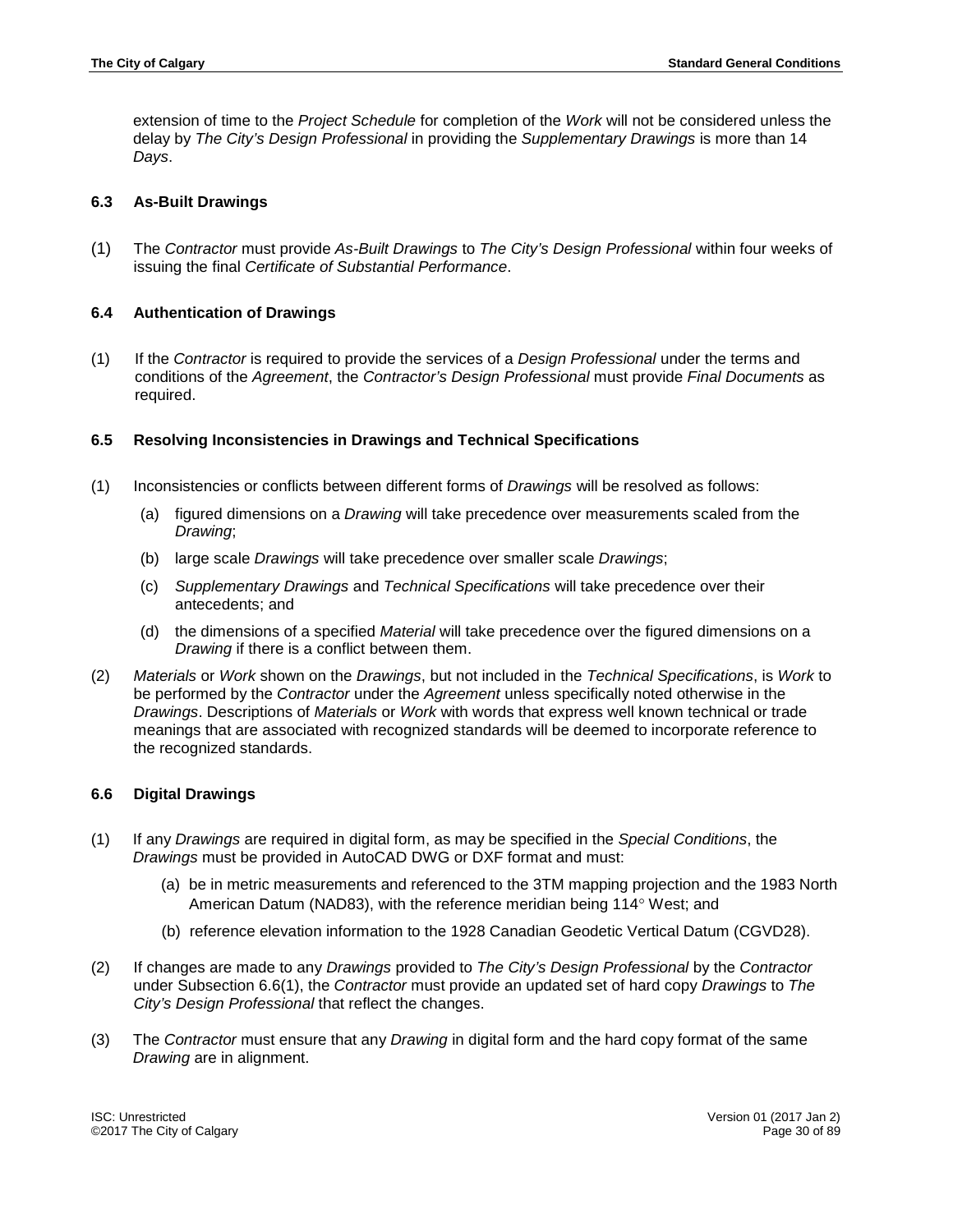# <span id="page-30-0"></span>**6.7 Ownership of Drawings**

(1) All originals and copies of models, including models from building information modeling, and *Drawings* are the *Intellectual Property* of *The City* and if requested by *The City*, must be returned by the *Contractor* to *The City* on completion of the *Work* performed under the *Agreement*. As part of this *Agreement*, the *Contractor* assigns to *The City* (subject to any third party's proprietary rights) all its right, title and interest, including copyright and proprietary rights, to any models or *Drawings* developed or prepared by the *Contractor* for *The City* in relation to the *Agreement*. The *Contractor* may retain one copy of any model, including models from building information modeling, and one copy of any *Drawings*, which are relied on or used in performance of the *Work*, for its own records or for use solely in relation to the *Agreement*.

## **ARTICLE 7: PROJECT SCHEDULE**

#### <span id="page-30-2"></span><span id="page-30-1"></span>**7.1 Project Schedule**

- (1) Within 15 *Days* of the *Effective Date*, the *Contractor* must finalize or complete a *Project Schedule* that achieves *Substantial Performance* of the *Work* by the *Scheduled Operational Date*, or, alternatively, the *City Representative* and the *Contractor* must agree on a date by which an initial *Project Schedule* will be finalized or completed that achieves *Substantial Performance* of the *Work* by the *Scheduled Operational Date*.
- (2) Compliance with the *Scheduled Operational Date* is critical to the performance of the *Work* and completion of the *Project*. The *Project Schedule* will set out key *Milestones* for achievement of the *Scheduled Operational Date* and issuing of the *Construction Completion Certificate*. The *Scheduled Operational Date* may be adjusted in writing only by a *Change Order*.
- (3) Subject to any adjustment of the *Scheduled Operational Date* in accordance with Subsection 7.1(2), the *Contractor* must commence performance of the *Work* not later than 10 *Business Days* following the issuance of the *Notice to Proceed* and achieve *Substantial Performance* on or before the *Scheduled Operational Date* as set out in the *Project Schedule*.

#### <span id="page-30-3"></span>**7.2 Recovery and Mitigation Plan**

- (1) If *The City* considers and advises the *Contractor* that the rate of progress of the *Work* is insufficient to enable the Contractor to meet a key *Milestone* on the critical path, or complete the *Work* or any part of it within the timeframes set out in the *Project Schedule*, *The City* may require the *Contractor* to submit a recovery and mitigation plan to *The City* that will describe in detail the *Contractor's* plan for bringing the progress of the *Work* back to compliance with the *Project Schedule* to mitigate or eliminate any delay in the achievement of the *Scheduled Operational Date*.
- (2) If the *Contractor* cannot bring the progress of the *Work* back to compliance with the *Project Schedule*, subject to Section 14.2, *The City* may take any action as permitted under this *Agreement* for the *Contractor's* delay in completion of the *Work* in accordance with the *Project Schedule*.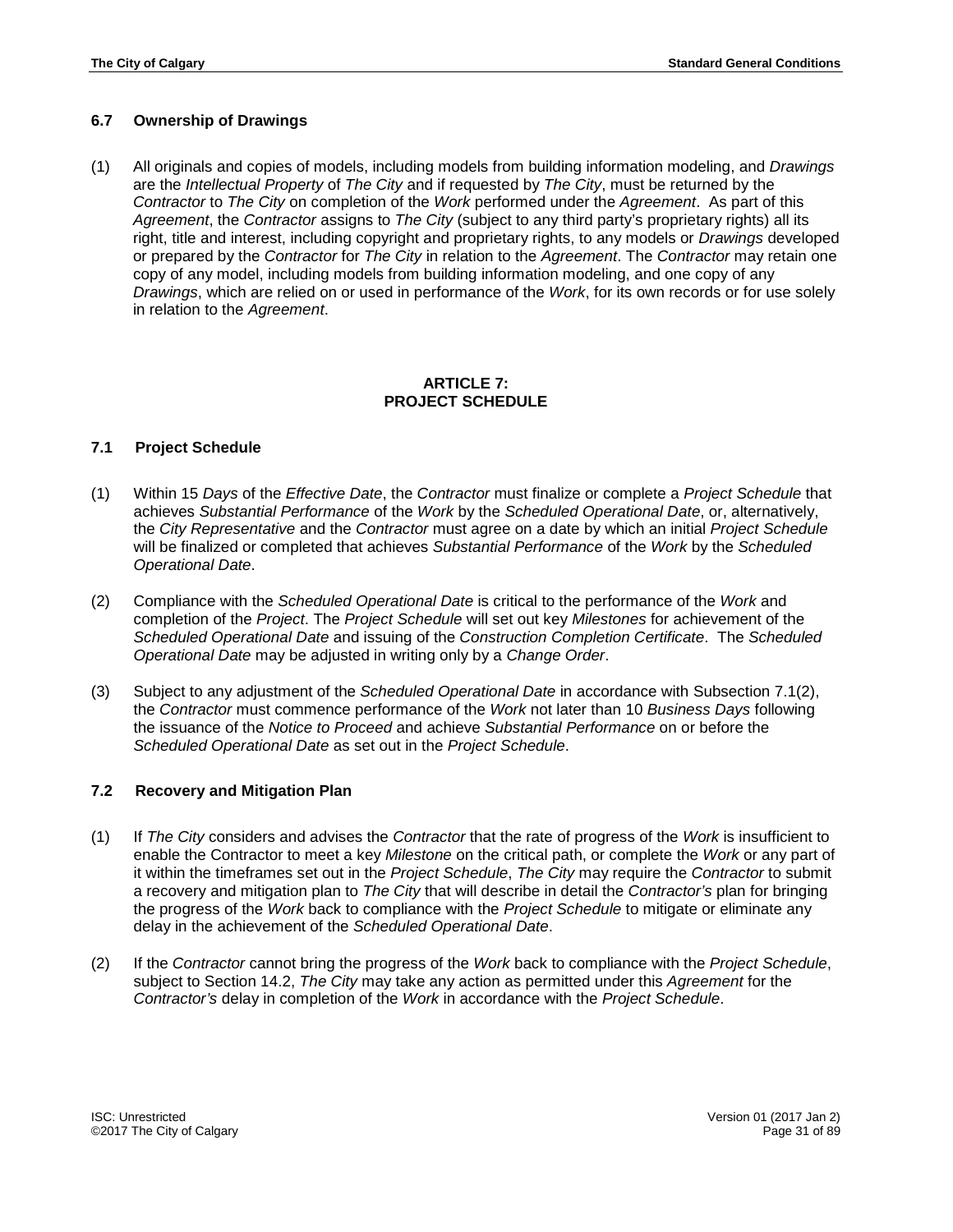# <span id="page-31-0"></span>**7.3 Late Achievement of Scheduled Operational Date**

- (1) If the *Contractor* fails to complete all of the *Work* required to be completed under the *Agreement* prior to the *Scheduled Operational Date*, as that date may be adjusted by a *Change Order*, *The City*, in its sole discretion, may elect to proceed with one of the following actions:
	- (a) terminate the *Agreement* or take the *Work* out of the *Contractor's* control in accordance with Article 17;
	- (b) set off against any funds that *The City* may owe to the *Contractor* the amount of liquidated damages for the delay in achieving the *Scheduled Operational Date* at the rate specified in the *Special Conditions* for each day or part of a day between the specified *Scheduled Operational Date* and the actual date on which the *Scheduled Operational Date* is achieved to compensate *The City* for the anticipated costs of *The City's* staff and consultants, continued management of the *Project Site*, loss of revenue, and management of all other issues and costs related to the delay; or
	- (c) adjust the *Scheduled Operational Date*, if deemed appropriate by *The City*, for such period as *The City* determines, without requiring the *Contractor* to pay any consideration for the adjusted time period.
- (2) If *The City* elects to adjust the *Scheduled Operational Date* in accordance with Subsection 7.3(1)(c) and the *Contractor* does not complete the *Work* on or before the adjusted *Scheduled Operational Date*, then, upon *Notice* by *The City* to the *Contractor*, *The City* may avail itself of any of the remedies specified in the *Agreement*, including Subsection 7.3(1)(b) above, or of any other remedy.
- (3) The *Contractor* acknowledges that the amount of liquidated damages as described in Subsection 7.3(1)(b) is a reasonable estimate of *The City's* damages and further acknowledges that the actual damages for the *Contractor's* failure to complete all of the *Work* required to be completed under the *Agreement* prior to the *Scheduled Operational Date*, as that date may be adjusted by a *Change Order*, are difficult or impossible to accurately estimate at the *Effective Date* of the *Agreement*.
- (4) If the *Contractor* fails to complete all of the *Work* required to be completed under the *Agreement* prior to the *Scheduled Operational Date* and *The City* proceeds to take action in accordance with Subsection 7.3(1), the *Contractor* is not eligible for any finanacial bonus under Section 7.4.

#### <span id="page-31-1"></span>**7.4 Completion Prior to Scheduled Date for Issuing of Construction Completion Certificate**

- (1) Subject to Subsection 7.3(3), if the *Contractor* completes all the *Work* in accordance with the requirements of the *Agreement* prior to the date scheduled for issuing of the *Construction Completion Certificate*, as that date may be adjusted by *Change Order*, *The City* may provide a financial bonus to the *Contractor* of either:
	- (a) a stipulated lump sum; or
	- (b) an amount of money for each day beginning after the day on which the *Contractor* is issued the *Construction Completion Certificate* for the *Work* to, but not including, the date scheduled for issuing the *Construction Completion Certificate* as specified in the *Project Schedule*.
- (2) If a financial bonus is determined by *The City* to be payable under Subsection 7.4(1) above, the financial bonus will not be issued to the *Contractor* until *The City's Design Professional* has approved all *As-Built Drawings* for the *Project* to be provided by the *Contractor* in accordance with Subsection 6.3(1)*.*
- (3) If *The City* determines a *Project* is suitable for providing a financial bonus as described in Subsection 7.4(1), the type of bonus, the amount of the bonus, and any details related to the achievement of the bonus will be specified in detail in the *Special Conditions*.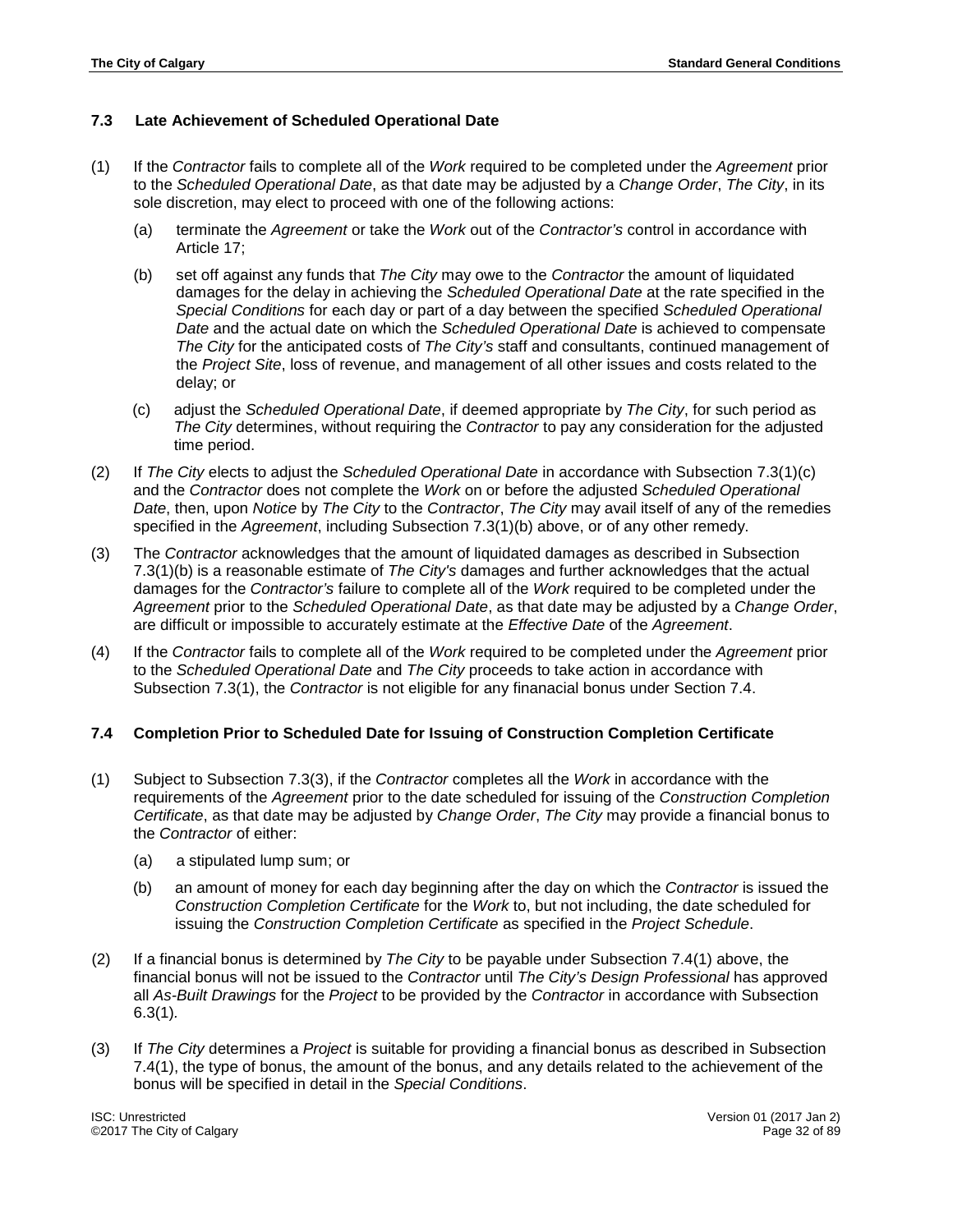# **ARTICLE 8: ACCESS TO SITE AND SITE CONDITION**

## <span id="page-32-1"></span><span id="page-32-0"></span>**8.1 Access and Use**

- (1) Prior to the *Contractor's* access and use of the *Project Site* the *Contractor* must submit the *Health and Safety Plan* and the *Quality Management Plan* to the *City Representative and The City's Design Professional* for their review and written approval unless *The City* has expressly waived the requirements for submission of the *Health and Safety Plan* and the *Quality Management Plan* prior to the *Contractor's* access and use of the *Project Site*, or altogether, in the *Special Conditions* or by *Notice*.
- (2) From the *Effective Date* (and subject to the issuing of the *Notice to Proceed*) to the date on which the *Final Acceptance Certificate* is issued, or on *Termination* of the *Agreement*, whichever is earlier, and subject to all terms and conditions of the *Agreement*, *The City* grants to the *Contractor* a non-exclusive license for a right of use and access to, on, and over the *Project Site* and any *Facility,* as may be applicable under the *Agreement*, sufficient to allow the *Contractor* to perform the *Work*.
- (3) Notwithstanding any review or approval by the *City Representative* or *The City's Design Professional* of the *Health and Safety Plan* and the *Quality Management Plan*, such review or approval by *The City* will not mean, and is not intended to imply, that the foregoing *Work Plans* comply with *Applicable Law*. The *Contractor* is solely responsible for its compliance with all *Applicable Law* while performing the *Work* during the *Term.*
- (4) The *Contractor* must provide a *Site Office* for its own use. The *Contractor* must also provide a *Site Office* for *The City*, which must be available for access by *The City* at least 48 hours prior to commencement of the *Work* and at all times during performance of the *Work* and include, at minimum:
	- (a) a large table for *Drawings* (at least one metre by two metres), a desk with a minimum of four drawers, and two chairs;
	- (b) light, heat and proper ventilation; and
	- (c) telephone and internet services.

Any additional requirements by *The City* for the *Site Office* will be specified in the *Special Conditions*.

# <span id="page-32-2"></span>**8.2 Uninterrupted Access and Use**

- (1) The *Contractor's* use of the *Project Site* and any *Facility*, as may be applicable, will be without material interference during the duration of the *Agreement* and will be sufficient to enable the *Contractor* to perform the *Work* throughout the *Term*, subject to the following:
	- (a) any *Identified Encumbrances* and work relating to them;
	- (b) the exercise by *The City* of any express right under and in accordance with the *Agreement*, including:
		- i. *The City's* right under Article 14 and Article 17 to direct the *Contractor* to stop or suspend construction;
		- ii. *The City's* right under Article 11 to access and use of the *Project Site* or *Facility* for inspection purposes;
		- iii. *The City's* emergency response obligations under Section 5.5, Section 12.4 and other *Applicable Law*;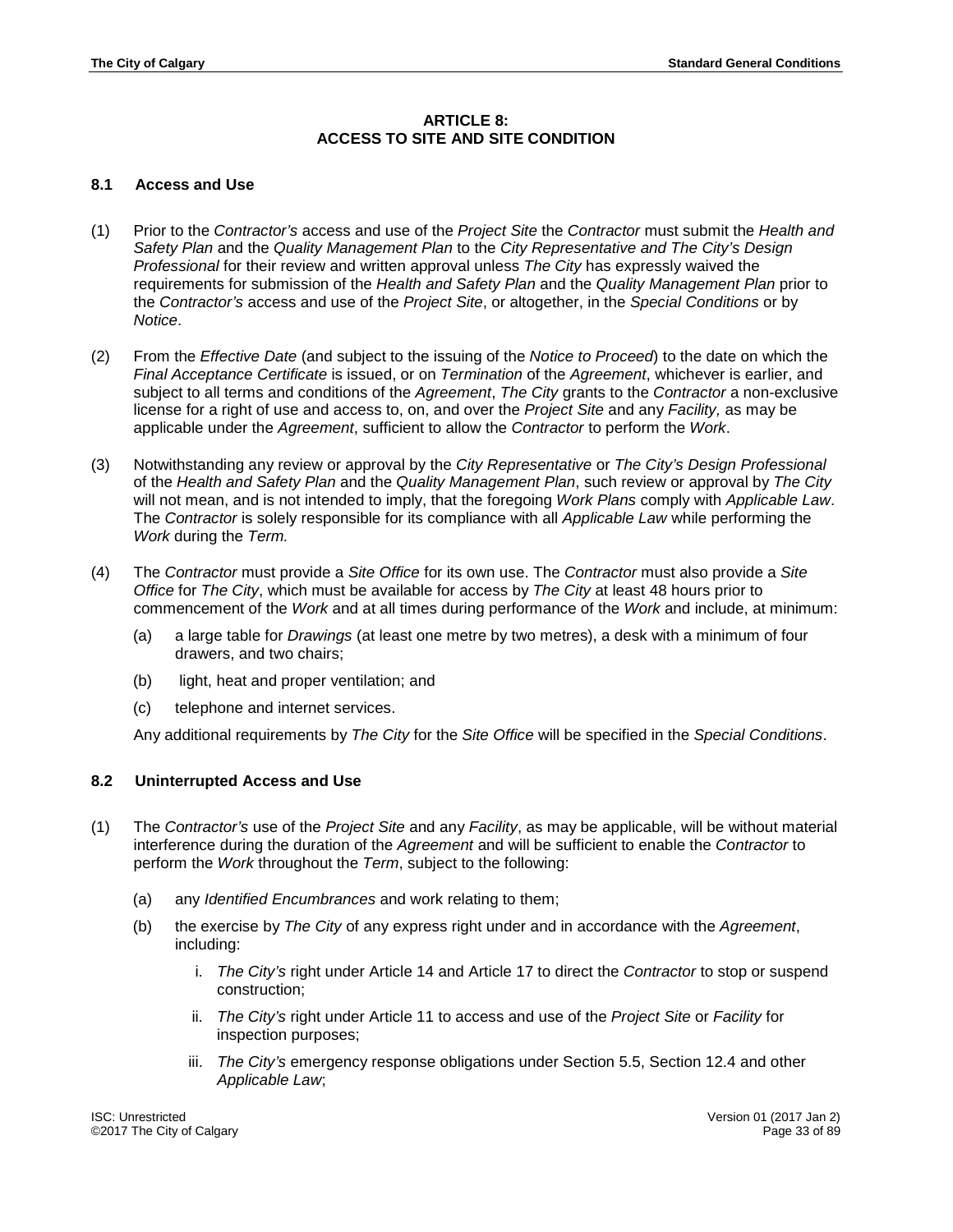- iv. *The City's* rights in accordance with *Applicable Law;* and
- v. other rights of *The City* to access the *Project Site* and the *Facility* in fulfillment of its obligations as a municipal government body;
- (c) any entry upon the *Project Site* and the *Facility* by *The City* in accordance with the provisions of the *Agreement* or by any third party through written consent of *The City*, provided that each such entry does not materially adversely interfere with the *Contractor's* performance of the *Work*;
- (d) *The City's* right of access to the *Project Site* and areas adjacent to the *Project Site* for the purposes of responding to compliance or enforcement requirements of any *Governmental Authority*;
- (e) the right of any *Governmental Authority* to enter the *Project Site* and the *Facility* for any purpose under *Applicable Law*; and
- (f) any interference, including by means of an injunction issued by a court, or action by protesters, to the extent attributable to a negligent or wrongful act or omission by the *Contractor*.

# <span id="page-33-0"></span>**8.3 Access Fee**

(1) Unless otherwise specified in the *Special Conditions*, no fee or other monetary amount will be payable by the *Contractor* for its right of access to and use of the *Project Site*.

#### <span id="page-33-1"></span>**8.4 Status of the Site**

- (1) Except as expressly provided in the *Agreement* or as may be represented in any reports produced and provided by *The City* as described in Subsection 8.4(2), *The City* provides no representations, warranties, or guarantees with respect to the physical condition of the *Project Site*.
- (2) The *Contractor* acknowledges and confirms that it will undertake and assume full liability for its own review, analysis, interpretation, drawing of inferences, reaching of conclusions, and exercise of judgment in relation to any and all reports produced and provided by *The City* to the *Contractor* that disclose the environmental condition of the *Project Site*.

#### <span id="page-33-2"></span>**8.5 Condition of the Site**

- (1) Subject to the *Contractor's* obligations under the *Agreement* to perform the *Work*, the *Contractor* must ensure that it maintains the *Project Site* so as to comply with all *Applicable Law* throughout the duration of the *Agreement*.
- (2) In addition to Subsection 8.5(1), the *Contractor* must, at its sole cost:
	- (a) be responsible for repairing all damage to the *Project Site* and the *Work*, however caused, except for damage caused:
		- i. by an *Event of Force Majeure*;
		- ii. directly by *The City*; or
		- iii. by any *Person* exercising rights under an *Identified Encumbrance*;
	- (b) if carrying out ditching or excavation operations on or near a *Roadway*, ensure that all necessary and adequate precautions are taken to prevent subsidence or withdrawal of support of sidewalks or curbs, carriageways, existing utilities, adjacent property, or other property;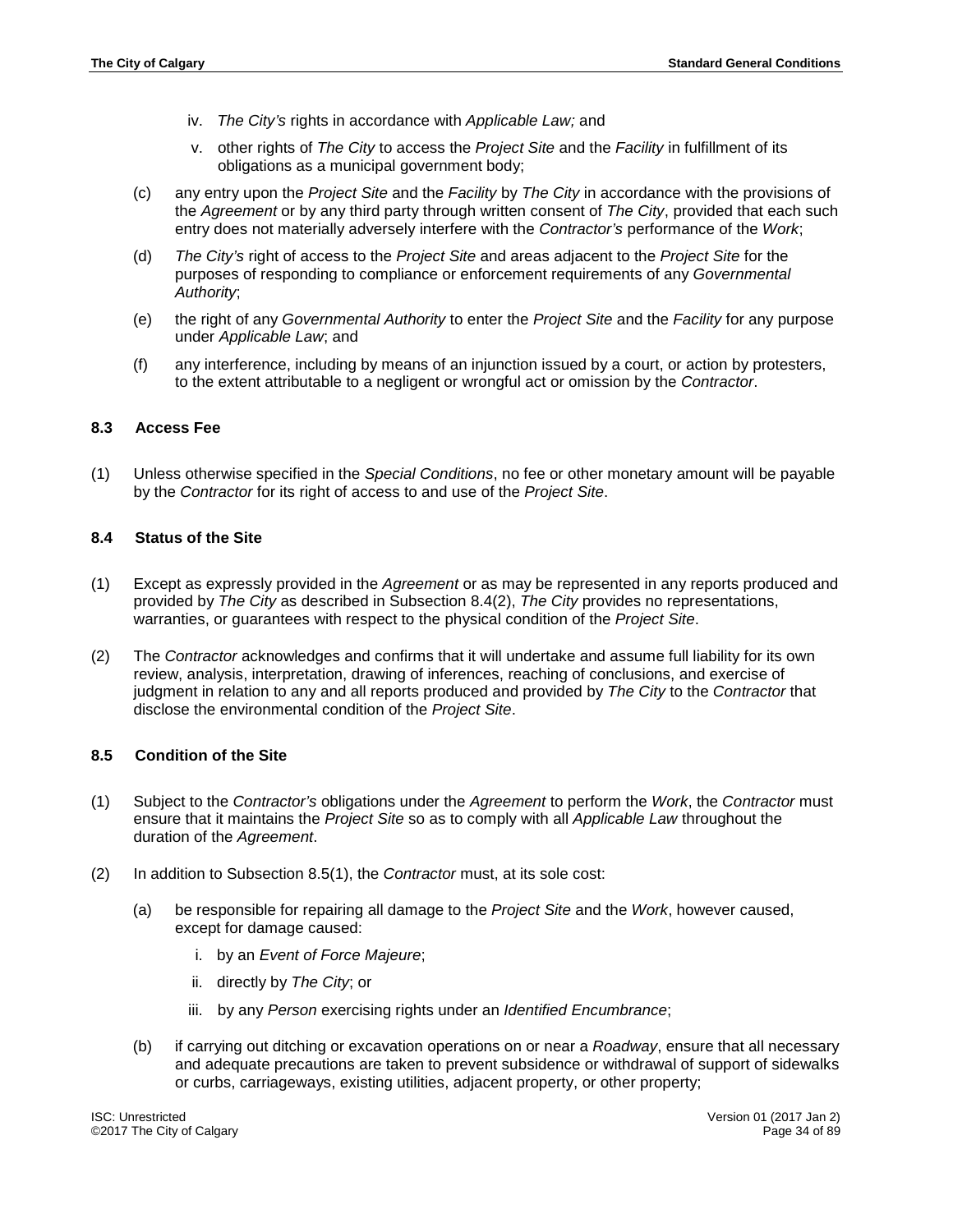- (c) protect adjacent property to the *Project Site* as required by the *Agreement*, or where otherwise necessary;
- (d) ensure that all precautions, as may be necessary in the circumstances, are diligently and expeditiously taken to protect all members of the public from loss or personal bodily injury during performance of any *Work* if *Work* is being performed at or in the vicinity of a location to which the public has or may gain access. Such precautions may include:
	- i. ceasing performance of any portion of the *Work* that may cause or increase any danger to the public and performing that portion of the *Work* in a manner which will remove or reduce, to an acceptable minimum, any danger to the public; or
	- ii. closing access by the public to any area in the vicinity of the *Work* which cannot be made sufficiently safe and providing alternative safe access for the public to those areas where the public is entitled to access;
- (e) preserve the safety of any *Facility* or other temporary structure that is owned by *The City* and located on the *Project Site*, unless specific alternative instructions relating to the use or treatment of the *Facility* or temporary structure have been received from *The City*;
- (f) maintain the *Project Site* reasonably free from waste material caused by or incidental to the *Work* and store, transport, or dispose of waste material, as may be required in the circumstances, in accordance with *Applicable Law;*
- (g) not stockpile any *Material* or *Construction Equipment* on the *Project Site*, except for the purpose of carrying out *Work* under the *Agreement;* and
- (h) comply with all of *The City's* additional requirements or instructions relating to the *Project Site* as may be described in the *Special Conditions*.

# <span id="page-34-0"></span>**8.6 Latent Physical Conditions**

- (1) If the *Contractor*, in exercise of reasonable diligence while performing the *Work*, discovers a subsurface or latent physical condition at the *Project Site* that materially differs from information provided in the *Agreement* about the existing physical condition of the *Project Site*, or as represented in the reports produced and provided by *The City* as described in Subsection 8.4(2) (referred to in this Section 8.6 as the "*Project Site Documents*"), then the *Contractor* must:
	- (a) provide *Notice* to *The City* immediately, and no later than five *Business Days* after the day on which the *Contractor* discovers that there is a material difference in the physical condition of the *Project Site* from what is represented in the *Project Site Documents*; and
	- (b) allow *The City* an opportunity to inspect the reported subsurface or latent physical condition on the *Project Site* before the *Project Site* is further disturbed.
- (2) *The City* will respond to the *Contractor's Notice* issued in accordance with Subsection 8.6(1)(a) within five *Business Days* and advise the *Contractor* when *The City* will carry out an inspection of the subsurface or latent physical condition, taking into account the urgency of the matter.
- (3) If *The City's Design Professional*, subject to carrying out an inspection, determines that there is a material difference in the physical condition of the *Project Site* from what is represented in the *Project Site Documents*, *The City* may issue a *Change Order* to account for an adjustment to the *Project Price* or an adjustment to the *Project Schedule* (or both) on the request of the *Contractor*. The *Change Order* will account for only those documented costs incurred by the *Contractor* that arise from the *Contractor's* performance of additional *Work* as a result of the material difference in the physical condition of the *Project Site* from what is represented in the *Project Site Documents*, and only for the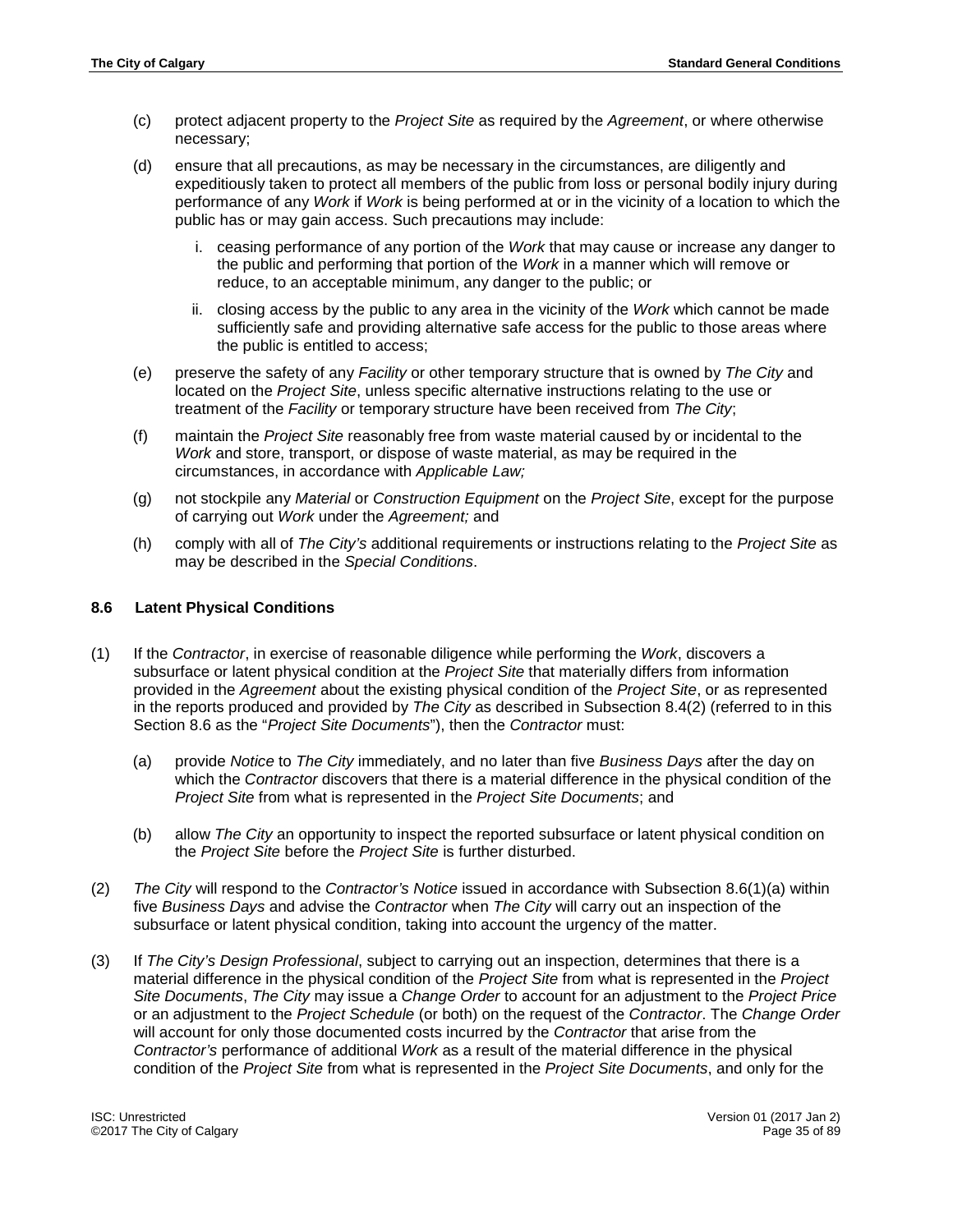additional costs of the *Contractor* that are incurred after the day on which the *Contractor* provides *The City Notice* in accordance with Subsection 8.6(1)(a).

(4) If the *Contractor* fails to provide *Notice* to *The City* within the timeframe required in Subsection 8.6(1)(a), *The City* may reject the *Contractor's* request for a *Change Order* for costs incurred by the *Contractor* that arise from the performance of additional *Work* as a result of the material difference in the physical condition of the *Project Site* from what is represented in the *Project Site Documents* if the *Contractor's* failure to provide the required *Notice* restricts *The City's* ability to take any action in relation to the *Project* that it determines is in the best interest of *The City* in the circumstances.

# <span id="page-35-0"></span>**8.7 Permitted Use**

(1) The *Contractor* must ensure that the *Contractor* and any *Subcontractors* use the *Project Site* and any *Facility* only for the purposes of carrying out *Work* for the *Project*.

# <span id="page-35-1"></span>**8.8 Ownership of Facility**

(1) The *Contractor* acknowledges that *The City* retains all right, title, and interest in the *Project Site* and any *Facility* and that the *Contractor* has no ownership interest in either the *Project Site* or the *Facility*.

# <span id="page-35-2"></span>**8.9 Survey Monuments**

- (1) The *Contractor* must determine the location of all *Survey Monuments* that will, or may, be affected by the *Work* and must contact *The City* at least two *Business Days* prior to the commencement of any *Work* on the *Project Site* regarding the locating of *Survey Monuments.*
- (2) The *Contractor* must preserve and maintain all *Survey Monuments* made or established on the *Project Site* and must not permit any removal, damage, destruction, or displacement of *Survey Monuments*. The *Contractor* must assume all costs related to the re-establishment of any *Survey Monuments*, and for rectifying *Work* improperly installed or constructed due to a failure to properly preserve or maintain *Survey Monuments*.
- (3) The *Contractor* must pay any fines due to its failure to properly preserve or maintain *Survey Monuments* on the *Project Site* for an offence as described in the *Surveys Act*.
- (4) The *Contractor* must complete, as may be required by *The City's Design Professional*, any surveys and measurements of the *Project Site* and establish or check lines and grades, all of which may be verified for accuracy by *The City*. If additional staking to confirm or establish *Survey Marks* is required, the *Contractor* must assume all costs related to additional staking.

# <span id="page-35-3"></span>**8.10 Signage on the Project Site**

- (1) The *Contractor* must supply and erect signs on the perimeter fence of the *Project Site* that identify the *Project* and are in the form identified by *The City* in the *Technical Specifications*, and:
	- (a) if the *Project Site* is located off a *Roadway*, erect one freestanding sign; or
	- (b) if the *Project Site* is located on a *Roadway*, and if the *Project* is not signed with the "Alberta Cities Transportation Partnership and Roads Business Unit" sign, erect a minimum of two portable or free-standing signs.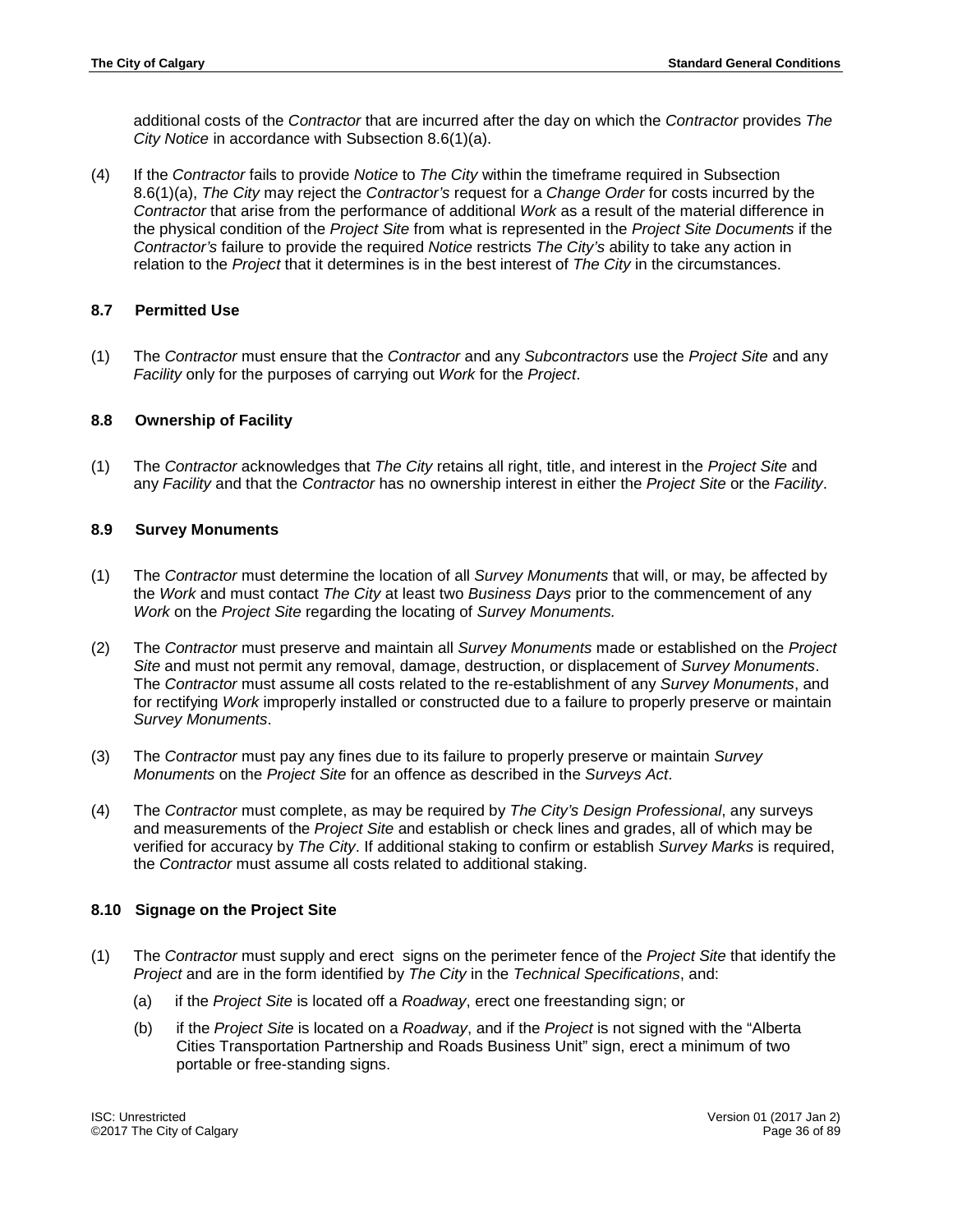- (2) All signs erected on the *Project Site* must be professionally designed and constructed.
- (3) All signs must be located so as not to interfere with any traffic flow directional sign or with any permanent or temporary traffic control device. The *Contractor* must monitor all signs on a daily basis and ensure that they are not impeding traffic flow, have not been knocked over, and have not been removed from the approved location.
- (4) The *Contractor* will:
	- (a) maintain all signs located on the *Project Site* in good condition for the duration of the *Project* and clean the signs periodically;
	- (b) post appropriate warning signs where applicable;
	- (c) provide safety and instruction signs and notices that include graphic symbols conforming to CSA Standard CAN/CSA-Z321-96;
	- (d) not post any advertising signs unless *The City* has approved, in writing, the sign or signs; and
	- (e) on completion of the *Project*, or earlier at the request of *The City*, dispose of all signs erected on the *Project Site*.

### **8.11 Location and Disruption of Existing Services on the Project Site**

- (1) The existence, location, elevation, and condition of underground utilities is not guaranteed by *The City*, and notwithstanding any other provisions of the *Agreement*, the *Contractor* will be responsible for determining the location and elevation of all wastewater, storm water, and water pipes or lines, gas mains or lines, electrical power lines, all telecommunications lines, conduits or fibres, and any other utility structures or facilities (collectively referred to as "*Utility Facilities*" for the purpose of this Article) through Alberta One Call (1-800-242-3447 or [www.albertaonecall.com\)](http://www.albertaonecall.com/) or other effective and nondestructive method acceptable to the owners of the *Utility Facilities* (the "*Utility Owners*"). The *Contractor* must pay for any and all services supplied by the *Utility Owners*.
- (2) The *Contractor* must notify all *Utility Owners* of the *Contractor's* intention to perform any operations or any *Work* in the vicinity of the *Utility Facilities* at least one week prior to commencement of any *Work*, including any affected business units of *The City*.
- (3) The *Contractor* is liable for any loss of, damage or harm to a *Utility Facility* belonging to a *Utility Owner* that is in any way caused by the *Contractor* while carrying out *Work* during the *Term*.
- (4) If a *Utility Facility* must be moved, repaired, replaced, or capped off, the *Contractor* must make arrangements for such move, repair, replacement, or capping off directly with the *Utility Owner* of the *Utility Facility* and will notify *The City* of all such arrangements and any associated requirements imposed by the *Utility Owner*. The *Contractor* assumes all liability arising from the move, repair, replacement, or capping off of such *Utility Facilities*.
- (5) The *Contractor* must make its own arrangements with *Utility Owners* for any temporary services provided by the *Utility Owners* that are, or become necessary, for carrying out or completing the *Project* and the *Contractor* is responsible for all costs related to the installation of *Utility Facilities* or provision of services by a *Utility Owner* to perform the *Work* for the *Project*.

### **8.12 Connections or Tie-ins on the Project Site**

(1) If any of the *Work* carried out by the *Contractor* contemplates connections or tie-ins to facilities or structures already existing on the *Project Site* or facilities or structures installed by an *Other*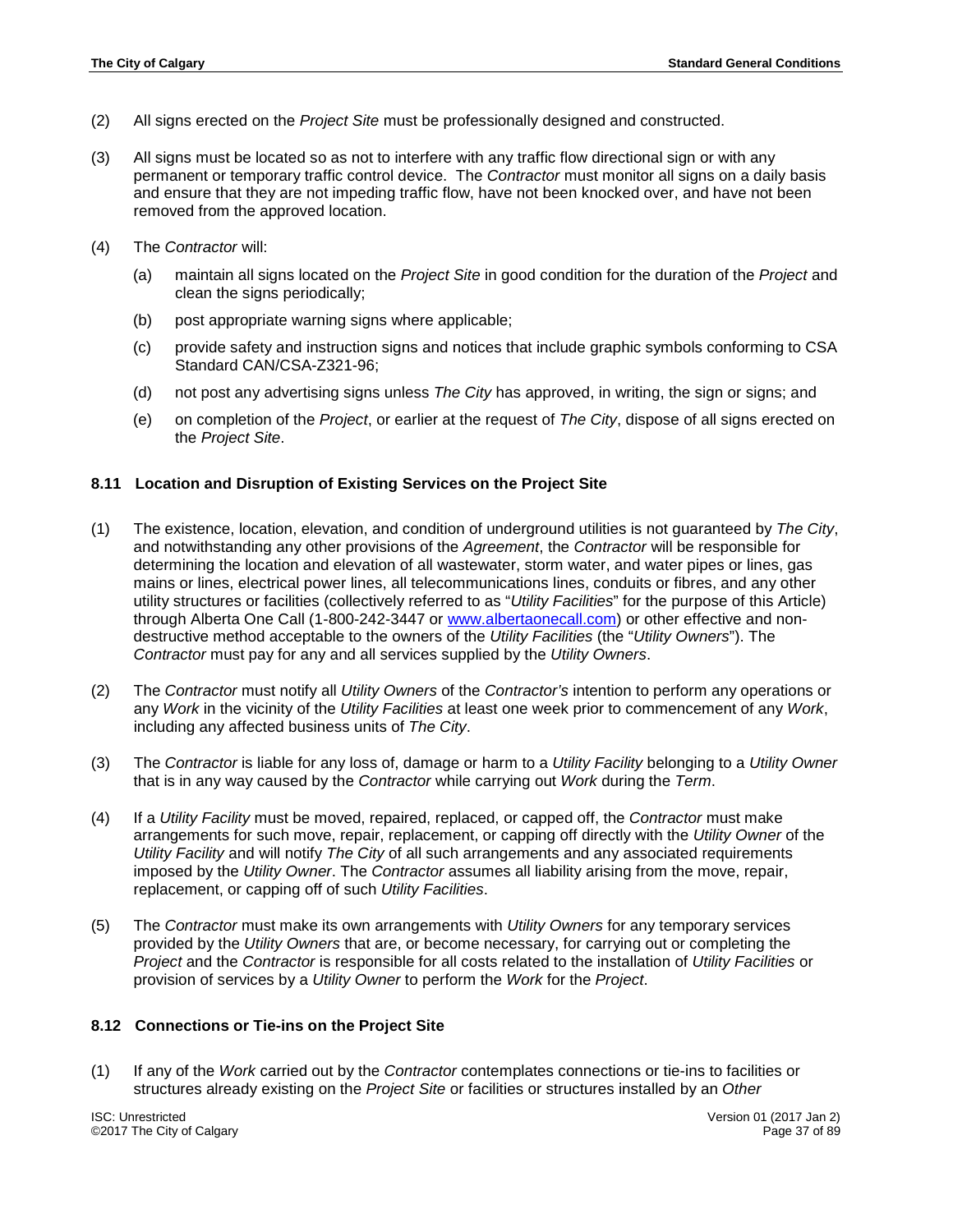*Contractor*, the *Contractor* must perform such connections or tie-ins without endangering the existing facilities or structures. If the facilities or structures require alteration to permit the connection or tie-ins to be completed, the *Contractor* must receive written approval from *The City* prior to performing any such alterations.

### **8.13 Access and Use Rights Cease**

(1) The *Contractor's* access to and use of the *Project Site* will terminate on the date on which the *Final Acceptance Certificate* is issued or on *Termination* of the *Agreement*, whichever is earlier.

### **ARTICLE 9: CHANGES AND CHANGE ORDERS**

### **9.1 Changes**

- (1) *The City*, without invalidating the *Agreement*, may make a *Change* and add, delete, modify, or make revisions to the *Work* and issue a *Change Order* or a *Change Directive* at any time.
- (2) The *Contractor* must not perform a *Change* without a written and signed *Change Order* being issued by *The City*. All *Change Orders* **must** be completed in *The City's* standard form as set out in Appendix B-1 or Appendix B-2, as applicable.
- (3) If both additions and deletions to the *Work* are incorporated into one *Change Order*, all calculations must be determined on a net basis for that *Change Order*.
- (4) If more than one *Change* is incorporated into a *Change Order*, all calculations relating to additions or deletions to the *Work* for each *Change* must be determined on a net basis for each *Change* that is identified in the *Change Order*.
- (5) If a *Change* involves any reduction in the *Project Price* and results in net savings in costs to the *Contractor* for completing the *Work* as required in the *Agreement*, then the value of the savings must be reflected in a lump sum payment to *The City* or in adjustments to *Construction Period Payments* as may be reasonably determined by the *Parties*.
- (6) *The City* will make the final determination in regard to implementing a *Change* and issuing a *Change Order*.

### **9.2 Change Order Process**

- (1) *The City* will issue a *Notice of Proposed Change* to the *Contractor* if:
	- (a) *The City* determines a *Change* is desirable or necessary to achieve the goals of the *Project*; or
	- (b) the *Contractor* considers a *Change* may be desirable or necessary to properly complete the *Work*, contacts the *City's Representative* to describe the proposed *Change*, and *The City* agrees to consider the proposed *Change*.
- (2) Within 10 *Business Days* after receipt of a *Notice of Proposed Change* from *The City*, the *Contractor* must submit a *Change Quotation* to *The City* calculated in accordance with Section 9.3. All proposed *Work* in the *Notice of Proposed Change* must be completed under the provisions of the original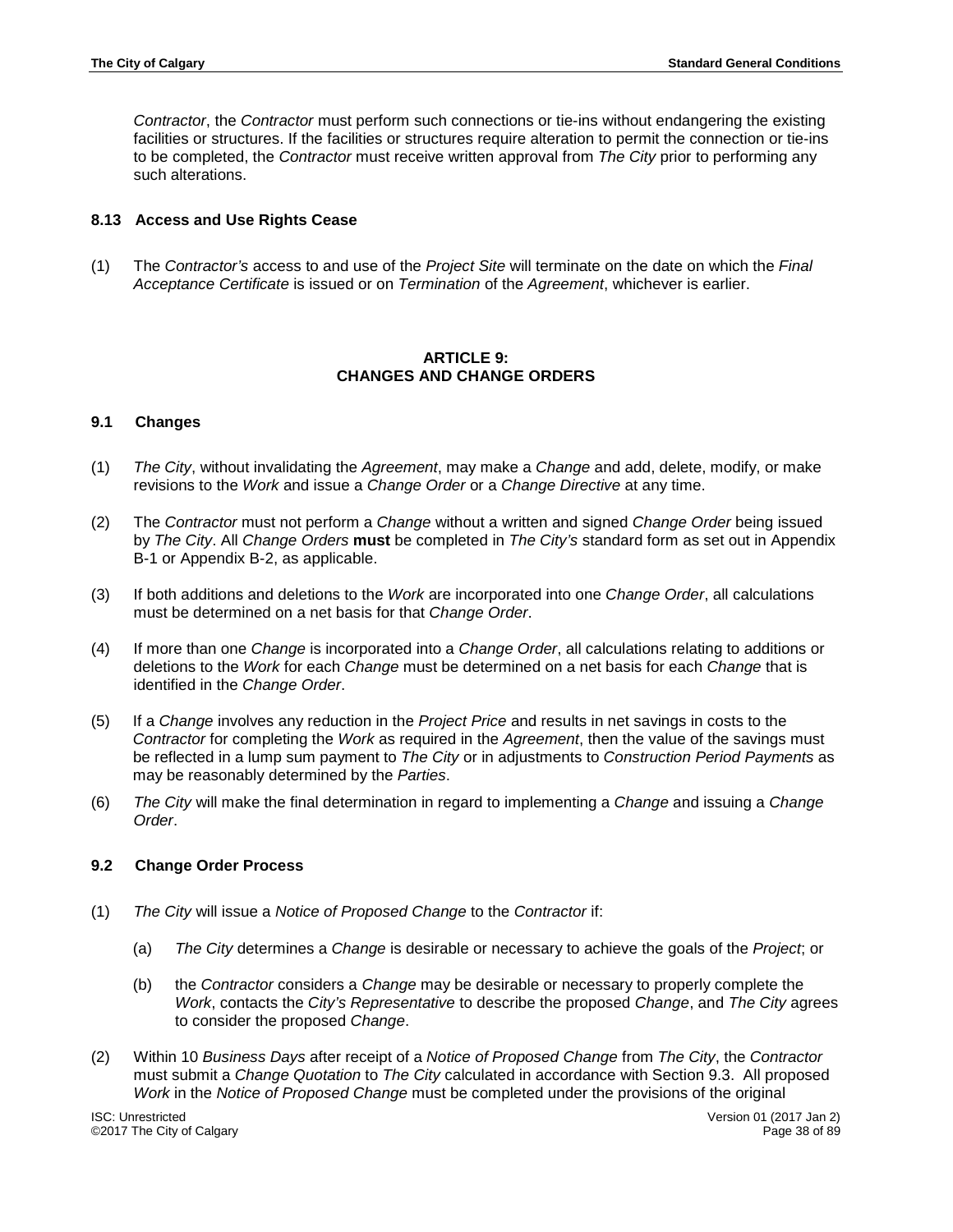*Agreement* to the greatest extent possible. If a modification to the *Project Schedule* is not identified in the *Change Quotation*, the *Change Order* will not extend the *Project Schedule* or entitle the *Contractor* to additional compensation or damages of any nature whatsoever for any subsequent adjustments to the *Project Schedule* arising from or related to the *Change*.

- (3) The *Contractor* will:
	- (a) use commercially reasonable efforts to obligate its *Subcontractors* to minimize any increase in costs and to maximize any reduction in costs for carrying out the *Change*;
	- (b) take into account and apply the full amount of any and all expenditures that have been reduced or avoided to reduce the amount of costs incurred by a *Change*; and
	- (c) use commercially reasonable efforts to obtain the best value for money when procuring any *Materials* or *Construction Equipment* required by a *Change* and use commercially reasonable efforts to comply with prevailing *Good Industry Practice* in relation to any procurement relating to a *Change* to a standard no less than the *Contractor* would apply if all costs incurred were to the *Contractor's* account.
- (4) As soon as practicable, and in any event not more than 10 *Business Days* after *The City* receives a *Change Quotation* from the *Contractor*, the *Parties* will discuss and consider the *Change Quotation* and, if applicable, an adjustment to the *Construction Period Payments*.
- (5) Within 10 *Business Days* after the *Parties* consider the *Change Quotation* as described in Subsection 9.2(2), *The City* may either:
	- (a) issue a *Change Order* when the terms and conditions of the *Change Quotation* have been agreed to by both *Parties*; or
	- (b) withdraw the *Notice of Proposed Change* by *Notice* to the *Contractor*.
- (6) If any of (a) the cost of a proposed *Change*, or (b) an adjustment to the *Project Schedule* in relation to a proposed *Change* cannot be promptly agreed upon prior to performance of the proposed *Change*, or (c) both (a) and (b), and *The City* requires a *Change* to be performed, *The City* may issue a *Change Directive* to the *Contractor* in *The City's* standard form*.* On receiving a *Change Directive* from The City, the *Contractor* will immediately begin performance of the *Change* described in the *Change Directive*. The *Contractor*, applying the measures described in Subsection 9.2(3), will calculate the cost of the *Change* and any related adjustment to the *Project Schedule* for performing the *Change* in accordance with one or more of the cost methods described in Section 9.3 as directed by *The City*, and will issue a *Change Quotation* to *The City*. *The City* will review the *Change Quotation* and will issue a *Change Order* only when the costs of the *Change* have been agreed to by both *Parties*.
- (7) If the *Contractor* and *The City* cannot agree on the cost of a proposed *Change*, the costs set out in the *Change Order* will be determined in accordance with Cost Method D as described in Subsection 9.3(5). If the *Parties* fail to reach agreement on the application of Cost Method D, either *Party* may request an independent valuation in accordance with Section 9.5 based on the application of Cost Method D.
- (8) When *The City* issues a *Change Order*, the Parties will do all acts and execute all documentation necessary to implement the *Change Order*.

# **9.3 Determination of Cost of Changes**

(1) When *The City* approves a *Change* that requires either an increase or a decrease in the *Project Price*, the cost of the *Change* will be calculated in accordance with one or more of the following methods as selected by The City:

ISC: Unrestricted Version 01 (2017 Jan 2) ©2017 The City of Calgary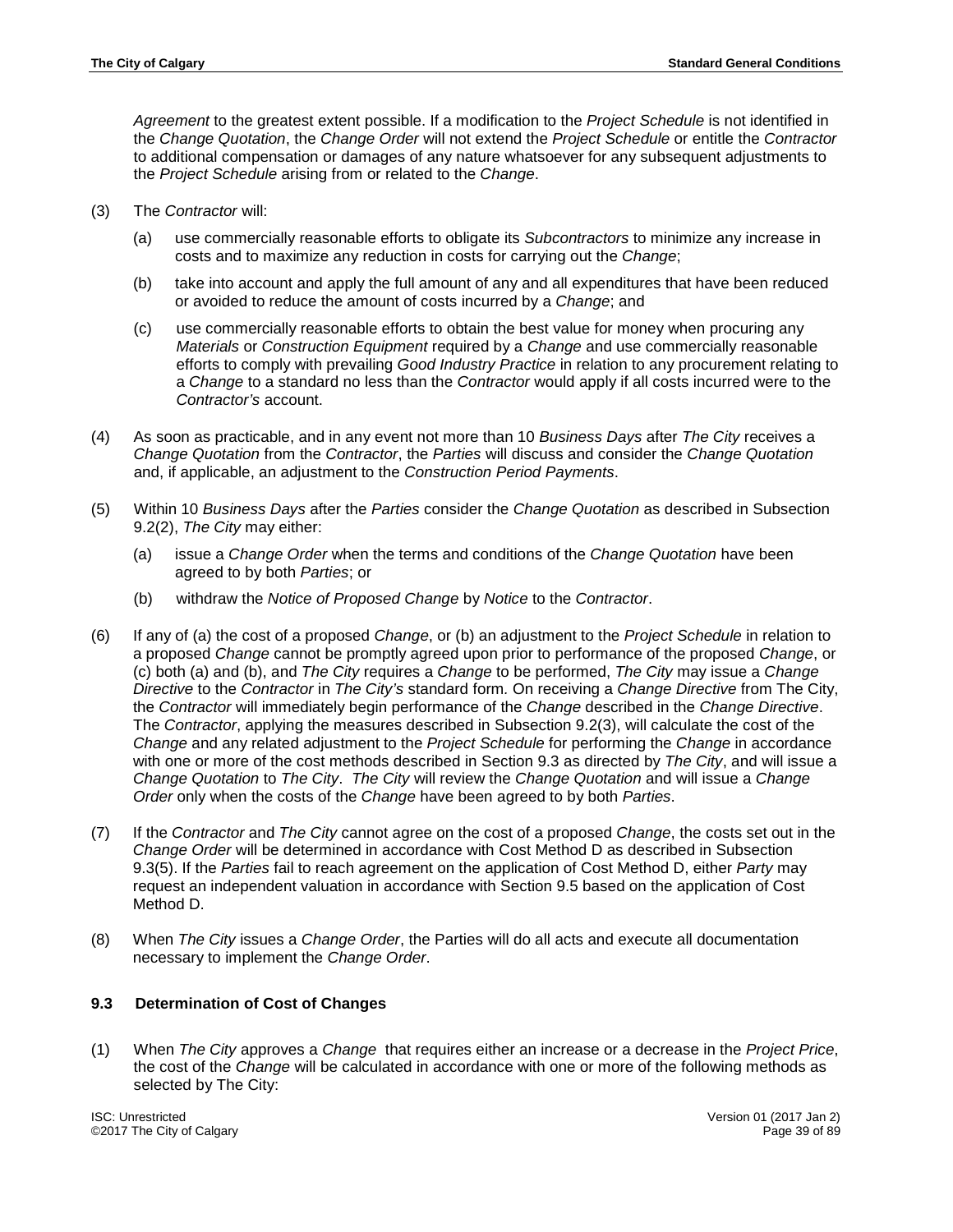- (a) **Cost Method A** Lump Sum;
- (b) **Cost Method B** Unit Price (as submitted in the *Procurement Documents*);
- (c) **Cost Method C** –*Force Account Rates* (current edition);
- (d) **Cost Method D** *Net Cost* Plus;
- (e) **Cost Method E**  other method as specifically set out in the *Special Conditions*.
- (2) **Cost Method A – Lump Sum**: If the proposed cost of a *Change* is to be determined by Cost Method A, the *Contractor* will provide to *The City* a lump sum quote in the *Change Quotation*, accounting for *Materials Costs*, *Total Labour Costs*, *Construction Equipment Costs*, *Overhead Costs,* and profit that are specifically related to performance of the *Change*. Amounts in the *Change Quotation* for *Overhead Costs* and profit specifically related to performing the *Change* cannot exceed the amount that may be charged for *Overhead Costs* and profit as determined under Cost Method D in Subsection 9.3(5). The City, in its sole discretion, may request documentation in support of the *Change Quotation* in the form of a full breakdown of the lump sum quote. Alternatively The City may request a substitute *Change Quotation* that calculates the cost of the *Change* in accordance with Cost Method D as described in Subsection 9.3(5).
- (3) **Cost Method B Unit Price as submitted in the** *Procurement Documents***:** If the proposed cost of a *Change*, or any part of the proposed cost of a *Change*, is to be determined by Cost Method B, the unit prices, as submitted by the *Contractor* in the *Procurement Document* for the *Project*, will be applied to calculate the cost of the *Change*, or any part of the *Change*, without any additional amounts included for *Overhead Costs* and profit.

### (4) **Cost Method C – Force Account Rates:**

- (a) Payment for a *Change* utilizing *Force Account Work*:
	- i. will not be made without the prior written approval by *The City* of the *Force Account Work*; and
	- ii. will not include any allowance for *Overhead Costs* and profit, which are already included in the *Force Account Rates*.
- (b) *Materials Costs*, *Total Labour Costs,* and *Construction Equipment Costs* for carrying out the *Change* and completed under *Force Account Rates* will be calculated in accordance with the *Force Account Rates* in effect at the date of approval of the *Force Account Work* by *The City*.
- (c) *Work* performed in relation to a *Change* and not included in the *Force Account Rates*, as may be determined by The City, will be calculated in accordance with Cost Method D as set out in Subsection 9.3(5).
- (d) If, during the performance of a *Change*, the *Contractor* is required to administer *Work* that is being performed by a *Subcontractor* under *Force Account Rates*, the *Contractor* may be compensated for *Overhead Costs* and profit for the *Contractor's* administration, which must not exceed 10% of the *Subcontractor's Net Cost* of performing the *Change*.
- (5) **Cost Method D – Net Cost Plus:** If the proposed cost of a *Change* is to be determined by Cost Method D, the *Contractor* will be required to provide **all** supporting documentation, including supplier invoices, verifying all *Net Costs* specifically related to performance of the *Change* described in the *Change Quotation*, in addition to any other documentation *The City* may require. *The City* will review and verify the total amount of the *Change*, including *Overhead Costs* and profit, to be paid to the *Contractor*.

The Contractor will be required to describe, in detail, the following costs in the *Change Quotation* for Cost Method D: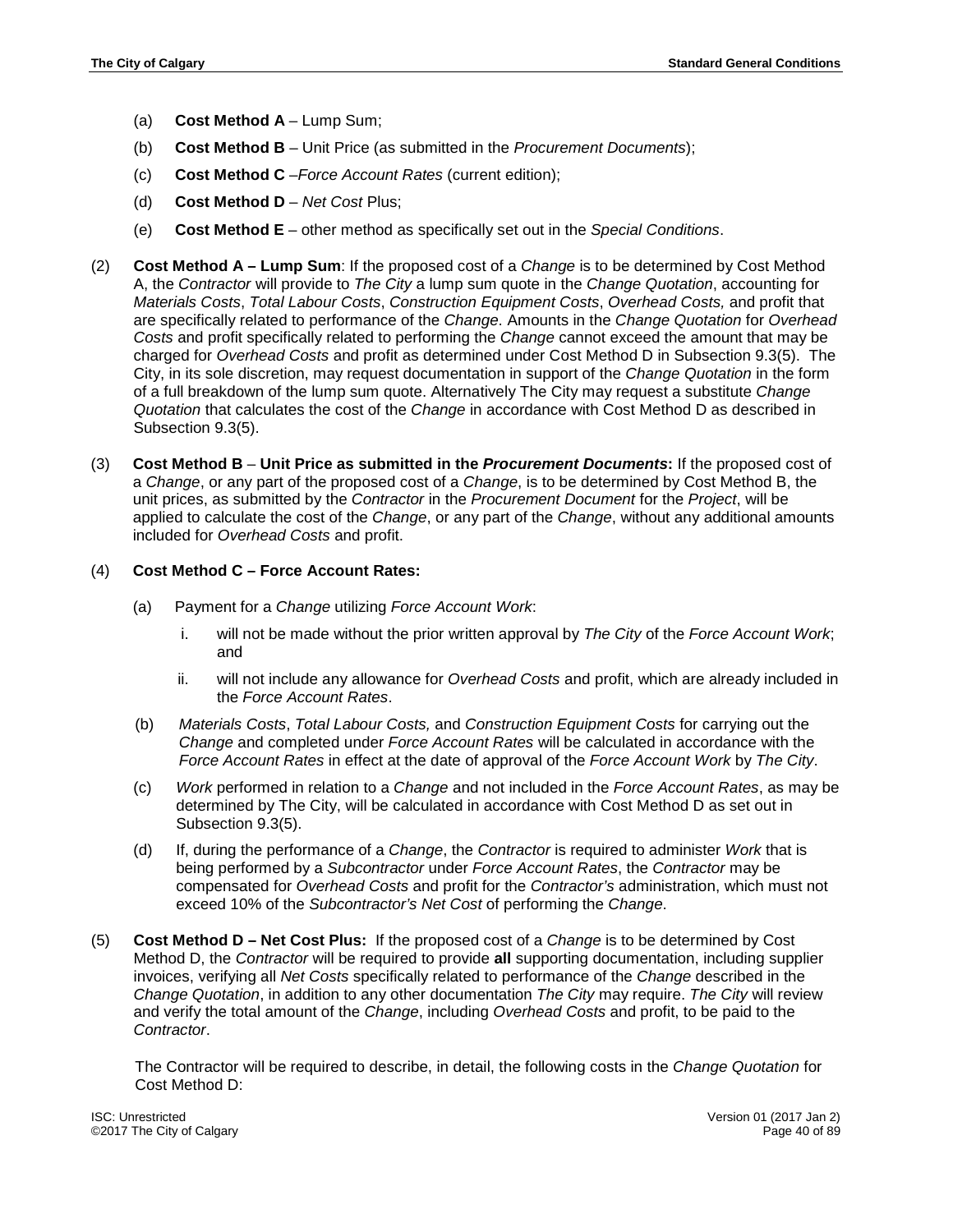| Item                         | Allowed costs in calculating the cost of a Change                                                                                             |                                                                                                                                                                                            |  |  |  |  |  |
|------------------------------|-----------------------------------------------------------------------------------------------------------------------------------------------|--------------------------------------------------------------------------------------------------------------------------------------------------------------------------------------------|--|--|--|--|--|
| <b>Materials Costs</b>       | The Materials Costs necessary to perform the Change, including the:                                                                           |                                                                                                                                                                                            |  |  |  |  |  |
|                              | a)                                                                                                                                            | identification of each item;                                                                                                                                                               |  |  |  |  |  |
|                              | b)                                                                                                                                            | quantity of each item;                                                                                                                                                                     |  |  |  |  |  |
|                              | C)                                                                                                                                            | unit price of each item; and                                                                                                                                                               |  |  |  |  |  |
|                              | d)                                                                                                                                            | corresponding adjustment to the Project Price;                                                                                                                                             |  |  |  |  |  |
|                              | less any rebates, refunds, returns from sale of surplus materials, and<br>supplies and trade discounts (other than prompt payment discounts). |                                                                                                                                                                                            |  |  |  |  |  |
| <b>Total Labour Costs</b>    | Include only:                                                                                                                                 |                                                                                                                                                                                            |  |  |  |  |  |
|                              | a)                                                                                                                                            | the unit cost of the Total Labour Costs specifically related to<br>performance of the Change for each item in the list of Materials<br>Costs that are necessary to perform the Change; and |  |  |  |  |  |
|                              | b)                                                                                                                                            | any corresponding adjustment to the Project Price.                                                                                                                                         |  |  |  |  |  |
| Construction                 | Include only:                                                                                                                                 |                                                                                                                                                                                            |  |  |  |  |  |
| <b>Equipment Costs</b>       | a)                                                                                                                                            | the list of rented Construction Equipment specifically required to<br>perform the Change; and                                                                                              |  |  |  |  |  |
|                              | b)                                                                                                                                            | the Construction Equipment Costs specifically related to<br>performing the Work to implement the Change.                                                                                   |  |  |  |  |  |
| Overhead Costs and<br>profit | Overhead Costs and profit related to performing a Change must not<br>exceed:                                                                  |                                                                                                                                                                                            |  |  |  |  |  |
|                              | for the Contractor.                                                                                                                           |                                                                                                                                                                                            |  |  |  |  |  |
|                              | a)                                                                                                                                            | 5% on the Net Cost to the Contractor of the Contractor's Total<br>Cost of Materials and Labour specifically related to performing<br>the Change;                                           |  |  |  |  |  |
|                              | b)                                                                                                                                            | 5% of the Subcontractor's Net Cost specifically related to<br>performing the Change; and                                                                                                   |  |  |  |  |  |
|                              | C)                                                                                                                                            | 10% profit on the sum of "a)" and "b)" immediately above,<br>excluding the 5% mark-up on each of "a)" and "b)"; and                                                                        |  |  |  |  |  |
|                              | for the Subcontractor.                                                                                                                        |                                                                                                                                                                                            |  |  |  |  |  |
|                              | a)                                                                                                                                            | 5% on the Net Cost to the Subcontractor of the Subcontractor's<br>Total Cost of Materials and Labour specifically related to<br>performing the Change;                                     |  |  |  |  |  |
|                              | b)                                                                                                                                            | 5% of the Sub-Subcontractors' Net Cost specifically related to<br>performing the Change; and                                                                                               |  |  |  |  |  |
|                              | C)                                                                                                                                            | 10% profit on the sum of "a)" and "b)" immediately above,<br>excluding the 5% mark-up on each of "a)" and "b)".                                                                            |  |  |  |  |  |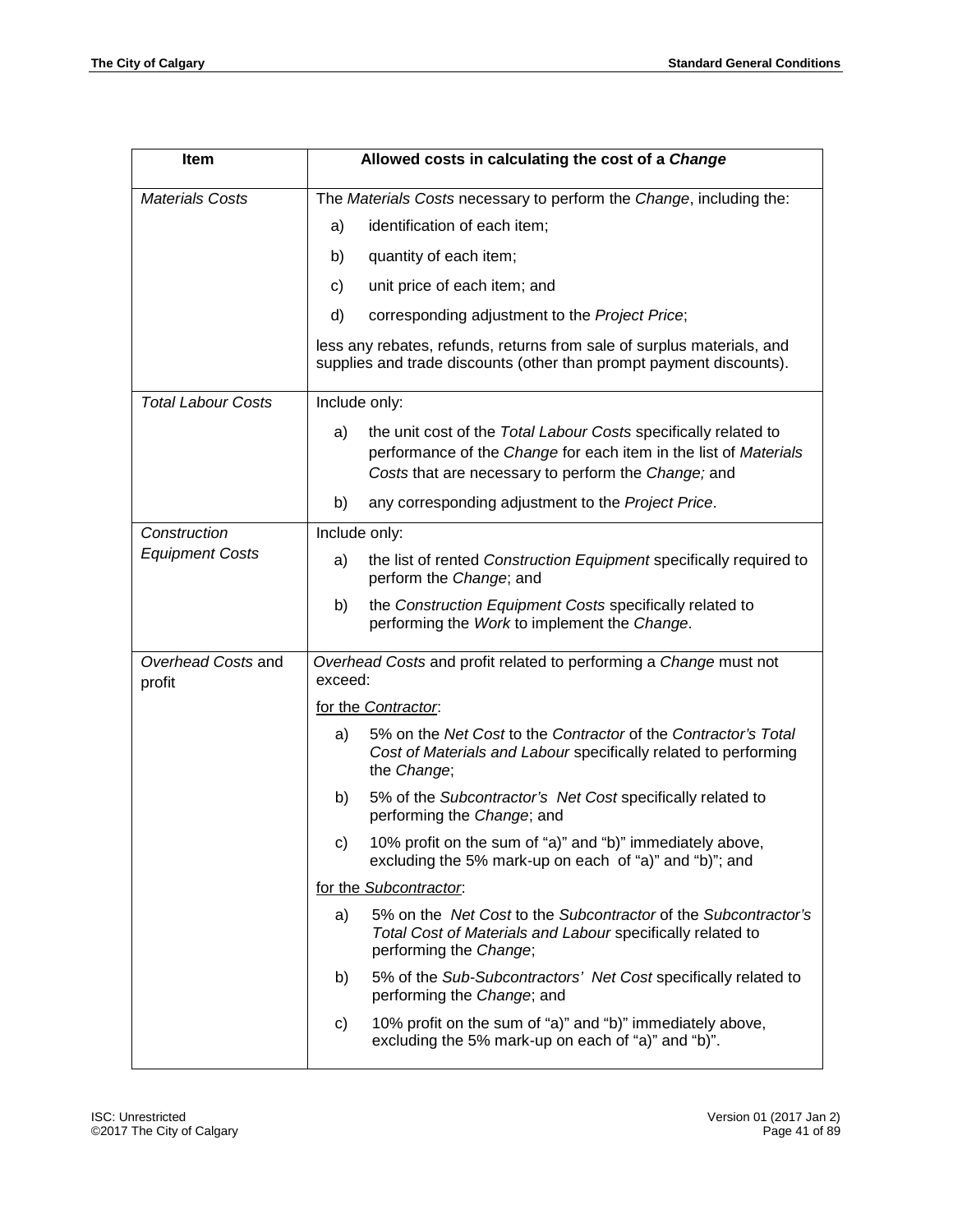# **FORMULA FOR CALCULATION:**

| 1              | A                                    | в           | C                                                                   | D                        | Е             | Е             |
|----------------|--------------------------------------|-------------|---------------------------------------------------------------------|--------------------------|---------------|---------------|
| $\overline{2}$ |                                      | Net<br>Cost | Mark-up<br><b>Total Cost of</b><br><b>Materials &amp;</b><br>Labour | Mark-up<br>Subcontractor | <b>Profit</b> | Sub-Total     |
| 3              | % Mark-up                            |             | 5%                                                                  | 5%                       | 10%           |               |
| 4              | <b>Sub-Subcontractor cost</b>        |             | $= B4*C3$                                                           | $= 0$                    | $= B4*E3$     | $=SUM(B4:E4)$ |
| 5.             | <b>Subcontractor cost</b>            |             | $= B5 \times C3$                                                    | $= B4*D3$                | $=$ B5*E3     | $=SUM(B5:E5)$ |
| 6              | <b>Contractor cost</b>               |             | $=$ B6*C3                                                           | $=(B4+B5)*D3$            | $= B6*E3$     | $=SUM(B6:E6)$ |
| $\overline{7}$ | <b>Total Cost of Change</b><br>Order |             |                                                                     |                          |               | $=SUM(F4:FG)$ |

### **SAMPLE CALCULATION:**

| $\mathbf{1}$            | A                                    | B           | C                                                                   | D                        | Е      | F         |
|-------------------------|--------------------------------------|-------------|---------------------------------------------------------------------|--------------------------|--------|-----------|
| 2                       |                                      | Net<br>Cost | Mark-up<br><b>Total Cost of</b><br><b>Materials &amp;</b><br>Labour | Mark-up<br>Subcontractor | Profit | Sub-Total |
| $\overline{\mathbf{3}}$ | % Mark-up                            |             | 5%                                                                  | 5%                       | 10%    |           |
| 4                       | Sub-Subcontractor cost               | \$1000      | \$50                                                                | \$0                      | \$100  | \$1,150   |
| 5                       | <b>Subcontractor cost</b>            | \$1,500     | \$75                                                                | \$50                     | \$150  | \$1,775   |
| 6                       | <b>Contractor cost</b>               | \$3,000     | \$150                                                               | \$125                    | \$300  | \$3,575   |
| $\overline{ }$          | <b>Total Cost of Change</b><br>Order |             |                                                                     |                          |        | \$6,500   |

- (6) If the cost of the *Change* is determined by **Cost Method E**, the cost method will be described in detail in the *Special Conditions*.
- (7) Subject to *The City's* final determination of the costs of a *Change*, payment for a *Change Order* will be made on the *Construction Period Payment or Construction Period Payments* (as may be agreed upon by the *Parties*) after the *Change* described in the *Change Order* has been carried out.

### **9.4 Authorization for Change Orders**

(1) A *Change Order* issued in accordance with the *Agreement* or in relation to a *Cash Allowance* or *Contingency Allowance* may be authorized by the *City Representative* for the *Project* and must be signed by the *Contractor* or the *Contractor's* authorized representative.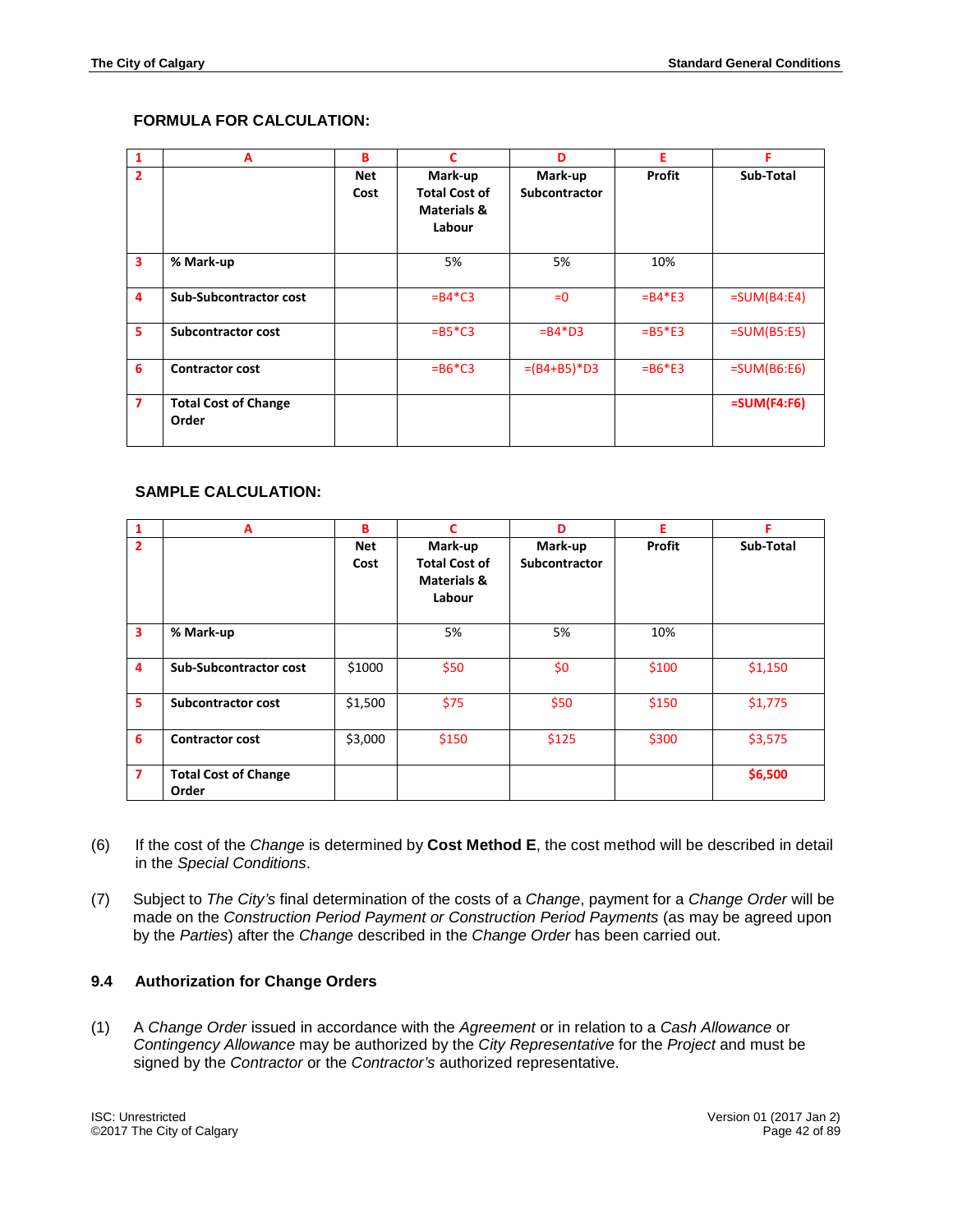(2) A *Change Order* that requires an increase to the *Project Budget* and an extension to the purchase order must be authorized by both *The City's* employee that is authorized to approve increases to the *Project Budget* (the "*Dept ID*") and the *Manager, Supply* and must be signed by the *Contractor* or the *Contractor's* authorized representative.

## **9.5 Dispute Resolution for Valuation of Changes**

- (1) If, at any time during the *Term,* or after termination of the *Agreement*, a question or dispute arises regarding the effect of a *Change Order* or a *Change Directive* on the *Project Price*, either *Party* may request by *Notice* that an expert valuation be made to determine the matters in dispute in accordance with Subsection 9.2(7).
- (2) Within ten *Business Days* of a *Notice* for a valuation being issued, the *Parties* will jointly appoint a single valuator to review the *Change Order* or *Change Directive* with respect to the effect of the *Change Order* or *Change Directive* on the *Project Price*. A valuator must not be an employee or agent of either *Party* and must not be a *Person* having a direct or indirect interest in the subject matter of the *Agreement*.
- (3) The appointed valuator will consider and arrive at a determination concerning the matters in dispute based on the valuator's observations and knowledge. Subject to Subsection 9.2(7), the valuator may determine only the cost of the *Change Order* or *Change Directive* and its effect on the *Project Price* and may not consider any issues relating to liability or question of law.
- (4) The valuation made by the valuator will be deemed to determine the matter in dispute for the purposes of the *Agreement*.
- (5) The *Parties* must agree to the fees to be paid to the valuator prior to the valuation and each *Party* will pay an equal share of the cost of the valuation.

## **ARTICLE 10: PAYMENT FOR WORK**

### **10.1 Payment - General**

- (1) All *Construction Period Payments* will be made in accordance with this Article 10 and any related provisions set out in the *Agreement.*
- (2) No *Construction Period Payments*, nor issuance of a *Certificate of Substantial Performance* by the *Contractor*, nor issuance of a *Substantial Completion Certificate*, nor issuance of a *Construction Completion Certificate*, nor partial or entire use or occupancy of the *Project Site or Facility* by *The City*, will constitute acceptance that all or any part of the *Work* is complete, is satisfactory, without damage, or has been provided in accordance with the *Agreement*. The *Contractor* will be solely responsible for any portion of the *Work* not accepted by *The City* because the *Work* is incomplete, unsatisfactory, damaged, or defective unless *The City* has accepted responsibility in writing for the incomplete, unsatisfactory, damaged, or defective *Work*.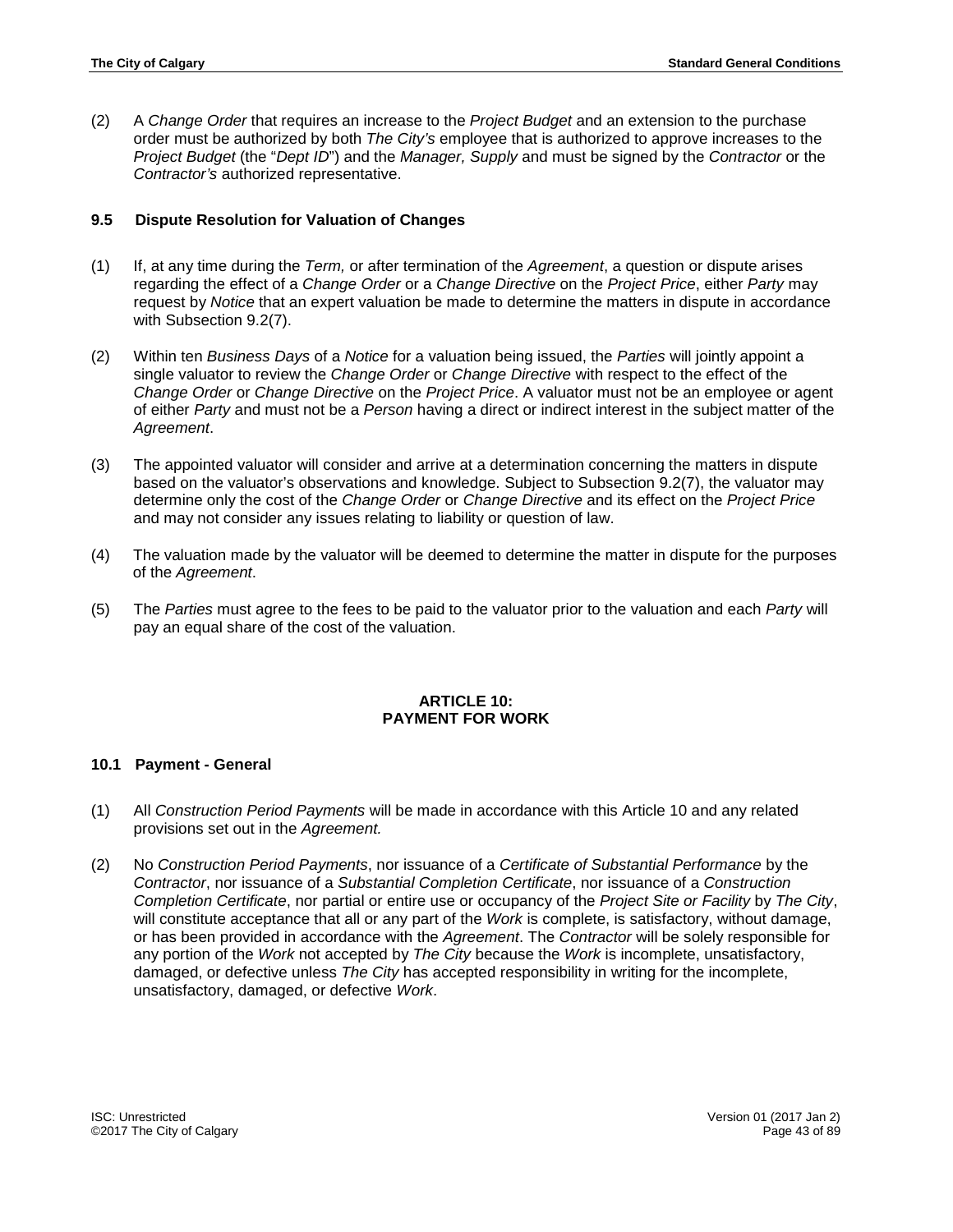# **10.2 Application for Payment**

- (1) On execution of the *Agreement*, *The City* will issue a purchase order for the *Project Price* to authorize payment to the *Contractor.* All *Construction Period Invoices* submitted by the *Contractor* under the *Agreement* must reference the purchase order number.
- (2) The *Contractor* will cooperate with the reasonable requirements of *The City's* finance department and will submit *Construction Period Invoices* and all other documentation relating to the *Agreement* in a form and with the structure and content as is reasonably required to be compatible with *The City's* information systems.
- (3) The *Contractor* must, within 10 *Business Days* following the end of a *Construction Period*, prepare and submit to *The City* a consolidated *Construction Period Invoice* in respect of *Work* that has been performed by the *Contractor* during the most recent *Construction Period*, including for amounts invoiced to the *Contractor* by *Subcontractors* during the *Construction Period*. Unless otherwise specified in the *Special Conditions* or approved in writing by the *City Representative*, the cost of any *Material* must not be included in a *Construction Period Invoice* until the *Material* is incorporated into the *Work* and installed in its final location. For additional certainty, in the event that any *Materials* have been paid for by *The City*, but the *Materials* have not been incorporated into the *Work*, the *Materials* are the property of *The City*.
- (4) If required in the *Special Conditions*, the *Contractor* must complete and submit *The City's* reporting form (obtained from the *City Representative*) relating to the construction of a *Tangible Capital Asset* with each *Construction Period Invoice* in addition to any other documentation requested by *The City* for a *Tangible Capital Asset* under construction.
- (5) The *Contractor* must include supporting documents with each consolidated *Construction Period Invoice*, including information relating to subcontracts and invoicing by, and payment to, *Subcontractors* in order to justify and confirm the amount requested in connection with the *Construction Period Invoice.* With the exception of the first invoice submitted, all subsequent *Construction Period Invoices* must be consolidated and submitted by the *Contractor* in accordance with Subsection 10.2(2) and must be accompanied by both the following:
	- (a) an executed statutory declaration in the *City's* standard form, as set out in Appendix A, stating that any amounts due to all *Subcontractors* have been paid to the end of the previous *Construction Period* for which the invoice is submitted; and
	- (b) a *Workers' Compensation Board Clearance Certificate*.
- (6) *GST* must be invoiced on each *Construction Period Invoice* with the *Contractor's GST* registration number.
- (7) Subject to funds held back by *The City* in the *Builders' Lien Fund* under Subsection 10.3.1(1), *The City* will issue the *Construction Period Payment* within 30 *Days* following the date *The City* issues a *Construction Period Payment Certificate*. If any amount on the *Construction Period Invoice* is the subject of a dispute, the amounts not subject to dispute will be paid within the 30 *Days* as described in this Subsection 10.2(7).
- (8) If *The City*, acting in good faith, disputes all or part of any *Construction Period Invoice*, it will provide *Notice* to the *Contractor* of that part of the *Construction Period Invoice* which *The City* disputes and request from the *Contractor* the supporting documentation that is reasonably required to justify and confirm the *Contractor's* claim. The *Parties* will use commercially reasonable efforts to resolve the dispute in question within 14 *Business Days* after the day on which the *Notice* was sent. If the *Parties* fail to resolve the dispute within 14 *Business Days*, the dispute may be referred for resolution in accordance with Section 22.1 of this *Agreement.* Following resolution of the dispute, any amount that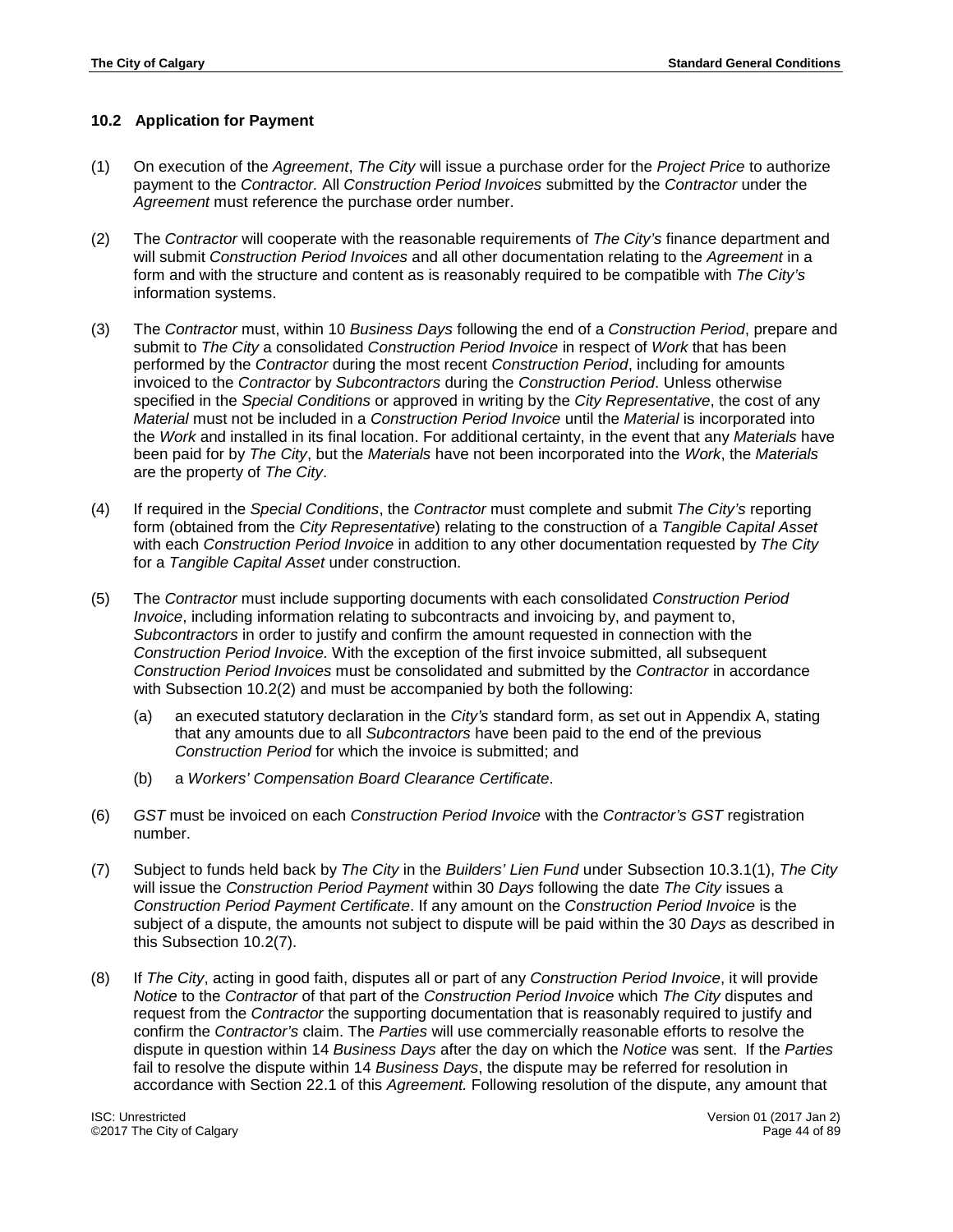has been paid by *The City,* and is determined not to have been payable, will be paid by the *Contractor* to *The City* and any amount that has been withheld by *The City*, and is determined to have been payable, will be paid by *The City* to the *Contractor*.

- (9) If the *Contractor* has incurred any liability to *The City*, whether arising from or under the *Agreement* or arising from or under any other agreement between *The City* and the *Contractor*, *The City* may set off the amount of the liability against any amounts due or payable by *The City* to the *Contractor* under the *Agreement*.
- (10) The *Contractor* acknowledges and agrees that, in accordance with *Applicable Law*, after a lien has been filed or registered against the *Project Site* by reason of *Work* supplied or claimed to have been supplied by a *Subcontractor*, *The City* cannot make further *Construction Period Payments* until the liens have been released or removed in accordance with Subsections 10.3.1(7) and 10.3.1(8).

## **10.3 Liens and Holdbacks**

## **10.3.1Application of Builder's Lien Act**

- (1) In accordance with the *Builder's Lien Act*, *The City* will hold back a *Builder's Lien Fund* from all payments due and payable to the *Contractor* under the *Agreement. The City* will not pay any interest to the *Contractor* on the *Builders' Lien Fund*.
- (2) If *The City* is not required to hold back a *Builders' Lien Fund*, *The City* may nevertheless, at its discretion, hold back an equivalent amount of money as would be held back in the *Builders' Lien Fund* from each payment made under the *Agreement* to the *Contractor* until the *Construction Completion Certificate* is issued for the *Project*.
- (3) Subject to the *Builders' Lien Act*, *The City* will release:
	- (a) the major *Builders' Lien Fund* in accordance with Subsection 10.3.1(5), if:
		- i. a *Certificate of Substantial Performance* is issued for the *Work* and is posted in a conspicuous place on the *Project Site* within three days of being issued;
		- ii. 45 *Days* have expired after the date on which the *Certificate of Substantial Performance*  was issued;
		- iii. a *Substantial Completion Certificate* is issued by the *City Representative* for the *Work*;
		- iv. the *Contractor* has provided to *The City* an executed statutory declaration in *The City's*  standard form in Appendix A evidencing that payment has been made in full, other than applicable holdbacks or amounts in dispute and disclosed to *The City*, to the *Contractor's* employees and *Subcontractors* for all services and *Materials* relating to the *Work*;
		- v. the *Contractor* has provided to *The City* a certificate of title for the *Project Site*, dated no earlier than the 46<sup>th</sup> day after the *Certificate of Substantial Performance* was issued, showing that no liens are registered or filed against the *Project Site*, unless the *Work* being carried out by the *Contractor* is on lands held by *The City* as a *Roadway* in respect of which a certificate of title is not issued;
		- vi. the *Contractor* has provided an invoice to *The City* for the amount of the *Builders' Lien Fund* to be released by The City;
		- vii. the *Contractor* has provided to *The City* a current *Workers' Compensation Board Clearance Certificate*; and
		- viii. any other applicable requirements under the *Builder's Lien Act* have been satisfied;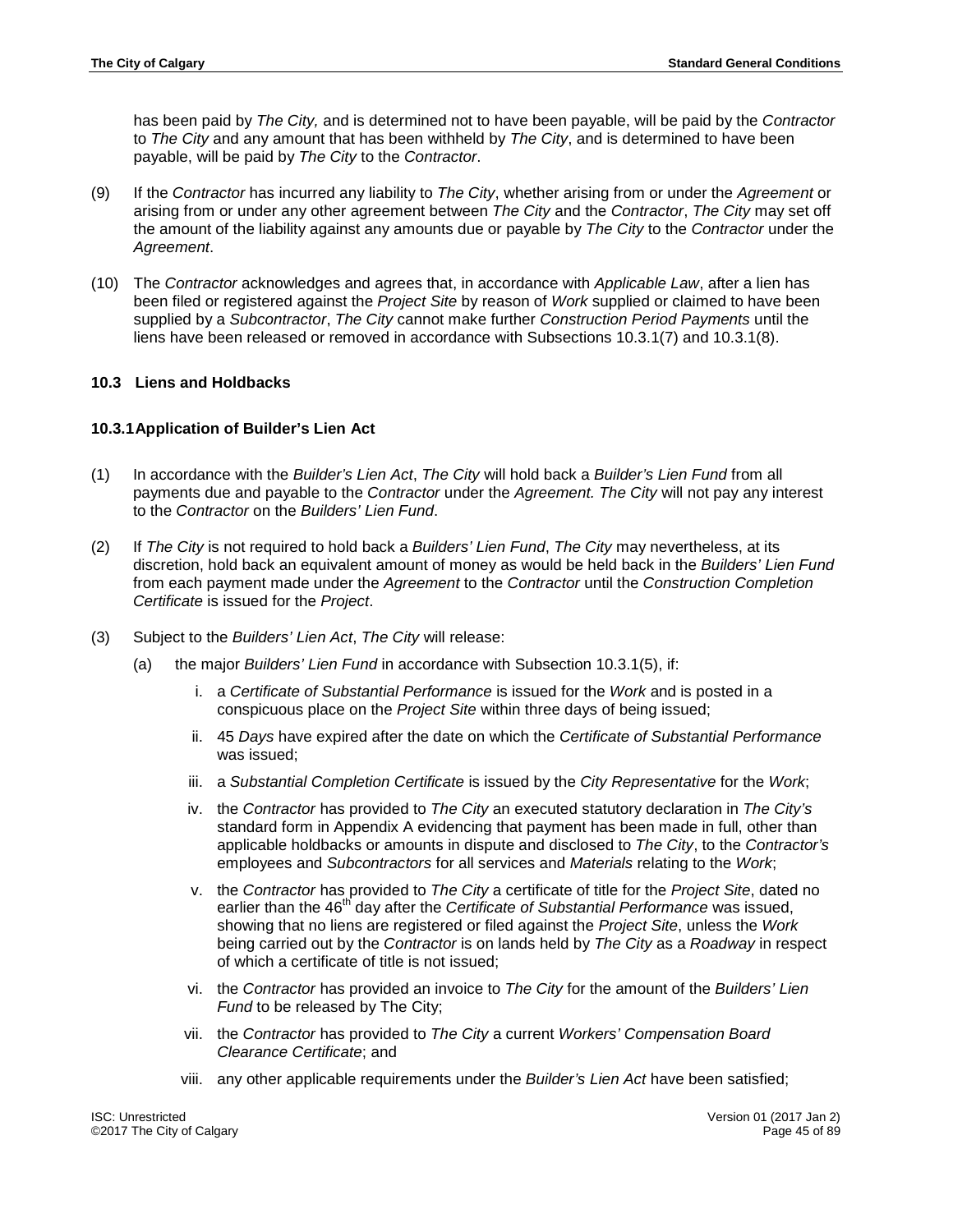- (b) the minor *Builders' Lien Fund*, if:
	- i. *The City* has issued a *Construction Completion Certificate* or a conditional *Construction Completion Certificate* for the *Work*;
	- ii. 45 *Days* have expired after the date on which the *Construction Completion Certificate* or conditional *Construction Completion Certificate* (as referenced in Subsection 5.8(2)) was issued;
	- iii. the *Contractor* has provided to *The City* an executed statutory declaration in *The City's* standard form in Appendix A evidencing that payment has been made in full, other than applicable holdbacks or amounts in dispute and disclosed to *The City*, to the *Contractor's* employees and *Subcontractors* for all services and *Materials* relating to the *Work;*
	- iv. the *Contractor* has provided to *The City* a certificate of title for the *Project Site*, dated no earlier than the 46<sup>th</sup> day after the *Certificate of Substantial Performance* was issued, showing that no liens are registered or filed against the *Project Site* and *The City* has verified the information, unless the *Work* being carried out by the *Contractor* is on lands held by *The City* as a *Roadway* in respect of which a certificate of title is not issued;
	- v. the *Contractor* has provided an invoice to *The City* for the amount of the *Builders' Lien Fund* to be released by The City;
	- vi. the *Contractor* has provided to *The City* a current *Workers' Compensation Board Clearance Certificate*; and
	- vii. any other applicable requirements under the *Builders' Lien Act* have been satisfied.
- (4) When a *Subcontractor* has reached *Substantial Performance* of the *Work* for its portion of the *Work* under a subcontract, the *Contractor* may obtain from the *Subcontractor*, and the *Contractor* may deliver to the *City Representative*, a *Certificate of Substantial Performance* of that *Work*. At the sole discretion of the *City Representative*, *The City* may agree to release a portion of the *Builders' Lien Fund* to the *Contractor* for the value of the *Work* actually performed by the *Subcontractor* under the subcontract if:
	- (a) the *Certificate of Substantial Performance* is posted in a conspicuous place on the *Project Site* within three *Days* of being issued;
	- (b) 45 *Days* have expired after the date on which the *Certificate of Substantial Performance* was issued;
	- (c) a *Substantial Completion Certificate* for the subcontract is issued by the *City Representative* for the *Work* completed under the subcontract;
	- (d) the *Contractor* has provided to *The City* satisfactory evidence that payment has been made in full, other than applicable holdbacks, for all services and *Materials* relating to all the *Work* actually performed under the *Subcontractor's* subcontract;
	- (e) the *Contractor* has provided to *The City* a certificate of title for the *Project Site*, dated no earlier than the 46th day after the *Certificate of Substantial Performance* of the *Work* performed under the subcontract was issued, showing that no liens are registered or filed against the *Project Site* or are related in any way to the *Work*, unless the *Work* was carried out on lands held by *The City* as a *Roadway* in respect of which a certificate of title is not issued;
	- (f) the *Contractor* has provided an invoice to *The City* for the amount of the *Builders' Lien Fund* to be released by *The City*;
	- (g) the *Contractor* has provided to *The City* a current *Workers' Compensation Board Clearance Certificate*;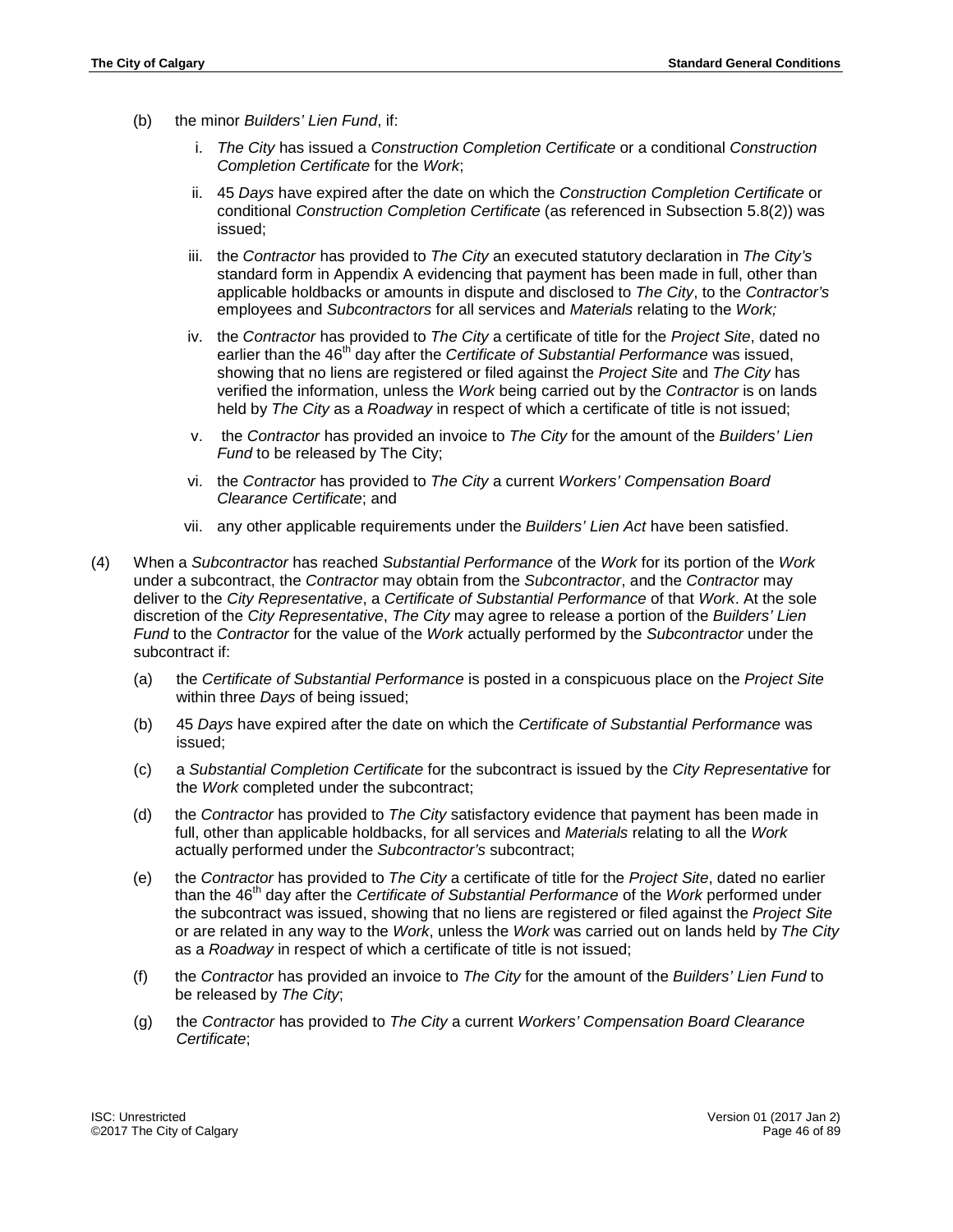- (h) the *Contractor* has provided any other information, documentation, or *Performance Security* as may be required by *The City* as a condition of the release of the portion of the *Builders' Lien Fund*; and
- (i) the *Contractor* has complied with any other applicable requirements under the *Builder's Lien Act.*

Notwithstanding the above, the *Contractor* must protect all *Work* throughout the *Term*, and is responsible for the repair or replacement of any *Deficiencies* and for any *Work* not performed, regardless of whether the *Deficiencies* or incomplete *Work* were apparent when a *Certificate of Substantial Performance* for that portion of the *Work* performed under a subcontract was issued.

- (5) The *Contractor* must issue a *Certificate of Substantial Performance* when *Substantial Performance* of all *Work* described in the *Agreement* is achieved unless the *Contractor* receives written approval from the *City Representative* waiving this requirement. On verification of the achievement of *Substantial Performance*, the *City Representative* will issue a *Substantial Completion Certificate* to the *Contractor* for the *Work*.
- (6) In the event the *City Representative* waives the requirement for the *Contractor* to issue a *Certificate of Substantial Performance* when *Substantial Performance* of all *Work* described in the *Agreement* is achieved*,* the requirements of Subsection 10.3.1(3)(b) must be satisfied prior to *The City's* release of the *Builders' Lien Fund*.
- (7) When all requirements of Subsection 10.3.1.(3)(b) have been satisfied, *The City* will release funds from either:
	- (a) the entire *Builders' Lien Fund* (if a *Certificate of Substantial Performance* was not issued); or,
	- (b) the minor *Builders' Lien Fund* (as described in the *Builders' Lien Act*) (if a *Certificate of Substantial Performance* was issued).
- (7) The *Contractor* must, at its own cost and expense, promptly take all steps required to discharge any lien or deal with any claim that is filed or registered against *The City* or the *Project Site* by a *Subcontractor* by reason of *Work* supplied or claimed to have been supplied by the *Subcontractor*. *The City* will advise the *Contractor* within 10 *Days* following receipt by *The City* of a notice of a lien or claim filed or registered under *Applicable Law* against *The City* or the *Project Site* relating to the *Work*.
- (8) If the *Contractor* fails to promptly take all steps required to discharge any lien or deal with any claim filed or registered against *The City* or the *Project Site*, *The City*, without limiting any other rights or remedies it may have, will take any steps it deems necessary and appropriate to remove, vacate or discharge the lien or claim and seek immediate recovery from the *Contractor* of the amount of payment and any associated costs, including legal costs (on a full indemnity basis), all of which will be payable on demand or set off against any amounts owing under the *Agreement* or otherwise due, to the *Contractor* by *The City*.

# **10.3.2Lien Letter of Credit or Holdback Bond**

- (1) *The City* will accept a *Lien Letter of Credit* or a *Holdback Bond* in lieu of retaining a *Builders' Lien Fund.* The *Lien Letter of Credit* or *Holdback Bond* must be in an amount of 10 percent of the maximum amount to be paid to the *Contractor* under the *Agreement* including any *Contingency Allowance* and *Cash Allowance* (including *GST*, if applicable).
- (2) The *Lien Letter of Credit* or *Holdback Bond* must be valid for 60 *Days* beyond the *Scheduled Operational Date* of the *Project* as set out in the *Project Schedule*. If the *Project Schedule* is extended or delayed, or the value of the *Agreement* is increased, or both, or if in the opinion of *The City* the completion of the *Project* will be delayed, the *Lien Letter of Credit* or *Holdback Bond*, as may be ISC: Unrestricted Version 01 (2017 Jan 2) ©2017 The City of Calgary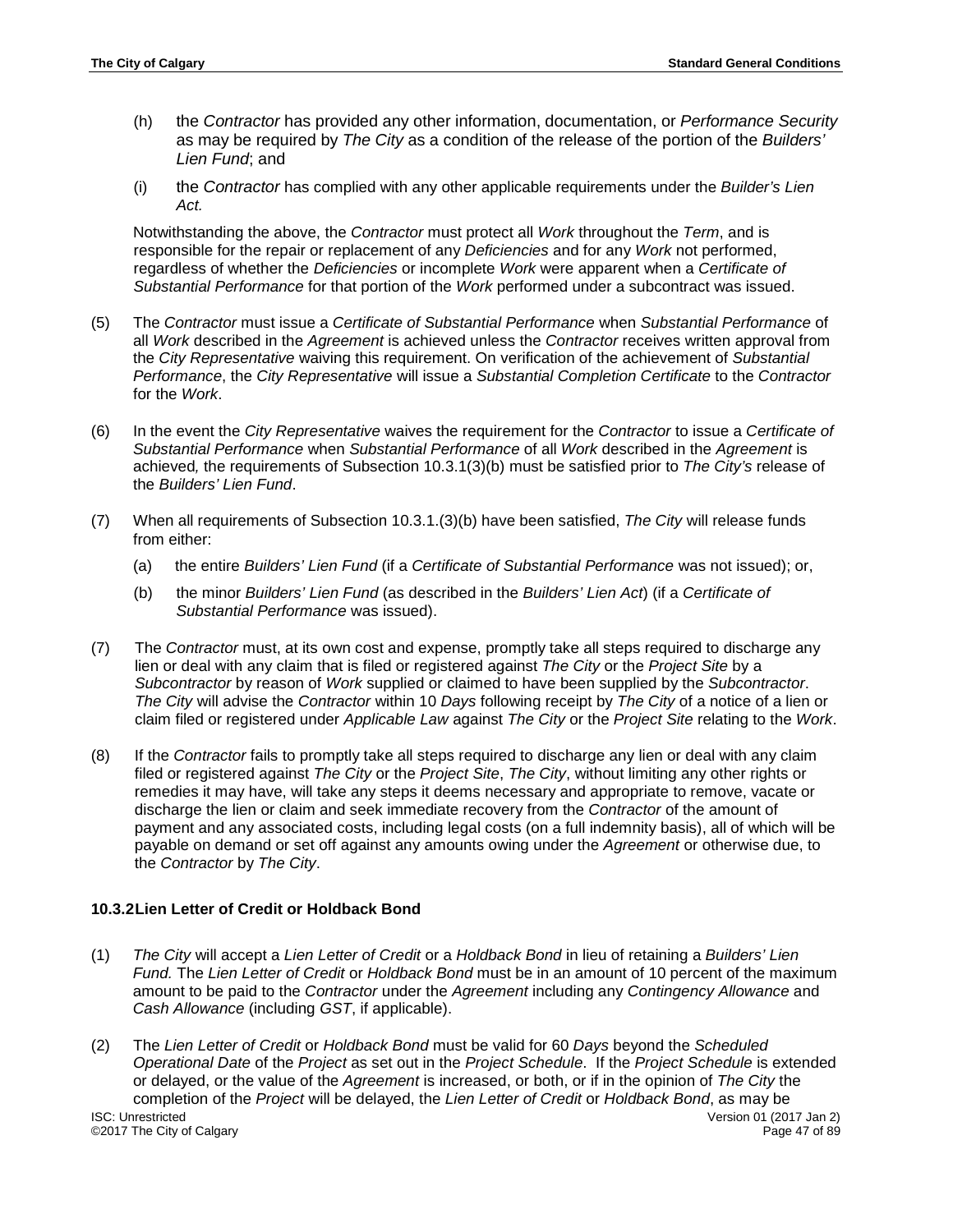provided, must be extended or increased accordingly. Failure to extend or increase the *Lien Letter of Credit* or *Holdback Bond* may result in *The City* realizing upon the *Lien Letter of Credit* or *Holdback Bond*, or taking other action under the *Agreement*, including termination of the *Agreement*.

- (3) The *Lien Letter of Credit* or *Holdback Bond* and any additions to them or substitutions of them must be forwarded to *The City* within seven *Days* of the *Effective Date*, failing which *The City* will act in accordance with Subsection 10.3.1.
- (4) Any reduction of the amount of the *Lien Letter of Credit* or *Holdback Bond* must, prior to any such reduction, be authorized by *The City*.
- (5) If requested in writing by either the *Contractor* or the issuing company of the *Lien Letter of Credit* or *Holdback Bond*, the *Lien Letter of Credit* or *Holdback Bond* will be returned to the *Contractor* or issuing company after all requirements for release of the *Builders' Lien Fund* as described in Subsection 10.3.1.(3)(b) have been met.

# **10.4 Payments by the Contractor to Third Parties**

- (1) The *Contractor* must promptly make payment to all third parties when payments are due, including, but not limited to:
	- (a) payment to any *Subcontractor* engaged by *The Contractor*;
	- (b) payment for *Materials, Total Labour Costs* and all utilities, including any sum due for services provided by a third party; and
	- (c) pay for the use, rent, or hire of any motor vehicles, rented *Construction Equipment*, temporary buildings, or structures erected by or for the *Contractor*.
- (2) On request by *The City*, the *Contractor* must provide evidence satisfactory to *The City* whether any, some, or all of the payments to third parties as required by 10.4(1) have been made.

# **10.5 Deductions or Withholding Payment for Deficiencies**

- (1) In addition to any other rights and remedies available to *The City* under the *Agreement*, *The City*, at any time during the *Term*, may withhold or retain the whole or any part of any *Construction Period Payment*, or the whole or any part of any other payment, from the *Contractor* as a matter in dispute under Subsection 10.2(8) for a *Deficiency* until the *Deficiency* is corrected, repaired or replaced, or the matter resolved to the satisfaction of *The City*.
- (2) If, in the opinion of *The City*, it is not expedient to correct *Deficiencies* or *Work* not completed in accordance with the *Agreement*, *The City* may deduct the difference in the value between (a) the *Deficiencies* or *Work* not completed in accordance with the *Agreement*, and (b) the *Work* as specified in the *Agreement*. The difference in value will be determined in the first instance by *The City*.
- (2) The acceptance by the *Contractor* of the *Final Payment* will constitute a waiver and release by the *Contractor* of all claims against *The City*, except those claims made prior to the issuing of the *Final Payment* and remaining unsettled.

## **10.6 Cash Allowances**

(1) *Cash Allowances* will:

(a) be included in the *Project Price*; ISC: Unrestricted Version 01 (2017 Jan 2) ©2017 The City of Calgary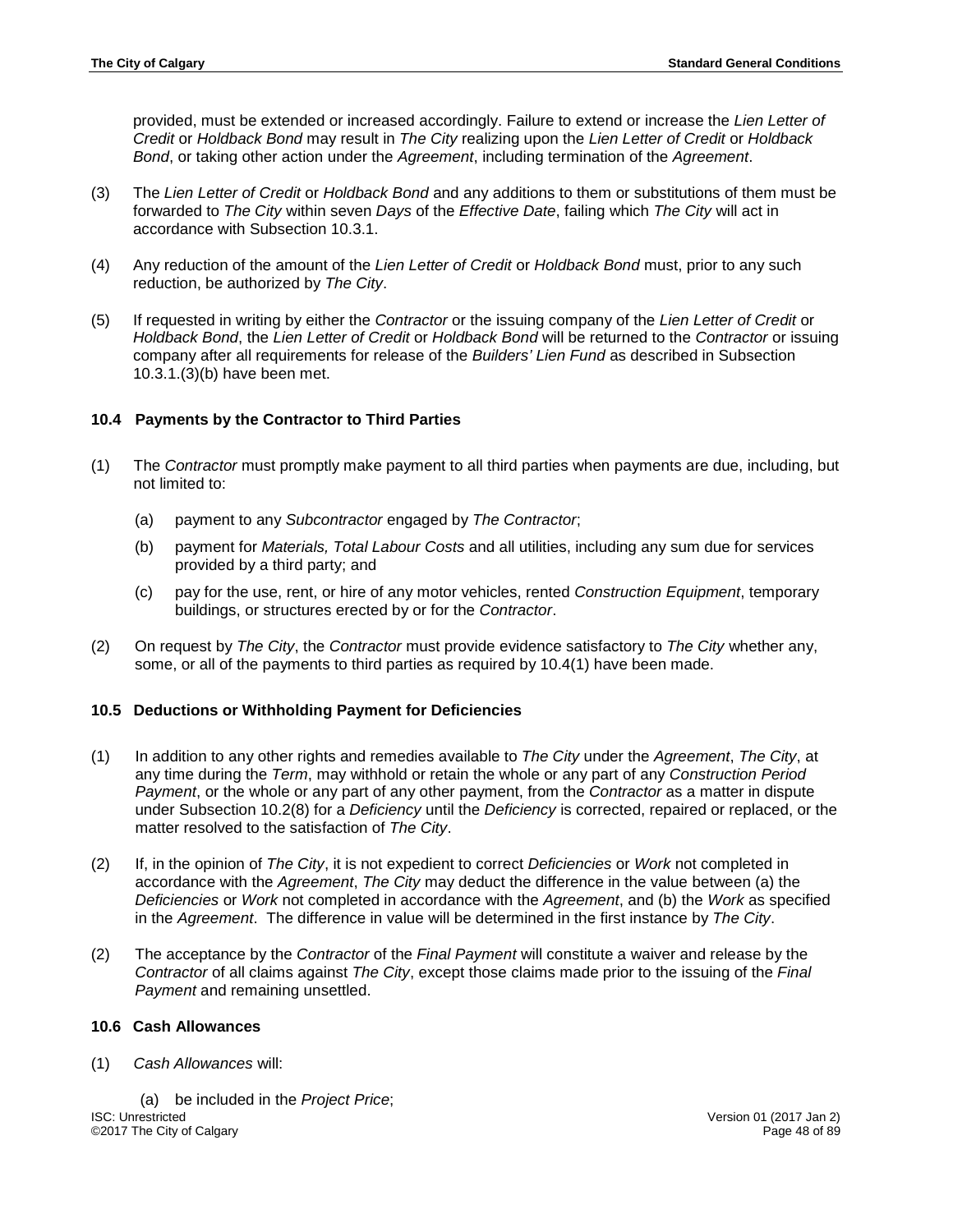- (b) be expended as *The City* directs; and
- (c) cover the *Net Cost* to the *Contractor* of *Total Costs of Material and Labour.*
- (2) The City will issue a *Change Order* to the *Contactor* authorizing any expenditures under a *Cash Allowance* based on a *Change Quotation* submitted by the *Contractor* for the expenditure.

### **10.7 Contingency Allowances**

- (1) The *Contractor* has no right or claim against any part of the *Contingency Allowance*.
- (2) *Contingency Allowances* will be included in the *Project Price* and expended only as *The City* directs.
- (3) Only costs for additional approved work or services that are beyond the specified requirements of the *Agreement* will be expended from the *Contingency Allowance.* No portion of the *Contingency Allowance* may be expended for performing a correction or the replacement of any *Work* that the *Contractor* is required to perform under the terms of the *Agreement.*
- (4) *Changes* expended from the *Contingency Allowance* must be approved by *The City* through a *Change Order*. The value of a *Change Order* issued for a *Change* approved under a *Contingency Allowance* will be determined in accordance with Section 9.3*.*

### **10.8 Changes in Taxes and Duties**

- (1) Unless expressly provided otherwise in the *Agreement*, the *Contractor* must pay any and all federal and provincial duties, sales taxes, fuel, and excise taxes, and any other charges or surcharges applied under *Applicable Law,* which, at the time of the *Effective Date*, are applicable to the *Work* to be provided by the *Contractor* under the *Agreement*.
- (2) If, after the submission date specified in the *Procurement Documents*, any federal and provincial duties, sales taxes, fuel and excise taxes, and any other charges or surcharges applied under *Applicable Law* change as a result of an *Authority Requirement*, but public notice of the change was provided by the relevant *Government Authority* prior to the *Effective Date*, the change will be deemed to have occurred before the *Effective Date* and be effective as of the date announced by the relevant *Government Authority*.
- (3) Notwithstanding Subsections 10.8 (1) and (2), if public notice of a change in *GST* (or equivalent form of tax) has been issued by a *Government Authority* at any time subsequent to the *Effective Date*, *The City* will pay the difference between the GST rate at the *Effective Date* and the *GST* rate in effect at the time of invoicing, with the result that the *Contractor* will not:
	- (a) suffer losses or increased costs as a result of the change in *GST* rates; and
	- (b) be eligible for any reimbursement associated with the change in *GST* rates.
- (4) As a result of any changes in taxes or duties during the *Term* as described in this Section 10.8, the *Contractor* must file a claim and cooperate fully with *The City* and other *Government Authority* to obtain any refund in the manner established by the *Government Authority*. The *Contractor* must provide to *The City* a certified statement setting out any increase or decrease in the cost to the *Contractor* for the associated increase or decrease of every duty or tax applicable to the *Work*. The *Contractor* must also provide to *The City* any related documentation of any changes in cost that the *Contractor* must pay or deduct by reason of changes in duties or taxes. Refunds or credits obtained by the *Contractor* that result in decreased cost to the *Contractor* for performance of the *Work* must be disclosed to *The City* and accrue to the benefit *The City*.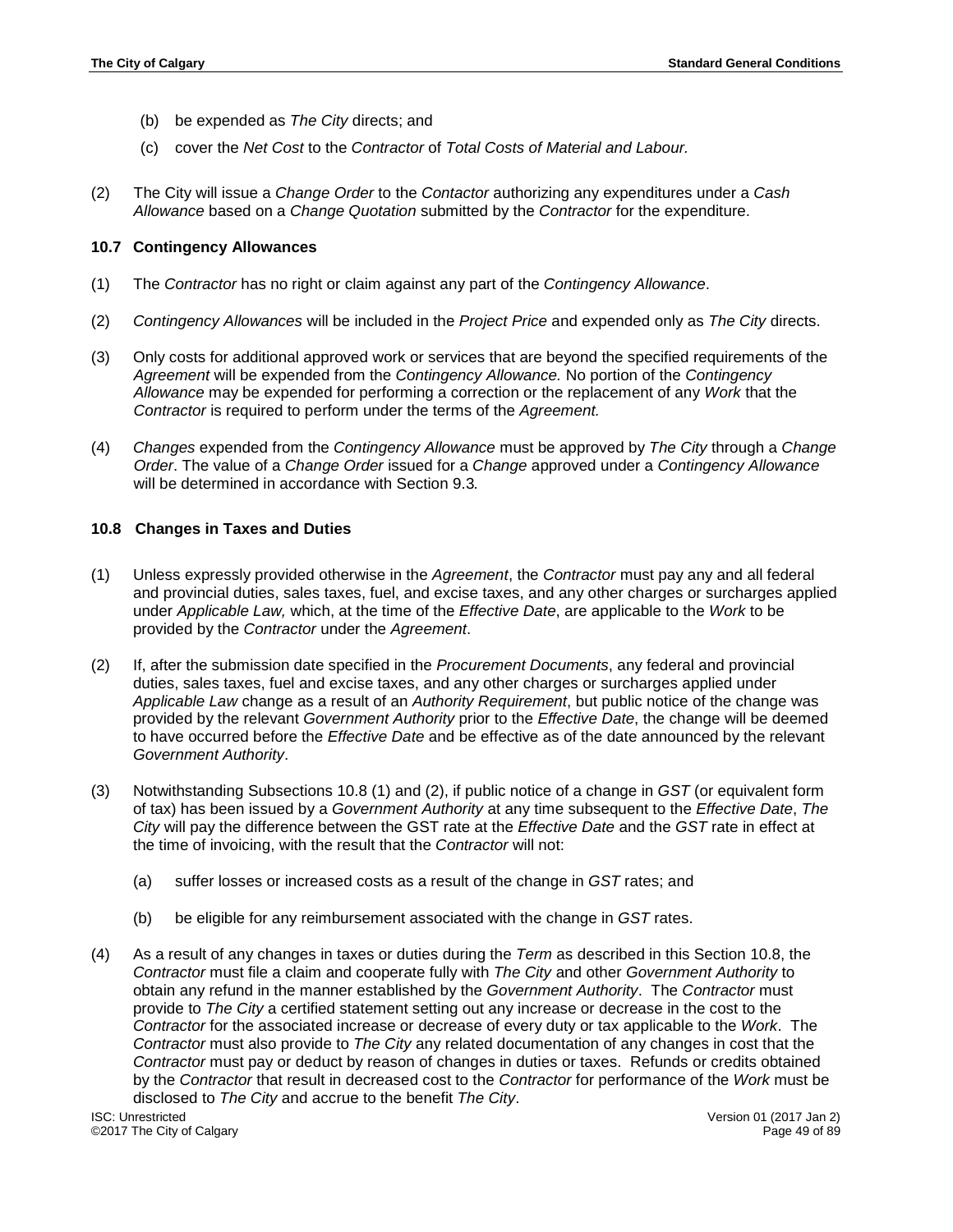(5) The calculations relating to changes in duties or taxes referenced in this Section 10.8 do not include any other costs incurred by the *Contractor* such as administrative costs resulting from calculating any cost adjustments as contemplated in this Section 10.8.

### **10.9 Information and Assistance Provided by the Contractor**

- (1) The *Contractor*, at *The City's* request and cost, must assist *The City* in applying for and obtaining all remissions and credits of *GST*, outside of *The City's* routine *GST* filings, to which *The City* is entitled.
- (2) *The City* may apply for a global or general exemption, waiver, remission, or refund of some or all taxes that may otherwise be applicable in relation to the *Agreement*. The *Contractor*, at *The City's* request and cost, will:
	- (a) assist *The City* in making an application for any global or general exemption, waiver, remission, or refund;
	- (b) provide any documentation that may reasonably be required to support *The City's* application; and
	- (c) provide any consent that *The City* may require.

Any exemption, waiver, remission, refund, or other recovery of taxes obtained by *The City* through the application will be of sole benefit to *The City*.

(3) The *Contractor* will provide *The City* with any information reasonably requested by *The City* in relation to the *GST* chargeable in accordance with the *Agreement* and payable by *The City* to the *Contractor*.

### **10.10 Contractor Indemnities – Taxes, Duties and Tariffs**

- (1) *The City* will be entitled to make any applicable deductions or withholdings required by *Applicable Law* from any amount paid or credited, or to be paid or credited, to the *Contractor* on or after the date on which:
	- (a) the *Contractor* becomes a non-resident and at all times while it remains a non-resident; or
	- (b) *The City* is required by *Applicable Law* to deduct or withhold amounts in respect of taxes, duties or tariffs on or in respect of any amounts paid or credited to the *Contractor* by *The City* under the *Agreement*.
- (2) The *Contractor* will indemnify *The City* for:
	- (a) the full amount of all taxes, duties, or tariffs that arise, are imposed on, or are required to be paid by *The City* in respect of any amounts paid or credited by *The City* to the *Contractor* under the *Agreement* as a result of any of the items in Subsection 10.10(1)(a) or 10.10(1)(b), less any amount withheld or deducted by *The City* in respect of the taxes, duties or tariffs, and
	- (b) any liability payable or incurred by *The City* in connection with the taxes, duties, or tariffs (including penalties, interest and reasonable expenses associated with tax compliance, reporting and contesting such liability, including any reasonable professional expenses payable or incurred in connection with such taxes, duties, or tariffs).

Payment under this indemnification will be made within 30 *Days* from the date *The City* makes a written demand for it. A certificate containing reasonable detail as to the amount of the indemnifiable taxes, duties or tariffs and any associated liabilities submitted to the *Contractor* by *The City* will be conclusive evidence, absent manifest error, of the amount due from the *Contractor* to *The City*. *The*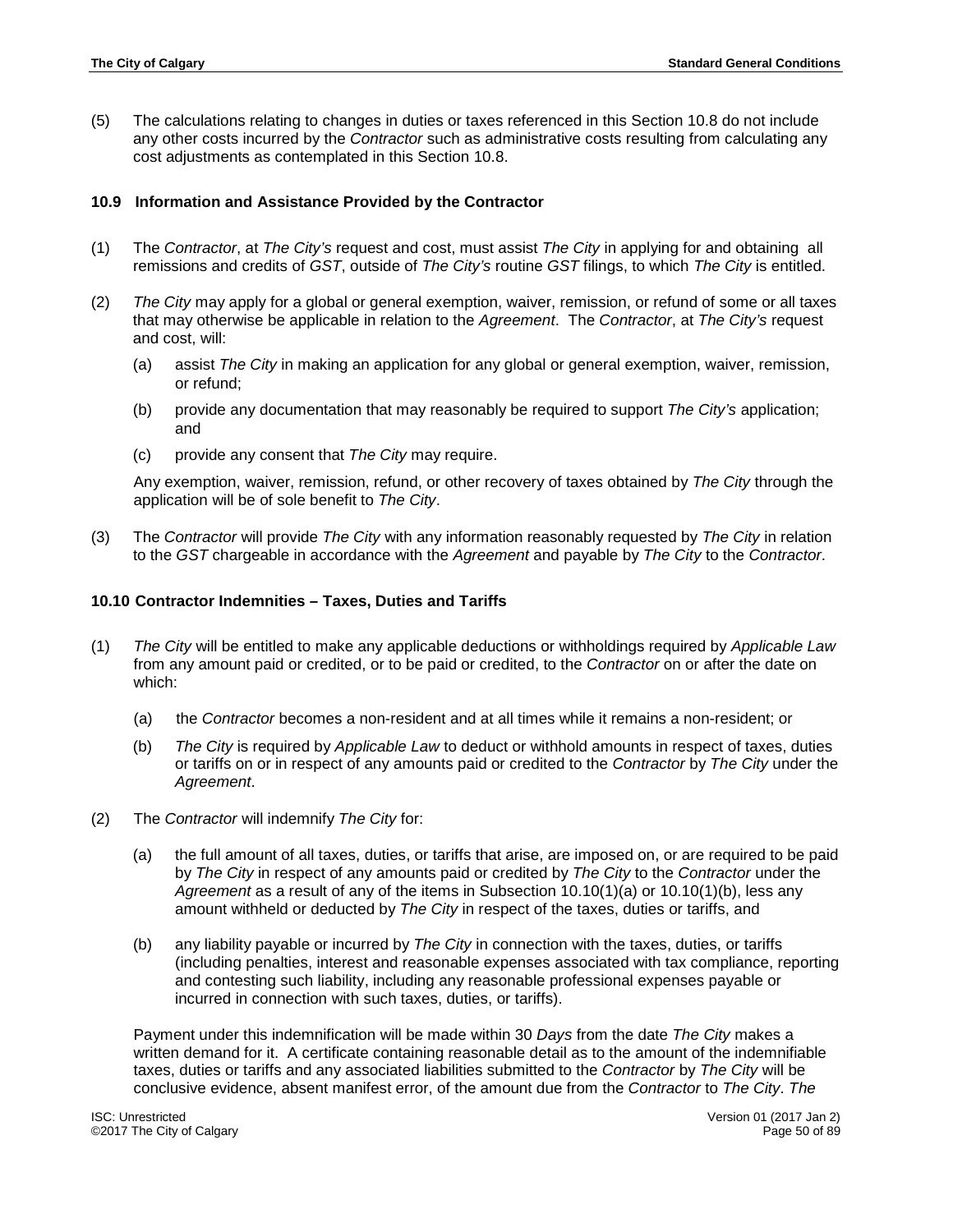*City* will be entitled to exercise its rights of set off under Subsection 10.2(9) against any amounts owing under this indemnification.

(3) Notwithstanding Subsection 10.10(1), if the *Work* described in the *Agreement* is subject to a nonresident withholding tax, *The City* will accept an authorization of waiver obtained from the Canada Revenue Agency authorizing *The City* to not withhold the non-resident withholding tax only if the authorization of waiver is received by *The City* prior to payment of the first *Construction Period Payment*.

## **10.11 Importing of Goods**

- (1) Unless otherwise specified in the *Agreement*:
	- (a) the *Contractor* will undertake all needed operations and pay all relevant charges for clearing any imported equipment or *Materials* through the Canada Border Services Agency if necessary; and
	- (b) the *Contractor* must ensure that it or its agent or representative is the "IMPORTER OF RECORD" for customs purposes if the *Contractor* or its supplier manufactures or purchases any goods from outside of Canada for the performance of the *Agreement*.
- (2) If prices for imported goods are quoted in the *Agreement*, *The City* will pay only the amount quoted in the currency quoted that is specified in the *Agreement* at the time of execution, despite any fluctuations in the quoted currency during the *Term*.
- (3) *The City*, at its sole discretion, may delegate specific responsibility for imported goods to a *Person* other than the *Contractor*. If *The City* exercises its discretion in this manner, *The City* or its representative will facilitate clearance of imported goods through the Canada Border Services Agency. The *Contractor* must provide all information and documentation required by the Canada Border Services Agency to *The City* to enable *The City* or its representative to complete the importation process without delay.
- (4) *The City* will not be liable for, and the *Contractor* or its supplier will indemnify *The City* in respect of any special or dumping duties which may be levied by the Canada Revenue Agency or Canada Border Services Agency, or otherwise, on any imported goods required for performance of the *Agreement*.
- (5) The cancellation, reduction, or remission of any special or dumping duty included in the *Project Price* will accrue to the benefit *The City*.

### **ARTICLE 11: INSPECTIONS AND TESTING**

# **11.1 The City's Right to Inspect**

(1) *The City*, at any time during the progress of the *Work*, may conduct inspections on any part of the *Work* to determine if the *Work* is being performed in accordance with the *Agreement*. The inspections will be at the sole expense of *The City*, unless the result of an inspection determines that the *Work* is not in accordance with the *Agreement*, in which case the *Contractor* will reimburse *The City* for the inspection and redo or repair the *Work* in preparation for a new inspection to be performed by *The City.*

ISC: Unrestricted Version 01 (2017 Jan 2) ©2017 The City of Calgary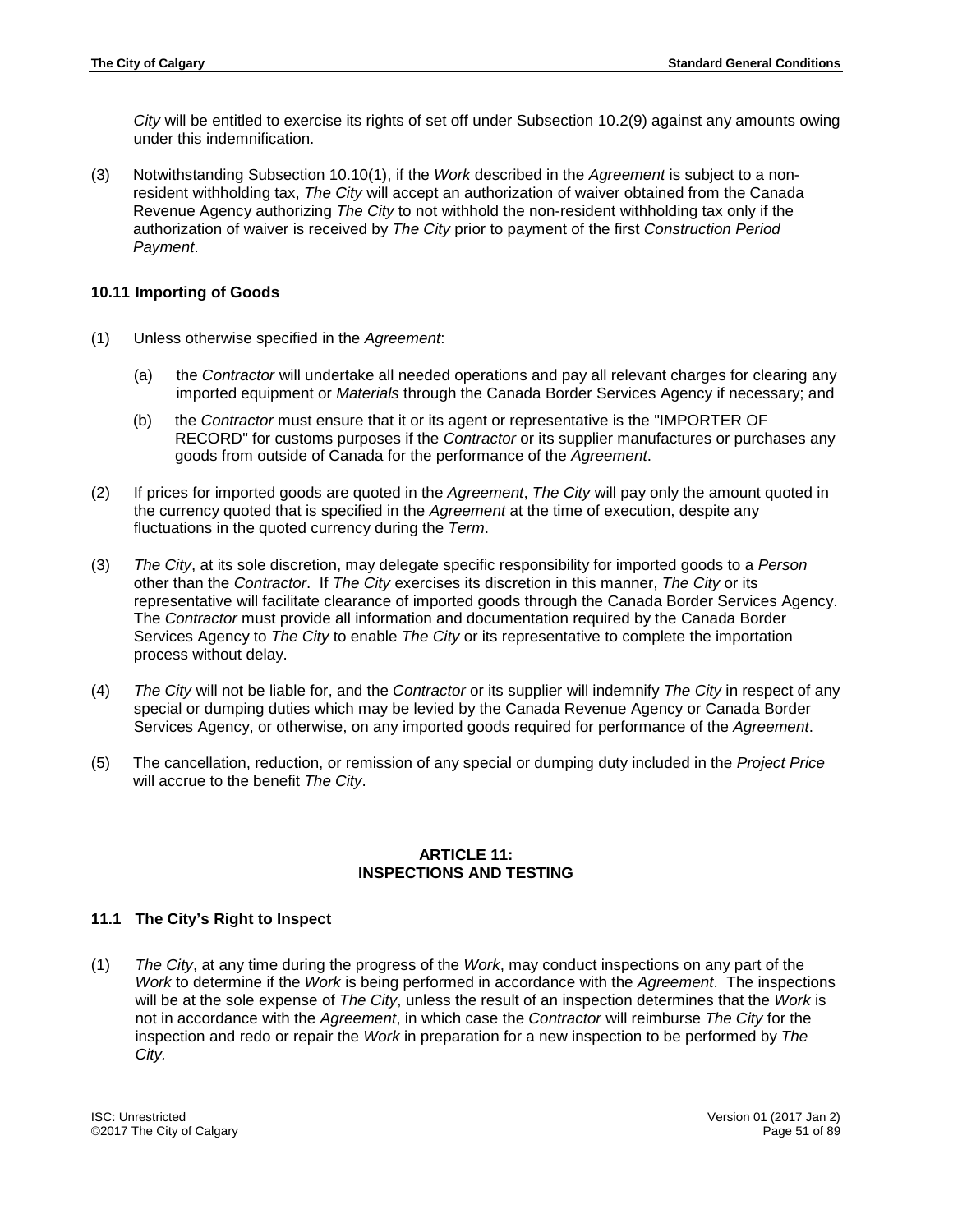- (2) If required in the *Special Conditions*, the *Contractor* must prepare an *Inspection Plan* which will be followed when inspections of the *Work* are performed. If *The City* has advised the *Contractor* that *The City* will be carrying out inspections of the *Work*, the *Inspection Plan* must allow *The City* sufficient time to perform the inspections contemplated in this Article 11.
- (3) The *Contractor* must ensure that *The City* has a safe and unrestricted right of access to the *Project Site* for the purpose of inspecting the *Work*, or for the purpose of sampling any *Material* if production is in progress for the *Material.* If required by *The City*, the *Contractor* must provide any samples for testing or inspection of *Materials* at the *Contractor's* own expense and must be available and provide assistance to *The City* if *The City* conducts any quality control testing to determine if the *Work* or the *Materials*, or both of them, are consistent with the *Quality Management Plan*. Any detailed requirements related to the *Quality Management Plan* will be specified in the *Special Conditions*.
- (4) *The City* may inspect all *Construction Equipment* and *Materials* brought on to the *Project Site* at any time during the performance of the *Work*. *The City,* in its sole discretion, may require the *Contractor* to certify, by a qualified *Design Professional*, that any *Construction Equipment* or *Material* complies with the *Technical Specifications* and other requirements of the *Agreement*. *The City,* in its sole discretion, may reject any item of *Construction Equipment* or *Material* and require a proper and suitable replacement that is satisfactory to *The City*, at the *Contractor's* expense, if it is determined by *The City* that the item does not comply with the *Technical Specifications* or other requirements of the *Agreement*.
- (5) Any inspection of any part of the *Work* by *The City*, or omission or failure on the part of *The City* to inspect any of the *Work*, will not be interpreted to be acceptance by *The City* of any part of the *Work*, or as relieving the *Contractor* of strict compliance with all terms and conditions of the *Agreement* relating to the *Work*, the *Materials* being supplied, or the *Contractor's* compliance with all *Applicable Law*.

# **11.2 Contractor's Obligations Concerning Inspections**

- (1) The *Contractor* must inspect and will be solely responsible for the inspection and any testing of all workmanship and *Materials* provided by the *Contractor* or its *Subcontractors* for the *Work* to ensure:
	- (a) compliance in each and every respect with the *Agreement* and all *Applicable Law*;
	- (b) that good and proper construction practices are followed; and
	- (c) that all *Work* is performed in a safe and environmentally sound manner.
- (2) The *Contractor* must ensure that *Work*, including any and all *Work* performed by *Subcontractors*, complies with all applicable requirements of the *Agreement*. If the *Work*, or any part of the *Work*, does not comply with the *Agreement*, or if there is insufficient evidence of due exercise of quality control by the *Contractor* for the *Work* or any part of it, all costs related to verifying the acceptability of the *Work*  will be the responsibility of the *Contractor* regardless of the results of the verification process. The method and criteria for verifying acceptability of the *Work* will be at the sole discretion of *The City's Design Professional*.
- (3) Any costs associated with inspections and testing carried out by the *Contractor* to ensure that the *Work* complies in all respects with the requirements of the *Agreement* are at the sole cost and expense of the *Contractor*.
- (4) If the *Technical Specifications* require any part of the *Work* to be inspected or tested and approved by reason of an *Authority Requirement*, the *Contractor* must provide *The City* with sufficient advance *Notice* that the *Work* is ready for the inspection. Inspections by *The City* will be conducted within a reasonable period of time after receiving *Notice* from the *Contractor* that the *Work* is ready for the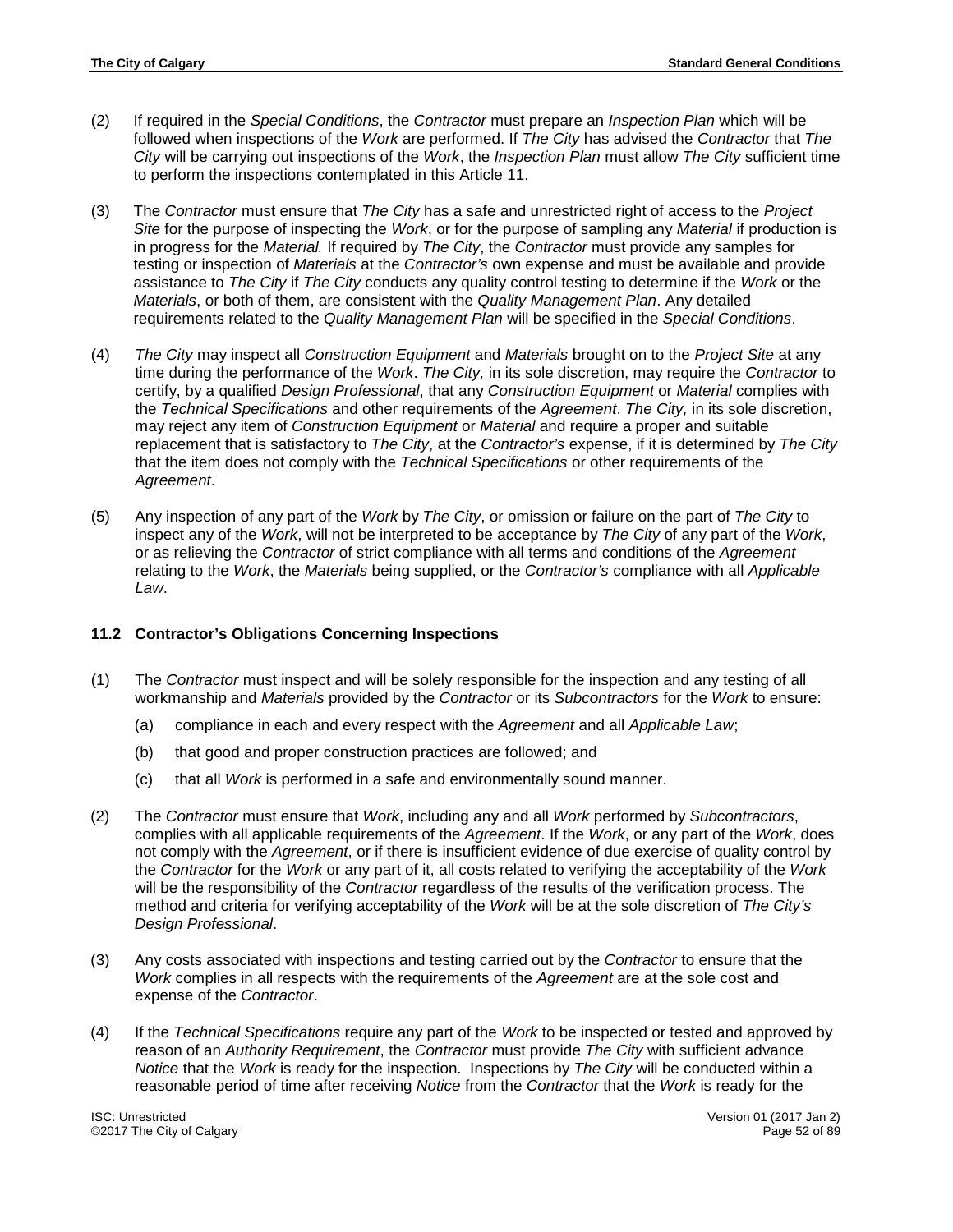inspection. If the inspection is by a *Government Authority* other than *The City*, the *Contractor* must advise *The City* of the date fixed for inspection.

- (5) If any *Work* described in Subsection 11.2(4) has been inspected and requires a re-inspection, *The City* will pay for the cost of re-inspection if the *Work* complies with the requirements of the *Agreement*; but if the *Work* does not comply with the requirements of the *Agreement*, the re-inspection must be paid for by the *Contractor*.
- (6) If *The City's Design Professional's* inspection or approval is required for any part of the *Work*, and that part of the *Work* is closed or covered by the *Contractor* without *The City's Design Professional's* inspection or approval, *The City* may require the *Contractor* to open or uncover that part of the *Work* for *The City's Design Professional's* inspection and subsequently re-close or recover it, all at the *Contractor's* expense and without adjustment to the *Project Schedule*.
- (7) The *Contractor* must ensure that all *Materials*, temporary facilities, and other items used in performing the *Work*, whether purchased, rented, manufactured, or fabricated by, or under the direction of the *Contractor*, or otherwise provided by the *Contractor* or *Subcontractors*, are safe, environmentally sound, maintained in good condition, and capable of performing their required functions. In the case of tools, meters, and other devices that require calibration, the *Contractor* must ensure that such calibration is performed as recommended by the manufacturer and in accordance with normal industry practice.

# **ARTICLE 12: OCCUPATIONAL HEALTH AND SAFETY**

### **12.1 Health and Safety Plan**

- (1) The *Contractor* will be solely responsible for:
	- (a) construction safety at the *Project Site*;
	- (b) construction safety in performance of the *Work*;
	- (c) the *Contractor's* and all *Subcontractors'* compliance with *Applicable Law* and all practices relating to health and safety; and
	- (d) the development, implementation, and administration of a *Health and Safety Plan* in connection with performance of the *Work*, which must be submitted to *The City* in accordance with the requirements of Subsection 8.1(1).
- (2) The *Health and Safety Plan* will include, but is not limited to, consideration of the following matters:
	- (a) compliance with, and enforcement of, *Applicable Law* and *Authority Requirements*, including *OH&S Legislation* and *Fire Code* (Alberta);
	- (b) hazard assessment and control;
	- (c) emergency preparedness;
	- (d) emergency response plan;
	- (e) worksite orientation;
	- (f) certification and competency of workers;
	- (g) safety inspections;
	- (h) safety meetings and coordination;

ISC: Unrestricted Version 01 (2017 Jan 2) ©2017 The City of Calgary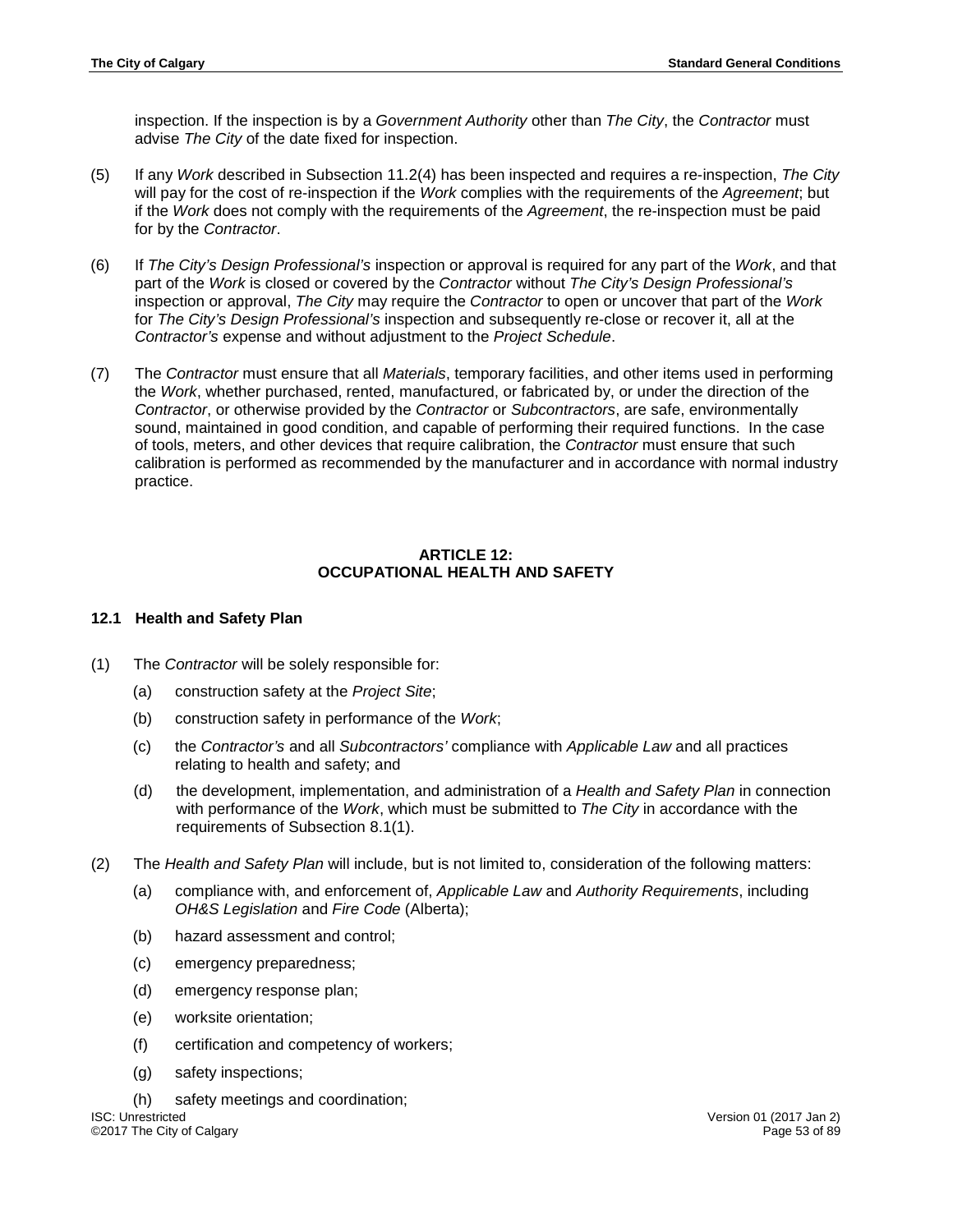- (i) incident reporting, notification, and investigation;
- (j) safety equipment on the *Project Site*; and
- (k) fire safety equipment on the *Project Site*;
- (3) Acceptance by *The City* of the *Health and Safety Plan* does not limit the *Contractor's* responsibility for the accuracy and completeness of the *Health and Safety Plan* or of the *Contractor's* responsibilities and obligations regarding its implementation.

## **12.2 Prime Contractor Status**

- (1) Pursuant to these *Standard General Conditions*, *The City* delegates, and the *Contractor* agrees to accept, the role and legislated obligations of *Prime Contractor for Safety* for the entire *Project Site* until the *Construction Completion Certificate* is issued for the *Work* unless the *Special Conditions* specifically identify that *The City* is retaining the role of *Prime Contractor for Safety* for the *Project Site*. A partial takeover of the *Project* by *The City* prior to issuing of the *Construction Completion Certificate* will not affect this delegation unless a *Notice* of a change in designation of the *Contractor* as *Prime Contractor for Safety* is provided by *The City* to the *Contracto*r, in which case the *Contractor* must follow the direction of *The City* as specified in the *Notice*.
- (2) The *Contractor* must post and maintain in a conspicuous location or locations on the *Project Site The City's Notice* of designation of *Prime Contractor for Safety*, which must also include the name of the person appointed as the *Contactor's* safety designate on the *Project Site* and the name of the person appointed as the *Contractor's Project Site* designate, if applicable. It is the responsibility of the *Contractor* to ensure that all workers on the *Project Site* know the identity of both the *Contractor's* safety designate and the *Contractor's Project Site* designate.
- (3) Prior to issuance of the *Notice to Proceed*, the *Contractor* must ensure that the *Contractor's* safety designate and *Project Site* designate are competent to oversee the legislated obligations of *Prime Contractor for Safety*. Copies of all certificates awarded for any training received by the *Contractor's*  safety designate and *Project Site* designate related to such competency must be delivered to *The City*.
- (4) The *Contractor*, as *Prime Contractor for Safety,* must hold an orientation meeting prior to the commencement of the *Work* and on an ongoing basis, as necessary, during the performance of the *Work*. The agenda for the meeting (and all subsequent meetings) must include safety on the *Project Site*, which must address the requirement for compliance with *OH&S Legislation*, any safety policies and procedures of *The City* that apply to the *Project Site*, and incident reporting processes. A written agenda for the meeting must be provided to *The City* for review prior to the meeting. A list of attendees at the orientation meeting must be maintained and if there are more than 15 workers that are involved in performing the *Work*, the *Contractor* must implement a method for visibly identifying the attendees.
- (5) At any time, *The City*, on giving the *Contractor Notice* of not less than two *Days*, may withdraw the delegation of *Prime Contractor for Safety* from the *Contractor* and either take on *Prime Contractor for Safety* itself, or delegate to an *Other Contractor* the role of *Prime Contractor for Safety*. In this case, the *Contractor* must comply, and will ensure the compliance of all *Subcontractors* and *Persons* for whom it is responsible under *Applicable Law*, with all safety directions made or imposed by the replacement *Prime Contractor for Safety*.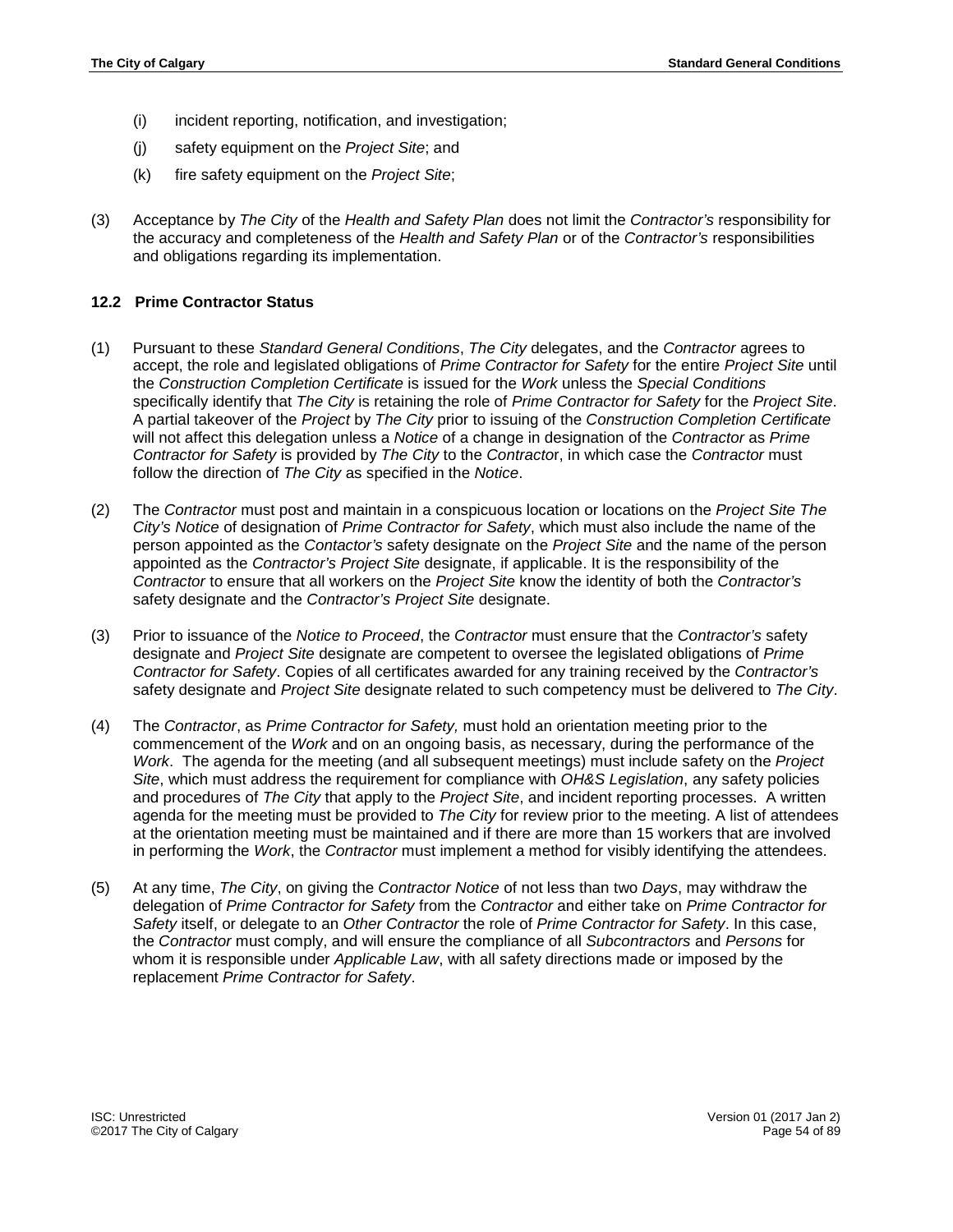# **12.3 Contractor's Obligations as Prime Contractor for Safety**

- (1) The *Contractor* must establish and maintain effective safety management systems and processes during the *Term* that actively engage the *Contractor* and every *Subcontractor* on the *Project Site* in meeting their legislated obligations for compliance as employers and workers under *OH&S Legislation*.
- (2) In addition to complying with all requirements under *OH&S Legislation*, the *Agreement,* and the *Health and Safety Plan*, and without limiting any of the *Contractor's* obligations under them, the *Contractor*  must:
	- (a) assess any hazardous conditions and make the assessment reports and analysis available to *The City* prior to carrying out the related *Work*;
	- (b) establish and maintain systems or processes that will ensure compliance with *OH&S Legislation* for all employees at the *Project Site*;
	- (c) maintain its health and safety program as outlined in its *COR* or *SECOR* (or other equivalent certification), monitor for compliance, and intervene when non-compliance is observed;
	- (d) advise *The City* of any changes in the status of its *COR* or *SECOR*, or *Workers' Compensation Board* coverage during the *Term*;
	- (e) ensure that first aid equipment, supplies, facilities, first aid attendants and services are adequate and appropriate at the *Project Site* and ensure that a system or process is in place to maintain them;
	- (f) ensure that an up to date emergency response plan is developed and in place for the *Project Site* that is in compliance with *Applicable Law* which is aligned with all other emergency response plans that *The City* may have in place for the *Project* or for property adjacent to the *Project Site*.
	- (g) maintain, and at *The City's* request, provide copies to *The City* of all of the following *Records*:
		- i. accurate statistics of all injuries, loss, and near miss incidents occurring on the *Project Site*;
		- ii. material safety data sheets for each controlled product at the *Project Site* and any additional information of which the *Contractor* is, or ought to be, aware concerning the use, storage, and handling of a controlled product;
		- iii. a tracking system of all training *Records* complete with photocopies of all relevant certifications for all workers and equipment on the *Project Site*; and
		- iv. safety audits and corrective action plans prepared if a safety issue or concern is discovered during the course of a safety audit.
- (3) The *Contractor* must notify *The City* of all visits to the *Project Site* by regulatory agencies such as Alberta Occupational Health and Safety or Alberta Environment and Parks during the work shift in which the visit occurred. Copies of all documentation issued by the regulatory agency are to be provided to *The City* within two *Business Days* of being issued.
- (4) If any requirements of the *Agreement* or general instructions of *The City* to the *Contractor* are not consistent with *OH&S Legislation*, the *Contractor* must immediately report the inconsistency to *The City* and continue to act in accordance with all *OH&S Legislation*.

# **12.4 Stop Work Order**

(1) *The City*, at its sole and absolute discretion and for reasons relating to the *Contractor's* noncompliance with *Applicable Law* and matters of health and safety, may: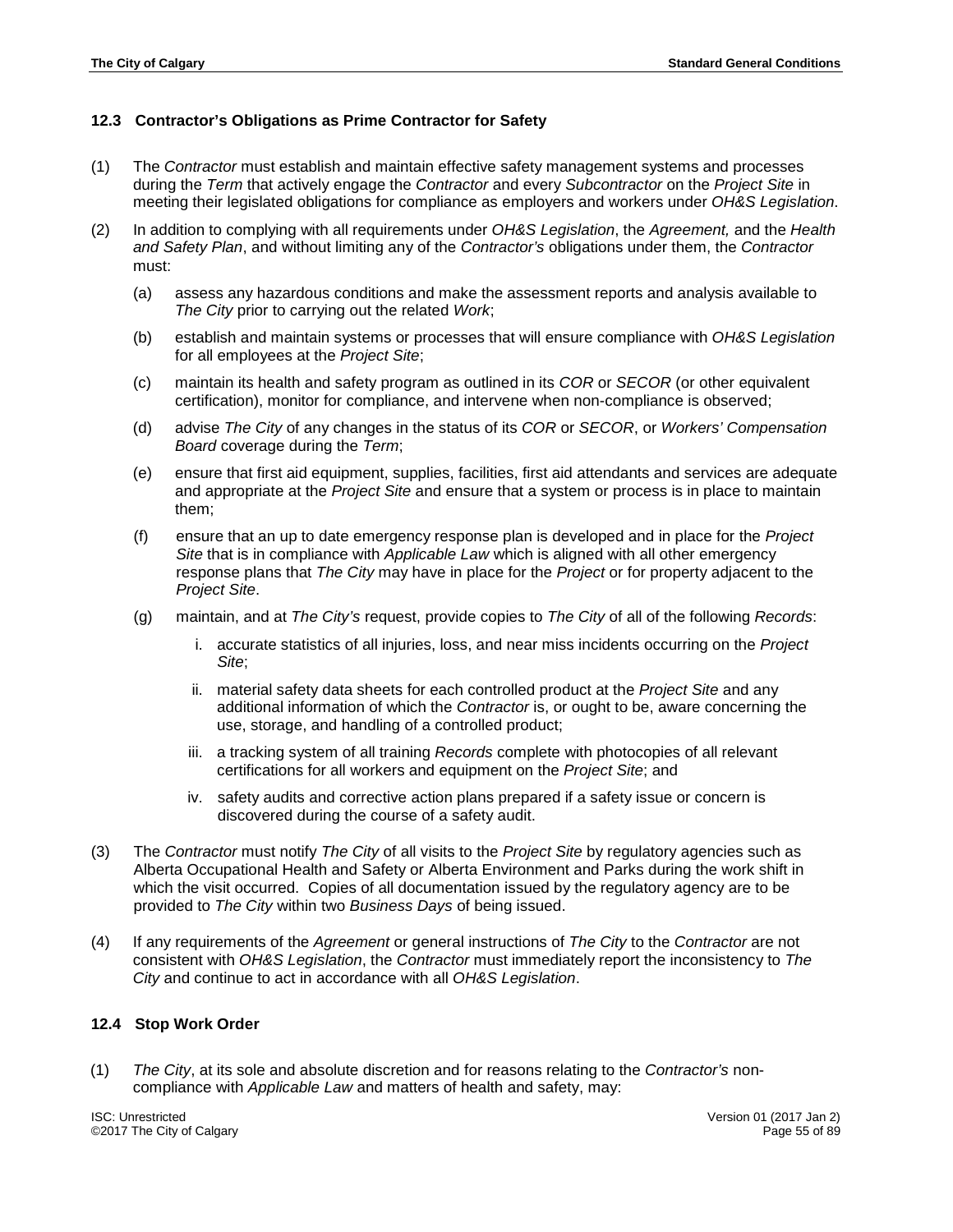- (a) cause parts of, or all of, the *Work* or the *Project* to be stopped;
- (b) cause removal of or exclude the *Contractor* or any of the *Subcontractors* from the *Project Site*; or
- (c) immediately pursue any additional remedies available to it under the *Agreement*.
- (2) If *The City*, acting reasonably, takes any action as described in Subsection 12.4(1), the *Contractor* will not be entitled to:
	- (a) any additional time in the *Project Schedule* for completion of the *Work* under the *Agreement*;
	- (b) additional compensation under the *Project Price*; or
	- (c) any claim against *The City*.

## **ARTICLE 13: INSURANCE, WORKERS' COMPENSATION AND PERFORMANCE SECURITY**

## **13.1 Contractor's Insurance**

- (1) During the *Term* and at all times when the *Contractor* is performing any part of the *Work*, the *Contractor* must comply with the following requirements:
	- (a) maintain, with an insurance company or companies satisfactory to *The City* and allowed by the laws of the Province of Alberta to provide insurance in Alberta, the following types of insurance policies in forms satisfactory to *The City*:
		- i. commercial general liability *("CGL")* insurance for bodily injury (including death) and property damage in an amount of not less than Five Million Dollars (\$5,000,000.00) inclusive limit for any one occurrence, unless otherwise specified in *Special Conditions*. This *CGL* insurance must be written to a minimum of the current or the most recent version of the IBC 2100 form, and the insurance policy must include:
			- A. *The City* as an additional insured;
			- B. a cross-liability clause;
			- C. products and completed operations coverage of no less than 24 months;
			- D. broad-form contractual liability coverage;
			- E. non-owned automobile liability coverage;
			- F. operation of attached machinery clause;
			- G. the waiving of every right of subrogation by the insurance company or companies against *The City* arising out of or in any way connected with the performance of the *Agreement*;
			- H. a provision that the rights of *The City* under any provision of the insurance policy will not be prejudiced by any default or violation by the *Contractor* or by any other *Person* insured by that policy; and
			- I. any other specific clauses, coverage, or limits as may be required by *The City* or set out in *Special Conditions*;
		- ii. automobile third party liability insurance for bodily injury (including death) and property damage in an amount of not less than Two Million Dollars (\$2,000,000.00) inclusive limit for any one occurrence, unless otherwise specified in *Special Conditions*. This automobile third party liability insurance must insure every automobile used in the performance of the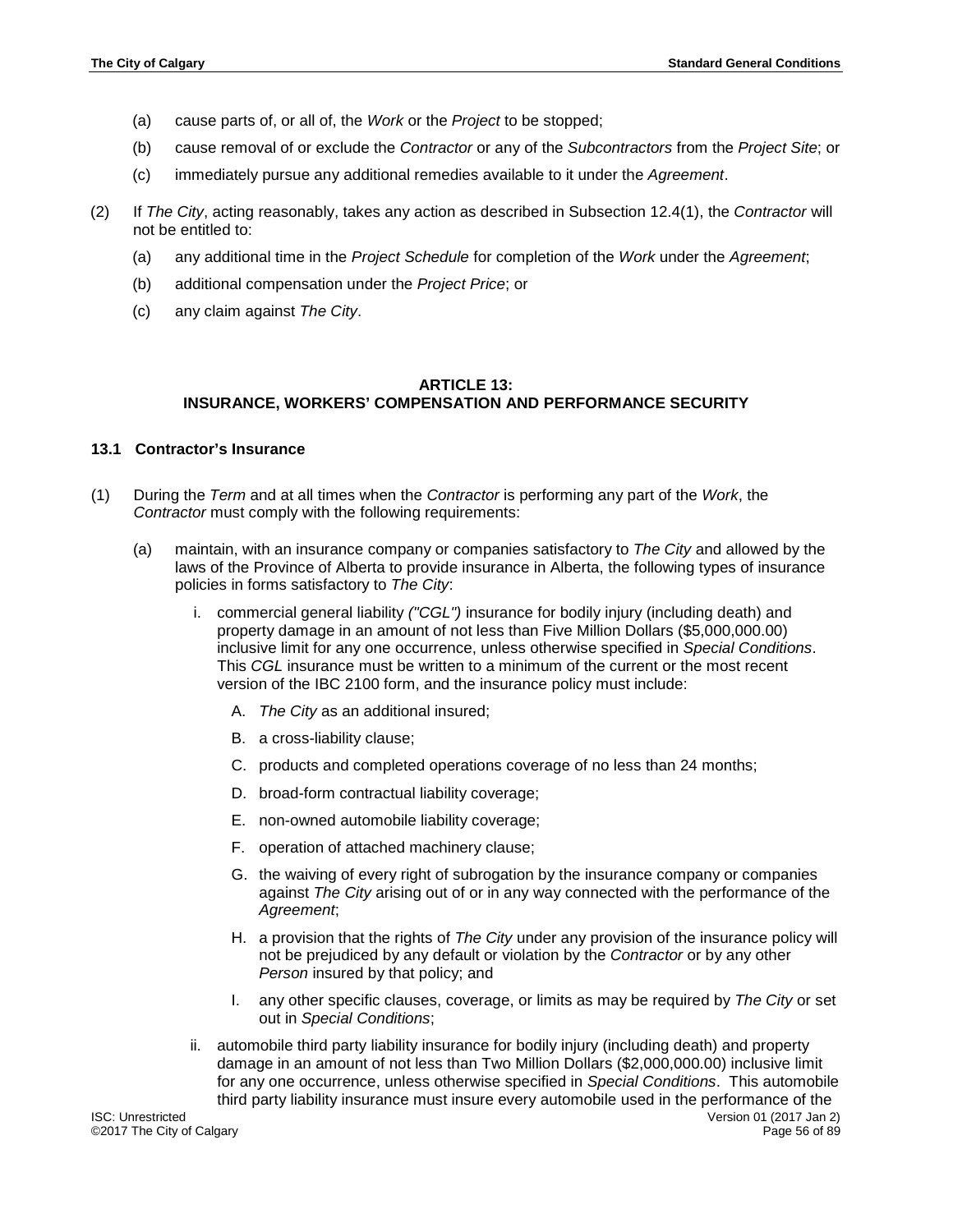*Agreement* and will include specific clauses, coverage or limits as may be specified in the *Special Conditions;*

- (b) secure an endorsement to each of the insurance policies set out in Subsection 13.1(1)(a) indicating the insurance company or companies will endeavour to provide *The City* with at least 30 *Days Notice* prior to any cancellation or material change to the policies; and,
- (c) prior to commencing any *Work* or operation under the *Agreement*, provide to *The City* a certificate of insurance satisfactory to *The City* evidencing the insurance and also provide a certificate of insurance satisfactory to *The City* evidencing the renewal or continuance of the insurance within ten *Business Days* of any expiry date(s) of it.
- (2) The *Contractor* and each *Subcontractor* must, at their own expense, insure against loss or damage to *Construction Equipment*, *Materials* or *Facilities* (including *Site Offices* or temporary structures), or to the *Work* or any part of the *Work* in connection with the *Project* to such limits as will enable the continuation of the *Work*.
- (3) The *Contractor* may provide to *The City* a recommendation for additional insurance coverage that it considers necessary, including insurance for professional liability and contractor's pollution liability. *The City*, at its sole discretion, will determine if the additional insurance proposed by the *Contractor* is deemed necessary for the *Work*.
- (4) The *Contractor* is solely responsible for the payment of every deductible amount for every policy of insurance provided under the *Agreement*.
- (5) The *Contractor* acknowledges and agrees that:
	- (a) the insurance requirements as specified in this Article 13 are primary and *The City's* insurance is non-contributory; and
	- (b) the insurance requirements specified in this Article 13 will not be interpreted to and will in no manner limit or restrict the liability of the *Contractor* under the *Agreement*;
- (6) If *The City* determines it is necessary for all or any of the *Contractor*'s insurance to be in forms different than those as maintained by the *Contractor*, then the *Contractor* must comply with *The City*'s determination and forward to *The City* the relevant insurance documentation.
- (7) If the *Contractor* has not maintained the insurance required by this Article 13 and provided the required documentation to *The City*, *The City* may, without waiving, relinquishing or abridging any right it has under the *Agreement*, obtain the required insurance and charge the cost of the insurance to the *Contractor*. *The City*, at its sole option, may set off the cost of the insurance against any amount due from *The City* to the *Contractor*.
- (8) Unless otherwise specified in the *Special Conditions, The City* will not place a course of construction policy (or "builder's risk" policy) for the *Work*. It is the *Contractor's* responsibility to determine if a course of construction policy is necessary for the *Wor*k and if the *Contractor* determines such a policy is necessary, the *Contractor* must maintain the policy.

# **13.2 City Procured Insurance**

(1) *The City's* obligations to procure and maintain insurance coverage for the *Project*, if any, will be specified in the *Special Conditions*.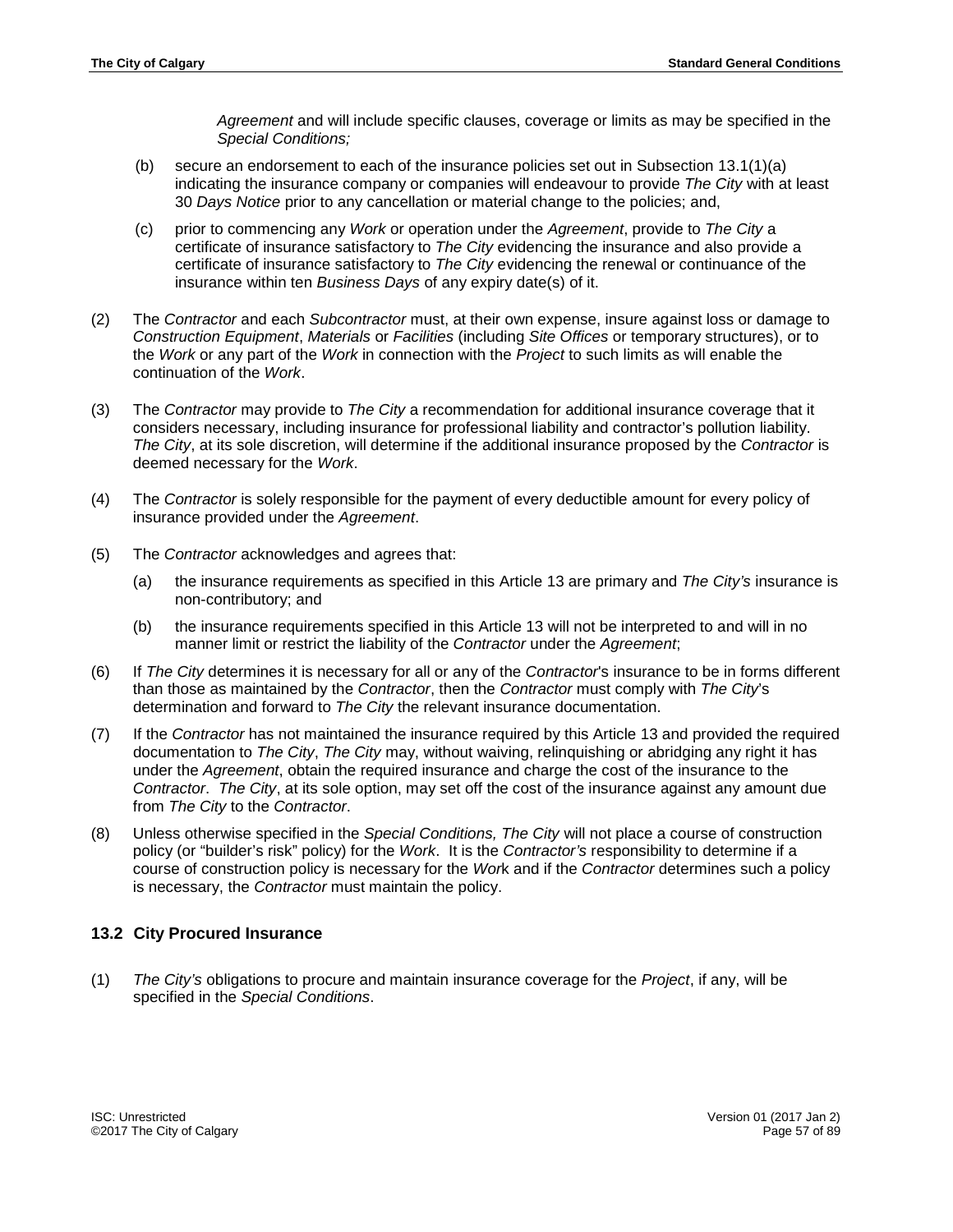# **13.3 Workers' Compensation**

- (1) The *Contractor* must ensure compliance by both the *Contractor* and every *Subcontractor* with the requirements of the *Workers' Compensation Act* and regulations. The *Contractor*, as well as each *Subcontractor* it engages, must maintain an account in good standing with the *Workers' Compensation Board* for all employees working in Alberta. The *Contractor*'s account must include coverage for all employees, partners, proprietors, or directors of the firm, company, or corporation who are based in Alberta or will be present, or may have cause to be present, at the *Project Site*. *The City* may seek further verification any time during the performance of the *Agreement*. Notwithstanding any other provisions in the *Agreement*, *The City* may refuse to make a *Final Payment* to the *Contractor* unless the *Contractor* provides a *Workers' Compensation Board Clearance Certificate* to *The City*.
- (2) If, at any time, *The City* receives information from the *Workers' Compensation Board* that:
	- (a) the account of the *Contractor* or any *Subcontractor* has ceased to be in good standing; or
	- (b) there are amounts that the *Contractor* or any *Subcontractor* owes to the *Workers' Compensation Board* by reason of any act or omission of the *Contractor* or any *Subcontractor*, or by reason of any order made by the *Workers' Compensation Board*; or
	- (c) the *Workers' Compensation Board* is making a demand for payment from *The City* by reason of any act or omission of the *Contractor* or any *Subcontractor* under the provisions of the *Work*ers' *Compensation Act*;

*The City* may suspend payments owed to the *Contractor* until either:

- (a) the *Contractor* has obtained and submits to *The City* a *Workers' Compensation Board Clearance Certificate* indicating that the *Contractor* or *Subcontractor*, as the case may be, no longer owes money to the *Workers' Compensation Board*, or has otherwise been brought into good standing with the *Workers' Compensation Board*; or
- (b) *The City* pays the *Workers' Compensation Board* the amount owing on behalf of the defaulting *Contractor* or any *Subcontractor* or the amount of the demand for payment in respect of the *Contractor* or any *Subcontractor*.
- (3) If *The City* is required to pay any amount to the *Workers' Compensation Board* on behalf of the *Contractor* or any *Subcontractor*, or by reason of any act or omission of the *Contractor* or any *Subcontractor*, *The City* may deduct the amount from any amount owing to the *Contractor* under the *Agreement* or under any other agreement, or may demand a reimbursement by the *Contractor* to *The City* for the amount paid by *The City* on the *Contractor's* or *Subcontractor's* behalf. This right will be in addition to and not in substitution for any other right at law or in equity that *The City* has by reason of the failure of the *Contractor* to comply with the provisions of the *Workers' Compensation Act*.

### **13.4 Exempt Contractors or Subcontractors**

(1) Notwithstanding Section 13.3, if a *Contractor* or *Subcontractor* is in an exempt industry under the *Workers' Compensation Act*, or does not qualify for coverage under the *Workers' Compensation Act* in Alberta, the *Contractor* or *Subcontractor* must add an employer's liability extension to its CGL policy.

### **13.5 Performance Security**

(1) No later than five *Days* following execution of the *Agreement*, the *Contractor* must deliver to *The City* all types of *Performance Security* in the amounts specified in the *Agreement*. The *Performance Security* must be in the form required by *The City* or in a form that is acceptable to *The City,* and must be enforceable in the Province of Alberta.

ISC: Unrestricted Version 01 (2017 Jan 2) ©2017 The City of Calgary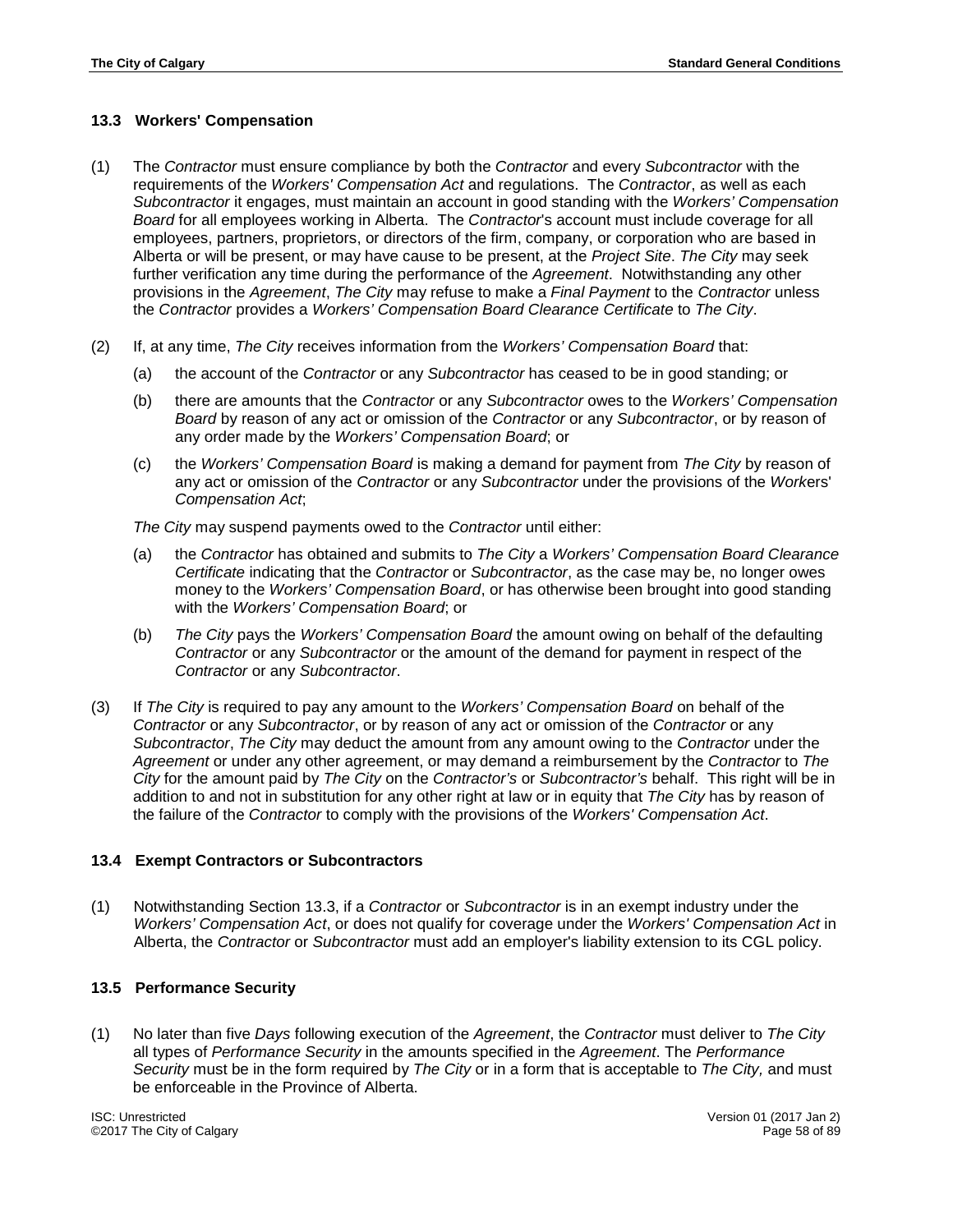(2) If the *Agreement* is amended or a *Change Order* is issued that increases the *Project Price*, the *Contractor* must also increase the *Performance Security* provided under the *Agreement* to an amount not less than 50% of the increased *Project Price* by obtaining and providing additional *Performance Security*, or a satisfactory rider or extension to the existing *Performance Security*, from the surety company. If the surety company declines consent or coverage for any amendment to the *Agreement* or for a *Change Order*, the *Contractor* must obtain and provide *The City* with valid *Performance Security*, satisfactory to *The City*, covering the *Work* specified in the amendment to the *Agreement* or in the *Change Order*. The *Contractor* will be compensated for the additional cost of such *Performance Security*.

### **ARTICLE 14: FORCE MAJEURE AND DELAY**

## **14.1 Force Majeure**

- (1) An *Event of Force Majeure* means any occurrence, other than the financial incapability of any *Party*, that prevents or delays a *Part*y from performing its obligations under the *Agreement* (except an obligation to pay an amount as required by the *Agreement*) within the time required for the performance of the obligation and:
	- (a) occurs without the fault or negligence of the *Party* relying on the occurrence;
	- (b) the Party relying on the occurrence, exercising reasonable diligence, could not have reasonably contemplated it happening;
	- (c) at the time of the occurrence, was beyond the commercially reasonable control of the *Party* required to perform the obligation; and
	- (d) the *Party* relying on the occurrence is unable to reasonably prevent or mitigate against the occurrence.

An event will not be considered beyond a *Party's* commercially reasonable control if a reasonable business *Person* applying due diligence in the same or similar circumstances under the same or similar obligations as those contained in the *Agreement* would have put in place plans to either materially mitigate or negate the effects of the occurrence.

For additional certainty, a failure of a *Party's* agent or *Subcontractor* to meet any obligation in relation to the *Agreement* when the failure by the agent or *Subcontractor* does not itself result from an *Event of Force Majeure* will not be considered an *Event of Force Majeure*.

- (2) Either *The City* or the *Contractor* may claim that an *Event of Force Majeure* has occurred by giving the other *Party* initial verbal notice within 24 hours of the *Event of Force Majeure*, followed by *Notice* and a proposed plan of corrective action for resolving or minimizing the effect of the *Event of Force Majeure* within 72 hours of the *Event of Force Majeure* or within a time period agreed to by the *Parties*.
- (3) If *The City* has given *Notice* of an *Event of Force Majeure* under Subsection 14.1(2) or agrees with the *Contractor's Notice* given under Subsection 14.1(2) that the *Work* or any portion of it is affected as a result of an *Event of Force Majeure*, then *The City* may do any one of the following:
	- (a) suspend all performance of the *Wor*k, or any portion of it, in accordance with Section 14.3;
	- (b) terminate the *Agreement* or any portion of it, in accordance with Article 17; or
	- (c) require the *Contractor* to complete the *Work* at the earliest possible date and undertake any additional actions that will mitigate any loss suffered by *The City* as a result of the *Contractor's*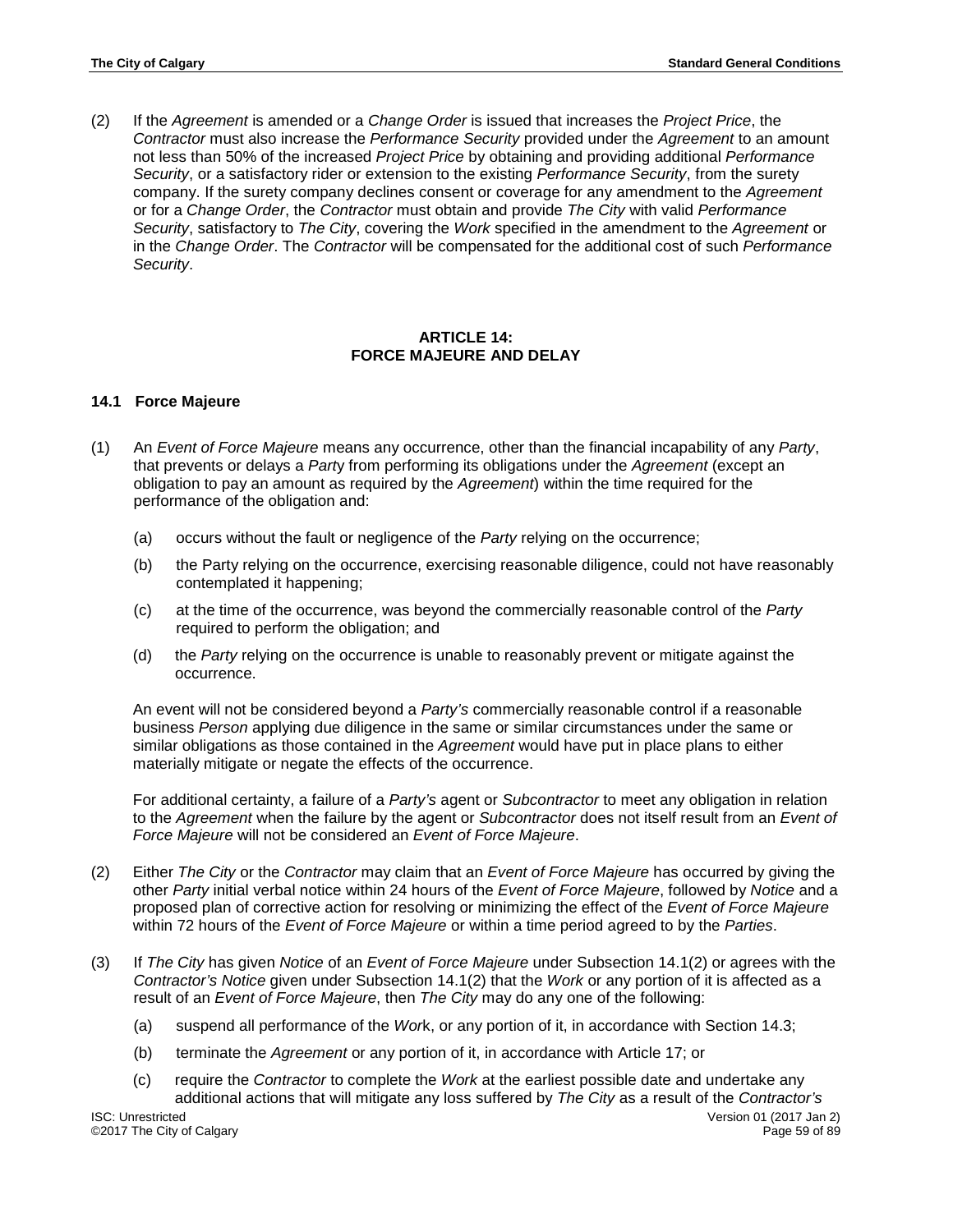inability to perform its obligations during, or as a result of, the *Event of Force Majeure*, and issue a *Change Order* to compensate the *Contractor* for any additional actions taken by it that mitigate *The City's* losses.

- (4) If the *Project Schedule* is materially affected by an *Event of Force Majeure* and *The City* determines an adjustment to the *Project Schedule* is justified, *The City* will issue a *Change Order* to adjust the *Project Schedule*.
- (5) If *The City* does not agree that the *Work* or any portion of it is affected as a result of an *Event of Force Majeure* for which the *Contractor* has given *Notice* under Subsection 14.1(2), then the *Contractor* must complete the *Work* in accordance with the *Project Schedule*.
- (6) Any delay by either *The City* or the *Contractor* caused by an *Event of Force Majeure* will not constitute an *Event of Default* under the *Agreement* nor give rise to any claim for damages by either *Party*. For additional certainty, the *Contractor* will not be entitled to payment of any additional out-of-pocket costs resulting from an *Event of Force Majeure* and the *Contractor*'s inability to perform all, or part, of its obligations under the *Agreement* during the *Event of Force Majeure*.
- (7) No *Party* will be deemed to be in default in performance of any of its obligations under the *Agreement* while, and so long as, performance would be in violation of or in conflict with any *Applicable Law* or *Authority Requirement* while it is, or purports to be in force, provided that if the *Applicable Law* or *Authority Requirement* is finally declared to be invalid by a court of competent jurisdiction, the *Party* will no longer be excused as of the date of the court's declaration or decision.

# **14.2 Delay**

- (1) Subject to the limitations and requirements expressly stated in this Section 14.2 and the *Contractor's* obligation to mitigate the impact of any delay, *The City* may adjust the *Project Schedule*, on a proportionate basis, for any delay, but specifically excluding any act, omission or *Event of Default* of the *Contractor*, directly caused by any of the following:
	- (a) any undue delay caused by a delay in *The City's* execution of the *Agreement*, unless the *Project Schedule* was updated to account for such delay prior to issuing the *Notice to Proceed*;
	- (b) an act or default of an *Other Contractor*;
	- (c) an approved *Change* that will impact the *Project Schedule*;
	- (d) a suspension or other similar order as described in Subsection 14.3, provided that the order is not issued as the result of an act or fault of the *Contractor* or any *Person* for whom the *Contractor* is responsible under *Applicable Law*;
	- (e) an *Event of Force Majeure* that materially affects the *Project Schedule*; or
	- (f) an act or omission of *The City* that the *City Representative* reasonably determines justifies an adjustment to the *Project Schedule*;
	- (g) any other cause of any kind that *The City* reasonably determines justifies an adjustment to the *Project Schedule*.
- (2) No adjustment to the *Project Schedule* or to the *Project Price* will be made for any delay unless the reason for the delay is described in Subsection 14.2(1) above and then only if the *Contractor* provides *The City Notice* of the delay within five *Business Days* after the occurrence of the event that caused the delay (unless the delay is caused by an *Event of Force Majeure*, in which case, *Notice* in accordance with Subsection 14.1(2) is required). Any adjustment to the *Project Schedule* or to the *Project Price* will be made in accordance with Article 9 of the *Standard General Conditions*.

(3) The *Notice* to be provided under Subsection 14.2(2) must: ISC: Unrestricted Version 01 (2017 Jan 2)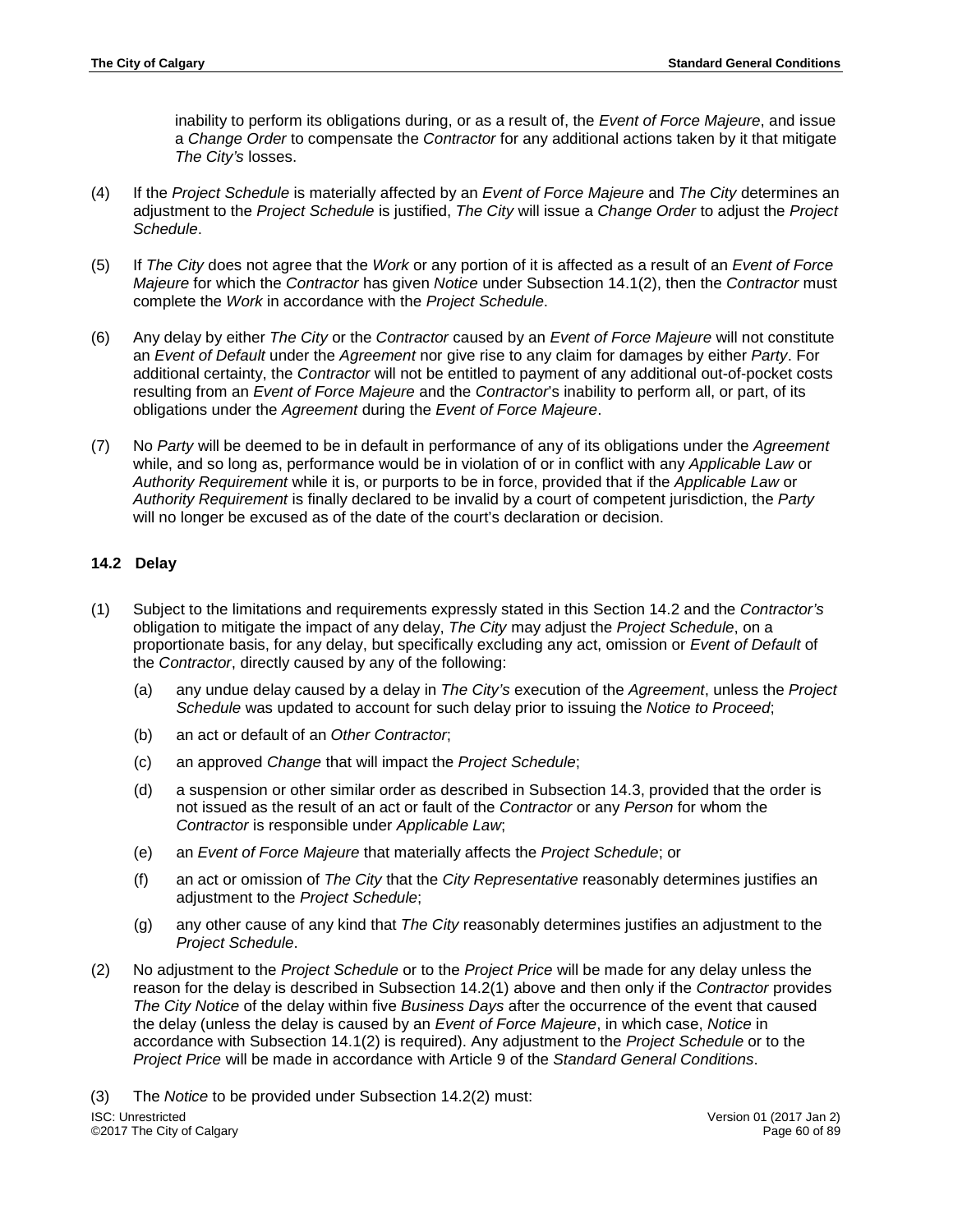- (a) contain sufficient detail to enable *The City* to identify the cause of the delay and to take steps to mitigate the impact of the delay; and
- (b) be provided by the *Contractor* to *The City* with respect to each and every event of delay.
- (4) Knowledge by *The City* of any delay, or of the impact of any delay, will not constitute a waiver of the requirement to provide *Notice* in accordance with this Section 14.2. The *Contractor's* failure to provide *Notice* in strict compliance with Section 14.2 will be deemed to be prejudicial to *The City* and will preclude the *Contractor* from claiming, or from any entitlement to claim, any adjustment to the *Project Schedule* or to the *Project Price* with respect to the delay or any impact as a result of the delay.

## **14.3 Suspension**

- (1) In addition to any other rights that *The City* may have under the *Agreement* or under *Applicable Law*, *The City* may, in the exercise of its sole discretion, and at any time, require the *Contractor* to suspend the *Work*, or any part of it, by giving *Notice* to the *Contractor* specifying both:
	- (a) the effective date on which the *Work*, or any part of it, is suspended; and
	- (b) a description of the *Work*, or of any part of it, that is being suspended (within this Section 14.3 referred to as "*Suspended Work*").
- (2) On receiving a *Notice* regarding any *Suspended Work*, the *Contractor* must:
	- (a) discontinue the *Suspended Work*;
	- (b) not place any further purchase orders or contracts in relation to the *Suspended Work*;
	- (c) make reasonable efforts, as may be applicable or necessary, to obtain suspension terms satisfactory to *The Cit*y with respect to all purchase orders, supply contracts, subcontracts, and rental agreements related to the *Suspended Work*; and
	- (d) continue to perform all *Work* that is not *Suspended Work*.
- (3) During the period of time of any *Suspended Work*, the *Contractor* will:
	- (a) secure and protect the *Suspended Work* and all *Construction Equipment* and *Materials* to be used or incorporated into the *Suspended Work*; and
	- (b) use its employees and *Construction Equipment* in a manner, and take any steps as may be necessary or desirable, to minimize costs associated with the *Suspended Work*.
- (4) *The City* may authorize the *Contractor* to resume any *Suspended Work* by giving the *Contractor*  reasonable *Notice* specifying the date on which the *Suspended Work* may be resumed. The *Contractor* will resume the *Suspended Work* on the date specified in the *Notice* and to the extent provided in the *Notice*.
- (5) If a *Notice* for *Suspended Work* is issued by *The City*, the *Contractor* may request a *Change Order* in accordance with Section 9.2 adjusting either the *Project Price* or the *Project Schedule*, or both, to account for any additional costs of performing the *Work* as a result of the *Suspended Work*. Any *Change Orders* issued as a result of the *Suspended Work* will be for only the verifiable additional costs incurred by the *Contractor* and will not include costs for damages or loss of profits*. The City* will not be responsible for any damages or loss of profits as a result of *Suspended Work*.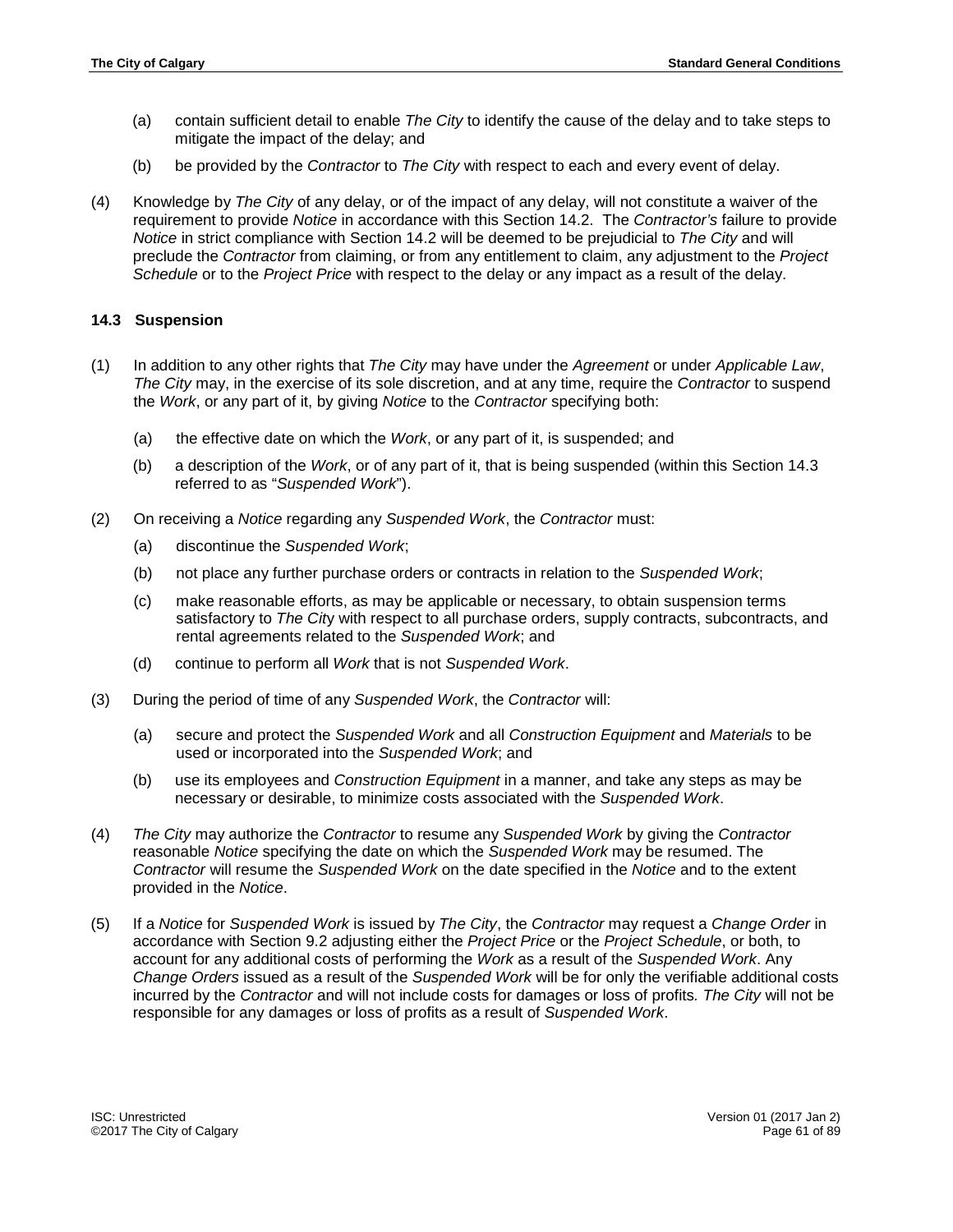## **ARTICLE 15: INDEMNITIES**

# **15.1 Contractor's Indemnity**

(1) The *Contractor* will indemnify and defend *The City* from and against any and all liabilities, losses, costs and expenses of whatever kind or nature, damages, causes of action, legal or administrative proceedings, claims, interest, and legal fees on a solicitor and client basis (collectively referred to within this Article as "*Claims*") arising during the performance of the *Contractor's* obligations under or in connection with the entire *Agreement* to the extent the *Claims* are directly or indirectly caused, occasioned by, or contributed to by reason of any action, omission, error, or fault of the *Contractor*, *Subcontractors, Sub-Subcontractors* or any other party for whom the *Contractor* is responsible.

#### **ARTICLE 16: DEFICIENCIES AND WARRANTIES**

## **16.1 Warranty of Work**

- (1) The *Contractor* warrants that all *Work* supplied by the *Contractor* and any *Subcontractors*, either directly or indirectly, will comply in all respects with this *Agreement* and will be free from *Deficiencies*.
- (2) Neither the issuing of a *Construction Completion Certificate*, nor payment following the issuing of the *Construction Completion Certificate*, nor failure to provide *Notice* as described in Subsection 16.1(3), nor anything in the *Agreement*, will relieve the *Contractor* from its obligations to repair or replace *Deficiencies* or *Warranty Items*.
- (3) *The City* will promptly give *Notice* to the *Contractor* of observed *Warranty Items*. The *Notice* will provide a period of time for the *Contractor* to (i) repair or replace the *Warranty Item*, or (ii) provide a plan for such repair or replacement, such plan to include a timeframe for completion of the *Contractor's* repair or replacement of the *Warranty Item*.
- (4) During the *Warranty Period,* the *Contractor* will promptly perform the *Warranty Work*, at the *Contractor's* expense, for all *Warranty Items* for which the *Contractor* has been provided *Notice* in accordance with Subsection 16.1(3) and complete the *Warranty Work* within the timeframe specified in the *Notice*.
- (5) The *Contractor* will be responsible for obtaining warranties in excess of the *Warranty Period* on behalf of *The City*, as may be required by *The City*, from or through *Subcontractor(s)*. The *Contractor* will ensure that each *Subcontractor*, as may be required:
	- (a) issues any extended warranties, or otherwise facilitates the assignment of any extended warranties, to the benefit of *The City*, and
	- (b) delivers any extended warranties to *The City*.
- (6) If the manufacturer of any *Material* will not directly provide a warranty for the *Material* to *The City*, or at any time cancels the warranty for the *Material*, then *The City* will be entitled to withhold a sum of money from the amount otherwise due, or accruing due, to the *Contractor* sufficient to replace the affected *Material* for the applicable *Warranty Period* or for any extension of the *Warranty Period*.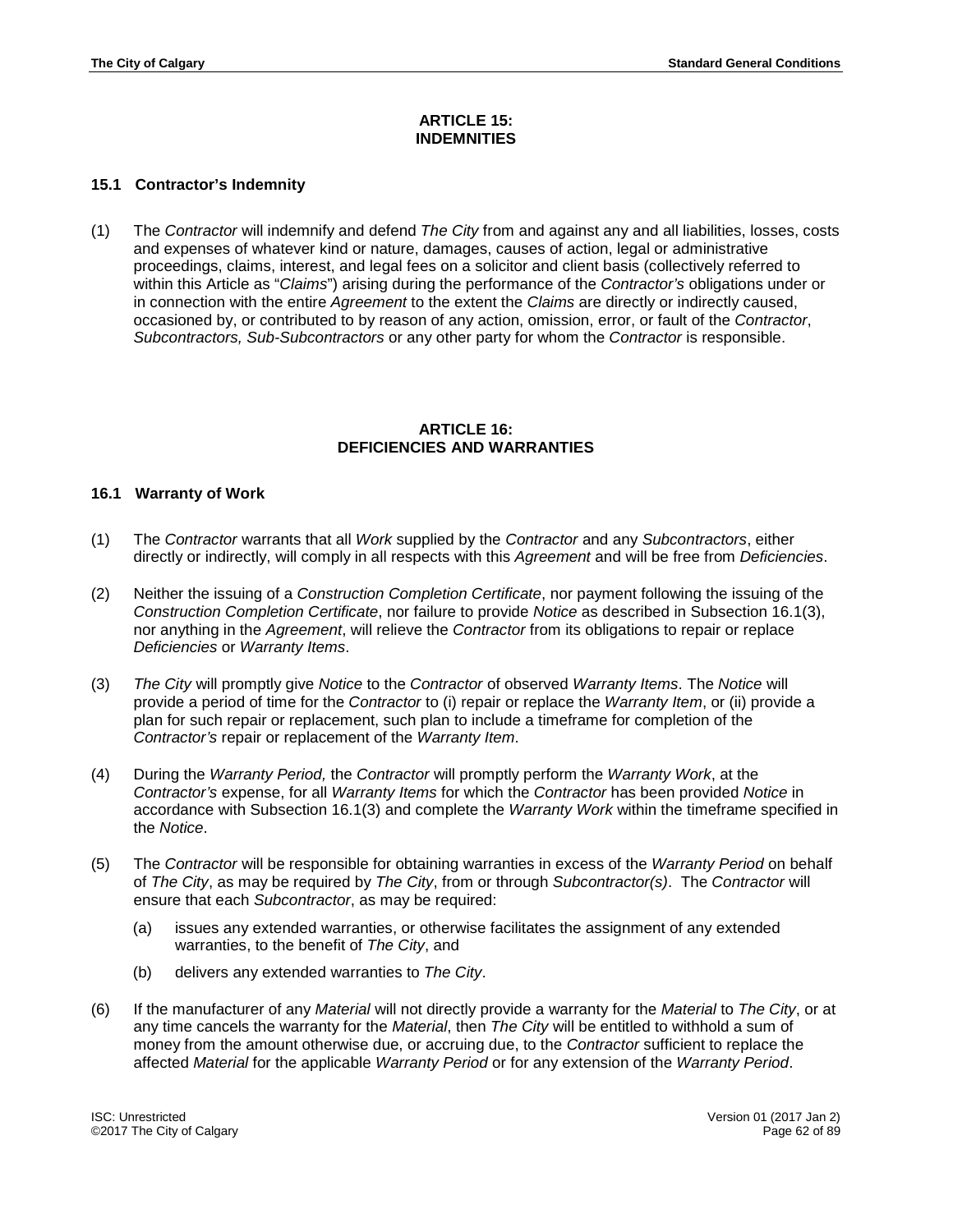- (7) The *Contractor* must ensure that *Warranty Work* of an emergency nature, as reasonably determined by *The City*, is performed immediately upon receipt of *Notice* from *The City*.
- (8) If the *Contractor* fails to repair or replace a *Warranty Item* as required by the *Notice* issued by *The City* in accordance with Subsection 16.1(3), *The City* may proceed to:
	- (a) complete the repair or replacement and then recover the cost of the repair or replacement from the *Contractor* by either, at *The City's* option:
		- i. deducting the amount of the cost of the repair or replacement from any amount due to the *Contractor* by *The City* either under the *Agreement*, or any other contract, or otherwise, or
		- ii. collecting the cost of repairs or replacements from the *Contractor* by any lawful means available to *The City*; or
	- (b) realize on any *Performance Security* held by *The City* under the *Agreement*.
- (9) No form of communication from *The City* other than the *Final Acceptance Certificate* will constitute acceptance or acknowledgement of:
	- (a) any *Work* or other matter in respect of which it is issued;
	- (b) the satisfactory performance, or any partial performance, of the *Contractor*;
	- (c) the accuracy of any claim or demand by the *Contractor*; or
	- (d) additional or varied *Work* ordered by *The City*.

### **ARTICLE 17: DEFAULT AND TERMINATION**

### **17.1 Event of Default and Termination**

- (1) An *Event of Default* means any one or more of the following actions, or course of action, of the *Contractor*:
	- (a) the *Contractor* ceases or appears to have ceased operations, or, in the reasonable opinion of *The City*, is insolvent, or is adjudged bankrupt, or seeks a protection order under any bankruptcy or insolvency legislation, or makes a general assignment for the benefit of its creditors, or a receiver is appointed by a court of competent jurisdiction on account of the *Contractor's* insolvency;
	- (b) the *Contractor* fails to disclose a conflict of interest as required in the preceding procurement process or fails to disclose a conflict of interest in accordance with Section 4.9;
	- (c) the *Contractor* abandons or suspends the *Work* for a period exceeding 14 continuous *Days* and does not continue any activity with respect to the *Work*;
	- (d) the *Contractor* refuses or fails to supply properly skilled workers or a sufficient amount of properly skilled workers, or proper *Materials*;
	- (e) the *Contractor* is not progressing continuously with the *Work* or with a part of the *Work* in a manner that ensures completion of the *Work* in accordance with the *Project Schedule*;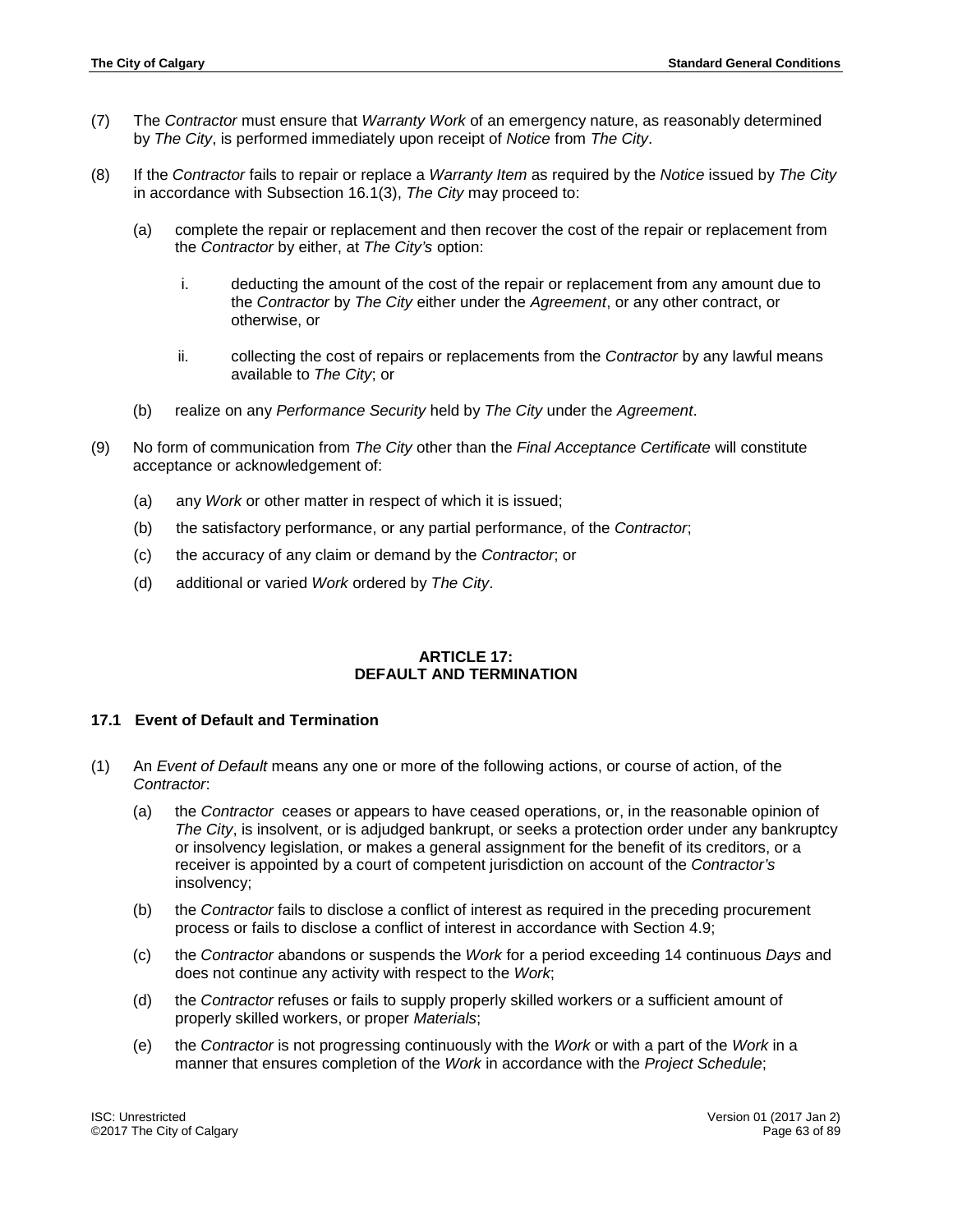- (f) the *Contractor* fails to promptly secure a discharge of a lien or trust claim registered against *The City* under the *Builders' Lien Act*;
- (g) the *Contractor* fails to make prompt payment of any amounts due to any *Subcontractor* or supplier of *Materials* or services;
- (h) the *Contractor*, in the reasonable opinion of *The City*, fails to comply with *Applicable Law*;
- (i) the *Contractor*, in the reasonable opinion of *The City*, fails to comply with the instructions of *The City*;
- (j) the *Contractor* fails to continue to meet or exceed any prequalification requirements*,* if applicable, including not assigning to the *Work* the *Key Personnel* that were represented to be assigned in the *Procurement Documents*;
- (k) the *Contractor* fails to perform the *Work* in a sound and workmanlike manner and in all respects in strict conformity with the Agreement;
- (l) the *Contractor*, prior to or after executing the *Agreement*, makes a material misrepresentation or omission or provides materially inaccurate information to *The City*;
- (m) the *Contractor* conducts itself in an unethical or criminal manner;
- (n) the *Contractor* fails to submit reports, schedules, documents or information to *The City* as required under the *Agreement*;
- (o) the *Contractor*, in the reasonable opinion of *The City*, otherwise materially breaches any material provision of the *Agreement*;
- (p) the *Contractor* undergoes a change in control, as contemplated by the *Business Corporations Act*, which adversely affects the *Contractor's* ability to satisfy some or all of its obligations under the *Agreement*.
- (2) On occurrence of an *Event of Default* described in Subsection 17.1(1)(a), *The City* may, in its sole discretion, choose to terminate the *Agreement* immediately and implement any additional remedies available to it under the *Agreement* and *Applicable Law*.
- (3) On occurrence of an *Event of Default* described in Subsection 17.1(1)(b) to 17.1(1)(p) inclusive, *The City* may issue a *Notice of Default* to the *Contractor* and will provide the surety company with a copy of the *Notice of Default*. If the *Contractor* fails to cure the *Event of Default* within seven *Business Days* from the date that the *Notice of Default* is issued, *The City* may issue a *Continuing Notice of Default*.
- (4) Notwithstanding Subsection 17.1(3), if the *Event of Default* cannot, by reasonable commercial efforts, be cured within seven *Business Days*, the *Contractor* may, within the seven *Business Days*, propose a commercially reasonable course of action for curing the *Event of Default*. If *The City* approves the *Contractor's* proposal, the *Contractor* must diligently pursue the approved course of action until the *Event of Default* is cured. If the *Event of Default* is not cured in accordance with the approved course of action and within the time period specified in it, *The City* will issue a *Continuing Notice of Default.*
- (5) If the Contractor fails to cure the *Event of Default* as allowed under Subsection 17.2(3) or 17.2(4) and *The City* has issued a *Continuing Notice of Default*, The *City* will provide the surety company with a copy of the *Continuing Notice of Default*. In its sole discretion, after issuing the *Continuing Notice of Default*, *The City* may take any one or more of the following actions:
	- (a) withhold or retain the whole or part of any *Construction Period Payment* or other payment as described in Section 17.2;
	- (b) implement any additional remedies available to it, including taking the whole of the *Work*, or any part of the *Work*, out of the control of the *Contractor* as described in Section 17.3; or
	- (c) terminate the *Agreement* and implement any additional remedies available to it.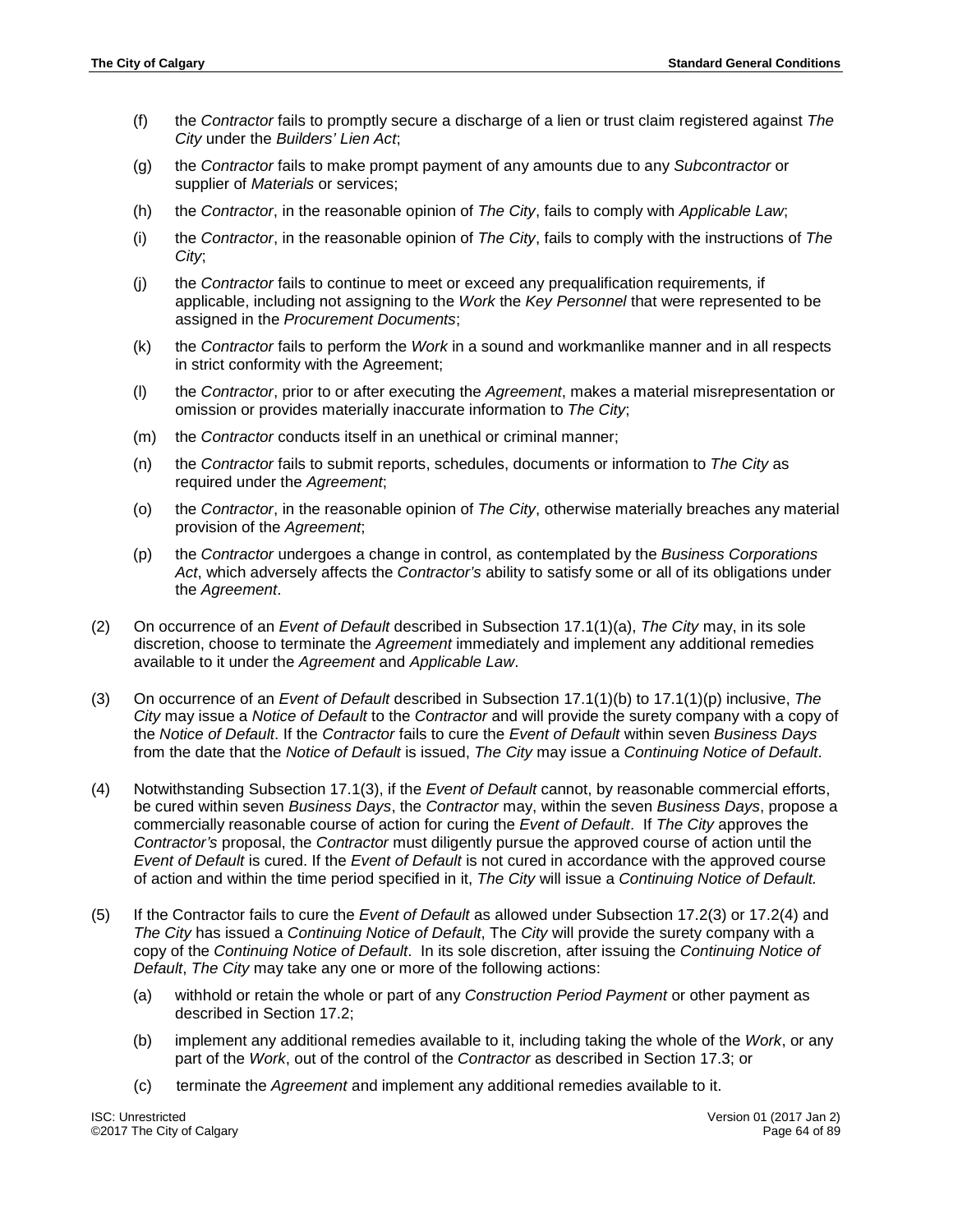- (6) The duties and obligations imposed on the *Contractor* by the *Agreement* and the rights and remedies available to *The City* under the *Agreement* will be in addition to and not a limitation of any rights, remedies, duties, and obligations otherwise imposed on the *Contractor* or available to *The City* under *Applicable Law*.
- (7) Promptly, and not later than 14 *Days* after the date on which *The City* has provided a copy of the *Continuing Notice of Default* to the surety company, the surety company will advise *The City* of its intentions relating to performance of the *Work* under the *Agreement*.

## **17.2 Withholding of Payment**

- (1) In addition to any other rights and remedies available to *The City* under the *Agreement*, *The City* may withhold or retain the whole or any part of any *Construction Period Payment* or other payment to the *Contractor* if an *Event of Default* occurs.
- (2) *The City* may apply the amount of any *Construction Period Payment* or any other payment withheld or retained under Subsection 17.2(1) to:
	- (a) pay any person to whom the *Contractor* is indebted in relation to performance of the *Work*;
	- (b) secure the discharge of a lien or trust claim served on *The City* under the *Builders' Lien Act*; or
	- (c) compensate, or reimburse *The City* for amounts paid or costs incurred by *The City* in connection with the *Event of Default*.
- (3) If the *Contractor* remedies the *Event of Default*, the amount of money remaining from the amount withheld under Subsection 17.2(1) less the amount of money paid out under Subsection 17.2(2) will be released to the *Contractor*.

## **17.3 Taking the Work out of the Contractor's Control**

- (1) If *The City* has issued a *Continuing Notice of Default* to the *Contractor*, *The City* may, without any additional process or action under *Applicable Law*, on giving *Notice* to the *Contractor*, take the whole of the *Work*, or any part or parts of the *Work*, out of the control of the *Contractor* and provide *Notice* to the surety company of one of the following:
	- (a) that notwithstanding the surety company's rights under the *Performance Security* for the *Agreement*, *The City* is terminating the *Agreement* and taking over the whole of the *Work*; or
	- (b) that *The City* is taking over a portion of the *Work* and the *Performance Security* continues to apply to the remainder of the *Work*.
- (2) If the *Event of Default* is an emergency as described in Subsection 5.5(1), *The City* may take the whole of the *Work* or any part or parts of the *Work* out of the control of the *Contractor* and provide *Notice* to the surety company that notwithstanding that *The City* must take immediate action to take over the *Work* or any part or parts of it because the *Event of Default* is an emergency that impacts the health and safety of the public, *The City* will not forfeit the *Performance Security*.
- (3) On receipt of a *Notice* from *The City* that *The City* is taking control of the whole of the *Work*, or any part or parts of the *Work*, the *Contractor* must immediately discontinue the *Work*, or any part or parts of it, as specified in the *Notice*.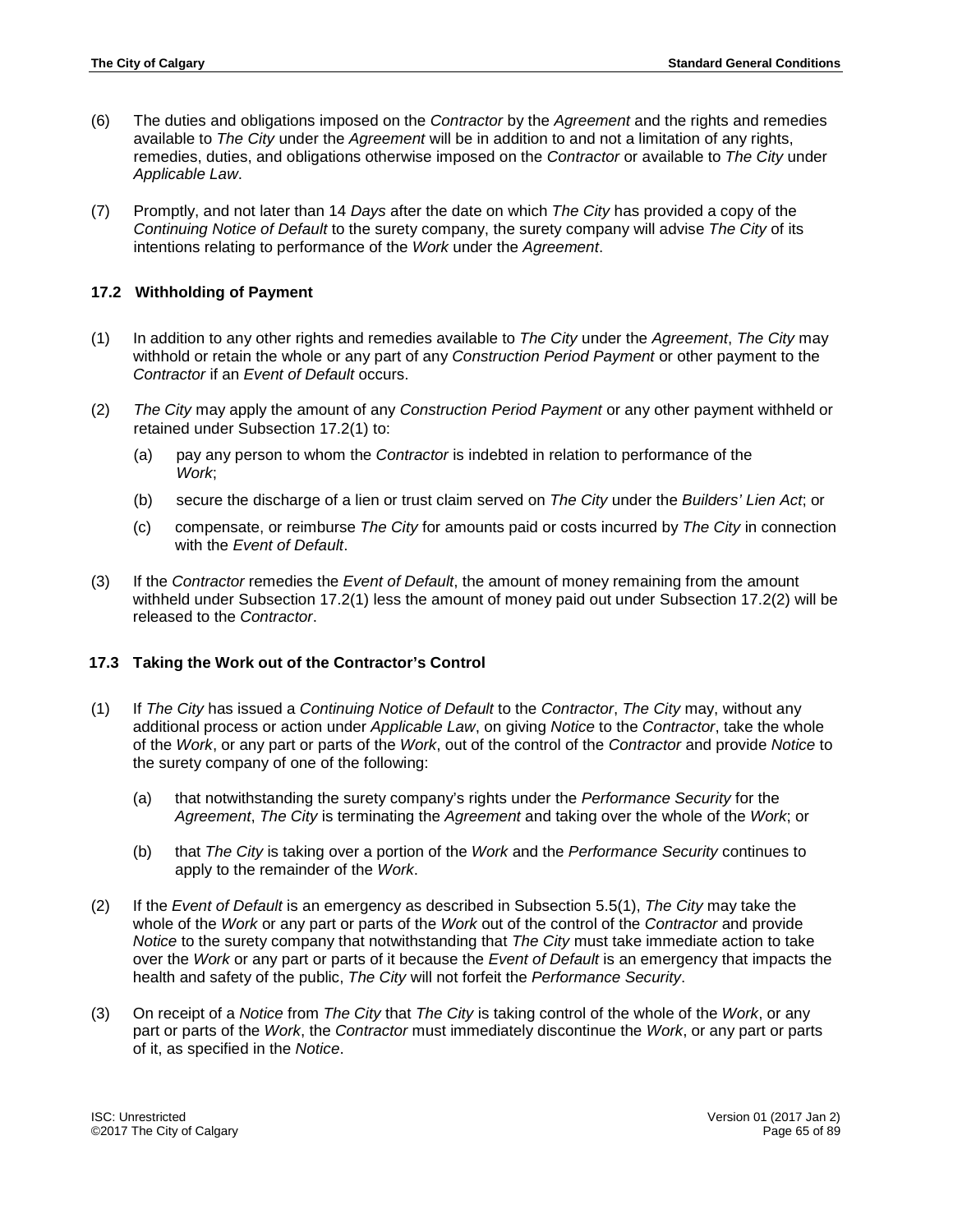- (4) The taking of the *Work*, or any part or parts of it, out of the control of the *Contractor* in accordance with Subsection 17.3(1) or 17.3(2) will not relieve or discharge the *Contractor* from any obligation under the *Agreement* or imposed on the *Contractor*, except the obligation to complete the performance of that part of the *Work* that was taken out of the *Contractor's* control.
- (5) If the *Work*, or any part or parts of it, is taken out of the *Contractor's* control in accordance with Subsection 17.3(1) or 17.3(2), all *Material* and *Construction Equipment* and the interest of the *Contractor* in all licenses, powers, privileges acquired, used, or provided by the *Contractor* under the *Agreement* for the *Work*, or any part or parts of it, that is taken under the control of *The City* will be assigned by the *Contractor* to *The City* without compensation to the *Contractor*.
- (6) *The City* will have the right, subject to Section 17.4, to complete, by contract or with the *City's Own Forces*, the *Work* taken out of the *Contractor's* control, and the *Contractor* agrees that *The City* will have the right to take possession of and use any of the *Material* and property of every kind provided by the *Contractor* for the purpose of the *Work*, and, acting reasonably in the circumstances, to procure other *Material* and *Construction Equipment* for the completion of the *Work*. The City will not be required to obtain the lowest price to complete the *Work* taken out of the *Contracto*r's control.
- (7) When *The City* determines that any *Construction Equipment* or any interest of the *Contractor* referred to in Subsection 17.3(5) is no longer required for the purposes of the *Work*, or that it is not in the best interest of *The City* to retain that *Construction Equipment* or interest, it will be returned to the *Contractor*.
- (8) If the cost to *The City* of completing the *Work*, or any part of it, is less than the amount to which the *Contractor* would have been entitled under the *Agreement* for completing the *Work*, the Contractor will have no claim against *The City* for any amount in excess of the cost for completing the *Work*. If the cost of the *Work* performed by *The City* is more than the amount to which the *Contractor* would have been entitled under the *Agreement* for the same *Work*, the *Contractor* will pay to *The City* the additional cost incurred by *The City* for performing the *Work*.
- (9) When any part of the *Work* is being carried out by *The City*, by contract or by the *City's Own Forces*, the *Contractor* will continue to perform the remainder of the *Work* in accordance with the *Agreement*, and in a manner that does not, in any way, hinder or interfere with the *Persons* performing the part of the *Work* being carried out by *The City*.

# **17.4 Additional Termination Rights of The City**

- (1) Subject to Section 17.6, *The City* may, at any time, terminate the *Agreement* for *The City's* convenience and without cause, by providing the *Contractor* 30 *Days' Notice*.
- (2) Without limiting *The City's* rights under Subsection 17.4(1), *The City* may terminate the *Agreement*, by *Notice*, for any one or more of the following reasons:
	- (a) *The City* is prevented from proceeding under the *Agreement* by the act of a *Governmental Authority* or by an *Authority Requirement*;
	- (b) *The City* cancels the *Project*, on 30 *Days' Notice* to the *Contractor*;
	- (c) the *Project* is rendered impracticable by an *Event of Force Majeure*.

### **17.5 Contractor's Obligations on Termination**

(1) On receipt of *Notice* from *The City* terminating the *Agreement* in accordance with this Article 17, the *Contractor* will do all of the following: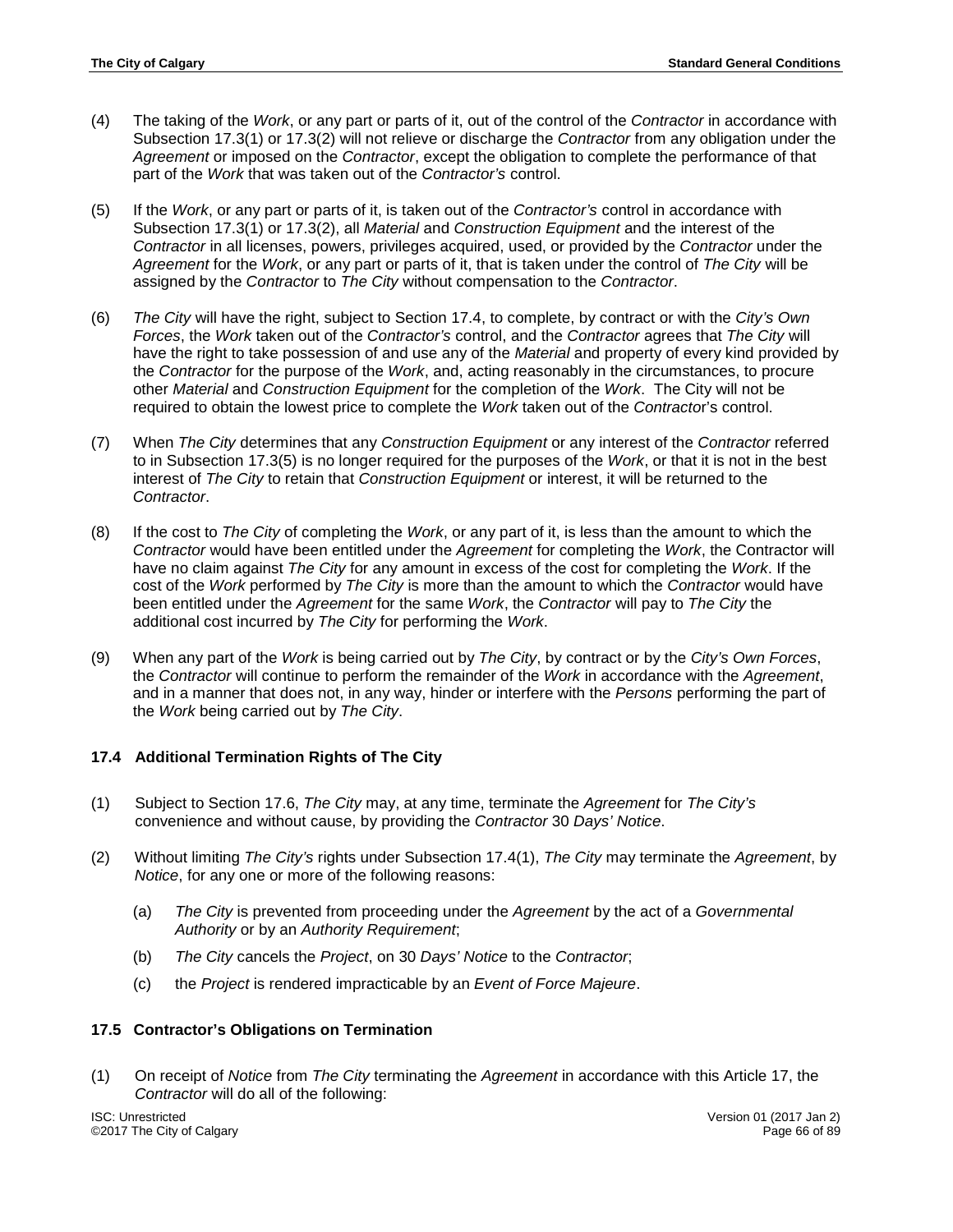- (a) cease performance of the *Work* as directed by *The City* in the *Notice*;
- (b) take any actions necessary, or that *The City* may direct, for the protection and preservation of the *Work*;
- (c) except for *Work* directed to be performed prior to the effective date of the termination stated in the *Notice*, terminate all existing subcontracts and purchase orders and not enter into any further subcontracts or purchase orders;
- (d) provide to *The City* any completed or partially completed *Work*;
- (e) execute such documentation and provide information as may be required by *The City* to give effect to the termination of the *Agreement*;
- (f) comply with all instructions provided by *The City*, including instructions for facilitating the transfer of its obligations to another *Person*; and
- (g) provide a report to *The City* detailing:
	- i. the current state of the *Work* at the effective date of termination as stated in the *Notice*; and
	- ii. any other information requested by *The City* relating to the performance of the *Work* and to the *Agreement*.

### **17.6 Payments to Contractor on Termination**

- (1) Subject to Subsection 17.6(2), if the *Agreement* is terminated by *The City* under Section 17.4 or by the *Contractor* under Subsection 17.7(1), *The City*, without limiting any other rights or remedies it has under the *Agreement* including its right of set-off under Subsection 10.2(9), will pay to the *Contractor*, without duplication, the following:
	- (a) for all *Work* performed in accordance with the *Agreement* up to the date of termination that has not been previously paid to the *Contractor* based on the *Project Price*; and
	- (b) for the actual, verifiable costs incurred by the *Contractor* in connection with the demobilization of its *Construction Equipment*, the *Site Office*, all personnel and temporary construction works; and
	- (c) for any reasonable amount which the *Contractor* has paid or is legally liable to pay to an armslength *Subcontractor* concerning the *Work* under the *Agreement*, where the liability for early termination of the subcontract was properly and reasonably incurred at a time when the *Contractor* reasonably expected to execute the remainder of the *Work* under the *Agreement* in its entirety, as long as the *Contractor* gave timely notice of the termination of the subcontract to the *Subcontractor* and took all reasonable steps to minimize such costs; and
	- (d) for any *Overhead Costs* and in respect of profit as may be provided for in the *Agreement*, applicable to the actual and verifiable costs incurred by the *Contractor* under this Subsection 17.6(1).
- (2) Prior to *The City* issuing any payment to the *Contractor* under Subsection 17.6(1), the *Contractor* must submit to *The City* a *Construction Period Invoice* and provide *The City* with acceptable invoices, information and other documentation to verify the *Construction Period Invoice*, including copies of any relevant *Subcontractor* documentation.
- (3) The amount of any compensation payable by *The City* to the *Contractor* under Subsection 17.6(1) will be reduced by any amount which the *Contractor* recovers under an insurance policy applicable to the termination or which the *Contractor* would have recovered if the *Contractor* complied with the requirements of the *Agreement* in respect of insurance or with the terms of any applicable policy of insurance.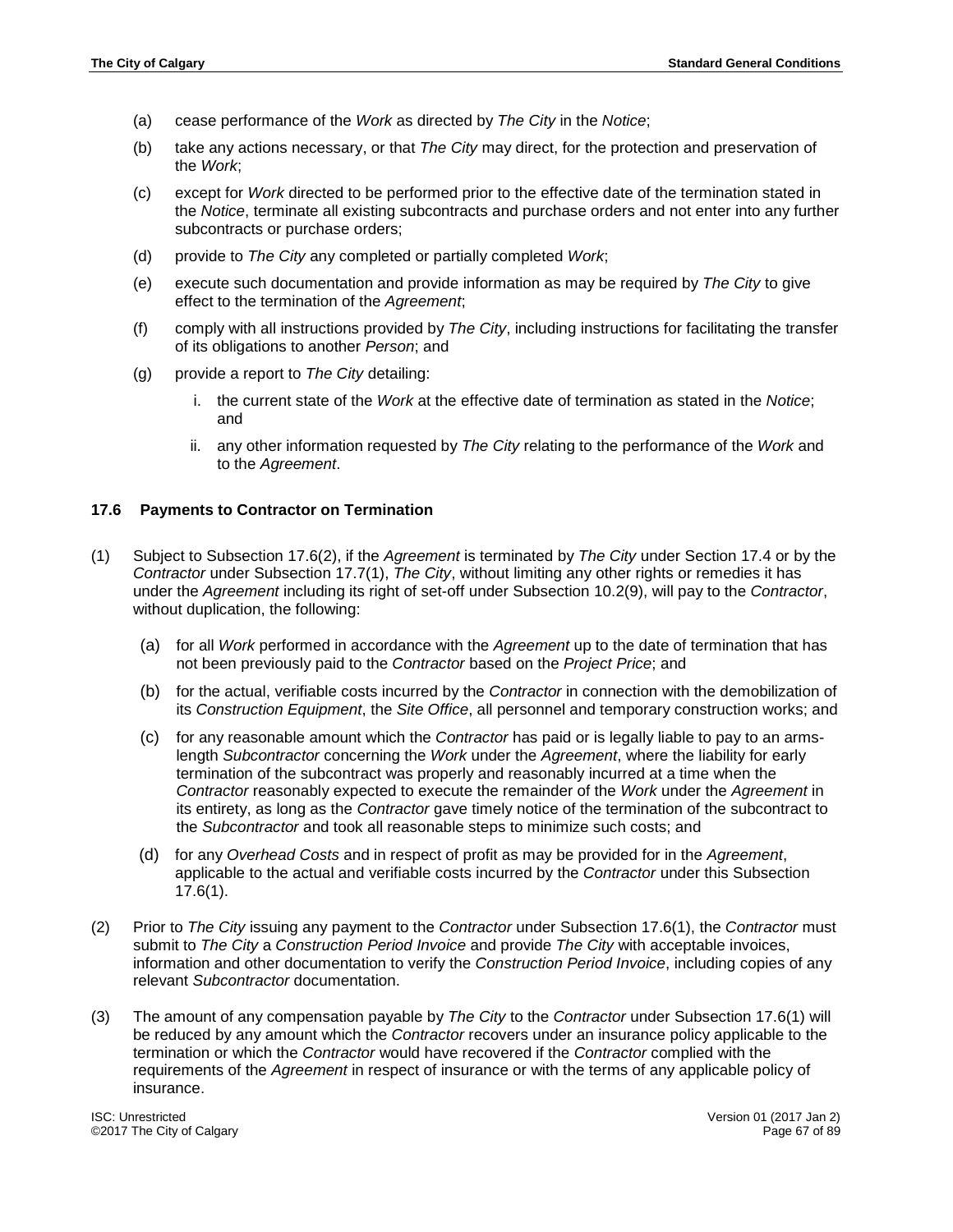- (4) The *Contractor* is not entitled to any other payment from *The City* arising out of or in connection with *The City's* termination of the *Agreement* under Subsection 17.6(1). Any compensation paid to the *Contractor* under this Section 17.6 will be in full and final settlement of any claims, demands, or proceedings of the *Contractor* and the *Contractor* will:
	- (a) release *The City* from all liability in relation to any breaches or other events leading to the termination of the *Agreement*, including the circumstances leading to any such breach or termination; and
	- (b) be precluded from exercising all other rights and remedies in respect of any breach or termination whether in contract, tort, restitution, statute, at common law, or otherwise.

# **17.7 Contractor's Rights of Termination or to Stop Work**

- (1) The *Contractor* may suspend performance of the *Work* or terminate the *Agreement* three *Business Days* after *Notice* of the *Contractor's* intention has been received by *The City*, only if *Work* on the *Project Site* is stopped by an order of a *Government Authority*, or by an *Authority Requirement*, and such order or exercise of the *Government Authority or* by the *Authority Requirement* is not related to an act or omission of the *Contractor*.
- (2) Subject to any requirements of the *Builders' Lien Act*, if the *Agreement* is terminated under Subsection 17.7(1), *The City* will pay to the *Contractor* all amounts as described in Section 17.6.
- (3) The *Contractor* may suspend performance of the *Work* three *Business Days* after *Notice* of the *Contractor's* intention has been received by *The City* if *The City* fails to make a *Construction Period Payment* within 60 *Days* following the date a *Construction Period Payment Certificate* is issued by *The City.* If *The City* fails to make a *Construction Period Payment* within 120 *Days* following the date a *Construction Period Payment Certificate* is issued, the *Contractor* may terminate the *Agreement*.
- (4) Notwithstanding Subsection 17.7(3), *The City* will not be obliged to make any *Construction Period Payment* or other payment earlier than would be required under the *Agreement*. The retention of any amount of money due to the *Contractor* by *The City* will not create a right for the *Contractor* to suspend *Work* or terminate the *Agreement* if the amount:
	- (a) is required to be withheld under the *Builders' Lien Act*;
	- (b) may be otherwise withheld under the *Agreement*;
	- (c) relates to an amount of money or a claim that is in dispute; or
	- (d) may be otherwise withheld under *Applicable Law*.

### **17.8 Claiming of Damages by Other Contractors**

(1) If the *Contractor* suffers loss or damage by an act or omission of any *Other Contractor* on the *Project Site*, the *Contractor* must make its claim in writing against the *Other Contractor* and at the same time advise *The City* in writing of the claim and provide to *The City* a copy of the claim made against the *Other Contractor*. The *Contractor* must advise *The City* in writing within two *Business Days* after the occurrence of the event that caused the loss or damage to the *Contractor*.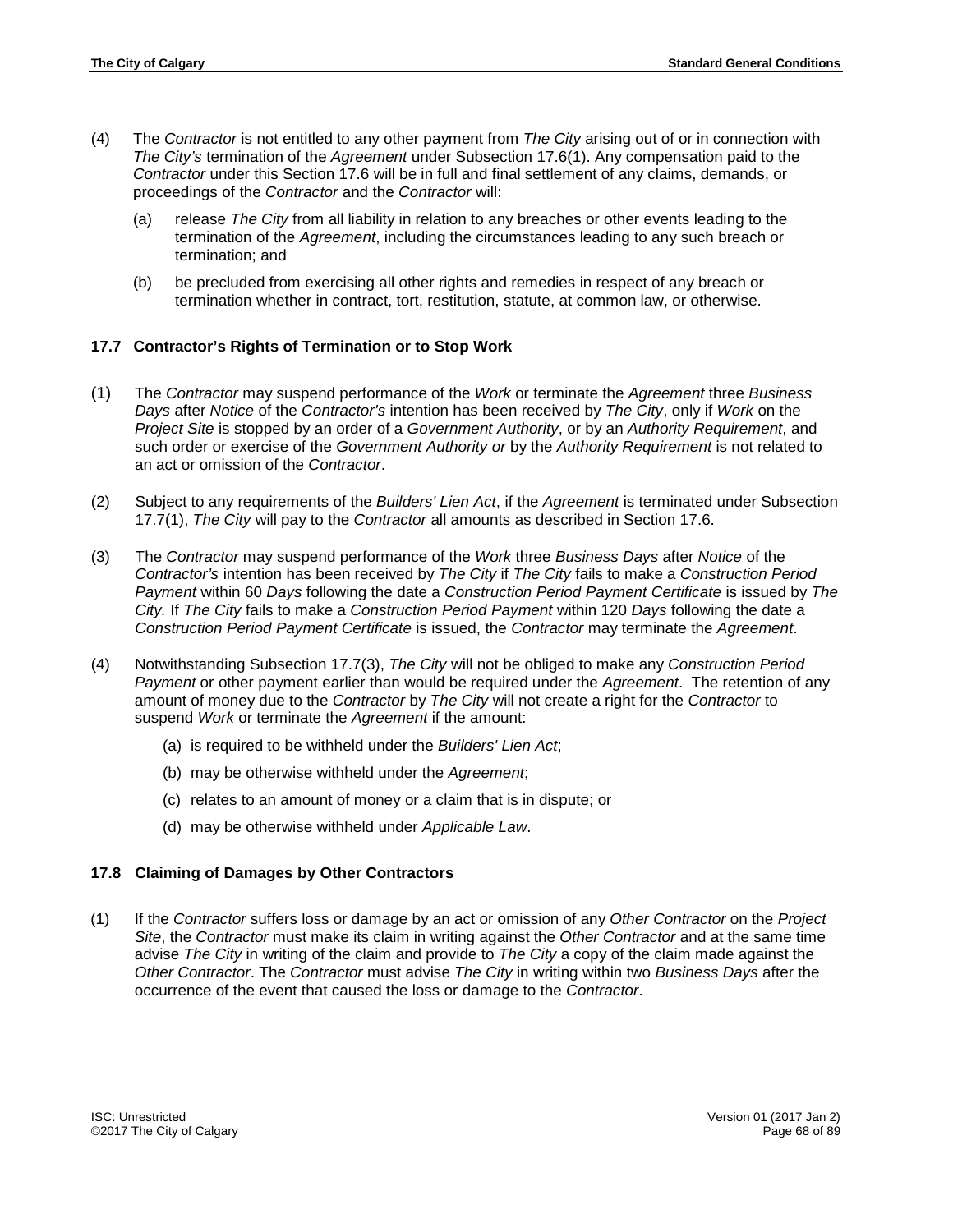# **ARTICLE 18: ANNOUNCEMENTS, CONFIDENTIALITY AND FOIP**

# **18.1 Confidentiality, Promotion Restrictions and Photographs**

- (1) Any publicity or publications related to the *Agreement* will be carried out at the sole discretion of *The City*. *The City* may, in its sole discretion, acknowledge the *Work* provided by the *Contractor* in any such publicity or publication. The *Contractor* will not make use of its association with *The City* without the prior written consent of *The City*. Without limiting the general application of this paragraph, the *Contractor* will not at any time, directly or indirectly, communicate with the media in relation to the *Agreement* without the prior express written consent of *The City*.
- (2) Photographs taken of the *Project Site* by the *Contractor* during the performance of the *Agreement* are the property of *The City* and any publication of the photographs will be at the sole discretion of *The City*.

# **18.2 City Confidential Information**

- (1) During and following the *Term*, the *Contractor* will:
	- (a) keep all *City Confidential Information* confidential and secure;
	- (b) limit the disclosure of *City Confidential Information* to only those of its directors, officers, employees, agents, partners, affiliates, volunteers, or *Subcontractor*s that have a need to know the *City Confidential Information* for the purpose of doing or providing the *Work* and who have executed a non-disclosure agreement or otherwise been advised by the *Contractor* of their obligations;
	- (c) not, directly or indirectly, disclose, destroy, exploit or use any *City Confidential Information* (except for the purpose of doing or providing the *Work*, or except if required by order of a court or tribunal), without first obtaining:
		- (i) the written consent of *The City*; and
		- (ii) in respect of any *City Confidential Information* about any third party, the written consent of such third party;
	- (d) provide *City Confidential Information* to *The City* on demand; and
	- (e) return all *City Confidential Information* to *The City* before the end of the *Term*, and not retain any copies.

# **18.3 Restrictions on Copying**

(1) The *Contractor* will not copy any *City Confidential Information*, in whole or in part, unless copying is essential for doing or providing the *Work*. On each copy made by the *Contractor*, the *Contractor* will reproduce any notices that appear on the original.

# **18.4 Injunctive and Other Relief**

(1) The *Contractor* acknowledges that breach of any provisions of this Article 18 may cause irreparable harm to *The City* or to any third party to whom *The City* owes a duty of confidence, and that the injury to *The City* or to any third party may be difficult to calculate and inadequately compensable in damages. The *Contractor* agrees that *The City* is entitled to obtain injunctive relief (without proving ISC: Unrestricted Version 01 (2017 Jan 2) ©2017 The City of Calgary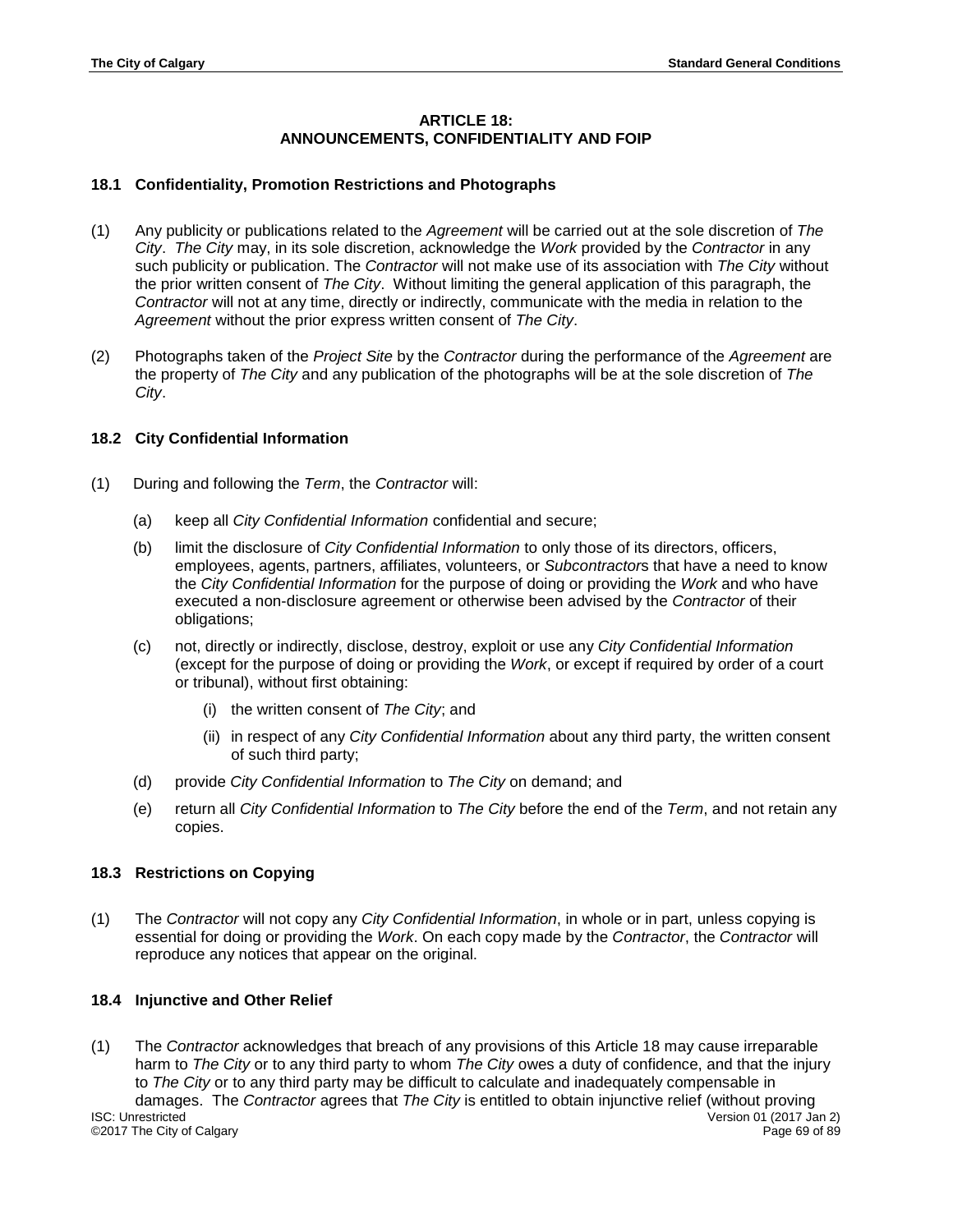any damage sustained by it or by any third party) or seek any other remedy against any actual or potential breach of the provisions of this Article 18.

## **18.5 Notice and Protective Order**

- (1) If the *Contractor* or any of its of its directors, officers, employees, agents, partners, affiliates, volunteers, or *Subcontractor*s become legally compelled to disclose any *City Confidential Information*, the *Contractor* will provide *The City* with prompt *Notice* to that effect in order to allow *The City* to seek one or more protective orders or other appropriate remedies to prevent or limit such disclosure, and it will cooperate with *The City* and its legal counsel to the fullest extent. Obtaining a protective order or other remedy for *The City* will be at *The City's* sole cost and expense.
- (2) If protective orders or other remedies are not obtained by *The City* under Subsection 18.5(1), the *Contractor* will disclose only that portion of *City Confidential Information* that the *Contractor* is legally compelled to disclose only to such *Person* or *Persons* to whom the *Contractor* is legally compelled to disclose. The *Contractor* will provide *Notice* to each such recipient (in cooperation with legal counsel for *The City*) that such *City Confidential Information* is confidential and subject to non-disclosure on terms and conditions equal to those contained in the *Agreement* and, if possible, will obtain each recipient's written agreement to receive and use such *City Confidential Information* subject to those terms and conditions.

## **18.6 FOIP Records and Compliance**

- (1) The *Contractor* and *The City* acknowledge and agree that *FOIP* applies to and governs all *Records* and may require the disclosure of *Records* to third parties, and that the *Contractor* will:
	- (a) keep *Records* secure;
	- (b) provide *Records* to *The City* within seven *Days* of being directed to do so by *The City* for any reason;
	- (c) not access any *Personal Information* unless *The City* determines, in its sole discretion, that access is permitted under *FOIP* and is necessary in order to do or provide the *Work*;
	- (d) not directly or indirectly use, collect, disclose, or destroy any *Personal Information* for any purposes that are not authorized by *The City*;
	- (e) ensure the security and integrity of *Personal Information* and keep it in a physically secure and separate location safe from loss, alteration, destruction, or intermingling with other *Records* and databases, and to implement, use, and maintain the most appropriate tools, measures, and procedures to do so;
	- (f) restrict access to *Personal Information* to those of its directors, officers, employees, agents, partners, affiliates, volunteers, or *Subcontractor*s who have a need to know it for the purpose of doing or providing the *Work* and who have been specifically authorized by *The City Representative* to have such access for the purpose of doing or providing the *Work*; and
	- (g) implement other specific security measures that in the reasonable opinion of *The City* would improve the adequacy and effectiveness of the *Contractor*'s measures to ensure the security and integrity of *Personal Information* and *Records* generally.
- (2) Any confidential information supplied to *The City* by the *Contractor* may be disclosed by *The City* if *The City* is obligated to do so under *FOIP*, by an order of a court or tribunal, or in connection with a legal proceeding. The provisions of this Subsection 18.6(2) will prevail over any inconsistent provisions in the *Agreement*.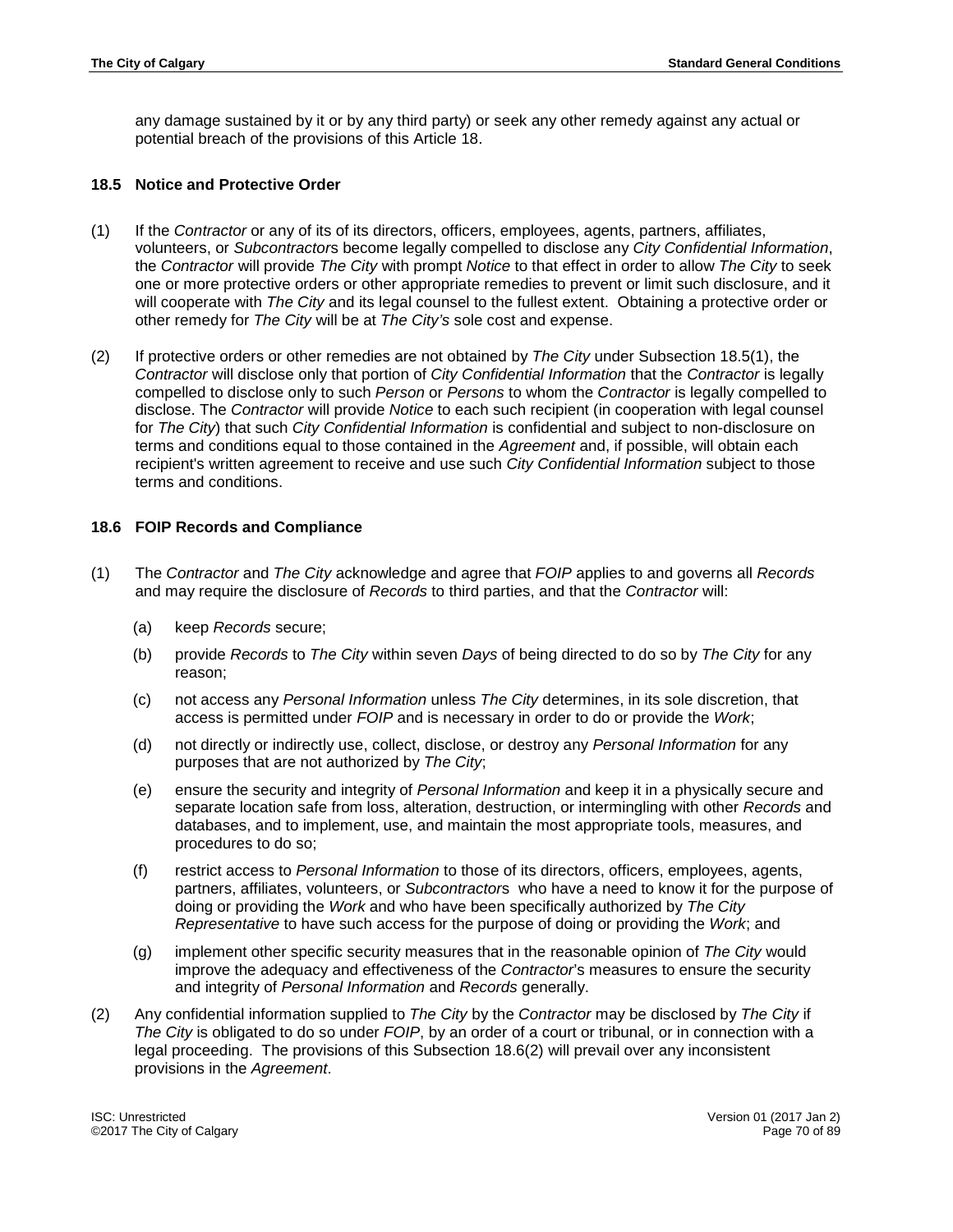## **ARTICLE 19: INTELLECTUAL PROPERTY**

## **19.1 City Intellectual Property**

(1) The *Contractor* agrees that all *Intellectual Property* and every other right, title and interest in and to all concepts, techniques, ideas, information and materials, however recorded, (including images and data) provided by *The City* to the *Contractor* will remain the sole property of *The City* at all times.

## **19.2 License for Use**

(1) *The City* grants, and the *Contractor* accepts, a non-exclusive, non-assignable, limited license to *Intellectual Property* owned, licensed or otherwise controlled, or in the possession of *The City* to permit the *Contractor* to use the *Intellectual Property* provided by *The City* to the *Contractor* only as necessary to allow the *Contractor* to satisfy its obligations under the *Agreement*. The benefit of the license granted under the *Agreement* is limited solely to the *Contractor*. Upon termination or completion of the *Agreement*, the *Contractor* will promptly return the *Intellectual Property* to *The City* and will have no further right to use the *Intellectual Property*.

## **19.3 No Use of City Insignia**

(1) The *Contractor* may only use any insignia or logo of *The City* if use of the insignia or logo is required to perform the *Work* as described in the *Agreement* and only if the *Contractor* has received the prior written consent of *The City* to do so.

# **19.4 Ownership of Intellectual Property**

(1) *The City* will be the sole owner of any *New Intellectual Property*. The *Contractor* irrevocably assigns in favour of *The City* and *The City* accepts every right, title, and interest in and to all *New Intellectual Property*, immediately following its creation, for all time. The *Contractor* also irrevocably waives in favour of *The City* all rights of integrity and other moral rights to all *New Intellectual Property*, immediately following its creation, for all time. To the extent that any of the *Work* includes, in whole or in part, the *Contractor*'s *Intellectual Property*, the *Contractor* grants to *The City* a licence to use the *Contractor's Intellectual Pro*perty in the manner contemplated in Section 19.5, for which the total consideration will be payment of the *Project Price* to the *Contractor* by *The City*.

# **19.5 Contractor's Grant of License**

- (1) The *Contractor* represents and warrants unrestricted right and good and sufficient title to the *Contractor's Intellectual Property*. In addition, for those parts of the *Work* that are the *Contractor's Intellectual Property* or incorporate the *Contractor's Intellectual Property*, the *Contractor* grants to *The City* a perpetual, world-wide, non-exclusive, irrevocable, transferable, royalty free, fully paid-up right and license:
	- (a) to use, modify, reproduce, and distribute, in any form, those parts of the *Work* if such use, modification, reproduction or distribution is required or beneficial to *The City's* continuing management or operation of the *Project* during the *Term* or after termination or expiry of the *Agreement*; and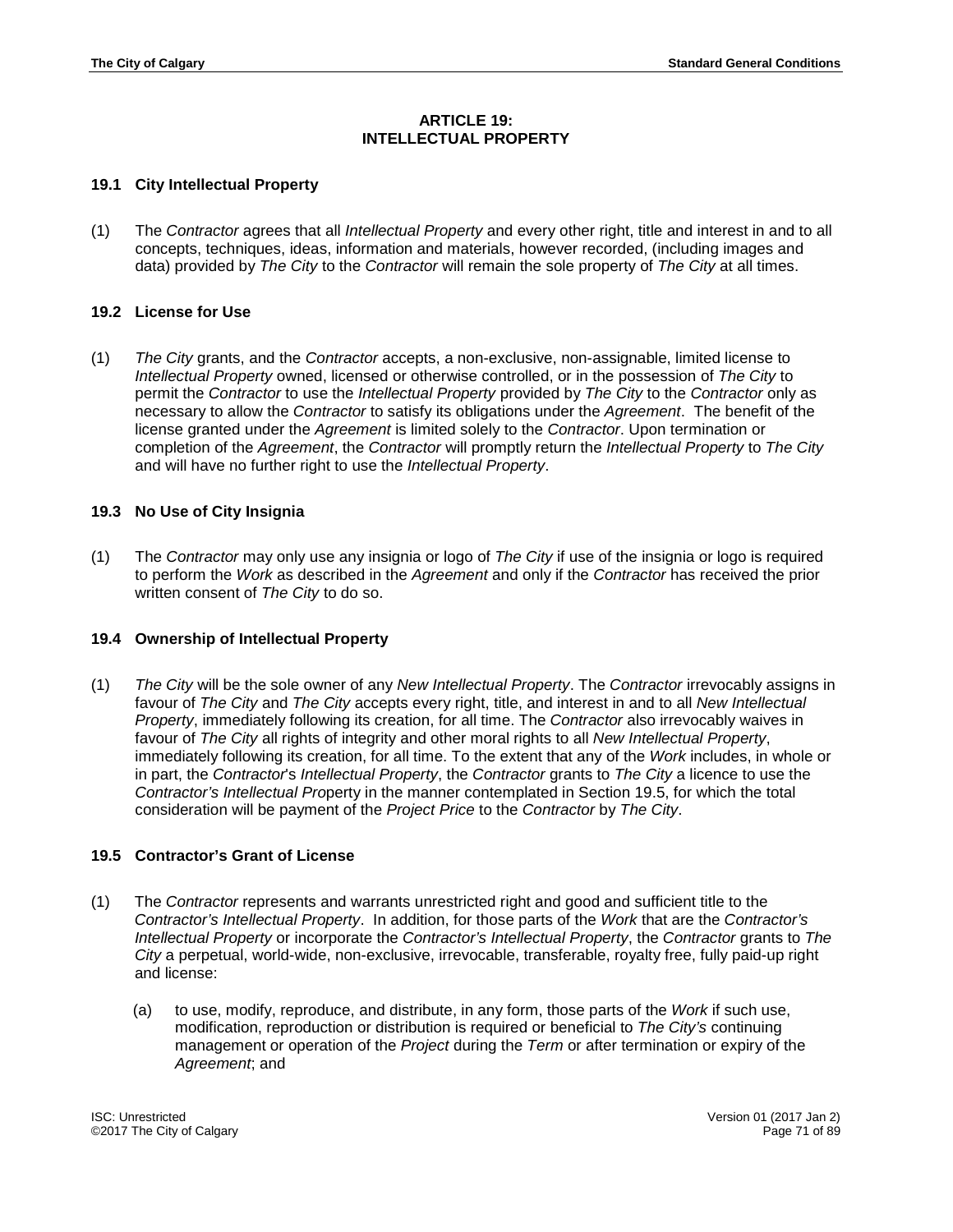(b) to authorize other *Persons*, including agents, *Other Contractors*, or subcontractors to do any of the former on behalf of *The City*.

## **19.6 No Restrictive Material in Work**

(1) Unless specified in the *Technical Specifications* or otherwise agreed to in writing by *The City* in advance, the *Contractor* will not incorporate into any *Work* anything that would restrict the right of *The City* to modify, further develop, or otherwise use the *Work* in any manner that *The City* deems necessary, or that would prevent *The City* from entering into any contract with any contractor other than the *Contractor* for the modification, further development of, or other use of the *Work*.

## **19.7 The Contractor Representation and Warranty Regarding Third Party Intellectual Property**

- (1) The *Contractor* represents and warrants that the performance of the *Work* will not infringe or induce the infringement of any *Third Party Intellectual Property* rights. The *Contractor* further represents and warrants that it has obtained assurances relating to any rights of integrity or any other moral rights associated with all *Third Party Intellectual Property* incorporated into the Work confirming that all such rights of integrity and moral rights have been waived.
- (2) The *Contractor* must pay all applicable fees associated with the use of the *Third Party Intellectual Property,* including license fees and royalties required for any *Materials* or *Work* required for the performance of the *Agreement*.
- (3) If *The City* is enjoined in any claim, cause of action, demand, suit or proceeding (or there is a reasonable likelihood that it may be so enjoined) as a result of using any *Third Party Intellectual Property* that is incorporated into or associated with any *Materials* or *Work* provided by the *Contractor* which is attributable to an infringement or alleged infringement of *Third Party Intellectual Property* by the *Contractor*, the *Contractor* will, subject to the prior approval of *The City* and at the *Contractor's* sole expense:
	- (a) procure the right for *The City* to continue using the infringing or allegedly infringing *Third Party Intellectual Property*; or
	- (b) replace or modify the *Third Party Intellectual Property* to make it non-infringing, so long as such replacement or modification does not adversely affect the performance or use of the *Material* or the *Work* generally.

### **ARTICLE 20: ENVIRONMENTAL CONTROLS**

### **20.1 ECO Plan**

- (1) If an *ECO Plan* is required in the *Special Conditions*, the *Contractor* must submit an *ECO Plan* for approval prior to commencement of the *Work*. The *ECO Plan* must include consideration of all requirements of this Article 20 and comply with all of the following:
	- (a) *The City's* Environmental Policy;
	- (b) all requirements of the current edition of *The City's ECO Plan* Framework; and
	- (c) *Good Industry Practice*.

ISC: Unrestricted Version 01 (2017 Jan 2) ©2017 The City of Calgary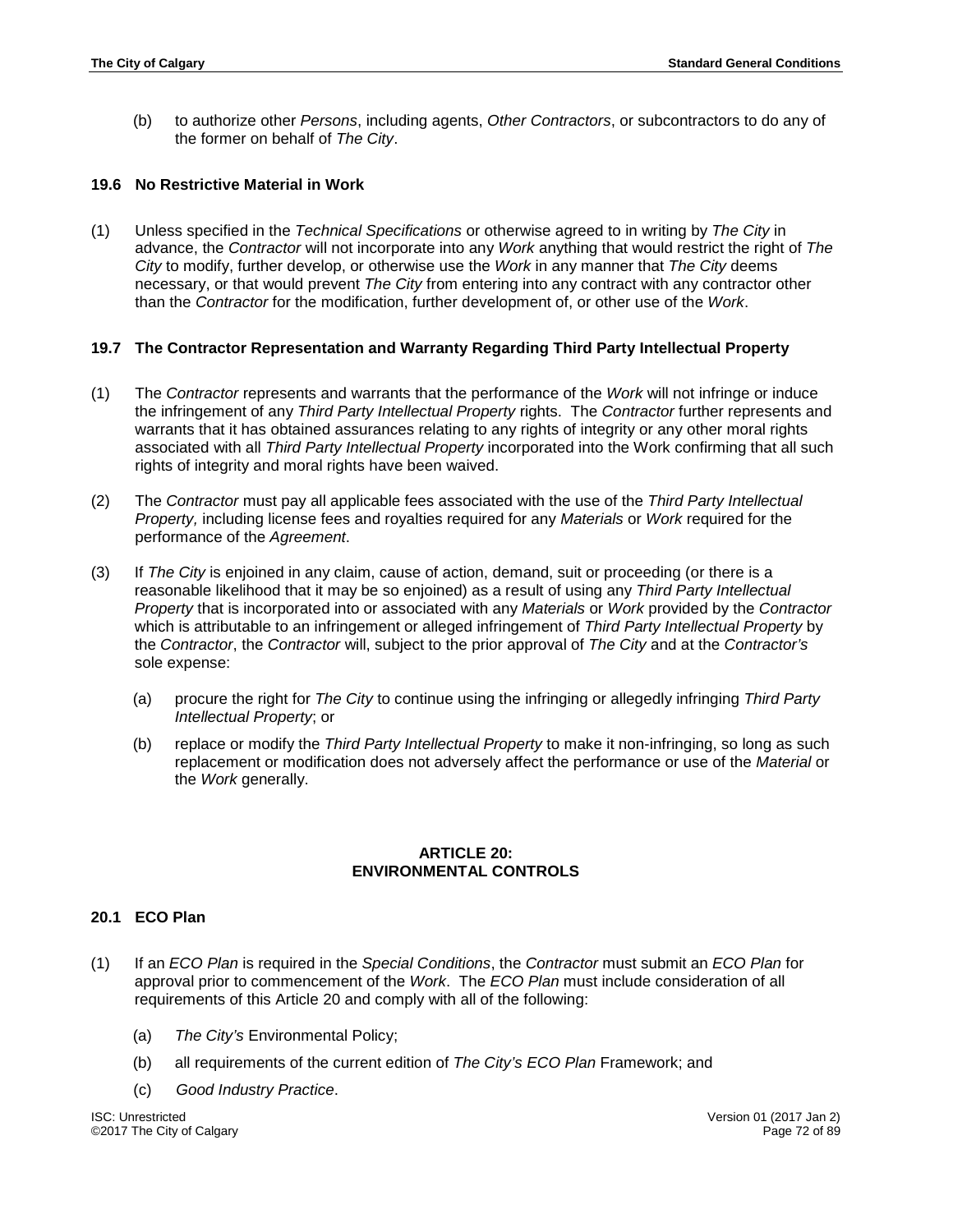- (2) The *Contractor* must:
	- (a) communicate the *ECO Plan* and the *Contractor's* "Environmental Responsibilities Package and Acknowledgement Form" to all personnel on the *Project Site*, including *Subcontractors* and any *Design Professionals*;
	- (b) provide environmental training and orientation to employees sufficient to perform the *Work* and ensure *Subcontractors* and any *Design Professionals* have sufficient environmental training and orientation appropriate for performing their *Work*;
	- (c) ensure that all environmental training and orientation is documented and *Records* are maintained;
	- (d) maintain all relevant *Records* demonstrating that the *Contractor's Environmental Obligations* have been implemented and are being regularly monitored and maintained;
	- (e) provide *The City* access to *Records* maintained under Subsection 20.1(2)(d) on request; and
	- (f) provide access to the *Project Site* for environmental inspections.

#### **20.2 Erosion and Sediment Control**

- (1) The *Contractor* must comply with all *Applicable Law*, *Permits, Licenses and Approvals*, *Good Industry Practice,* and all requirements of the current edition of "The City of Calgary Guidelines for Erosion and Sediment Control" to ensure protection of water bodies, storm water or wastewater infrastructure, *Roadways*, public and private property, and the environment.
- (2) The *Contractor* must implement, monitor, and maintain appropriate practices to minimize and manage erosion and sedimentation on the *Project Site* during the term of the *Agreement*.
- (3) Without limiting the general application of Subsections 20.2(1) and 20.2(2):
	- (a) If the *Project Site* is larger than two hectares in overall size, the *Contractor* must:
		- i. develop an "Erosion and Sediment Control Report" (within this Section 20.2 referred to as "*ESC Report*") and *ESC Drawings* that contain information as required by *The City*;
		- ii. have the *ESC Drawings* referred to in Subsection 20.2(3)(a)(i) *Authenticated* by an *Engineer*, a Professional Licensee (P.L. Eng.), or Professional Agrologist licensed to practice in Alberta and having experience in the design and implementation of erosion and sediment control or by a designated Certified Professional in Erosion and Sediment Control, and submit them to *The City* (Water Resources);
		- iii. forward amendments and updates to the *ESC Report* and *ESC Drawings* to *The City* for review and approval; and
		- iv. include a review of erosion and sediment control measures at a *Project* orientation meeting as described in Subsection 12.2(4);
	- (b) if the *Project Site* is smaller than two hectares in overall size but larger than 0.4 hectares in size and the *Project Site* does not have characteristics that indicate more stringent measures for erosion and sediment controls should be implemented, the *Contractor* must:
		- i. develop *ESC Drawings*;
		- ii. have the *ESC Drawings* referred to in Subsection 20.2(3)(a)(i) *Authenticated* by an *Engineer*, a Professional Licensee (P.L. Eng.), or Professional Agrologist licensed to practice in Alberta and having experience in the design and implementation of erosion and sediment control or by a designated Certified Professional in Erosion and Sediment Control, and submit them to *The City* (Water Resources); and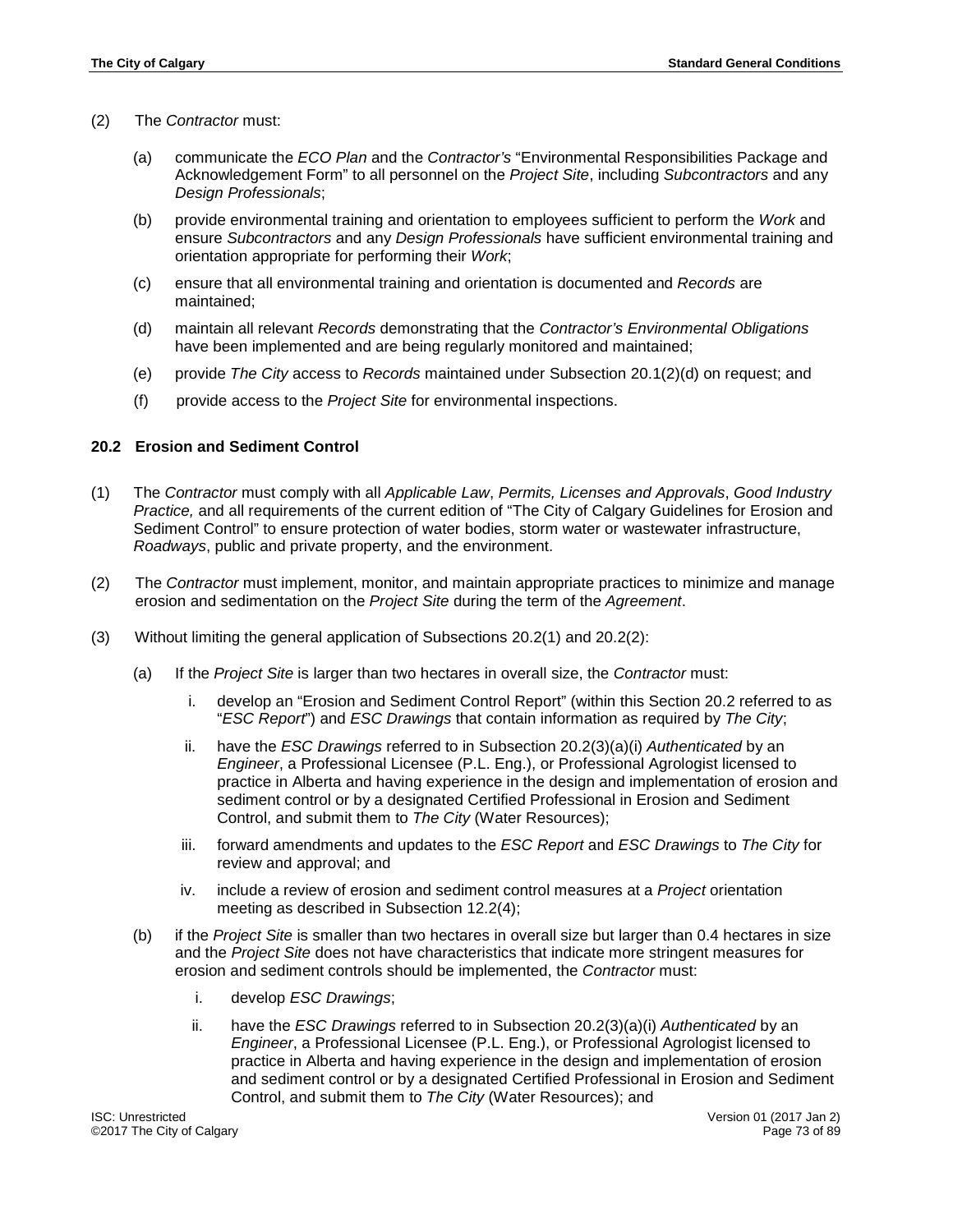- iii. include a review of erosion and sediment control measures at a *Project* orientation meeting as described in Subsection 12.2(4).
- (c) if the *Project Site* is less than 0.4 hectares in size and the *Project Site* does not have characteristics that indicate more stringent measures for erosion and sediment controls should be implemented, the *Contractor* must:
	- i. follow *Good Industry Practices* and provide to *The City*, on request, a written description of the *Good Industry Practices* that the *Contractor* will implement on the *Project Site*.
- (4) The Contractor may contact the *The City* (Water Resources-Erosion Control Coordinator) to discuss *The City's* requirements at any time.
- (5) The *Contractor* must, in accordance with *Good Industry Practice,* carry out the following on all *Project Sites*, regardless of size:
	- (a) implement phased construction to allow areas with high erosion potential to be constructed in a minimum amount of time with permanent stabilization (landscaping) measures implemented early;
	- (b) divert clean runoff (pavement runoff) away from exposed soils or unstabilized areas;
	- (c) minimize the area of disturbed ground that is exposed to erosion at any one time;
	- (d) control erosion at the source by preventing soil detachment and migration;
	- (e) minimize the extent and duration of disturbance to vegetation;
	- (f) stabilize access and egress points to reduce off-site tracking;
	- (g) stabilize and contain stockpiles;
	- (h) control wind-blown and fugitive dust;
	- (i) minimize the compaction of native soil by appropriately locating temporary roads and material storage;
	- (j) minimize exposed slope lengths by breaking them up into smaller slopes using controls;
	- (k) provide temporary cover on exposed soils vulnerable to erosion;
	- (l) maintain subsoil grades in a non-compacted roughened state;
	- (m) provide sufficient capture and storage for containing sediment-laden runoff on the *Project Site*;
	- (n) regularly monitor and maintain the effectiveness of controls (at least every seven days), particularly during or within 24 hours of precipitation or snowmelts (greater than 12 millimetres of rainfall in any 24 hour period or precipitation on wet or partially frozen soils);
	- (o) maintain up-to-date *ESC Report* inspection and maintenance *Records* on the *Project Site*;
	- (p) develop and implement emergency measures as required;
	- (q) correctly install, inspect, and maintain erosion and sediment controls (as per manufacturer or designer specifications);
	- (r) prevent the release of sediment-laden water or contaminated water to water bodies and storm drainage systems as a result of construction dewatering, surface washing, sand blasting, saw cutting, washing vehicles, or washing out of concrete trucks and any concrete equipment, or any other activities that could result in a prohibited discharge; and
	- (s) remove all temporary erosion and sediment controls when no longer required.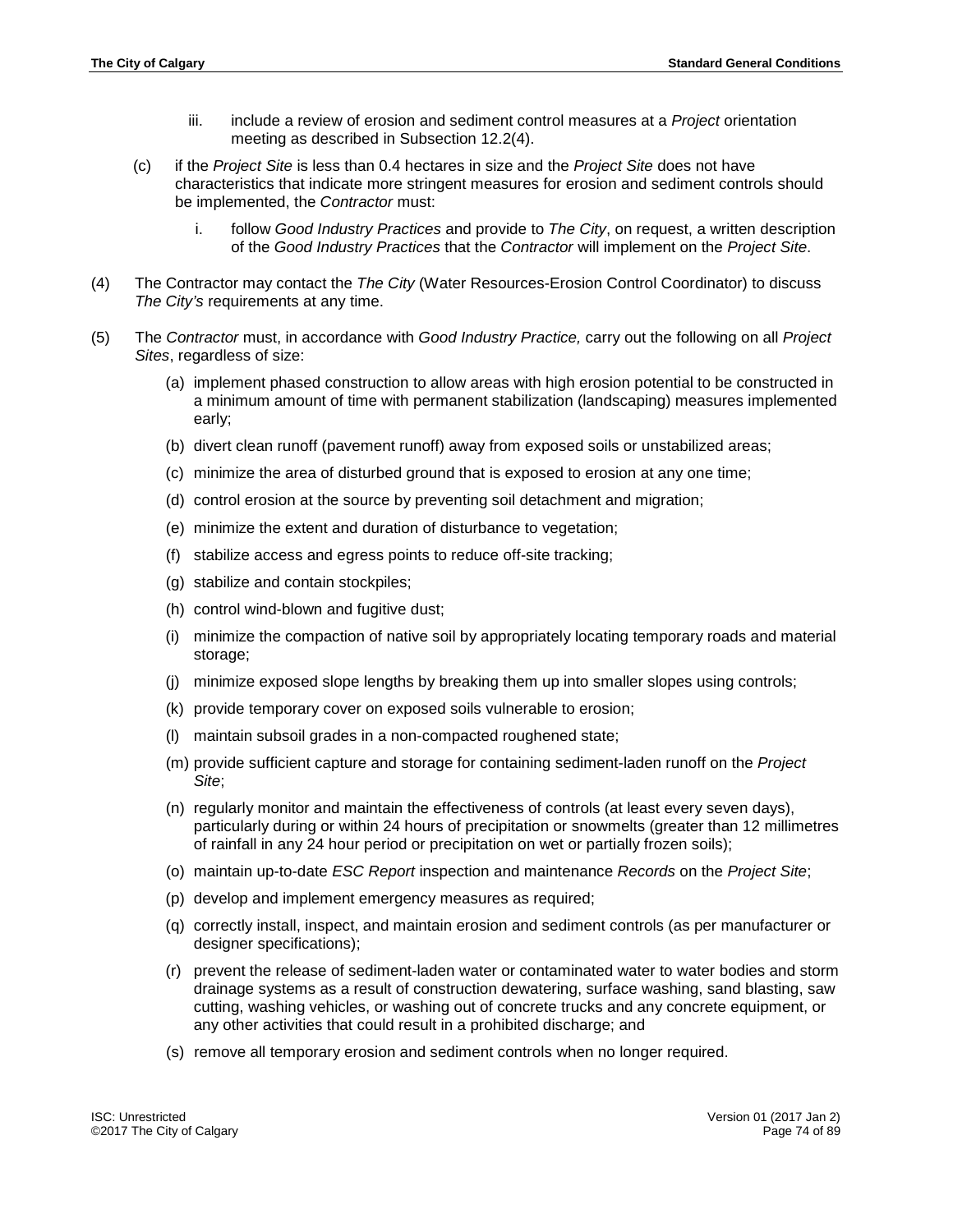- (6) The *Contractor* must submit to *The City*, as required*, ESC Reports* and *ESC Drawings* for development permits and development liaisons.
- (7) If *The City* reasonably determines that there is an erosion or sedimentation matter, or both, on the *Project Site*, *The City* will promptly give *Notice* to the *Contractor*. On receiving the *Notice*, the *Contractor*, subject to any advice provided by the *City Representative*, must take prompt and appropriate action to address the matter. If the *Contractor* fails to take prompt and appropriate action, *The City*, in its sole discretion, may take any steps it determines are necessary to appropriately address the matter at the expense of the *Contractor*. *The City* will provide the *Contractor Notice* of any actions taken by *The City* within 72 hours of taking the appropriate action to resolve the matter. Any costs incurred by *The City* to resolve the matter may be set off against any amount owed by *The City* to the *Contractor*, whether the amount is owed under this *Agreement*, or another agreement.

## **20.3 Soil Conservation and Stockpiles**

- (1) The *Contractor* must, in accordance with *Good Industry Practice*:
	- (a) provide temporary stabilization of exposed soils if wind erosion or water erosion, or both, could contribute sediment to off-site areas, including water bodies, streets, storm drainage systems and property;
	- (b) assess and then strip topsoil from the *Project Site* and exercise due care to prevent mixing of topsoil and subsoil during stripping of the topsoil from the *Project Site*;
	- (c) maintain a one metre separation between topsoil and subsoil stockpiles;
	- (d) ensure that stockpiles in place for more than 30 *Days* are properly stabilized and contained in order to prevent any off-site impacts and ensure that stockpile slopes are not steeper than a 4H: 1V ratio;
	- (e) locate stockpiles in flat, contained areas of the *Project Site*;
	- (f) record all stockpile locations and make the *Records* available at the *Project Site*;
	- (g) control annual weeds on exposed soils before they can set seed in order to reduce the likelihood of spreading;
	- (h) ensure equipment moving from areas with weeds or non-native species into natural areas is clean and free of weeds; and
	- (i) ensure any use of a registered herbicide is approved by the *City Representative* in accordance with *The City's* programs.

#### **20.4 Project Site Water Management**

- (1) The *Contractor* must, in accordance with *Good Industry Practice*:
	- (a) install, inspect, and maintain temporary surface water drainage systems as required during the *Term* and remove them when the *Work* is completed;
	- (b) obtain a drainage or dewatering permit in compliance with *The City's* Drainage Bylaw 37M2005 prior to discharging impounded water to the storm water system;
	- (c) prevent any slurry from entering into any water bodies, storm water or wastewater infrastructure, *Roadways*, public and private property, or the environment when performing saw cutting or coring activities, and dispose of slurry in accordance with *Applicable Law*; and
	- (d) if concrete is used on the *Project Site*: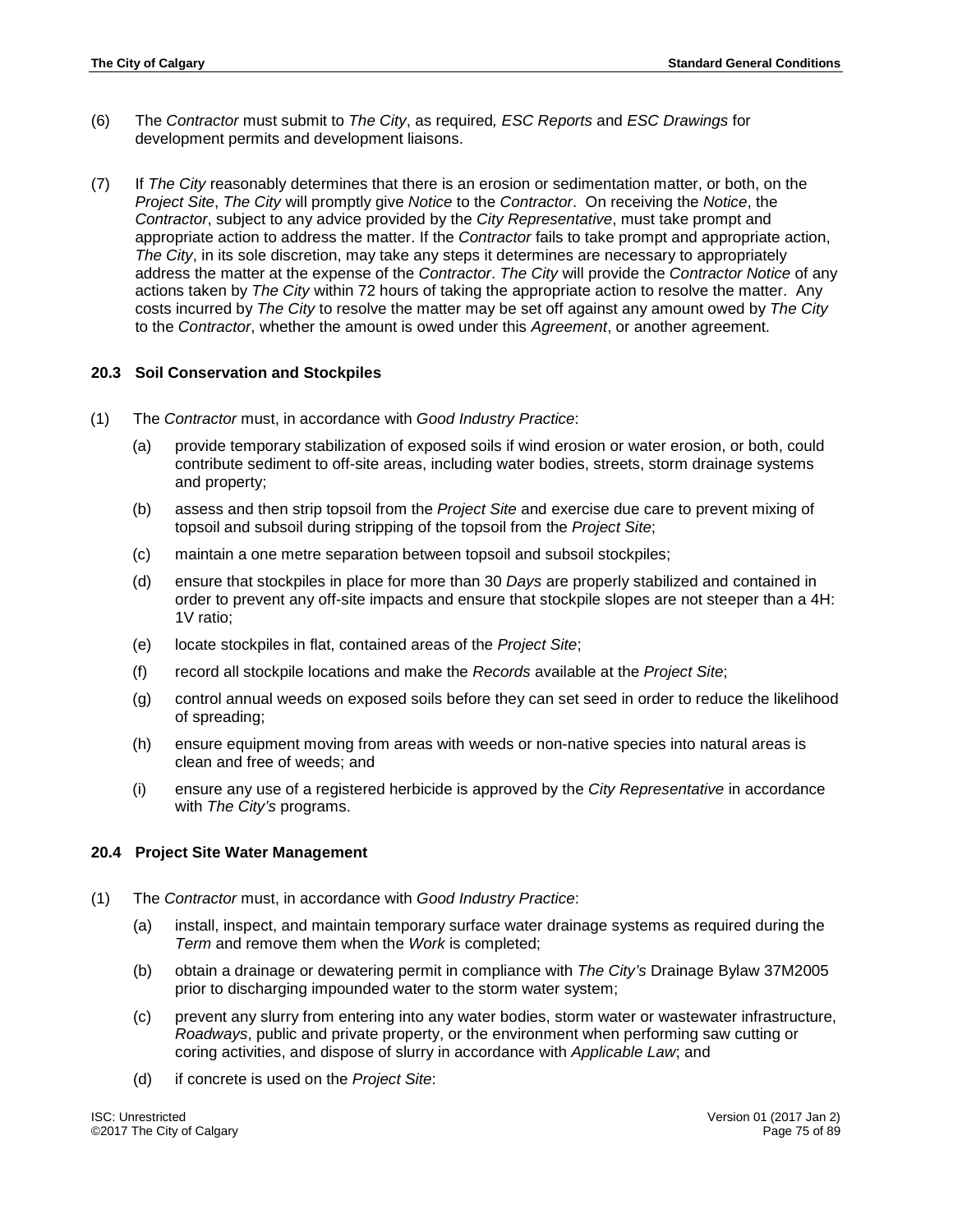- i. prevent concrete washout, or concrete waste from equipment, from entering either directly or indirectly (as a result of a subsequent precipitation event) water bodies, storm water or wastewater infrastructure, *Roadways*, public and private property, or the environment;
- ii. use a containment system approved by *The City* if concrete washout will occur or if surplus concrete will be stored on the *Project Site*;
- iii. prevent concrete wash or leachate concrete from entering waterways or the storm water system; and
- iv. use sealed form structures if necessary to allow for curing cast-in-place concrete works.

## **20.5 Project Site Management**

- (1) The *Contractor* must, in accordance with *Good Industry Practice*:
	- (a) suitably locate, secure, and label chemical, fuel, and lubricant storage areas on the *Project Site* to prevent and minimize the impact of any substance releases or contamination on or off the *Project Site*;
	- (b) ensure that for all *Hazardous Substances* located on the *Project Site*, there is 110 percent secondary containment capacity for the largest container of *Hazardous Substance* in addition to 10 percent of the aggregate capacity of all other containers of *Hazardous Substances*;
	- (c) keep the *Project Site* free from accumulated debris or waste;
	- (d) ensure storage of waste and waste material is controlled to prevent their migration off the *Project Site*;
	- (e) ensure all containers containing waste material are identified, labelled, managed and appropriately disposed of;
	- (f) prevent and control tracking of dirt within and off the *Project Site* and to any adjacent areas, including *Roadways*;
	- (g) take all reasonable measures to control dust within the *Project Site*, including on haul roads, dump sites, stockpiles, and detour roads;
	- (h) promptly remove all mud, dirt debris, and other materials deposited by construction during the construction and rehabilitation period and appropriately dispose of the material; and
	- (i) ensure that spill kits are present on the *Project Site*.

#### **20.6 Waste Management and Recycling**

- (1) The *Contractor* must, in accordance with *Good Industry Practice*:
	- (a) identify, implement, monitor and maintain methods for reducing and diverting waste from a licensed landfill, and at minimum, recycle all cardboard, paper, wood, asphalt, concrete, metal, and plastics and provide *The City* justification in writing for an inability or refusal to divert the foregoing waste materials from the landfill;
	- (b) retain and submit to *The City*, on request, copies of all relevant *Records*, in a summary form, for all types of waste that are disposed of, diverted or recycled, that identify:
		- i. the type of waste;
		- ii. the record number;
		- iii. the quantity or weight recycled or disposed of;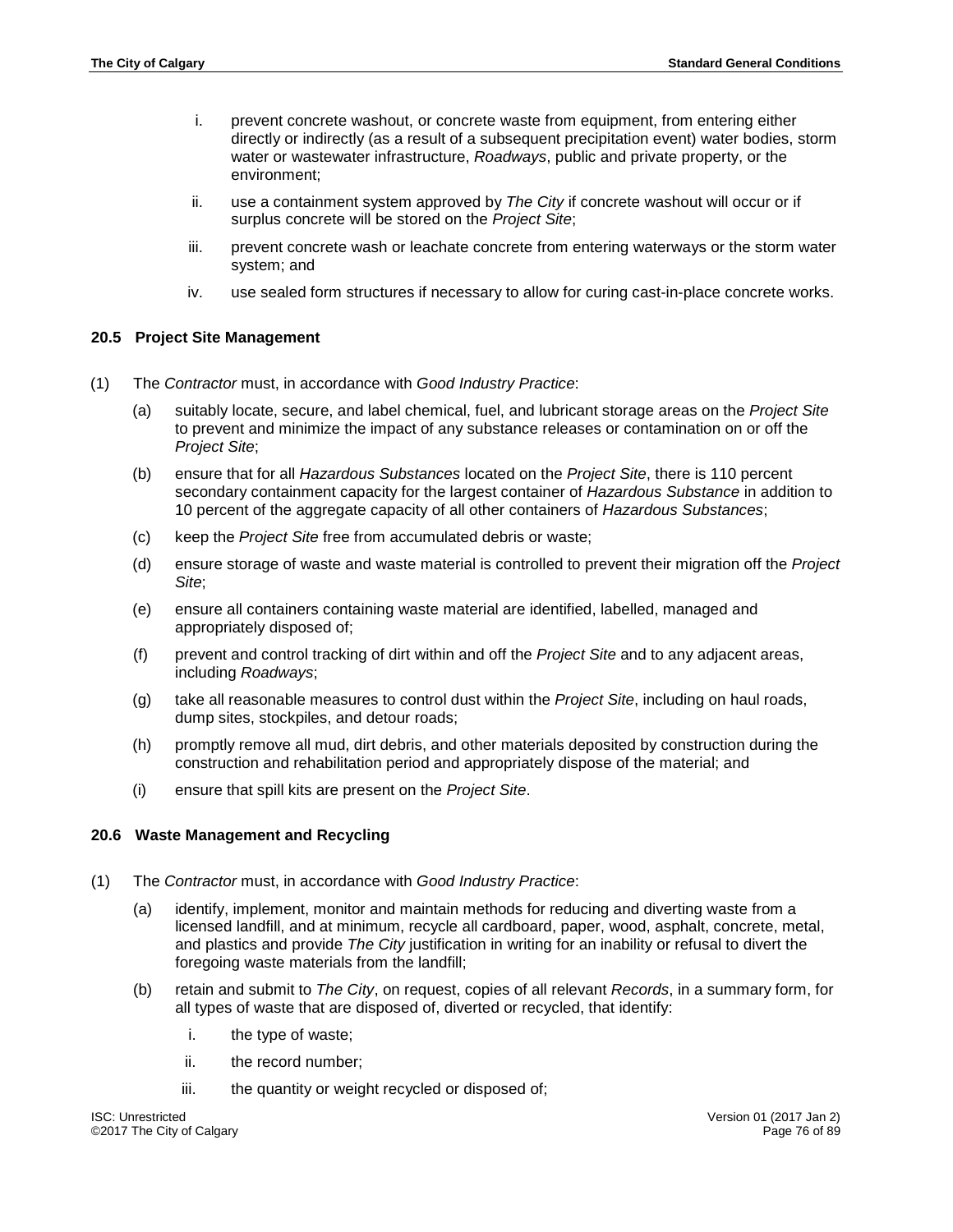- iv. the destination of the waste; and
- v. the classification of the waste under either the *Waste Control Regulation* (AR 192/96) or the *Transportation of Dangerous Goods Regulation* (SOR/2001-286);
- (c) provide appropriate collection containers on the *Project Site* for waste and remove waste regularly from the *Project Site*;
- (d) dispose of waste to disposal sites approved of by *The City* and designated for the type of waste being disposed of;
- (e) ensure all proposed landfill disposal sites are approved licensed landfills;
- (f) not burn or bury waste on the *Project Site*; and
- (g) not dispose of waste into water bodies, storm water or wastewater infrastructure, *Roadways*, public or private property or the environment.

#### **20.7 Fuelling Operations and Spill Prevention**

- (1) The *Contractor* must perform all fuelling operations in accordance with *Good Industry Practice*.
- (2) Personnel must be present at the transfer point during fuelling operations for the duration of the fuelling process.
- (3) Spill kits or drip pads, or both, must be present at the fuelling location during refuelling.
- (4) Fuelling or maintenance of *Construction Equipment* must not take place within 30 metres of water bodies, or near storm water infrastructure or environmentally sensitive areas unless a written standard operating procedure is developed and implemented by the *Contractor* and the standard operating procedure has been approved by *The City* prior to implementation.
- (5) Fuelling requirements and procedures outlined in *Applicable Law*, particularly in the Alberta Fire Code, must be followed and fuelling procedures must be communicated to all *Persons* on the *Project Site* who are involved in fuelling or maintenance operations.
- (6) Servicing or repair of *Construction Equipment* must not occur within 30 metres of water bodies, or near storm water infrastructure or environmentally sensitive areas unless approval has been obtained from The City of Calgary Fire Department Hazardous Substances Section or other *Governmental Authority*.
- (7) The transportation of dangerous goods or *Hazardous Substances* are restricted in the "Central Business District" as detailed in *The City's* Bylaw 23M2005 and Bylaw 13M2004.

#### **20.8 Release Reporting and Clean-Up**

- (1) The *Contractor* must implement, monitor, maintain and document transportation, handling, and storage methods that will prevent spills or releases of chemical, fuel, lubricant, and other *Hazardous Substances* on or around the *Project Site* in accordance with *Good Industry Practice*.
- (2) The *Contractor* must:
	- (a) maintain a contact list of key *Persons* and their phone numbers for reporting spills or releases of chemical, fuel, lubricant and other *Hazardous Substances* and other incidents that may have a detrimental impact on the environment and ensure the contact list is posted in a visible location on the *Project Site*;

(b) comply with *The City's* "Corporate Substance Release Reporting Program"; ISC: Unrestricted Version 01 (2017 Jan 2)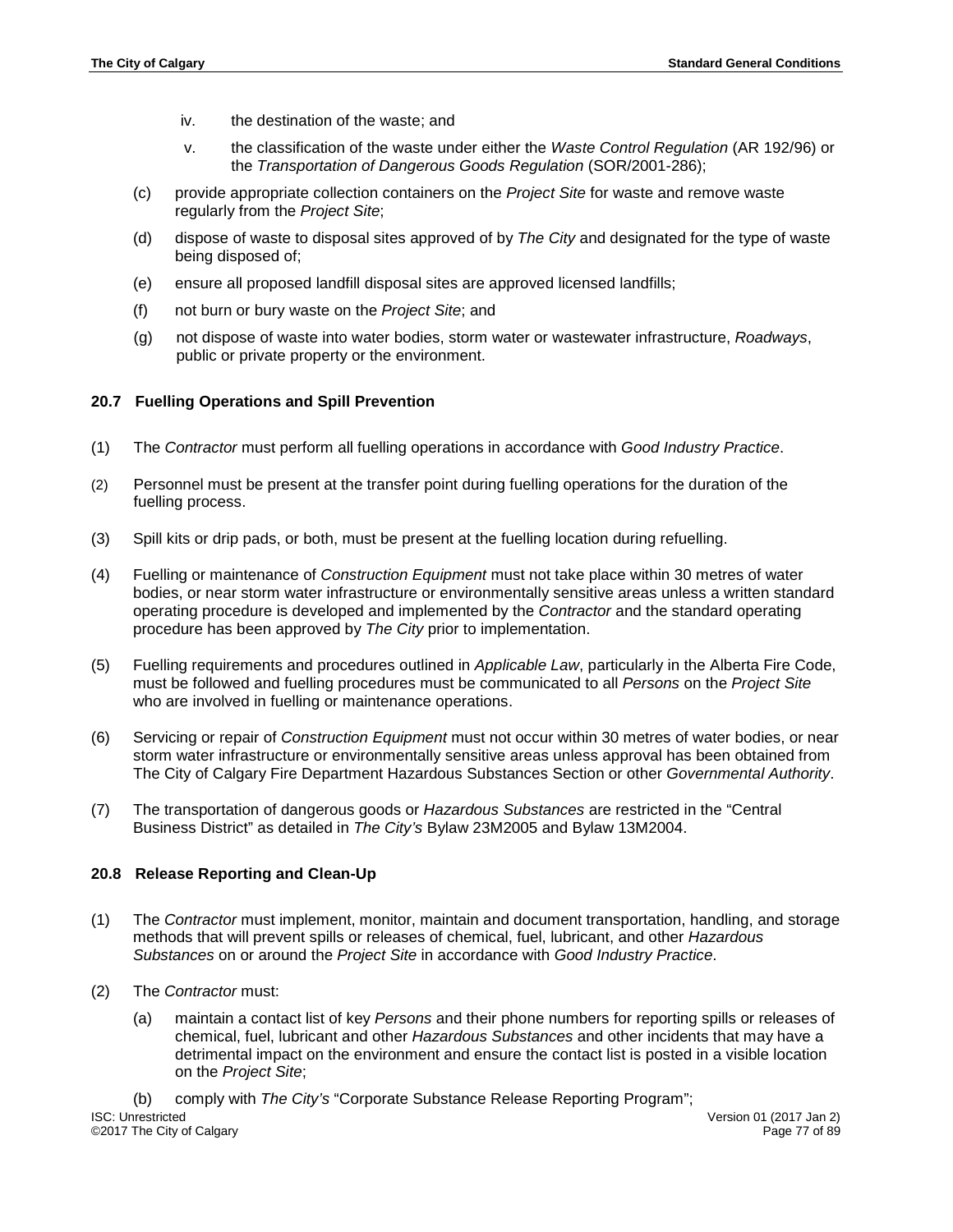- (c) maintain containment equipment and adequate quantities of absorbent material that is readily available for use to contain a spill or release;
- (d) if a spill or release of a *Hazardous Substance* occurs:
	- i. immediately report the spill or release to *The City*;
	- ii. immediately report the spill or release to any other *Government Authority* as required under *Applicable Law* and, if the chemical, fuel, lubricant or other *Hazardous Substance* is entering or about to enter a water body, storm water or wastewater infrastructure, *Roadway*, public or private property, or the environment, call 911 and request the dispatch of *The City's* Fire Department;
	- iii. contain, remove, or clean up and remedy the spill or release in accordance with *Applicable Law* and in consultation with *The City* and *The City's* Fire Department Hazardous Substances Section; and
	- iv. provide, on request of *The City*, adequate documentation concerning the containment, removal or clean up and remedy of the spill or release and the management and disposal of the *Hazardous Substance* in accordance with *Applicable Law*.
- (e) Hydraulic fluids that meet ASTM D-6046 (or equivalent) must be used when practical and feasible in heavy Construction Equipment when the heavy *Construction Equipment* will be used in or immediately adjacent to water bodies or environmentally sensitive areas.

#### **20.9 Discovery of Hazardous Substance**

- (1) If the *Contractor* discovers any unexpected *Hazardous Substance* during performance of the *Work*, the *Contractor* and *Subcontractors* must act in accordance with *Good Industry Practice*, including taking all necessary actions (such as stopping the *Work* if necessary) to ensure no *Person* suffers injury, sickness, or death, there is no adverse impact on the environment, and no property is damaged or destroyed as a result of exposure to, or the presence of any unexpected *Hazardous Substance*, and the *Contractor* must immediately notify:
	- (a) *The City's* Fire Department;
	- (b) The *City Representative* and *The City's Design Professional*;
	- (c) Alberta Environment and Parks; and
	- (d) any other *Government Authority* requiring notification under *Applicable Law*; and
	- (e) any other *Persons* as may be specified in the *Special Conditions*.
- (2) If the *Contractor* discovers any unexpected *Hazardous Substance* during performance of the *Work*, the *Contractor* must immediately contact the *City Representative* and *The City's Design Professional* to determine a course of action and must allow *The City* unrestricted access to the *Project Site* to investigate the presence of the unexpected *Hazardous Substance* on the *Project Site*.
- (3) If *The City's* Fire Department Hazardous Substances Section determines that an emergency situation exists, it will assume control of the *Project Site* in the area of contamination and provide the necessary services and direction to the *Contractor* to contain, remove, clean up and remedy any unexpected *Hazardous Substance*. Control of the *Project Site* will be returned to *the Contractor* when the emergency situation no longer exists.
- (4) When an emergency situation as described in Subsection 20.9(3) is brought under control, the *City Representative* will be responsible for communicating with Alberta Environment and Parks or other *Government Authority* to determine additional steps to manage and remedy any unexpected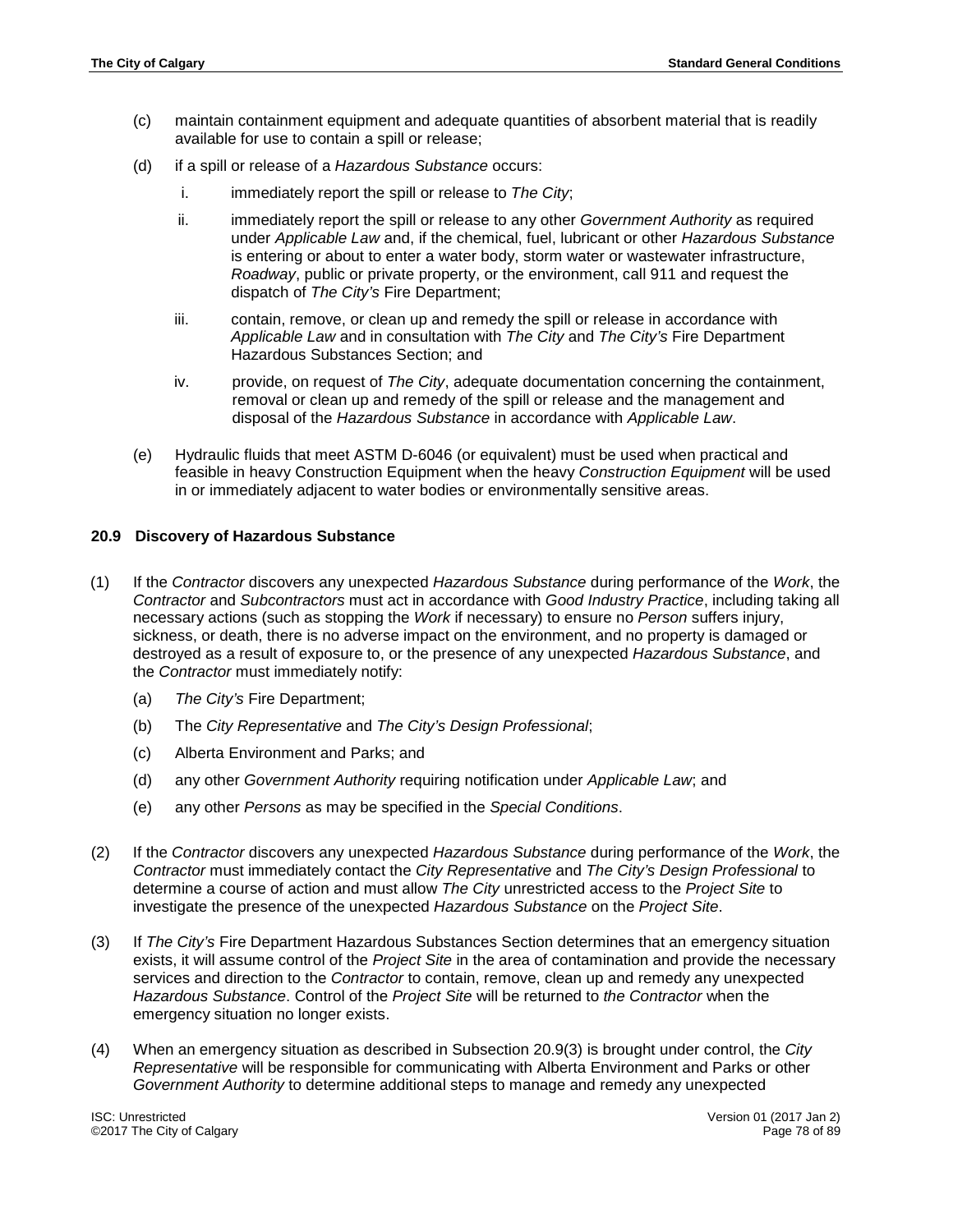*Hazardous Substance*. The *Contractor* will coordinate with the *City Representative* and *The City's Design Professional* to implement measures to complete the *Work* and meet the requirements of the *Agreement*, including the containment, removal or clean up and remedying and any further management or remedying of the unexpected *Hazardous Substance* and the supply of proper personal protective equipment for individual *Persons* on the *Project Site*. The *Contractor* will provide any documentation to the *City Representative* and *The City's Design Professional* , on request, concerning the containment, removal or clean up and remedying and any further management or remedying of the unexpected *Hazardous Substance*.

(5) If the *Work* on the *Project Site*, or a part of it, has to be temporarily suspended until the unexpected *Hazardous Substance* has been fully investigated, characterized and managed in accordance with *Authority Requirements*, the *Contractor* may request a *Change Order* adjusting either the *Project Schedule* or the *Project Price*, or both, to account for the delay in the *Work* or for any additional costs for performing the *Work* as a result of the unexpected *Hazardous Substance*, as may be applicable. *The City* will not be liable for any damages or loss of profits as a result of the delay*.*

## **20.10 Use of Hazardous Substances in Performance of the Work**

- (1) Unless otherwise specified in the *Technical Specifications*, the *Work* must not include, and the *Contractor* must not permit the use of any *Hazardous Substance*, other than those *Hazardous Substances* that are necessary to perform the *Work* in accordance with the requirements of the *Agreement* and are customarily used in the construction of projects in the Province of Alberta that are similar to the *Project*, in which case the *Hazardous Substance* must only be used in accordance with *Applicable Law* and *Good Industry Practice*.
- (2) If a *Hazardous Substance* is used or placed in the *Work* or onto the *Project Site* by the *Contractor* or any *Person* for whom the *Contractor* is responsible under *Applicable Law*, the *Contractor* must take all necessary steps to ensure that no *Person* suffers injury, sickness, or death and that no property is damaged or destroyed as a result of exposure to, or the presence of, such *Hazardous Substance*.
- (3) The *Contractor* will indemnify *The City* for all losses and liabilities arising out of or as a result of the *Contractor's* failure, or the failure of any *Person* for whom the *Contractor* is responsible under *Applicable Law*, to comply with the requirements of this Section 20.10.

#### **20.11 Offsite Disposal of Excavated Material**

- (1) The *Contractor* must dispose of excavated soil or material:
	- (a) off of the *Project Site* if it is not required for fill or for the *Work* on the *Project Site*; and
	- (b) at a disposal site that is appropriate for the type of soil or material being disposed of.
- (2) *The City* does not make any representations or guarantees as to the suitability of excavated soil or material for offsite deposit or disposal at any particular disposal site.
- (3) The *Contractor* may contact *The City's* Environmental Control Technologist in Waste and Recycling Services for the "Clean fill Disposal Sampling Requirements" at the contact information specified in the *Special Conditions*.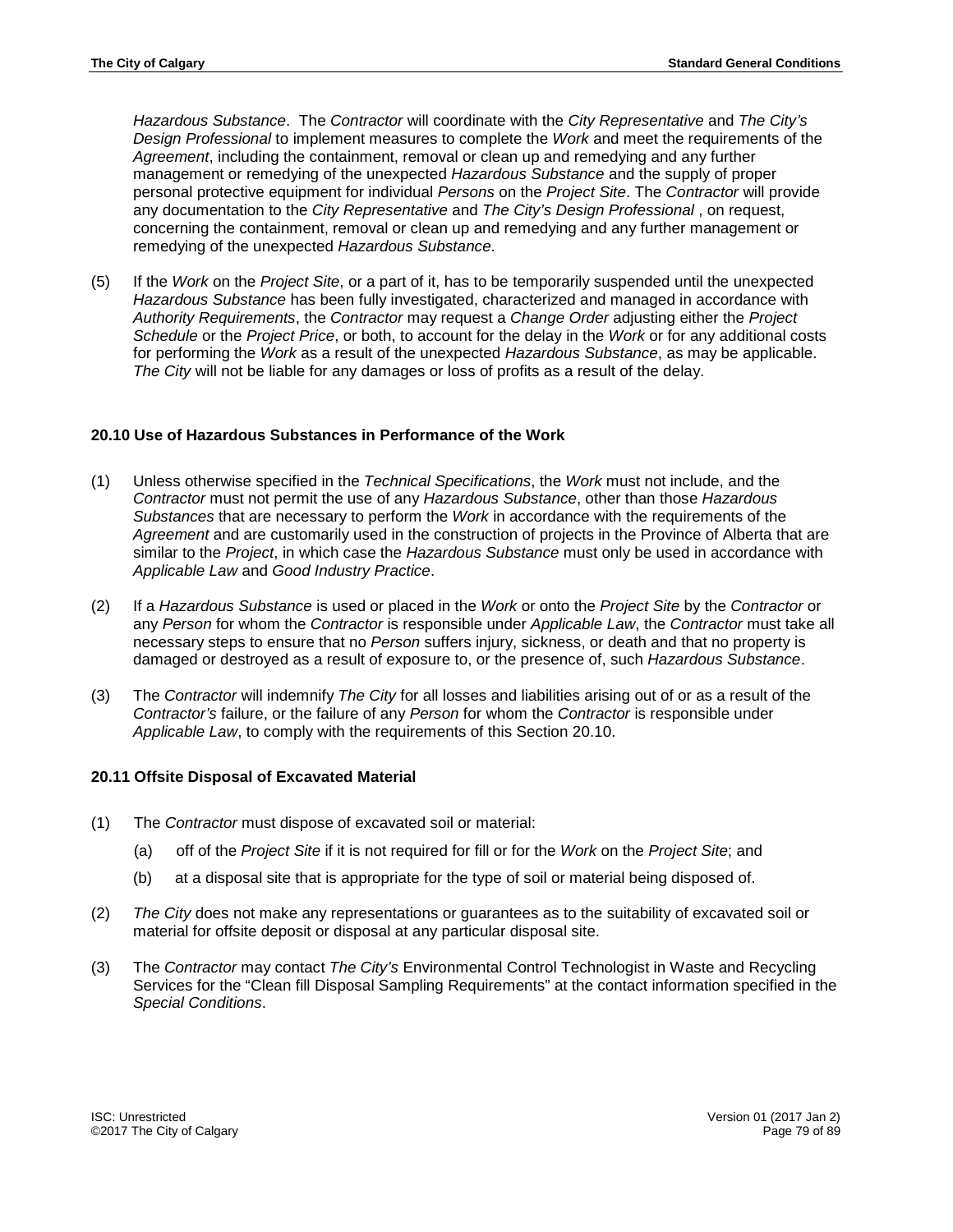## **20.12 Recycled and Imported Fill Material**

- (1) The source location of any imported or recycled fill material to be used for the *Work* must be approved by *The City* prior to the fill material being brought onto the *Project Site*.
- (2) After *The City* has approved the source location of the fill material in accordance with Subsection 20.12(1), any changes in the source location of the fill material must be reported immediately to *The City* and a new approval must be obtained for any new source location of the fill material.
- (3) The *Contractor* must monitor and maintain *Records* relating to the source, volume and analytical data for any imported or recycled fill material and provide to *The City*, on request, such *Records* for verification that the fill material meets *The City's* requirements.

## **20.13 Water Supply and Disposal**

(1) The *Contractor* must ensure that suitable and approved water supply and water disposal methods are implemented in accordance with all requirements of *The City* and Section 20.4 and Subsection 20.14(1).

## **20.14 Authorization to Operate Fire Hydrants**

- (1) Withdrawal of water from a fire hydrant for any purpose other than firefighting is prohibited, unless expressly authorized in writing by *The City*. The City may provide temporary authorization for the withdrawal of water from fire hydrants for construction purposes (such as dust control, grading, soil compaction and the construction of new landscapes prior to the issuing of a *Final Acceptance Certificate*), but not for irrigation purposes. The *Contractor* must contact *The City* to obtain a Hydrant Connection Unit (within this Section 20.14 referred to as "*HCU*") at the contact information set out in the *Special Conditions*.
- (2) If *The City* authorizes the use of a *HCU* by the *Contractor*, the *Contractor* must:
	- (a) enter into a *HCU* rental agreement with *The City* and obtain a fire hydrant use permit;
	- (b) comply with all provisions of the *The City's* Water Utility Bylaw 40M2006 and the fire hydrant use permit, and pay any related deposits or fees;
	- (c) use only water from a fire hydrant for which the *HCU* rental agreement and permit is granted; and
	- (d) ensure that the *HCU* is properly connected to the fire hydrant and that the water meter is functioning at all times when water is being withdrawn through it.
- (3) If the *Contractor* uses the fire hydrant improperly or for a use not authorized under the *HCU* rental agreement, *The City*, in its sole discretion, may:
	- (a) cancel the *HCU* rental agreement;
	- (b) cancel the fire hydrant use permit;
	- (c) seek costs, and set off such costs against amounts owed under this *Agreement*, from the *Contractor* for damage caused by improper use of the fire hydrant, including, but not limited to:
		- i. repairs to a fire hydrant or water main damaged by the *Contractor*; and
		- ii. repairs to any property of *The City* or to the property of third parties, including repairs made necessary because of a water main break as a result of improper use of the hydrant.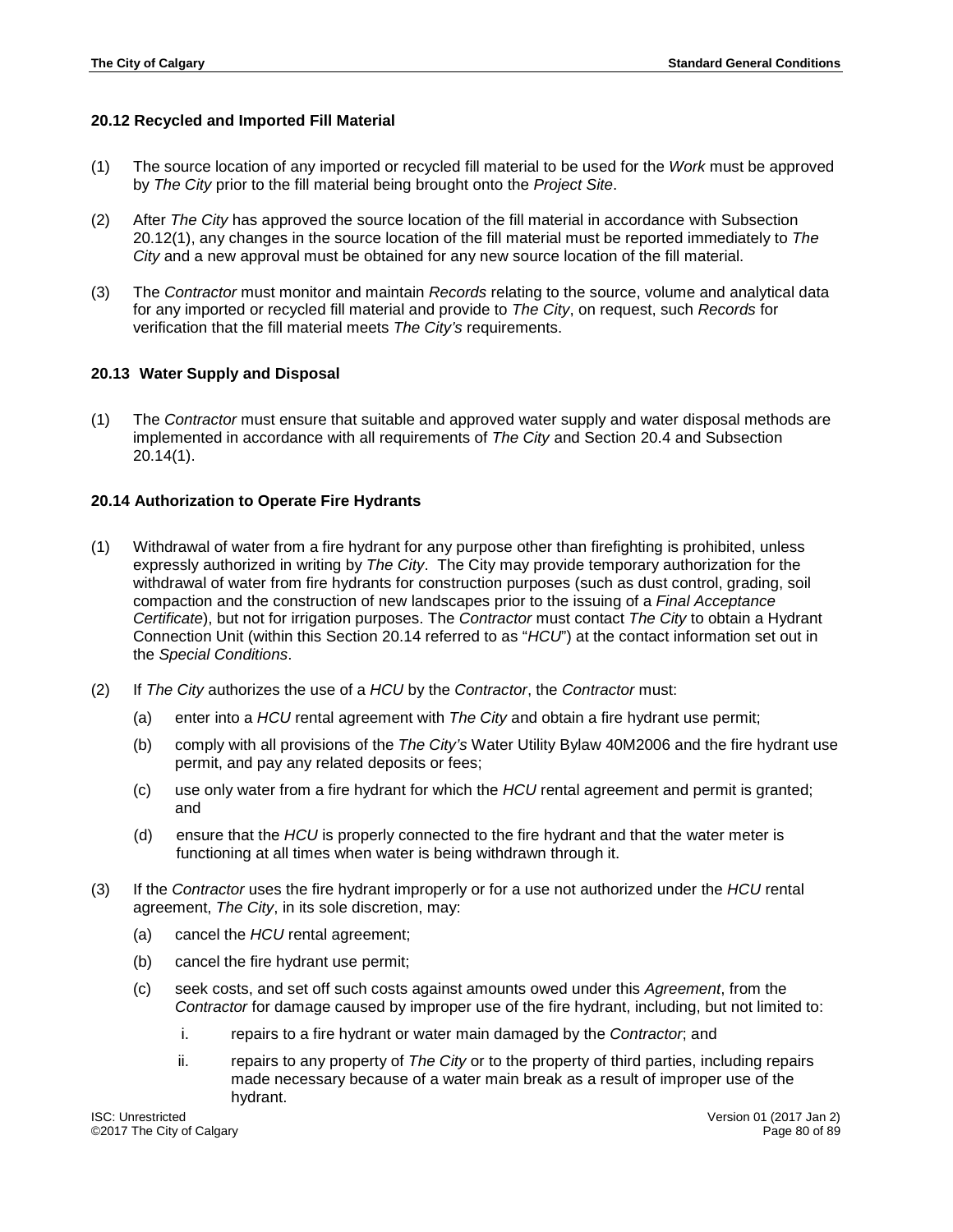- (4) *The City* may provide training for operation of fire hydrants to the *Contractor* at no cost if the *Contractor* makes a request, in writing, to *The City* for such training.
- (5) The *Contractor* may also make application to *The City* for the purchase of bulk water for construction or other, non-fire, purposes by contacting *The City* at the contact information set out in the *Special Conditions*.

#### **20.15 Reduced Idling of Vehicles and Construction Equipment**

- (1) The *Contractor* must not park diesel and natural gas powered vehicles or *Construction Equipment* on the *Project Site* for more than five consecutive minutes with the engine operating unless the operation of the engine is essential for the performance of the *Work* or for initial warm-up of the engine or during periods of cold weather below -10 degrees Celsius.
- (2) The operator of a vehicle or of *Construction Equipment* that is being operated on the *Project Site* must remain with the vehicle or *Construction Equipment* at all times while the vehicle or *Construction Equipment* are in operation.

## **20.16 Tree and Plant Protection**

- (1) If trees are located on or adjacent to the *Project Site*, the *Contractor* must contact Urban Forestry by calling 311 to verify tree ownership and obtain information about tree protection plans in order to establish detailed requirements regarding tree protection. The *Contractor* must submit a tree protection plan to *The City's* Parks Department – Urban Forestry for approval prior to the start of construction when construction or construction-related activities occur within six metres of any tree owned by *The City* if the *City*-owned tree is located:
	- (a) on the *Project Site*; or
	- (b) on property adjacent to the *Project Site* (including in a *Roadway*).
- (2) The *Contractor* must comply with the *The City's* Tree Protection Bylaw 23M2002.
- (3) The *Contractor* must plant all trees, shrubs or groundcover in conformity to the most current edition of "Parks Development Guidelines and Standard Specifications, Landscape Construction Specifications".

#### **20.17 Application of Pesticides and Herbicides**

- (1) The *Contractor* may apply species-specific pesticides for control of weed species consistent with *Good Industry Practice*, if such application is approved by the *City Representative*, in accordance with *Applicable Law* and *The City's* "Integrated Pest Management Program". The *Contractor* must use applicators approved for use by *The City* and the Province of Alberta.
- (2) If the *Contractor* applies pesticides, the *Contractor* must, at the direction of the *City Representative*:
	- (a) install and collect signs in the location where pesticide was applied indicating that pesticide has been applied;
	- (b) complete a "Daily Pesticide Application Report" while located on the *Project Site* during the day of the application of the pesticide and submit the "Daily Pesticide Application Report" to the *City's Representative* on or before 15 November annually or prior to the issuance of the *Construction Completion Certificate*, whichever comes first.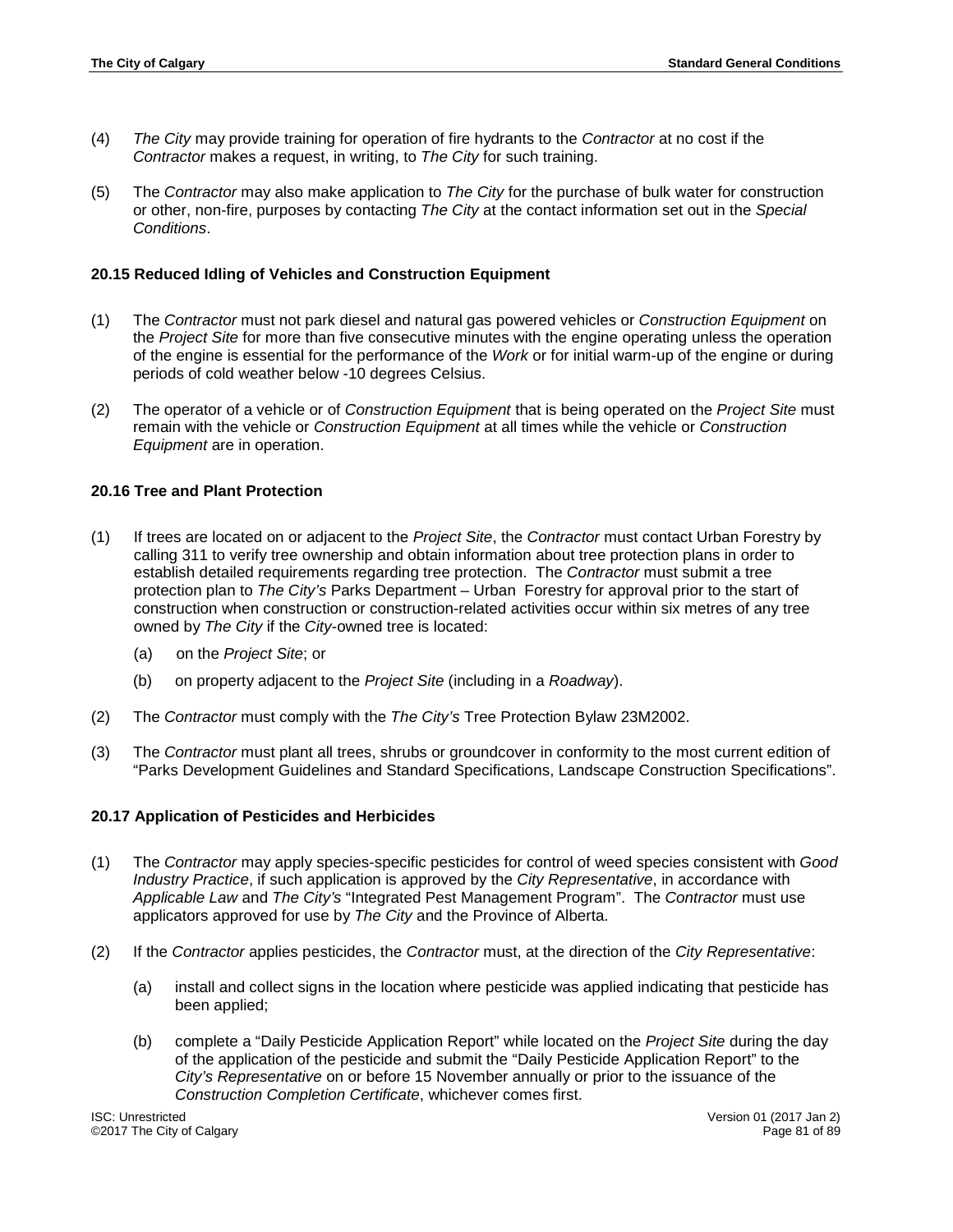## **20.18 Clean-Up and Restoration of Project Site**

- (1) All *Survey Marks*, signs, surplus material, equipment, tools, coverings, waste concrete, excess dirt, sod or gravel, shrubs or trees felled by the *Contractor*, rocks or boulders, or other rubbish must be removed from the *Project Site* immediately after completion of the *Work*.
- (2) The *Contractor* must clean up and restore to pre-construction condition and to the satisfaction of the *City Representative* all existing surfaces and structures damaged during performance of the *Work*, including damage to items such as private curbs, walks, driveways, fences, light standards, signs, and landscaping.
- (3) Unless otherwise specified in the *Special Conditions*, or in writing by *The City*, the *Contractor* must complete the removal of all excavation material that is surplus as a result of backsloping within two weeks from the time the backsloping was started, excepting surplus excavation material located on the *Project Site* that is adjacent to primary streets and bus routes, which must be removed immediately after backsloping is completed.
- (4) The *Project Site* must be "broom-clean" or its equivalent prior to *Contractor's* application for *Final Payment.*
- (5) If the *Contractor* fails to perform clean-up and restoration of the *Project Site* in accordance with this Section 20.18, *The City* will perform the clean-up and restoration of the *Project Site* and the cost of doing so will be deducted from *The City's Final Payment* to the *Contractor* or set off against any other amounts owing to the *Contractor* under the *Agreement*.

## **ARTICLE 21: AUDIT**

#### **21.1 Records and Audit**

- (1) The *Contractor* must, at its sole expense, following execution of the *Agreement* and for a period of seven years following the termination or expiry of the *Agreement*:
	- (a) keep and maintain in an original form, or in an electronic form that preserves the integrity of the original (as applicable) without alteration, deletion or addition, all accounting and all other *Records*;
	- (b) keep and maintain all *Records* in accordance with generally accepted accounting principles and *International Financial Reporting Standards*, as applicable;
	- (c) keep and maintain all *Records* in accordance with the *Technical Specifications*; and
	- (d) make reasonable efforts to protect the *Records* from both physical damage and unauthorized access.
- (2) If any *Records* kept and maintained by the *Contractor* in electronic form in accordance with Subsection 21.1(1)(a) require special equipment or specialized knowledge to convert the data contained in them into readily readable form, all assistance and facilities reasonably required for such purpose will be provided by the *Contractor* at its sole expense.
- (3) *The City* will have the right to inspect, examine, make copies of, and audit all of the *Contractor's Records* maintained by the *Contractor* under Subsection 21.1(1) at all reasonable times, without prior *Notice*, for the purpose of auditing and monitoring compliance with the requirements of the *Agreement*

ISC: Unrestricted Version 01 (2017 Jan 2) ©2017 The City of Calgary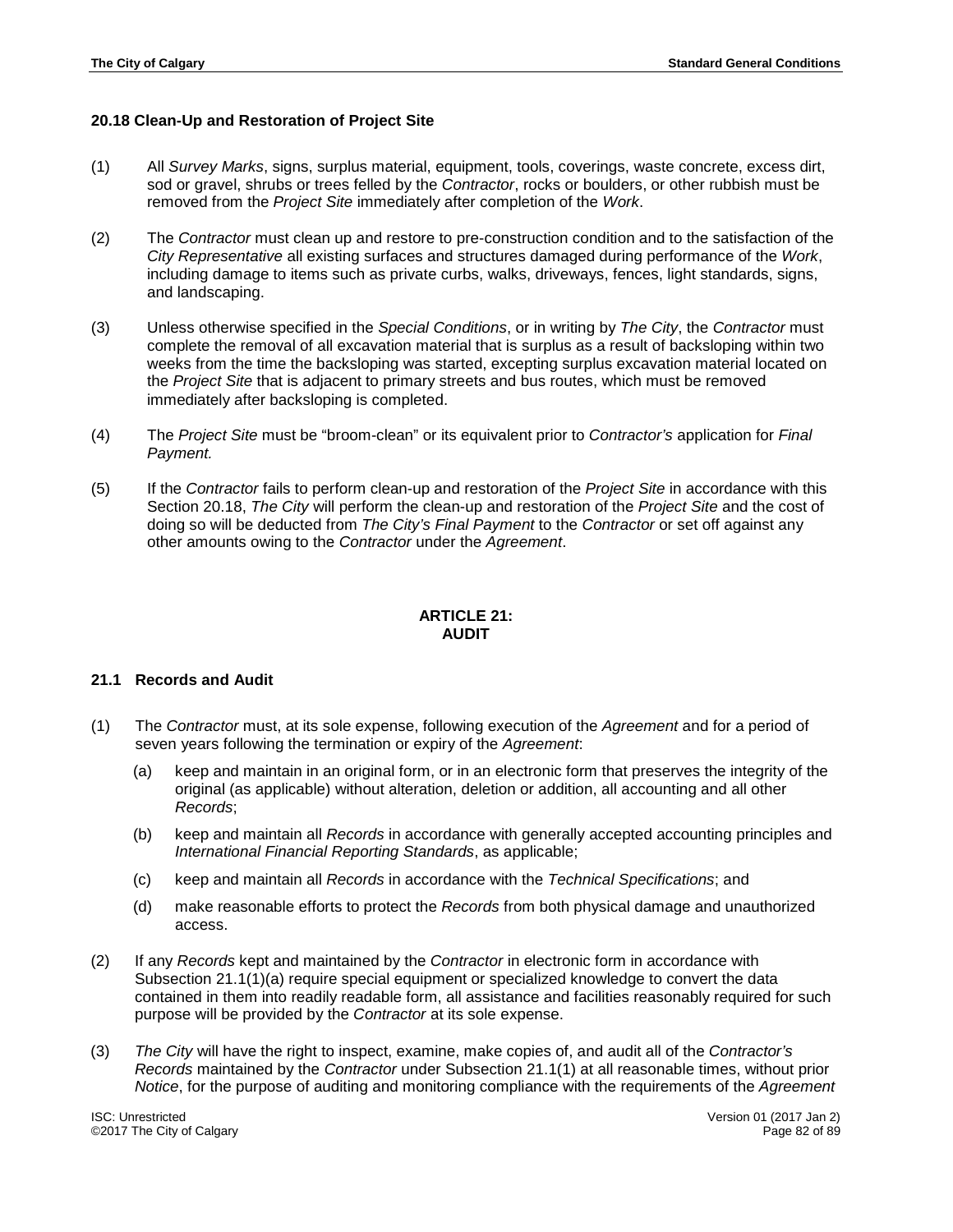or the *Procurement Documents*, including any payments made by or to *The City*. On request by *The City*, the *Contractor* will make available and provide access to, or provide copies of (or do both, at the discretion of *The City*) any *Records* requested by *The City* at the *Contractor's* sole expense and within the timeframe provided at the time of the request.

- (4) Subject to Subsections 21.1(1), 21.1(2) and 21.1(3), the costs of any audit conducted by *The City* under authority of Subsection 21.1(3) will be the responsibility of *The City* unless the audit identifies materially inaccurate, materially misleading, or materially incomplete *Records*. If the audit identifies materially inaccurate, materially misleading, or materially incomplete *Records*, the *Contractor* must reimburse *The City* for the total costs of the audit.
- (5) This Section 21.1 will not be interpreted to limit, revoke, or abridge any other rights, powers, or obligations relating to audit that *The City* may have under *Applicable Law*, whether those rights, powers, or obligations are express or implied.
- (6) If the *Contractor* subcontracts all or a portion of its obligations under the *Agreement*, any agreements formed between the *Contractor* and any *Subcontractors* will expressly include provisions that extend the audit rights contained in this Section 21.1 to *The City*. *The City* will have the right to request copies of original invoices from *Subcontractors* relating to completed *Work*.
- (7) No officer, employee, or agent of the *Contractor* or its affiliates or *Subcontractors* may give to, or receive from, any official, officer, employee, or agent of *The City*, or a spouse or immediate relative of any such person, any commission, fee, rebate or gift, other than courtesies of a nominal value during the *Term*. Further, during the *Term*, no director, officer, employee or agent of the *Contractor* or its affiliates or *Subcontractors* may enter into any business arrangement with any individual official, officer, employee, or agent of *The City*. Without limiting the general audit rights under this Section 21.1, *The City* may, acting reasonably, conduct an audit of any and all of the *Contractor's Records* and of the *Records* of its affiliates or *Subcontractors* related to the *Agreement* and the *Work* performed under it, and all transactions in connection with it, for the purpose of determining if this Section 21.1(7) has been complied with.

#### **ARTICLE 22: GENERAL PROVISIONS**

#### **22.1 Dispute Resolution**

- (1) A dispute between *The City* and the *Contractor* regarding interpretation and application of the *Agreement*, or any part of it, will be resolved by the *Parties* attempting to reach a fair and equitable resolution by using, in good faith, the following methods in the order listed and on an escalating basis to achieve resolution:
	- (a) negotiation between the *City Representative's* supervisor, as specified in the *Contract Letter*, and the *Contractor's* identified senior representative, as specified in the *Contract Letter*;
	- (b) negotiation between the *City Representative's* manager, as specified in the *Contract Letter*, and the *Contractor's* identified senior representative, as specified in the *Contract Letter*; and finally,
	- (c) if such senior officers of the respective *Parties* are unable to resolve the dispute, the *Parties* may, if both *Parties* are in agreement, seek formal mediation by a jointly appointed mediator. The *Parties* must agree to the fees to be paid to the mediator prior to the mediation and each *Party* must pay an equal share of the cost of the mediation.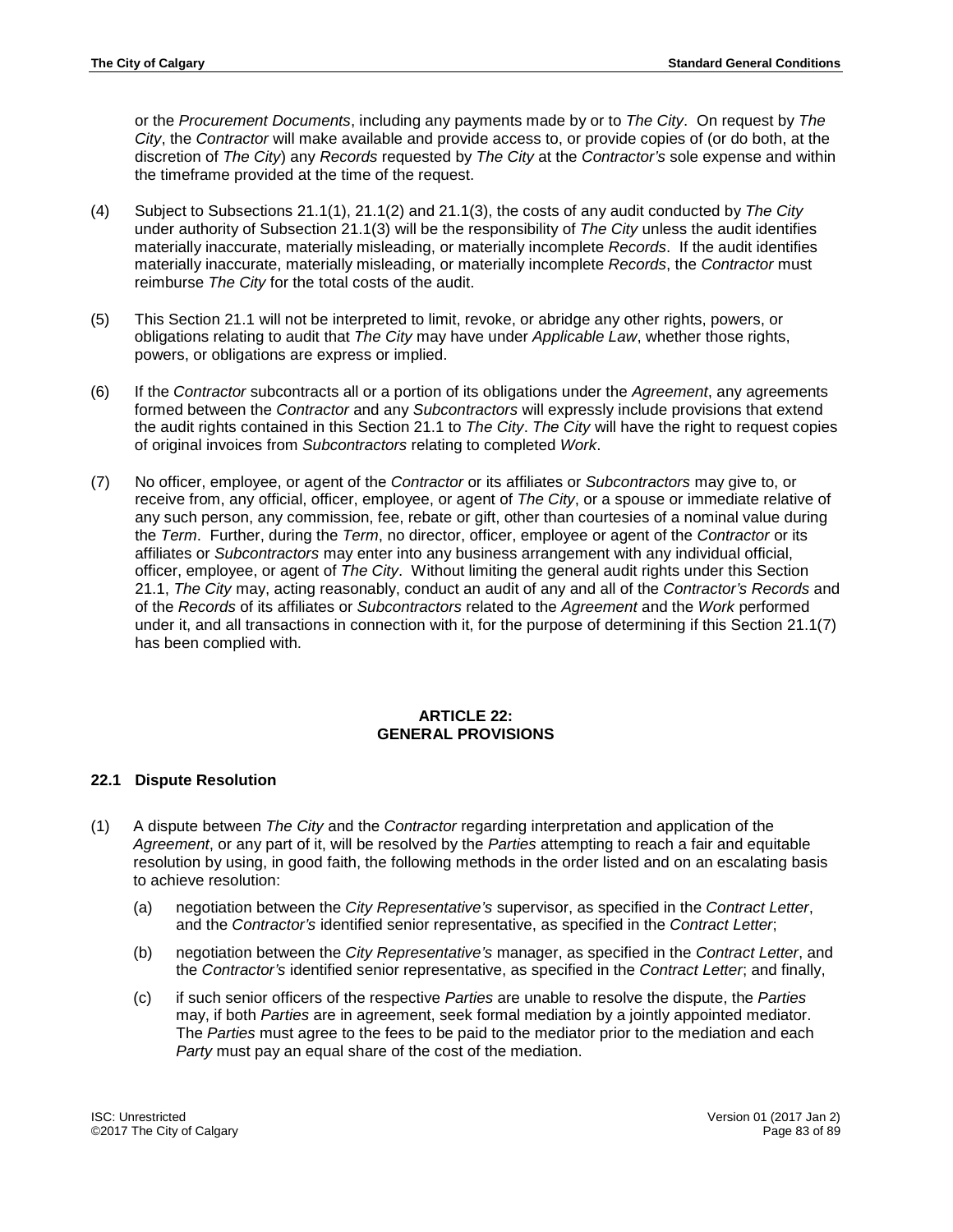In no event will any stage of the negotiation between the *Parties* (as described in Subsections 22.1(1)(a) and 22.1(1)(b) above) exceed 30 *Business Days*. Formal mediation (as described in Subsection 22.1(1)(c)) must not exceed 60 *Business Days*.

- (2) During negotiations as described in Subsections 22.1(1)(a) and 22.1(1)(b) above, no *Party* will be deemed to have waived any rights or remedies at law or in equity, and both *Parties* agree to maintain the business relationship of the *Parties* to the extent reasonably practical during such negotiations.
- (3) The *Parties* may, at any time, seek appropriate remedies through any court of competent jurisdiction in accordance with Subsection 22.2.

## **22.2 Applicable Law**

(1) The *Agreement* will be governed by and interpreted in accordance with the laws in force in the Province of Alberta. No action at law or in equity may be commenced or continued on any matter arising out of or connected with the *Agreement* in any court other than a court of competent jurisdiction in the Province of Alberta or on appeal to the Federal Court of Appeal or Supreme Court of Canada from the appropriate court in the Province of Alberta.

## **22.3 Assignment**

(1) The *Contractor* must not assign the *Agreement* or any portion of it without the written consent of *The City*, which consent *The City* may withhold in its sole discretion.

## **22.4 Amendment and Waiver**

(1) No amendment of the *Agreement* is effective unless made in writing and signed by a duly authorized representative of each of *The City* and the *Contractor*. No waiver of any term or condition of the *Agreement* is effective unless made in writing, and any such waiver has effect only in respect of the particular term or condition stated in the waiver. No representation by either of the *Parties* with respect to the performance of any obligation under the *Agreement* is capable of giving rise to a claim of estoppel unless the representation is made in writing.

## **22.5 Additional Assurances**

(1) *The City* and the *Contractor* each agree, from time to time, to undertake all acts and provide further assurances and instruments as may reasonably be required to perform the terms and conditions of the *Agreement* in accordance with its spirit and intent.

#### **22.6 Limitation Periods**

(1) The *Parties* agree that the two year limitation period set out in the *Limitations Act*, R.S.A. 2000, c. L-12 will be extended for an additional period of two years for any causes of action, proceedings, or claims arising from the subject matter of this *Agreement*.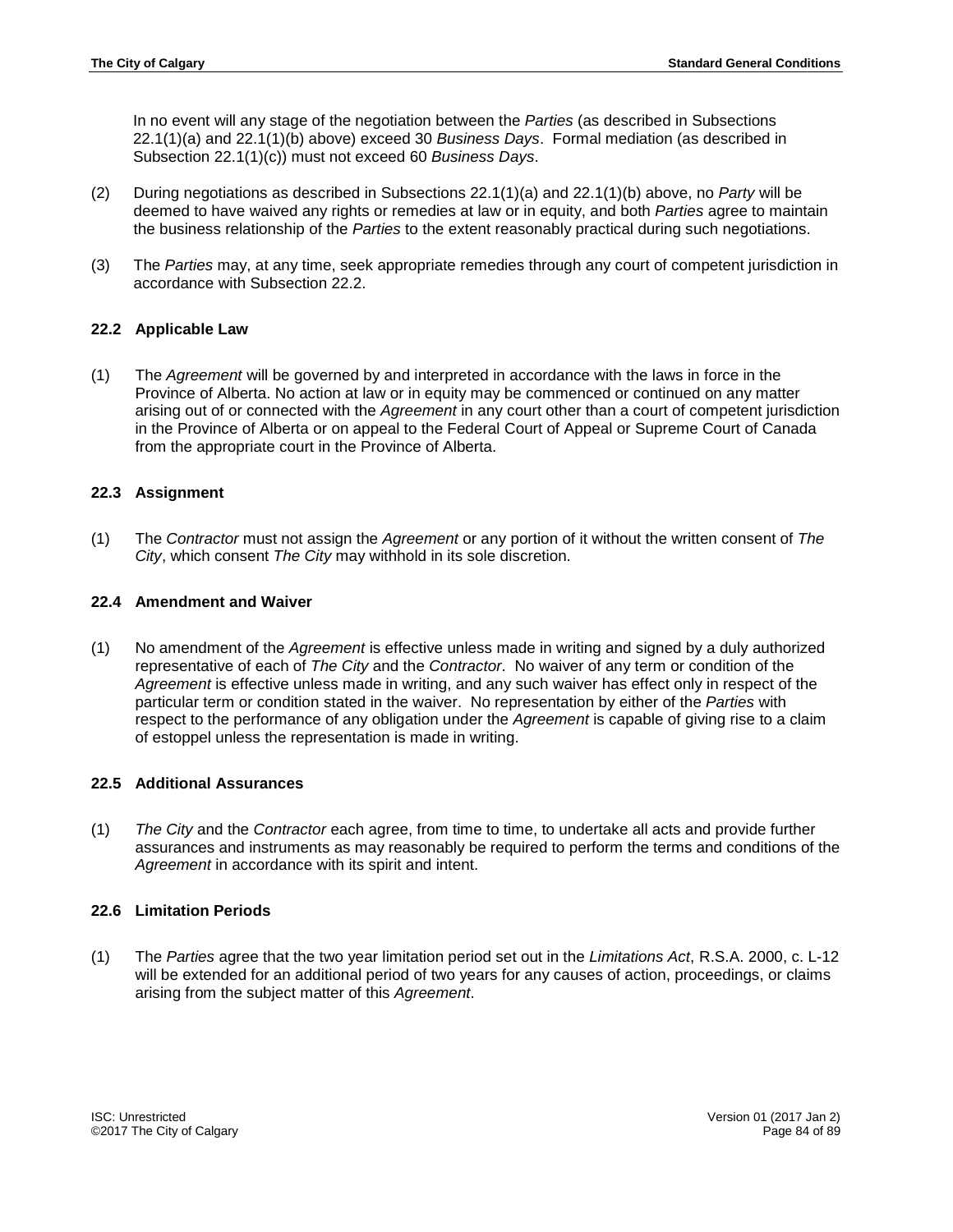#### **22.7 Counterparts**

(1) This *Agreement* may be executed in counterparts, in which case, the counterparts together will constitute one *Agreement*, and communication of execution by electronic transmission will constitute good delivery.

#### **22.8 Entire Agreement**

(1) This *Agreement* is the entire *Agreement* between *The City* and the *Contractor* regarding the subject matter of the *Agreement*, and supersedes any previous *Agreement*s, discussions, negotiations, and understandings. There are no agreements, representations, warranties, terms, conditions, or commitments regarding the subject matter of the *Agreement* except as expressed in the *Agreement*.

## **22.9 Currency**

(1) In the *Agreement*, any reference to dollar amounts are in Canadian currency and any amount advanced, paid, or calculated is to be advanced, paid, or calculated in Canadian currency, unless otherwise specified in the *Special Conditions* or approved in writing by *The City*.

## **22.10 No Agency, Joint Venture, Partnership, Lease or Loan, Employment**

- (1) The *Agreement* is not intended to and does not:
	- (a) create any relationship of agency;
	- (b) constitute or create any joint venture;
	- (c) constitute or create any partnership;
	- (d) constitute the relationship of landlord and tenant;
	- (e) constitute the relationship of lender and borrower; or
	- (f) constitute the relationship of employer and employee.

The *Parties* will not allege or assert for any purpose that the *Agreement* constitutes or creates a relationship of agency, joint venture, partnership, landlord and tenant, lender and borrower, or employer and employee.

#### **[Appendices A, B-1, B-2 and C attached]**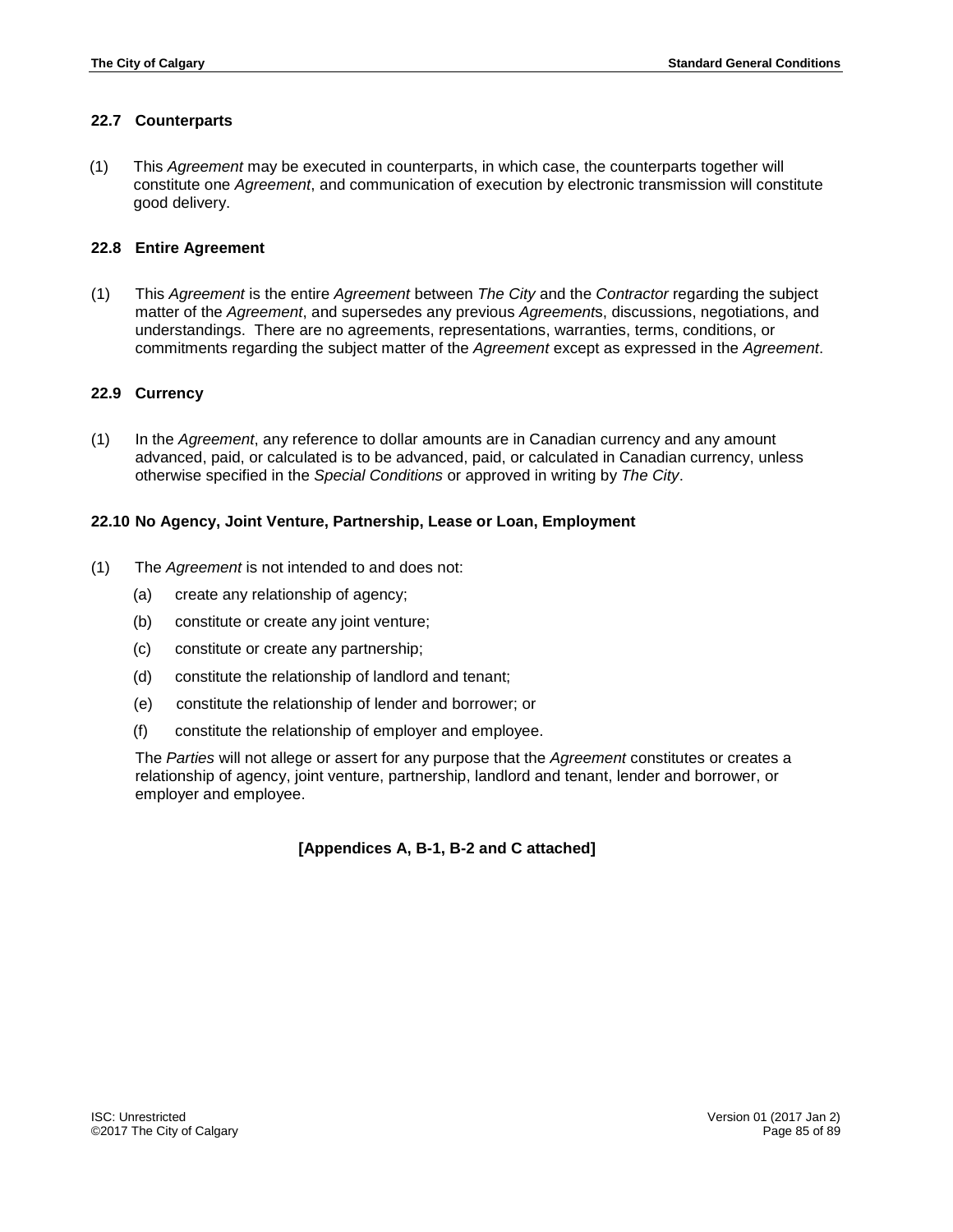# **APPENDIX A**

# **FORM OF STATUTORY DECLARATION SUBMITTED BY CONTRACTOR FOR PAYMENT**

**Payment Number:** 

| To be made by the <i>Contractor</i> prior to payment when required |  |
|--------------------------------------------------------------------|--|
| as a condition for either (check appropriate box):                 |  |

- second and subsequent *Construction Period Payments*; or
- □ release of *Builders' Lien Fund* or other holdbacks.

| Purchase Order #:<br>Date of <i>this</i> application for payment:                                    |     |      |  |  |
|------------------------------------------------------------------------------------------------------|-----|------|--|--|
| Month                                                                                                | Dav | Year |  |  |
| Date of last (immediately preceding) application for payment<br>for which payment has been received: |     |      |  |  |
| Month                                                                                                |     | Year |  |  |

#### **Identification of Contract**

| Date of Agreement: (Day) __________                | Year) __________    |
|----------------------------------------------------|---------------------|
| Owner: The City of Calgary<br>City Representative: | Name of Contractor: |

#### **Identification of Declarant: Must be an Authorized Representative of the** *Contractor*

| Name of Declarant:       | Position or Title (of office held with Contractor): |
|--------------------------|-----------------------------------------------------|
|                          |                                                     |
| <b>Business Address:</b> |                                                     |
|                          |                                                     |
|                          |                                                     |
|                          |                                                     |

#### **Declaration**

I solemnly declare that, as of the date of this declaration, I am an authorized signing officer of the *Contractor* named in the *Agreement* identified above, and as such have authority to bind the *Contractor*, and have personal knowledge that all insurance and *Workers' Compensation Board* premiums, accounts for subcontracts and related *Total Costs of Material and Labour* which have been incurred by the *Contractor* in performance of the *Work* as required by the *Agreement*, and for which *The City* might in any way be held responsible, have been paid in full up to and including the latest *Construction Period Payment* received, as identified above, except for:

- 1) *Builders' Lien Fund* monies,
- 2) payments deferred by agreement between the *Contractor* and a *Subcontractor* which have been reported to the *City Representative* for the *City Representative's* verification*,* or
- 3) amounts withheld by reason of a legitimate dispute which has been identified to the relevant *Party* or *Parties* and from whom payment has been withheld including any legitimate dispute with a *Subcontractor*, as identified below *(include name of Subcontractor, a brief description of the nature of the dispute and the amount in dispute)*:

\_\_\_\_\_\_\_\_\_\_\_\_\_\_\_\_\_\_\_\_\_\_\_\_\_\_\_\_\_\_\_\_\_\_\_\_\_\_\_\_\_\_\_\_\_\_\_\_\_\_\_\_\_\_\_\_\_\_\_\_\_\_\_\_\_\_\_\_\_\_\_\_\_\_\_\_\_\_\_\_\_

\_\_\_\_\_\_\_\_\_\_\_\_\_\_\_\_\_\_\_\_\_\_\_\_\_\_\_\_\_\_\_\_\_\_\_\_\_\_\_\_\_\_\_\_\_\_\_\_\_\_\_\_\_\_\_\_\_\_\_\_\_\_\_\_\_\_\_\_\_\_\_\_\_\_\_\_\_\_\_\_\_

I make this solemn declaration conscientiously believing it to be true, and knowing that it is of the same force and effect as if made under oath.

**\_\_\_\_\_\_\_\_\_\_\_\_\_\_\_\_\_\_\_\_\_\_\_\_\_\_\_\_\_\_\_\_\_\_\_\_\_\_\_\_\_\_\_\_\_\_** *Signature of Declarant – Authorized Representative of the Contractor*

| Declared before me at |  |
|-----------------------|--|
| in the Province of    |  |
| dated                 |  |

**The making of a false or fraudulent declaration is a contravention of the Criminal Code of Canada and could carry, upon conviction, penalties including fines or imprisonment, or both.**

\_\_\_\_\_\_\_\_\_\_\_\_\_\_\_\_\_\_\_\_\_\_\_\_\_\_\_\_\_\_\_\_\_\_\_\_\_\_\_\_\_\_\_\_ *Signature of Notary Public or Commissioner for Oaths in and for the Province of Alberta*

*\_\_\_\_\_\_\_\_\_\_\_\_\_\_\_\_\_\_\_\_\_\_\_\_\_\_\_\_\_\_\_\_\_\_\_\_\_\_\_\_\_\_\_\_\_\_\_\_\_\_\_\_\_\_\_\_\_ Print Name*

*\_\_\_\_\_\_\_\_\_\_\_\_\_\_\_\_\_\_\_\_\_\_\_\_\_\_\_\_\_\_\_\_\_\_\_\_\_\_\_\_\_\_\_\_\_\_\_\_\_\_\_\_\_\_\_\_\_ Expiry Date of Commission*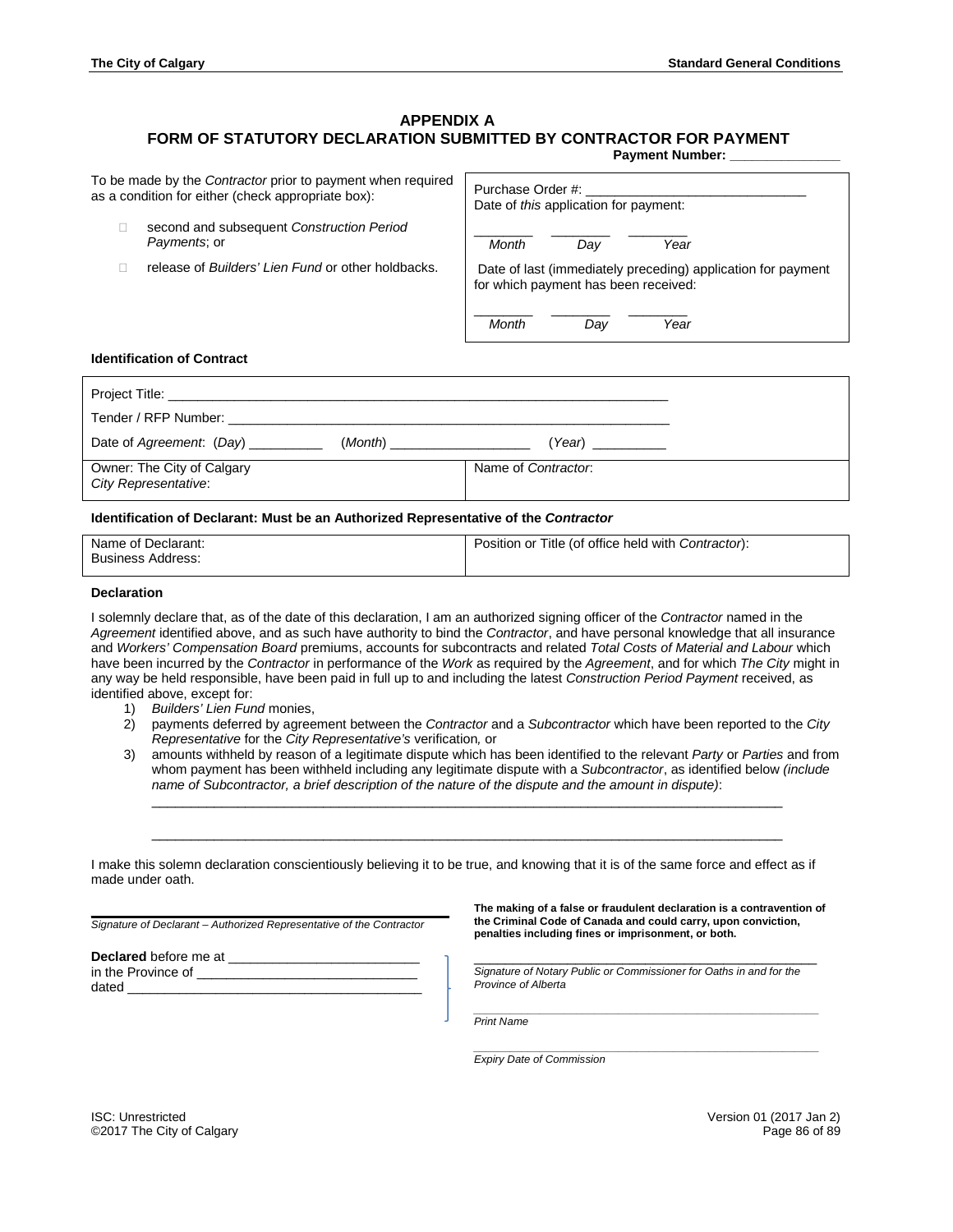| <b>APPENDIX B-1</b><br>FORM OF CHANGE ORDER - CASH ALLOWANCE or CONTINGENCY ALLOWANCE                                                                                                                                                                                                                                                                                                                                                                                                                                                                                                                                                                                                                                                                                                                                                                                                                                                                                                                                                                                                                                                                                                                                                                                                                                                                                                                                                                                                                                                                                              |                                                                  |                                                                                                          |                                                                       |                                               |                             |
|------------------------------------------------------------------------------------------------------------------------------------------------------------------------------------------------------------------------------------------------------------------------------------------------------------------------------------------------------------------------------------------------------------------------------------------------------------------------------------------------------------------------------------------------------------------------------------------------------------------------------------------------------------------------------------------------------------------------------------------------------------------------------------------------------------------------------------------------------------------------------------------------------------------------------------------------------------------------------------------------------------------------------------------------------------------------------------------------------------------------------------------------------------------------------------------------------------------------------------------------------------------------------------------------------------------------------------------------------------------------------------------------------------------------------------------------------------------------------------------------------------------------------------------------------------------------------------|------------------------------------------------------------------|----------------------------------------------------------------------------------------------------------|-----------------------------------------------------------------------|-----------------------------------------------|-----------------------------|
|                                                                                                                                                                                                                                                                                                                                                                                                                                                                                                                                                                                                                                                                                                                                                                                                                                                                                                                                                                                                                                                                                                                                                                                                                                                                                                                                                                                                                                                                                                                                                                                    | <b>BUSINESS UNIT NAME</b>                                        | <b>CHANGE ORDER</b>                                                                                      |                                                                       | <b>CHANGE ORDER NUMBER</b>                    |                             |
| <b>Calgary</b>                                                                                                                                                                                                                                                                                                                                                                                                                                                                                                                                                                                                                                                                                                                                                                                                                                                                                                                                                                                                                                                                                                                                                                                                                                                                                                                                                                                                                                                                                                                                                                     |                                                                  | ●[DROP DOWN]<br>TYPE:                                                                                    |                                                                       |                                               |                             |
|                                                                                                                                                                                                                                                                                                                                                                                                                                                                                                                                                                                                                                                                                                                                                                                                                                                                                                                                                                                                                                                                                                                                                                                                                                                                                                                                                                                                                                                                                                                                                                                    |                                                                  | <b>INITIATED BY:</b>                                                                                     | $\bullet$                                                             | <b>DATE ISSUED:</b><br>Мo                     | Day<br>Year                 |
|                                                                                                                                                                                                                                                                                                                                                                                                                                                                                                                                                                                                                                                                                                                                                                                                                                                                                                                                                                                                                                                                                                                                                                                                                                                                                                                                                                                                                                                                                                                                                                                    |                                                                  |                                                                                                          |                                                                       |                                               |                             |
| <b>CONTRACTOR:</b>                                                                                                                                                                                                                                                                                                                                                                                                                                                                                                                                                                                                                                                                                                                                                                                                                                                                                                                                                                                                                                                                                                                                                                                                                                                                                                                                                                                                                                                                                                                                                                 | <b>Name of Contractor</b>                                        | <b>PROJECT TITLE:</b>                                                                                    | $\bullet$                                                             | CITY REPRESENTATIVE: •                        |                             |
|                                                                                                                                                                                                                                                                                                                                                                                                                                                                                                                                                                                                                                                                                                                                                                                                                                                                                                                                                                                                                                                                                                                                                                                                                                                                                                                                                                                                                                                                                                                                                                                    | PO NUMBER: •                                                     | <b>CITY DESIGN PROFESSIONAL: .</b>                                                                       |                                                                       |                                               |                             |
|                                                                                                                                                                                                                                                                                                                                                                                                                                                                                                                                                                                                                                                                                                                                                                                                                                                                                                                                                                                                                                                                                                                                                                                                                                                                                                                                                                                                                                                                                                                                                                                    |                                                                  |                                                                                                          | <b>CITY DESIGN PROFESSIONAL'S FILE NUMBER:</b>                        | $\bullet$                                     |                             |
|                                                                                                                                                                                                                                                                                                                                                                                                                                                                                                                                                                                                                                                                                                                                                                                                                                                                                                                                                                                                                                                                                                                                                                                                                                                                                                                                                                                                                                                                                                                                                                                    | <b>CITY FILE NUMBER: •</b>                                       | TENDER/RFP NUMBER: ●                                                                                     |                                                                       |                                               |                             |
| 1.<br>This Change Order is issued pursuant to the Agreement entered into between The City and the Contractor. The terms used in this Change Order and<br>defined in the Agreement have the same meanings as ascribed to those terms in the Agreement. For additional clarity, "Base Price" refers to the basic<br>price for performance of the Work under the Agreement excluding Cash Allowance and Contingency Allowance.<br>2.<br>This Change Order is a written instruction from The City to the Contractor to perform the Change described in this Change Order and in accordance with<br>any attached Drawings or Technical Specifications, or both, and the Contractor's acknowledgement that it will perform the Change with the<br>corresponding adjustment to the Project Price and Project Schedule, if any, only as may be approved in this Change Order.<br>The adjustments constitute the only approval for the Change and the adjustments include all Total Cost of Materials and Labour, Overhead Costs and<br>3.<br>profit. The Contractor will receive payment for the Change only in accordance with this Change Order and the Agreement.<br>4.<br>All other terms, covenants and conditions of the Agreement, except as amended by this Change Order, remain in full force and effect.<br>5.<br>Standard General Condition Section 9.1(1) states that Change Orders must be completed on this standard Form of Change Order. Any Change Order<br>issued on an alternative form of Change Order will not be approved and authorized by the City Representative. |                                                                  |                                                                                                          |                                                                       |                                               |                             |
| $\Box$                                                                                                                                                                                                                                                                                                                                                                                                                                                                                                                                                                                                                                                                                                                                                                                                                                                                                                                                                                                                                                                                                                                                                                                                                                                                                                                                                                                                                                                                                                                                                                             | <b>Cash Allowance</b>                                            |                                                                                                          | $\Box$                                                                | <b>Contingency Allowance</b>                  |                             |
| Line                                                                                                                                                                                                                                                                                                                                                                                                                                                                                                                                                                                                                                                                                                                                                                                                                                                                                                                                                                                                                                                                                                                                                                                                                                                                                                                                                                                                                                                                                                                                                                               | <b>Description</b>                                               |                                                                                                          |                                                                       | <b>Extra</b>                                  | <b>Credit</b>               |
|                                                                                                                                                                                                                                                                                                                                                                                                                                                                                                                                                                                                                                                                                                                                                                                                                                                                                                                                                                                                                                                                                                                                                                                                                                                                                                                                                                                                                                                                                                                                                                                    | describe Change/reason for Change Order and related costs        |                                                                                                          |                                                                       | \$                                            | \$                          |
|                                                                                                                                                                                                                                                                                                                                                                                                                                                                                                                                                                                                                                                                                                                                                                                                                                                                                                                                                                                                                                                                                                                                                                                                                                                                                                                                                                                                                                                                                                                                                                                    |                                                                  |                                                                                                          |                                                                       | \$                                            | \$                          |
|                                                                                                                                                                                                                                                                                                                                                                                                                                                                                                                                                                                                                                                                                                                                                                                                                                                                                                                                                                                                                                                                                                                                                                                                                                                                                                                                                                                                                                                                                                                                                                                    | <b>Total of Extras and Credits</b>                               |                                                                                                          |                                                                       | [AMOUNT]                                      |                             |
| <b>CASH ALLOWANCE SUMMARY</b>                                                                                                                                                                                                                                                                                                                                                                                                                                                                                                                                                                                                                                                                                                                                                                                                                                                                                                                                                                                                                                                                                                                                                                                                                                                                                                                                                                                                                                                                                                                                                      |                                                                  |                                                                                                          | <b>CONTINGENCY ALLOWANCE SUMMARY</b>                                  |                                               |                             |
|                                                                                                                                                                                                                                                                                                                                                                                                                                                                                                                                                                                                                                                                                                                                                                                                                                                                                                                                                                                                                                                                                                                                                                                                                                                                                                                                                                                                                                                                                                                                                                                    | Original Cash Allowance (in Project Price)                       | \$ Original CA                                                                                           | Original Contingency Allowance                                        |                                               | \$ Original CA              |
|                                                                                                                                                                                                                                                                                                                                                                                                                                                                                                                                                                                                                                                                                                                                                                                                                                                                                                                                                                                                                                                                                                                                                                                                                                                                                                                                                                                                                                                                                                                                                                                    | Cash Allowance expenditures to date (excl.<br>this Change Order) | \$ Expenditure to<br>date                                                                                |                                                                       | Adjustments to original Contingency Allowance | \$ Adjustments              |
| Order                                                                                                                                                                                                                                                                                                                                                                                                                                                                                                                                                                                                                                                                                                                                                                                                                                                                                                                                                                                                                                                                                                                                                                                                                                                                                                                                                                                                                                                                                                                                                                              | Cash Allowance expenditure this Change                           | \$ This<br>expenditure                                                                                   | Contingency Allowance expenditure to date<br>(excl this Change Order) |                                               | \$ Expenditure to<br>date   |
|                                                                                                                                                                                                                                                                                                                                                                                                                                                                                                                                                                                                                                                                                                                                                                                                                                                                                                                                                                                                                                                                                                                                                                                                                                                                                                                                                                                                                                                                                                                                                                                    |                                                                  |                                                                                                          | Contingency Allowance expenditure this<br>Change Order                |                                               | \$ This expenditure         |
| <b>ADJUSTED CASH ALLOWANCE BALANCE</b><br>\$Balance                                                                                                                                                                                                                                                                                                                                                                                                                                                                                                                                                                                                                                                                                                                                                                                                                                                                                                                                                                                                                                                                                                                                                                                                                                                                                                                                                                                                                                                                                                                                |                                                                  | \$ Balance<br><b>ADJUSTED CONTINGENCY BALANCE</b>                                                        |                                                                       |                                               |                             |
| <b>BASE PRICE:</b><br>ADJUSTED BASE PRICE: (includes Cash & Contingency<br>Allowance expenditures)                                                                                                                                                                                                                                                                                                                                                                                                                                                                                                                                                                                                                                                                                                                                                                                                                                                                                                                                                                                                                                                                                                                                                                                                                                                                                                                                                                                                                                                                                 |                                                                  | \$Base Price (see "1" above)<br>\$ Base Price adjusted by Cash and Contingency Allowance<br>expenditures |                                                                       |                                               |                             |
| <b>ORIGINAL SCHEDULED OPERATIONAL DATE:</b><br><b>NEW SCHEDULED OPERATIONAL DATE:</b>                                                                                                                                                                                                                                                                                                                                                                                                                                                                                                                                                                                                                                                                                                                                                                                                                                                                                                                                                                                                                                                                                                                                                                                                                                                                                                                                                                                                                                                                                              |                                                                  | <b>MM/DD/YEAR</b><br>MM/DD/YEAR (insert "Nil" if not applicable)                                         |                                                                       |                                               |                             |
| <b>AUTHORIZATION</b>                                                                                                                                                                                                                                                                                                                                                                                                                                                                                                                                                                                                                                                                                                                                                                                                                                                                                                                                                                                                                                                                                                                                                                                                                                                                                                                                                                                                                                                                                                                                                               |                                                                  |                                                                                                          |                                                                       |                                               |                             |
| SIGNATURE OF THE CITY REPRESENTATIVE<br>SIGNATURE OF THE CONTRACTOR'S AUTHORIZED<br><b>REPRESENTATIVE</b>                                                                                                                                                                                                                                                                                                                                                                                                                                                                                                                                                                                                                                                                                                                                                                                                                                                                                                                                                                                                                                                                                                                                                                                                                                                                                                                                                                                                                                                                          |                                                                  |                                                                                                          |                                                                       |                                               |                             |
|                                                                                                                                                                                                                                                                                                                                                                                                                                                                                                                                                                                                                                                                                                                                                                                                                                                                                                                                                                                                                                                                                                                                                                                                                                                                                                                                                                                                                                                                                                                                                                                    | Insert Name and Title                                            |                                                                                                          |                                                                       | Insert Name and Title                         |                             |
|                                                                                                                                                                                                                                                                                                                                                                                                                                                                                                                                                                                                                                                                                                                                                                                                                                                                                                                                                                                                                                                                                                                                                                                                                                                                                                                                                                                                                                                                                                                                                                                    | Date: ______ ______ _______                                      |                                                                                                          | Date: ______ _____ ______                                             |                                               | Page $\bullet$ of $\bullet$ |
| <b>COPY TO:</b> Contractor (original retained by City Representative)                                                                                                                                                                                                                                                                                                                                                                                                                                                                                                                                                                                                                                                                                                                                                                                                                                                                                                                                                                                                                                                                                                                                                                                                                                                                                                                                                                                                                                                                                                              |                                                                  |                                                                                                          |                                                                       |                                               |                             |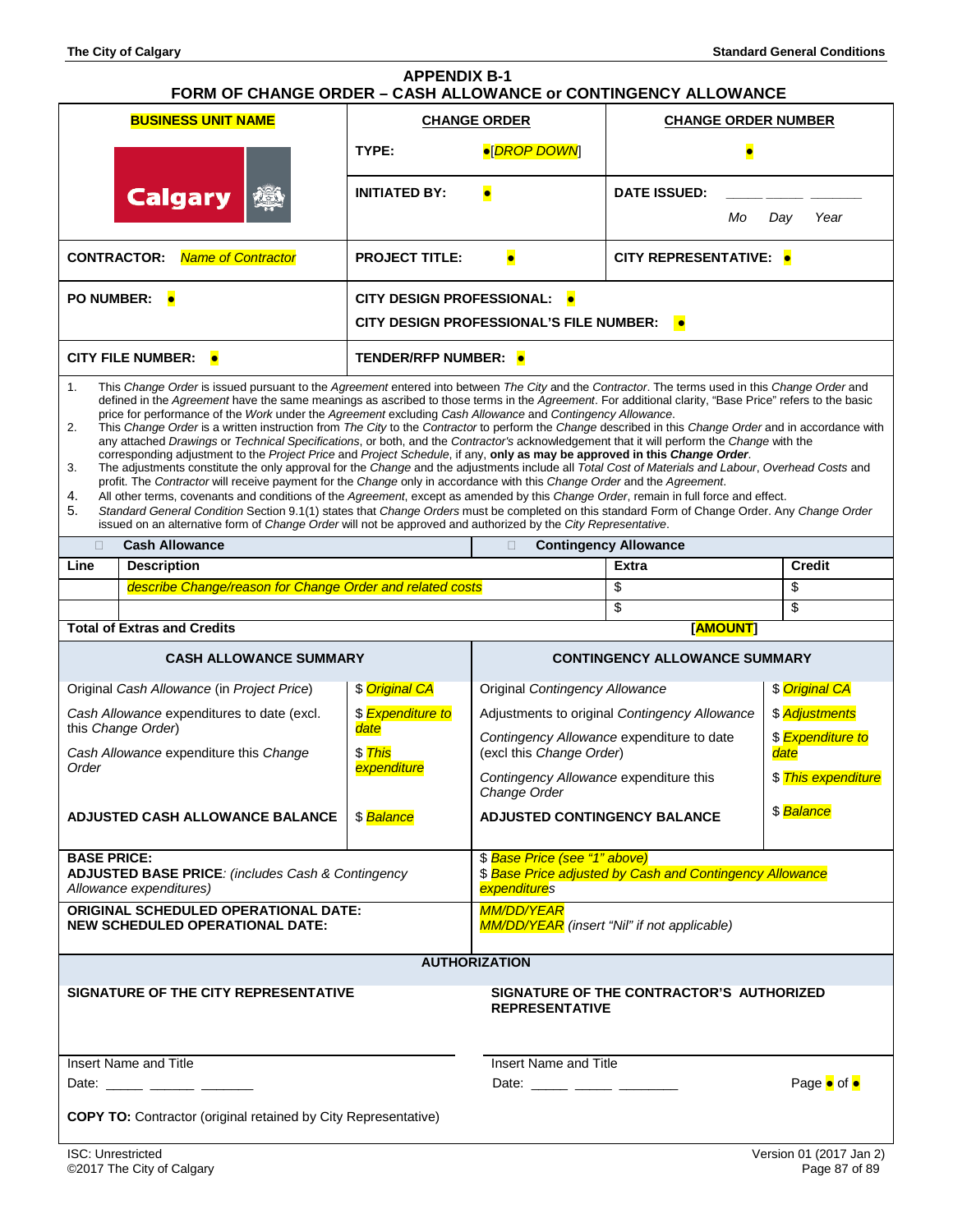Law Department – Paralegal, Corporate Services #8053

| <b>APPENDIX B-2</b><br>FORM OF CHANGE ORDER - PURCHASE ORDER ADJUSTMENT                                                                                                                                                                                                                                                                                                                                                                                                                                                                                                                                                                                                                                                                                                                                                                                                                                                                                                                                                                                                                                                                                                                                                                                                                                                                                                                                                                                                                                             |                                             |                                           |                                          |                            |
|---------------------------------------------------------------------------------------------------------------------------------------------------------------------------------------------------------------------------------------------------------------------------------------------------------------------------------------------------------------------------------------------------------------------------------------------------------------------------------------------------------------------------------------------------------------------------------------------------------------------------------------------------------------------------------------------------------------------------------------------------------------------------------------------------------------------------------------------------------------------------------------------------------------------------------------------------------------------------------------------------------------------------------------------------------------------------------------------------------------------------------------------------------------------------------------------------------------------------------------------------------------------------------------------------------------------------------------------------------------------------------------------------------------------------------------------------------------------------------------------------------------------|---------------------------------------------|-------------------------------------------|------------------------------------------|----------------------------|
| <b>BUSINESS UNIT NAME</b>                                                                                                                                                                                                                                                                                                                                                                                                                                                                                                                                                                                                                                                                                                                                                                                                                                                                                                                                                                                                                                                                                                                                                                                                                                                                                                                                                                                                                                                                                           | <b>CHANGE ORDER</b>                         |                                           | <b>CHANGE ORDER NUMBER</b>               |                            |
|                                                                                                                                                                                                                                                                                                                                                                                                                                                                                                                                                                                                                                                                                                                                                                                                                                                                                                                                                                                                                                                                                                                                                                                                                                                                                                                                                                                                                                                                                                                     | TYPE:<br>●[DROP DOWN]                       |                                           |                                          |                            |
|                                                                                                                                                                                                                                                                                                                                                                                                                                                                                                                                                                                                                                                                                                                                                                                                                                                                                                                                                                                                                                                                                                                                                                                                                                                                                                                                                                                                                                                                                                                     | <b>INITIATED BY:</b>                        |                                           | <b>DATE ISSUED:</b>                      |                            |
| <b>Calgary</b>                                                                                                                                                                                                                                                                                                                                                                                                                                                                                                                                                                                                                                                                                                                                                                                                                                                                                                                                                                                                                                                                                                                                                                                                                                                                                                                                                                                                                                                                                                      |                                             |                                           | Mo<br>Day                                | Year                       |
|                                                                                                                                                                                                                                                                                                                                                                                                                                                                                                                                                                                                                                                                                                                                                                                                                                                                                                                                                                                                                                                                                                                                                                                                                                                                                                                                                                                                                                                                                                                     | <b>PROJECT TITLE:</b>                       |                                           | <b>CITY REPRESENTATIVE: •</b>            |                            |
| <b>CONTRACTOR: Name of Contractor</b>                                                                                                                                                                                                                                                                                                                                                                                                                                                                                                                                                                                                                                                                                                                                                                                                                                                                                                                                                                                                                                                                                                                                                                                                                                                                                                                                                                                                                                                                               | <b>CITY'S DESIGN PROFESSIONAL:</b>          |                                           |                                          |                            |
|                                                                                                                                                                                                                                                                                                                                                                                                                                                                                                                                                                                                                                                                                                                                                                                                                                                                                                                                                                                                                                                                                                                                                                                                                                                                                                                                                                                                                                                                                                                     | CITY DESIGN PROFESSIONAL FILE NUMBER: ●     |                                           |                                          |                            |
| PO NUMBER: $\bullet$                                                                                                                                                                                                                                                                                                                                                                                                                                                                                                                                                                                                                                                                                                                                                                                                                                                                                                                                                                                                                                                                                                                                                                                                                                                                                                                                                                                                                                                                                                | TENDER/RFP NUMBER: •                        |                                           | <b>BUSINESS UNIT NUMBER: •</b>           |                            |
| (Single PO Number for each Tender/RFP)                                                                                                                                                                                                                                                                                                                                                                                                                                                                                                                                                                                                                                                                                                                                                                                                                                                                                                                                                                                                                                                                                                                                                                                                                                                                                                                                                                                                                                                                              |                                             |                                           |                                          |                            |
| This Change Order is issued pursuant to the Agreement entered into between The City and the Contractor and amends the Agreement in<br>1.<br>accordance with the terms and conditions described below and as may be set out in detail in any attached or amended Drawings or Technical<br>Specifications, or both. The terms used in this Change Order and defined in the Agreement have the same meanings as ascribed to those<br>terms in the Agreement.<br>2.<br>This Change Order is a written instruction from The City to the Contractor to perform the Change described in this Change Order and the<br>Contractor's acknowledgement that it will perform the Change with the corresponding adjustment to the Project Price and Project Schedule, if<br>any, only as may be approved in this Change Order.<br>The adjustments constitute the only approval for the Change and the adjustments include all Total Cost of Materials and Labour, Overhead<br>3.<br>Costs, profit, additional bonding (if required) and additional insurance (if required) as described in the Agreement. The Contractor will receive<br>payment for the Change only in accordance with this Change Order and the Agreement.<br>All other terms, covenants and conditions of the Agreement, except as amended by this Change Order, remain in full force and effect.<br>4.<br>Standard General Condition Section 9.1(1) states that Change Orders must be completed on this standard Form of Change Order. Any Change Order<br>5. |                                             |                                           |                                          |                            |
| issued on an alternative form of Change Order will not be approved and authorized by The City.<br>Purchase Order Increase: Buyer's Notes<br>$\Box$                                                                                                                                                                                                                                                                                                                                                                                                                                                                                                                                                                                                                                                                                                                                                                                                                                                                                                                                                                                                                                                                                                                                                                                                                                                                                                                                                                  |                                             | $\Box$                                    | Purchase Order Decrease: Buyer's Notes   |                            |
|                                                                                                                                                                                                                                                                                                                                                                                                                                                                                                                                                                                                                                                                                                                                                                                                                                                                                                                                                                                                                                                                                                                                                                                                                                                                                                                                                                                                                                                                                                                     |                                             |                                           |                                          |                            |
| Line<br><b>Description</b>                                                                                                                                                                                                                                                                                                                                                                                                                                                                                                                                                                                                                                                                                                                                                                                                                                                                                                                                                                                                                                                                                                                                                                                                                                                                                                                                                                                                                                                                                          |                                             |                                           | <b>Extra</b><br>\$                       | <b>Credit</b><br>\$        |
| Performance Security (if required): describe form of PS<br>1<br>2<br>Insurance (if required)                                                                                                                                                                                                                                                                                                                                                                                                                                                                                                                                                                                                                                                                                                                                                                                                                                                                                                                                                                                                                                                                                                                                                                                                                                                                                                                                                                                                                        |                                             |                                           | \$                                       | \$                         |
| 3<br>describe Change/reason for Change Order, and related costs                                                                                                                                                                                                                                                                                                                                                                                                                                                                                                                                                                                                                                                                                                                                                                                                                                                                                                                                                                                                                                                                                                                                                                                                                                                                                                                                                                                                                                                     |                                             |                                           | \$                                       | \$                         |
| <b>Total of Extras and Credits</b>                                                                                                                                                                                                                                                                                                                                                                                                                                                                                                                                                                                                                                                                                                                                                                                                                                                                                                                                                                                                                                                                                                                                                                                                                                                                                                                                                                                                                                                                                  |                                             |                                           | [AMOUNT]                                 |                            |
| PURCHASE ORDER ADJUSTMENT                                                                                                                                                                                                                                                                                                                                                                                                                                                                                                                                                                                                                                                                                                                                                                                                                                                                                                                                                                                                                                                                                                                                                                                                                                                                                                                                                                                                                                                                                           |                                             |                                           | PROJECT SCHEDULE ADJUSTMENT              |                            |
| Original purchase order amount                                                                                                                                                                                                                                                                                                                                                                                                                                                                                                                                                                                                                                                                                                                                                                                                                                                                                                                                                                                                                                                                                                                                                                                                                                                                                                                                                                                                                                                                                      | \$ Original PO                              | Original Scheduled Operational Date       |                                          |                            |
| Adjustments to original purchase order                                                                                                                                                                                                                                                                                                                                                                                                                                                                                                                                                                                                                                                                                                                                                                                                                                                                                                                                                                                                                                                                                                                                                                                                                                                                                                                                                                                                                                                                              | \$ Adjustments to                           | Adjustments to Scheduled Operational Date |                                          |                            |
| (to date)<br>Adjustments to original purchase order by<br>this Change Order                                                                                                                                                                                                                                                                                                                                                                                                                                                                                                                                                                                                                                                                                                                                                                                                                                                                                                                                                                                                                                                                                                                                                                                                                                                                                                                                                                                                                                         | PO prior to this CO<br>\$ Amount of this CO |                                           |                                          |                            |
| All amounts exclude GST                                                                                                                                                                                                                                                                                                                                                                                                                                                                                                                                                                                                                                                                                                                                                                                                                                                                                                                                                                                                                                                                                                                                                                                                                                                                                                                                                                                                                                                                                             |                                             |                                           |                                          |                            |
| <b>ADJUSTED PURCHASE ORDER</b>                                                                                                                                                                                                                                                                                                                                                                                                                                                                                                                                                                                                                                                                                                                                                                                                                                                                                                                                                                                                                                                                                                                                                                                                                                                                                                                                                                                                                                                                                      | \$ New Balance of<br>PO Incl. CO            |                                           | <b>NEW SCHEDULED OPERATIONAL DATE</b>    | <b>Insert "Nil" if N/A</b> |
|                                                                                                                                                                                                                                                                                                                                                                                                                                                                                                                                                                                                                                                                                                                                                                                                                                                                                                                                                                                                                                                                                                                                                                                                                                                                                                                                                                                                                                                                                                                     |                                             | <b>AUTHORIZATION</b>                      |                                          |                            |
| <b>SIGNATURE OF DEPT ID</b>                                                                                                                                                                                                                                                                                                                                                                                                                                                                                                                                                                                                                                                                                                                                                                                                                                                                                                                                                                                                                                                                                                                                                                                                                                                                                                                                                                                                                                                                                         |                                             | <b>REPRESENTATIVE</b>                     | SIGNATURE OF THE CONTRACTOR'S AUTHORIZED |                            |
| <b>Print Name and Title</b><br>Date:                                                                                                                                                                                                                                                                                                                                                                                                                                                                                                                                                                                                                                                                                                                                                                                                                                                                                                                                                                                                                                                                                                                                                                                                                                                                                                                                                                                                                                                                                |                                             | <b>Print Name and Title</b><br>Date:      |                                          |                            |
| SIGNATURE OF THE MANAGER, SUPPLY, OR<br><b>AUTHORIZED REPRESENTATIVE</b>                                                                                                                                                                                                                                                                                                                                                                                                                                                                                                                                                                                                                                                                                                                                                                                                                                                                                                                                                                                                                                                                                                                                                                                                                                                                                                                                                                                                                                            |                                             |                                           |                                          |                            |
| <b>Print Name</b><br>Date:                                                                                                                                                                                                                                                                                                                                                                                                                                                                                                                                                                                                                                                                                                                                                                                                                                                                                                                                                                                                                                                                                                                                                                                                                                                                                                                                                                                                                                                                                          |                                             |                                           |                                          |                            |
| <b>ORIGINAL</b> ( <i>List Attachments</i> ): Supply Management<br><b>COPIES TO:</b> City Representative; Contractor; and                                                                                                                                                                                                                                                                                                                                                                                                                                                                                                                                                                                                                                                                                                                                                                                                                                                                                                                                                                                                                                                                                                                                                                                                                                                                                                                                                                                            |                                             |                                           |                                          |                            |

Page  $\bullet$  of  $\bullet$